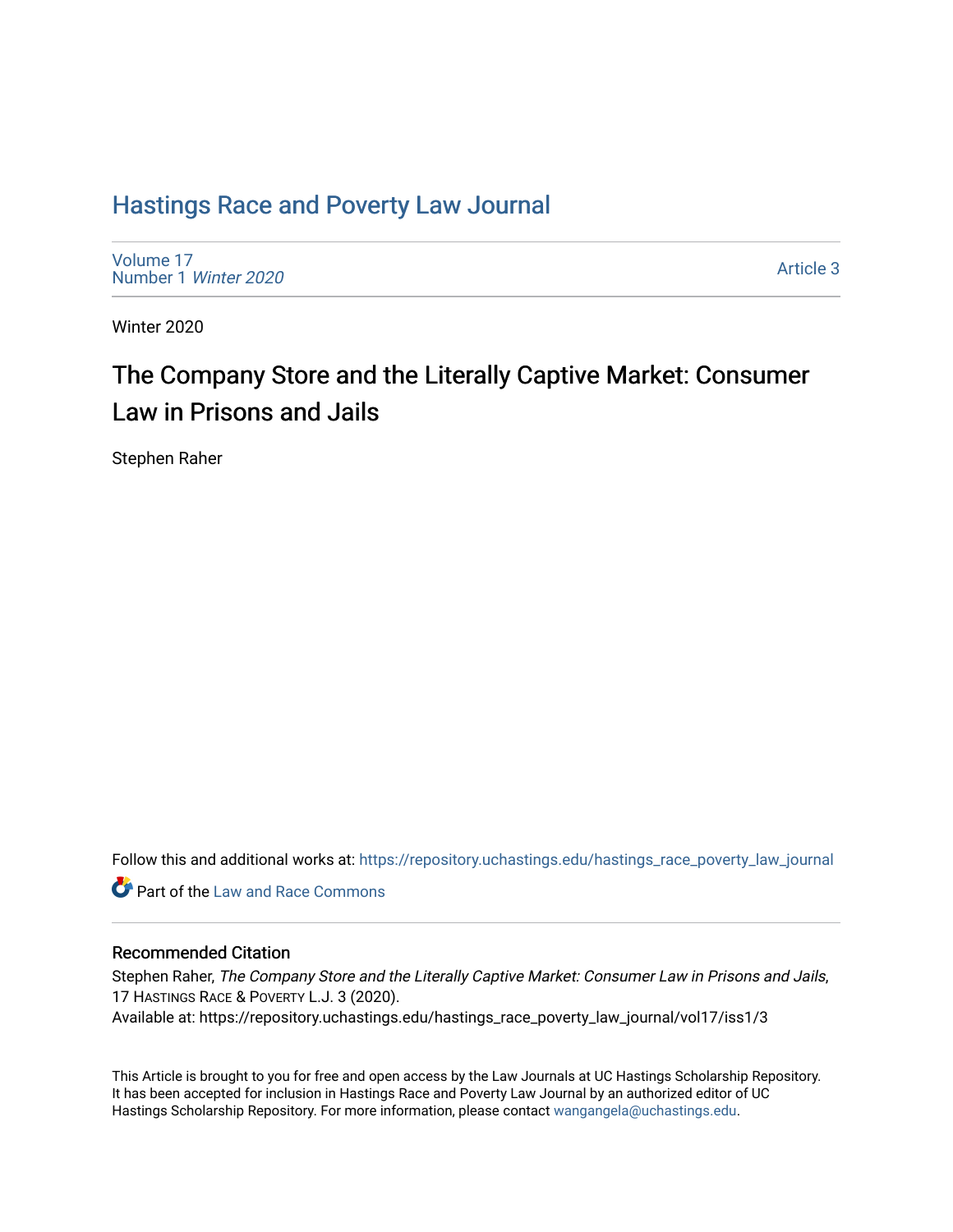## **The Company Store and the Literally Captive Market: Consumer Law in Prisons and Jails**

STEPHEN RAHER<sup>1</sup>

## **Abstract:**

*The growth of public expense associated with mass incarceration has led many carceral systems to push certain costs onto the people who are under correctional supervision. In the case of prisons and jails, this frequently takes the form of charges and fees associated with telecommunications, food, basic supplies, and access to information. Operation of these fee-based businesses (referred to here as "prison retail") is typically outsourced to a private firm. In recent years, the dominant prison retail companies have consolidated into a handful of companies, mostly owned by private equity firms.*

*This paper explores the practices of prison retailers, and discusses potential consumer-law implications. After an overview of the prison-retail industry and a detailed discussion of unfair practices, the paper looks at some potential legal protections that may apply under current law. These protections, however, prove to be scattered and often illusory due to mandatory arbitration provisions and prohibitions on class adjudication. The paper therefore concludes with recommendations on a variety of steps that state, local, and federal governments can take to address the problems inherent in the current model.* 

<sup>1.</sup> The author is grateful to Peter Wagner and all the staff at Prison Policy Initiative for their support on this and many other projects. For feedback on early drafts, thanks to Lee Petro, Andy Blubaugh, and the participants at the Consumer Law Scholars Conference at Berkeley Law, particularly Creola Johnson, Jeff Sovern, Ted Mermin, Matthew Bruckner, Craig Cowie, Prentiss Cox, Daniel Schwarcz, Myriam Gilles, and Tammi Etheridge. For providing valuable insights about some of the specific practices in the industry, thanks to Art Longworth, Alex Friedmann, and Pam Clifton. All images (figures and tables) printed herein are created by the author or the author has permission to reprint images.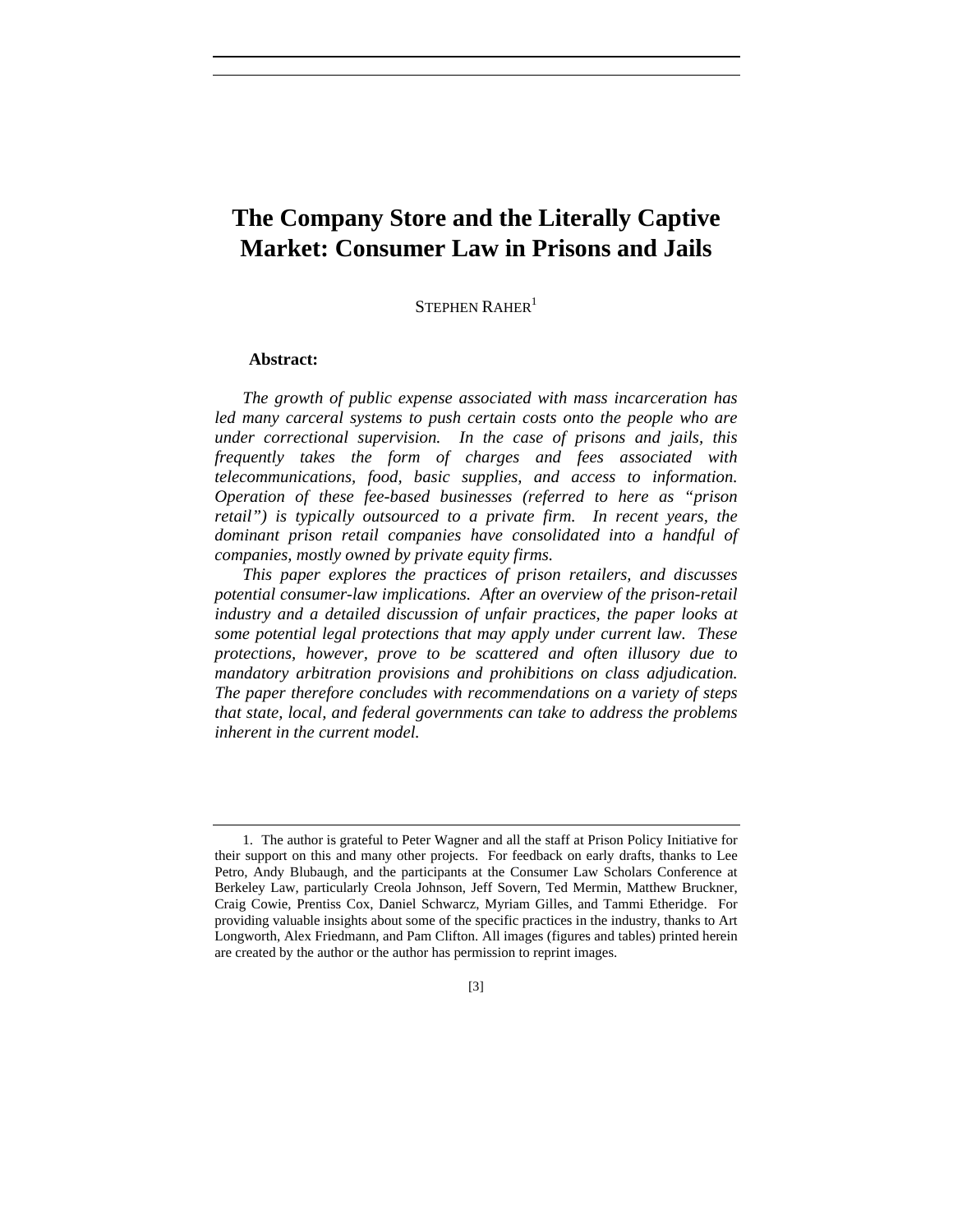HASTINGS RACE & POVERTY LAW JOURNAL

## **Table of Contents**

| А.             |                                                                           |  |
|----------------|---------------------------------------------------------------------------|--|
| $\mathbf{B}$ . |                                                                           |  |
| C.             |                                                                           |  |
| D.             |                                                                           |  |
|                | $\mathbf{1}$ .                                                            |  |
|                | 2.                                                                        |  |
|                | Money Transmitters, Correctional Banking, and Release Cards 18<br>3.      |  |
|                | 4.                                                                        |  |
|                |                                                                           |  |
| А.             | Masquerading as Cream: Inflated Prices and Inefficient Payment Systems 24 |  |
| B.             |                                                                           |  |
| C.             |                                                                           |  |
| D.             | Advertising, Consumer Perceptions, and Behavioral Economics  35           |  |
| Е.             |                                                                           |  |
|                |                                                                           |  |
| А.             |                                                                           |  |
|                | Technology Has Outpaced the Regulatory Framework  51<br>$\mathbf{1}$ .    |  |
|                | 2.                                                                        |  |
|                | 3.                                                                        |  |
| <b>B.</b>      | Financial Services Law, Money Transmitters, and Prepaid Accounts  58      |  |
|                | 1.                                                                        |  |
|                | 2.                                                                        |  |
|                | 3.                                                                        |  |
| C.             |                                                                           |  |
|                | 1.                                                                        |  |
|                | 2.                                                                        |  |
|                | 3.                                                                        |  |
| D.             |                                                                           |  |
|                |                                                                           |  |
| $\mathbf{A}$ . |                                                                           |  |
|                | 1.                                                                        |  |
|                | 2.                                                                        |  |
|                | Conduct Rulemaking Proceedings to Protect Consumers  80<br>3.             |  |
|                | 4.                                                                        |  |
|                | 5.                                                                        |  |
| <b>B.</b>      |                                                                           |  |
|                | 1.                                                                        |  |
|                | 2.                                                                        |  |
|                | 3.                                                                        |  |
|                |                                                                           |  |

 $\overline{4}$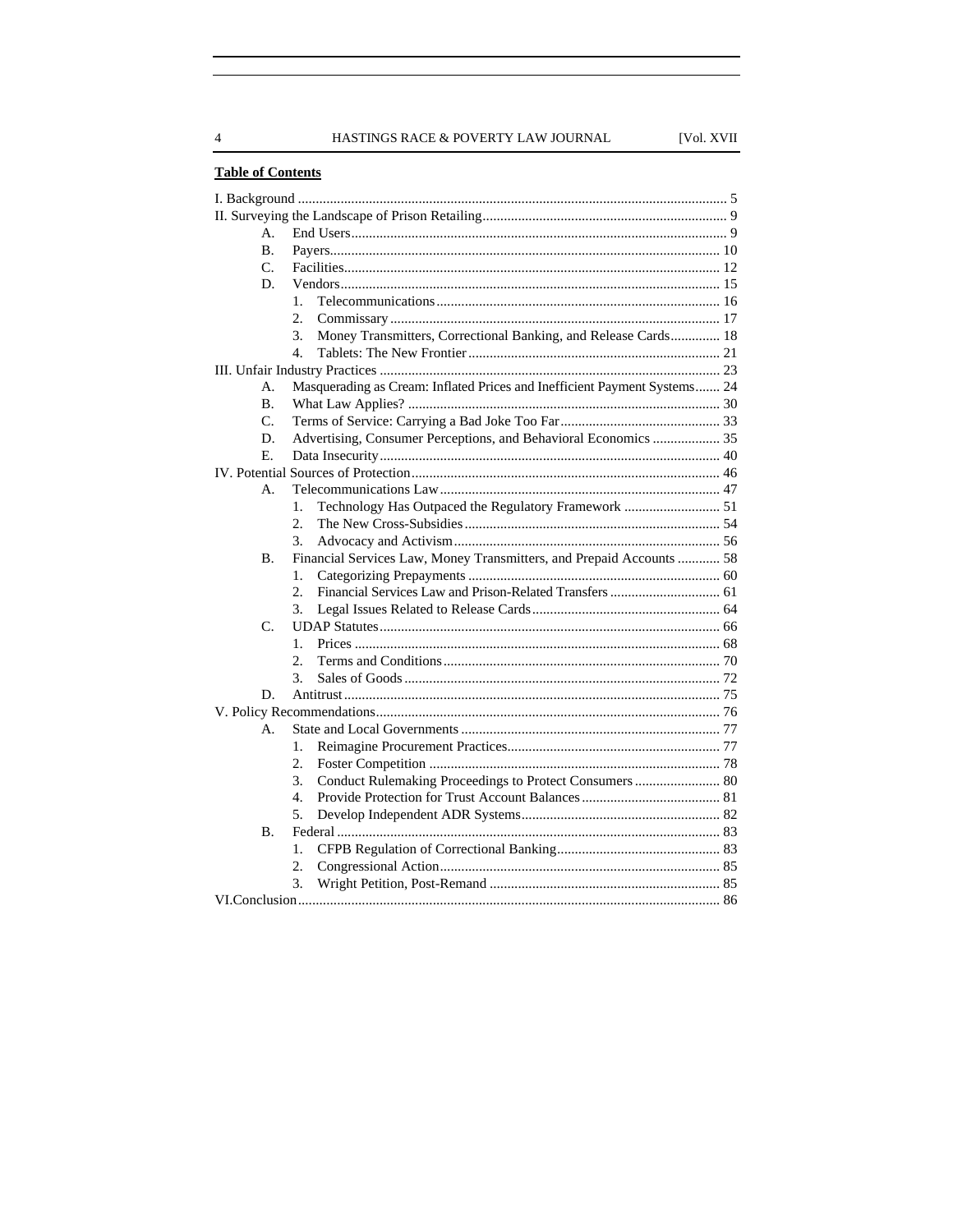#### **I. Background**

Since the 1970s, the number of people incarcerated in U.S. prisons and jails has skyrocketed. With approximately 2.3 million adults currently held in correctional facilities, $^2$  mass incarceration is no longer a fringe issue—it impacts families in every community in the nation. Numerous constituencies, from prison guards to utility companies to construction firms, profit from the current system of incarceration;<sup>3</sup> however, literature on profit-seeking in the carceral economy has disproportionately focused on companies that construct and manage correctional facilities.4 This preoccupation with facility operators ignores the explosion of smaller, privately held firms—such as telecommunications providers, technology companies, commissary operators, and money transmitters—that have sprung up to monetize basic every-day life in prisons and jails. These companies, which I refer to as "prison retailers," extract money from incarcerated people and their families in numerous transactions. Despite the small dollar-amount of most purchases, prison-retail firms can command aggregate revenue comparable to private prison operators.<sup>5</sup>

Prison retailing finds historical analogs in the commissaries and "company stores" that were a key component of the economic peonage found on post-bellum plantations and settlements organized around extractive industries.<sup>6</sup> This prior generation of company stores met its

5. Peter Wagner & Bernadette Rabuy, *Following the Money of Mass Incarceration*, PRISON POLICY INITIATIVE (Jan. 25, 2017), https://www.prisonpolicy.org/reports/money.html ("Private companies that supply goods to the prison commissary or provide telephone service for correctional facilities bring in almost as much money (\$2.9 billion) as governments pay private companies (\$3.9 billion) to operate private prisons.").

6. Laura Phillips Sawyer, *Contested Meanings of Freedom: Workingmen's Wages, the Company Store System, and the Godcharles v. Wigetnan Decision*, 12 J. OF THE GILDED AGE & PROGRESSIVE ERA 285 (2013) (overview of company-controlled commissaries in eastern U.S. mining communities); JACQUELINE JONES, THE DISPOSSESSED: AMERICA'S UNDERCLASS

<sup>2.</sup> Wendy Sawyer & Peter Wagner, *Mass Incarceration: The Whole Pie 2019*, PRISON POLICY INITIATIVE (Mar. 19, 2019), https://www.prisonpolicy.org/reports/pie2019.html.

<sup>3</sup>*. See generally*, Marie Gottschalk, CAUGHT: THE PRISON STATE AND THE LOCKDOWN OF AMERICAN POLITICS 48 (2015).

<sup>4.</sup> This focus on for-profit facility operators (such as CoreCivic (f.k.a. Corrections Corporation of America) and the Geo Group (f.k.a. Wackenhut Corrections Corp.) has been rightly criticized for over-estimating the political strength of the private prison lobby (in terms of influencing substantive criminal justice policy), while ignoring the dominant position of publicly-run facilities, both in terms of fiscal outlays and number of people held. *See* Ruth Wilson Gilmore, *The Worrying State of the Anti-Prison Movement*, SOCIAL JUST. BLOG (Feb. 23, 2015), http://www.socialjusticejournal.org/the-worrying-state-of-the-antiprison-movement/ ("The long-standing campaign against private prisons is based on the fictitious claim that revenues raked in from outsourced contracts explain the origin and growth of mass incarceration.").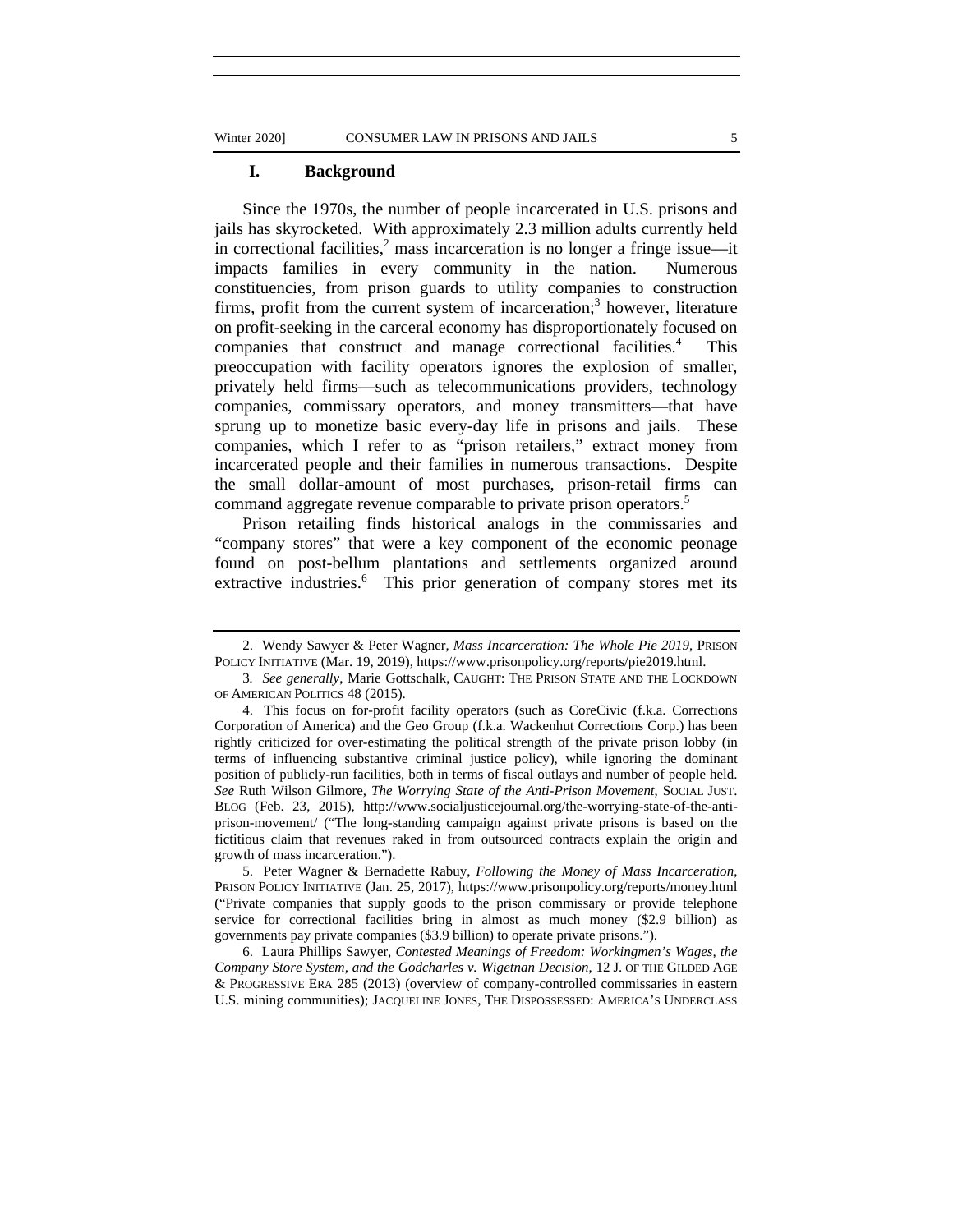demise when laborers became more mobile and were able to travel to other retailers with more competitive prices.<sup>7</sup> In contrast, the modern prison retail industry has used the guise of security (unquestioned by legislators or courts) to insulate itself from competition which could threaten its profit margins.

The modern rise of prison retailing can also be situated within the historical evolution of the American carceral state. Penitentiaries began as nominally charitable institutions designed to isolate people and train them in preparation for an eventual return to the labor force.<sup>8</sup> Prison-based labor was meant either to support the internal needs of a self-sufficient institution or to earn profits on the open market for the financial support of the institution. While the idea of the self-sustaining penitentiary was always partially mythological, today's correctional facilities have abandoned any pretense of paternalistic self-sufficiency, opting instead for a model of extreme austerity, supplemented by the sale of goods and services to those who can afford it.<sup>9</sup>

Prisons represent an expansive use of state power, driven by policymakers of both major political parties who generally claim to support limited government. The contemporary prison thereby embodies the notion of the "antistate state," developed by geographer Ruth Wilson Gilmore, $10$ 

8. David J. Rothman, *Perfecting the Prison: United States 1789-1865, in* THE OXFORD HISTORY OF THE PRISON: THE PRACTICE OF PUNISHMENT IN WESTERN SOCIETY 100, 115-117 (Norval Morris & David J. Rothman eds., 1995).

9. The model penitentiary's progression from producing subsistence goods to outsourcing the manufacture of such goods to commissary vendors finds yet another parallel in historical practice—prior to the Civil War, plantation managers, mindful of the cost of providing a minimum level of "furnishings" for their enslaved workforce, tended to produce food on the plantation, a practice which ended after the Civil War, when landowners could focus on growing cash crops, while purchasing food from third-party producers, and passing the costs along to tenant customers. Forrest McDonald & Grady McWhiney, *The South from Self-Sufficiency to Peonage: An Interpretation*, 85 AM. HIST. REV. 1095, 1116 (1980).

10. RUTH WILSON GILMORE, GOLDEN GULAG: PRISONS, SURPLUS, CRISIS, AND OPPOSITION IN GLOBALIZING CALIFORNIA, University of California Press, 245 (2007) ("The antistate state depends on ideological and rhetorical dismissal of any agency or capacity that 'government' might use to guarantee social well-being."); *see also* Ruth Wilson Gilmore, *Organized Abandonment and Organized Violence: Devolution and the Police* (U. of Calif. Santa Cruz, Nov. 9, 2015), at 14:45, *available at* https://vimeo.com/146450686 (defining the antistate state as "The institutional result of rhetorical, but not real, state shrinkage, with its

FROM THE CIVIL WAR TO THE PRESENT 136-137 (1993) (discussing ubiquity of company stores in a variety of extractive industries); Jack Temple Kirby, *Black and White in the Rural South, 1915-1954*, 58 AGRICULTURAL HISTORY 411, 412 (1984) (describing plantation commissaries as a method of economic control over sharecroppers of both races, but particularly black farmers); William T. Chambers, *Pine Woods Region of Southeastern Texas*, 10 ECON. GEOGRAPHY 302, 307 (July 1934) (describing commissaries in lumber towns).

<sup>7.</sup> Harriet L. Herring, *Tracing the Development of Welfare Work in the North Carolina Textile Industry*, 6 SOCIAL FORCES 591, 596 (1928) (attributing the decline of company stores to "[workers] nearness to towns, better roads, and the willingness of small shopkeepers to venture into the village trade").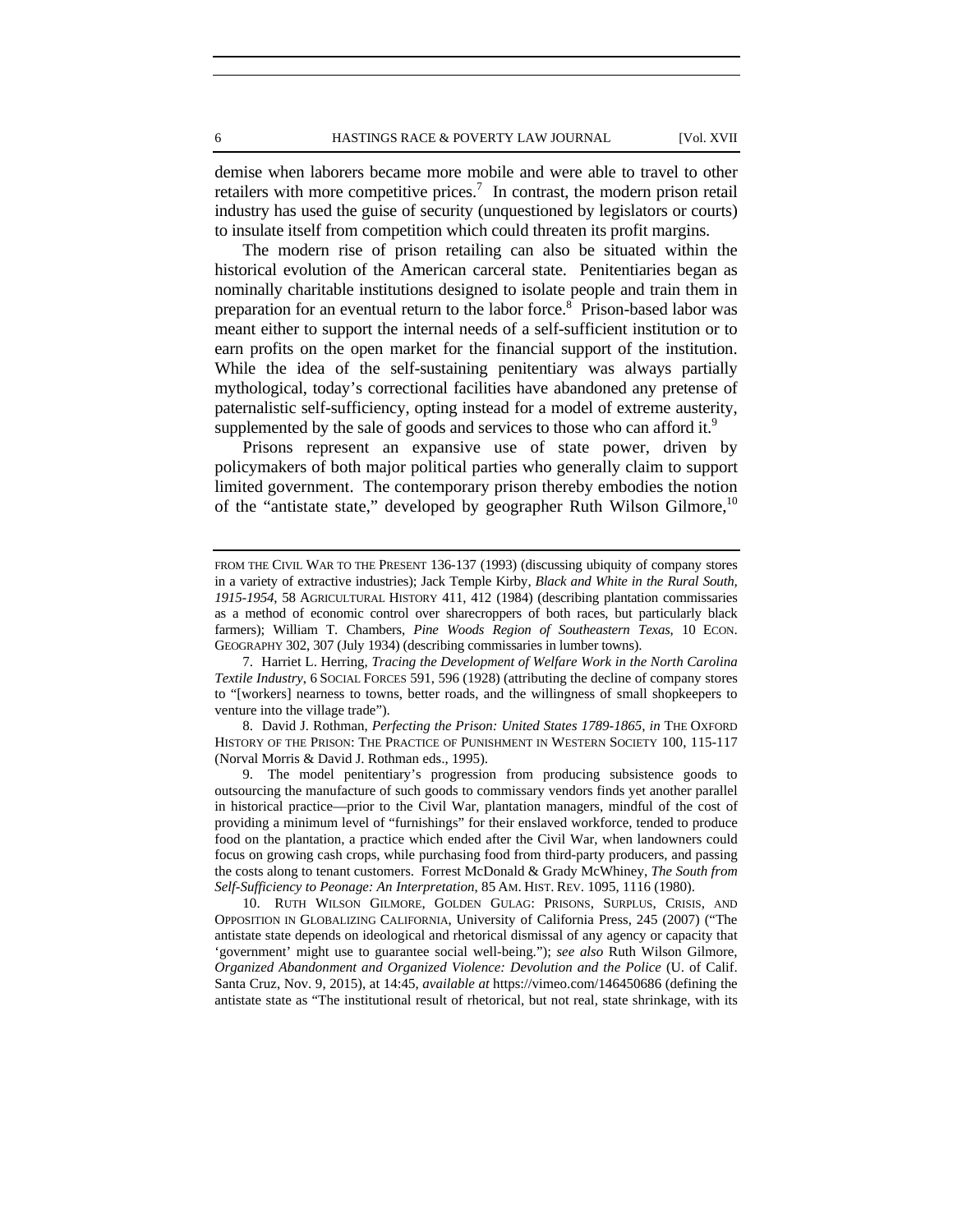and reflects the concept of "neoliberal penality" promoted by legal theorist Bernard Harcourt.<sup>11</sup> Regardless of the theoretical framework one uses to describe the prison, the ultimate dilemma is the same: The size and extent of the nation's carceral infrastructure has grown dramatically at the same time policymakers have delegitimized policies and institutions that were designed to protect the health and welfare of the disadvantaged people who fill prisons and jails. As a result, a common mindset in contemporary correctional systems is to shift as many costs of basic subsistence as possible onto incarcerated people.

Prison retailing also changes the ways in which the state relates to incarcerated people. While American prisons historically strove to isolate people from the outside world and harness their labor for the benefit of the institution, by the late twentieth century incarcerated populations no longer represented a potentially valuable source of labor, but rather were surplus labor to be housed at the state's expense.<sup>12</sup> Seen through this lens, prison retailing is properly understood as a mechanism by which a state liability (i.e., the subsistence needs of incarcerated people) becomes a potential source of revenue for both public agencies and private firms.<sup>13</sup> Despite the rhetorical support for free markets that is professed by many supporters of mass incarceration (particularly on the political right), prison retailing is anything but a functioning competitive market. The industry is comprised for the most part of monopoly providers who share financial interests with the same agencies that award the monopoly contracts in the first place.<sup>14</sup>

No discussion of prison retailing would be complete without acknowledgment of the growing movement of incarcerated people and their families that has organized to bring public attention to the injustices of the industry and seek legislative and judicial relief. While organizations and individuals throughout the country have taken on this important work at varying levels of impact, special attention is due to Martha Wright and the other co-plaintiffs in the landmark class action *Wright v. Corrections* 

14. Harcourt, *supra* note 11 at 185; In many ways, this seeming paradox is neither surprising nor unique, given that most American "free markets" are in actuality highly structured spaces that are governed by "intricate rules . . . all of which distribute wealth."

attendant devolution . . . of obligations to more local/state levels, or to non-state agencies.").

<sup>11.</sup> BERNARD E. HARCOURT, THE ILLUSION OF FREE MARKETS 41 (2011) ("The punitive society we now live in has been made possible by . . . [the] belief that there is a categorical difference between the free market, where intervention is inappropriate, and the penal sphere, where it is necessary and legitimate.").

<sup>12.</sup> *See* Gilmore, *supra* note 10 at 70-78.

<sup>13.</sup> *See* Lisa Guenther, *Prison Beds and Compensated Man-Days: The Spatio-Temporal Order of Carceral Neoliberalism*, SOCIAL JUSTICE, Issue 148, Spring 2017, at 31, 42 (The logic of neoliberal penality "does not primarily exploit the labor power of the prisoner, nor does it seek to discipline the subject or redeem their soul; rather, it targets criminalized populations for their potential to be warehoused.").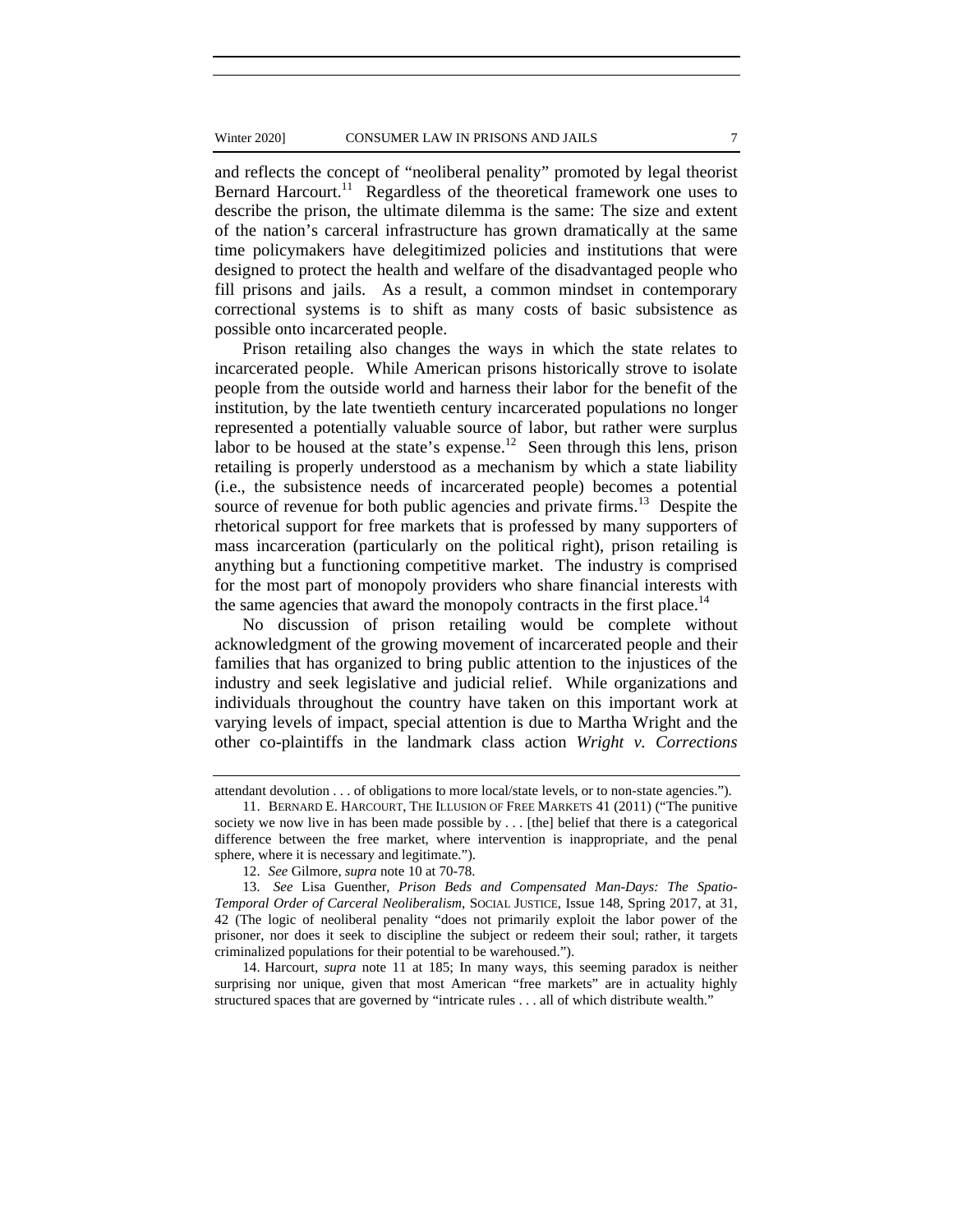*Corporation of America*. 15 This lawsuit, filed in federal court in 2000, challenged the rates charged for phone calls from certain privately operated prisons. The plaintiffs consisted both of incarcerated customers and an array of family members. The choice of Martha Wright as lead plaintiff is notable in part because her situation was representative of the challenges facing countless families: her grandson was incarcerated in a distant prison, Wright could effectively communicate only by phone (glaucoma made reading letters difficult), and as a retired nurse she struggled to pay for phone calls that could cost \$25 to \$60 each.<sup>16</sup> The litigation spanned decades, ultimately resulting in a judicial referral to the Federal Communications Commission ("FCC"), which in turn took over ten years to issue rules capping prison and jail phone rates.<sup>17</sup> The experience of the Wright petitioners serves as both a model and a cautionary tale. The broad coalition of individuals and organizations that coalesced around the Wright petitioners provides a model that can be emulated by others. But the results are also cautionary: the Wright petitioners achieved a substantial victory in front of the FCC, only to have the most impactful parts reversed by a change in Commission members and a divided appellate court. Meanwhile, in the years that the Wright coalition battled telecommunications carriers, multiple other types of businesses arose to exploit incarcerated consumers in new ways.

This article seeks to provide a broad-based overview of the legal issues related to selling goods and services in prisons and jails. It begins with an exploration of the types of goods and services sold in prisons, and the companies that dominate the market. I then discuss specific unfair

<sup>15.</sup> Complaint, *Wright v. Corr. Corp. of Am.*, No. 00-cv-293-GK (D.D.C. Feb. 16, 2000), ECF No. 1.

<sup>16.</sup> Colin Lecher, *Criminal Charges*, THE VERGE (May 11, 2016), https://www.the verge.com/a/prison-phone-call-cost-martha-wright-v-corrections-corporation-america. While Wright and her co-plaintiffs were demographically representative of families throughout the country, they were unique in other respects: the non-incarcerated plaintiffs were residents of the District of Columbia whose relationships with incarcerated loved ones were thrown into turmoil in 1997 when Congress closed the D.C. prison system and scattered its residents throughout the federal prison system. The National Capital Revitalization and Self-Government Improvement Act of 1997 not only transferred responsibility for the D.C. prison system to the federal Bureau of Prisons, but also required at least half of the D.C. prison population to be placed in privately-operated facilities; Stephen Raher, *The Business of Punishing: Impediments to Accountability in the Private Corrections Industry*, 13 RICHMOND J.L. & PUB. INT. 209, 218, n.81 (2010). The privatization requirement was subsequently relaxed and only a few hundred people from the D.C. system were actually held in private facilities as of 2010; *see* Nat'l Capital Revitalization & Self-Gov't Improvement Act Status Report (June 15, 2010) (on file with author).

<sup>17.</sup> For a timeline of the *Wright* litigation and resulting rulemaking, see Peter Wagner & Alexi Jones, "*Timeline: The 18-year battle for prison phone justice*," PRISON POL'Y INITIATIVE BLOG (Dec. 17, 2018), https://www.prisonpolicy.org/blog/2018/12/17/phone\_ justice\_timeline/.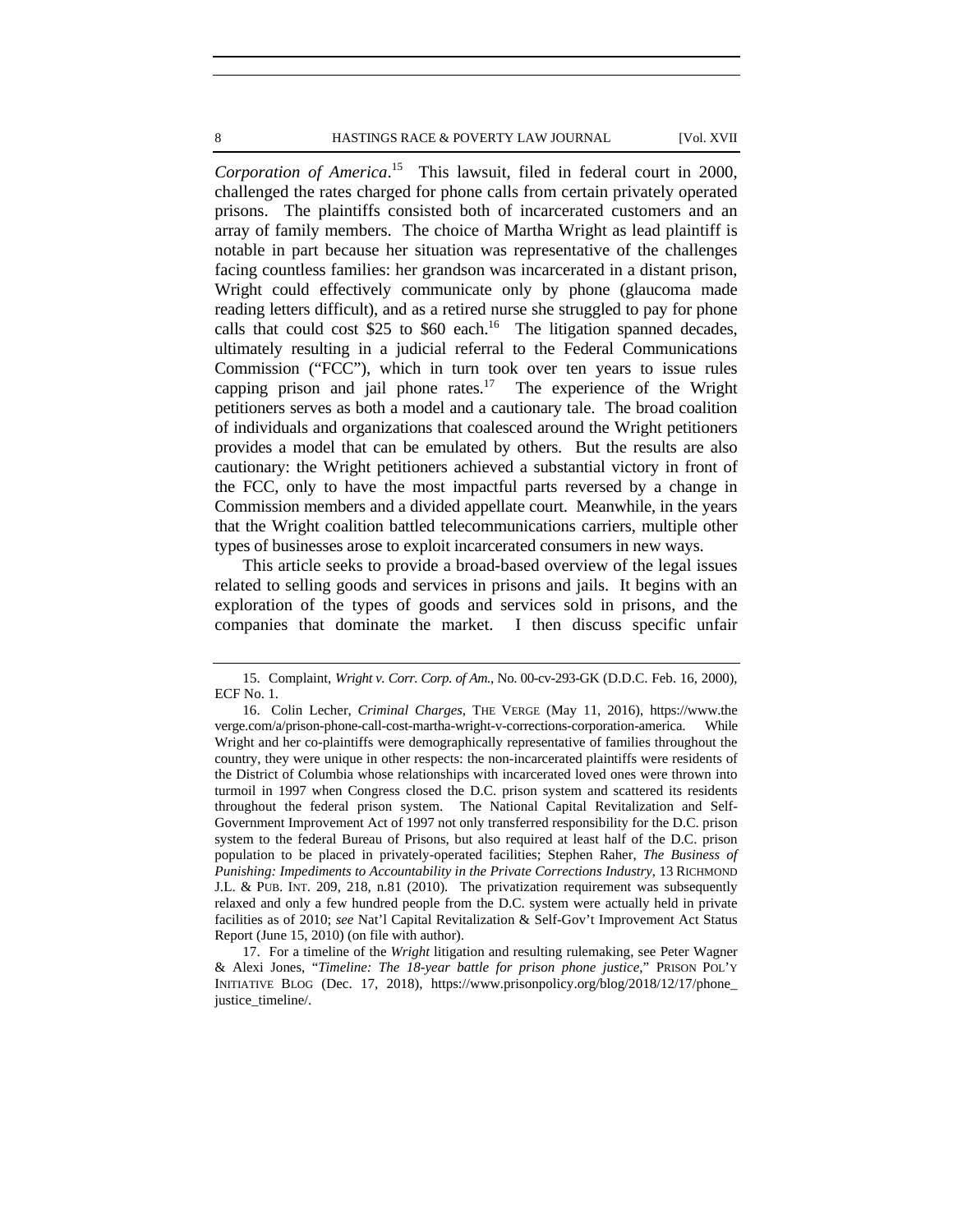#### Winter 2020] CONSUMER LAW IN PRISONS AND JAILS 9

practices, followed by an analysis of existing laws that may provide relief to consumers. The article concludes with policy recommendations for addressing and ending the unfair business practices that are prevalent today. Readers should bear in mind that prison retailing is a close cousin to other financial aspects of neoliberal penality that are beyond the scope of this article, such as the proliferation of fees and fines associated with judicial proceedings, bail, probation, or supervised release;<sup>18</sup> charging incarcerated people for medical care;<sup>19</sup> or, making people pay for the basic costs of their own incarceration (so-called "pay to stay" laws).<sup>20</sup>

## **II. Surveying the Landscape of Prison Retailing**

The prison retail industry has grown in an unplanned, idiosyncratic manner. What started as a niche industry occupied by numerous narrowlyfocused companies is now dominated by a handful of conglomerates owned by private equity firms. To better understand the players and products in this economic sector, it is helpful to analyze the four essential components that define any prison retail transaction: the end user, the payer, the facility, and the vendor.

## A. End Users

Either incarcerated people or their friends and family can be end users, depending on the product or service being sold. Goods sold through a commissary are exclusively sold for use by people inside correctional facilities; whereas telecommunications services are sold for the benefit of the two parties communicating. Financial products can be targeted solely at an incarcerated person (release cards), or can be used to facilitate a twoparty transaction (money transfers).

The "customer base" of end users is notable for several prominent demographic trends. People in prisons and jails are disproportionately likely to have low pre-incarceration incomes, $21$  low rates of formal

<sup>18.</sup> Neil L. Sobol, *Fighting Fines & Fees: Borrowing from Consumer Law to Combat Criminal Justice Debt Abuses*, 88 U. COLO. L. REV. 841 (2017).

<sup>19.</sup> Wendy Sawyer, *The steep cost of medical co-pays in prison puts health at risk*, PRISON POL'Y INITIATIVE BLOG (Apr. 19, 2017), https://www.prisonpolicy.org/blog/2017/ 04/19/copays/.

<sup>20.</sup> Lauren-Brooke Eisen, *Charging Inmates Perpetuates Mass Incarceration*, BRENNAN CENT. FOR JUST. (May 2015), https://www.brennancenter.org/publication/ charging-inmates-perpetuates-mass-incarceration.

<sup>21.</sup> Bernadette Rabuy & Daniel Kopf, *Prisons of Poverty: Uncovering the Pre-Incarceration Incomes of the Imprisoned*, PRISON POLICY INITIATIVE (July 2015), https://www.prisonpolicy.org/reports/income.html (finding median incomes of incarcerated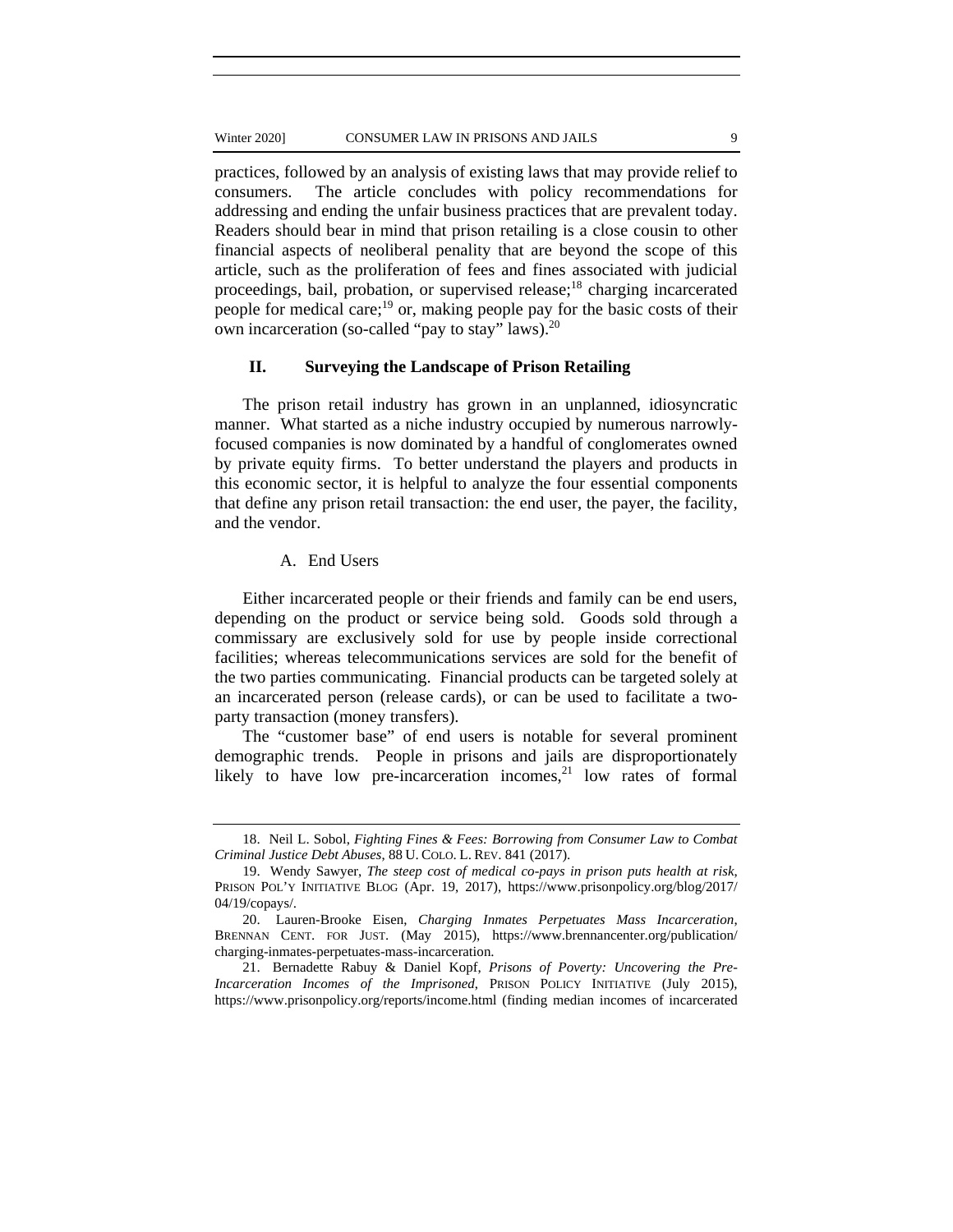education,<sup>22</sup> high rates of unemployment,<sup>23</sup> and high prevalence of mental illness.<sup>24</sup> One might expect policymakers to be receptive to the idea of enhanced protections for a group of consumers with such pronounced disadvantages; however, this is not the case when it comes to incarcerated people. Although families and friends of the incarcerated have made substantial progress in the last two decades, policy debates on the rights of the incarcerated are still dominated by stereotypes and prejudices that stack the deck against the establishment of new rights and safeguards. For example, introduction of computer-tablet programs in prison should raise questions about unfair pricing of digital products, but some legislators inevitably express "disgust" that people are "receiving gifts that will make their time served easier."25

In some ways, the political mischaracterization of prison retailing resembles a new manifestation of the zero-sum fallacy described by criminologist Frank Zimring: a belief that "[a]nything that hurts offenders *by definition* helps victims."26 Not only is the zero-sum construct logically faulty, but it in the case of prison retailing, it is factually ill-conceived, since it is the family members of incarcerated people who often bear the financial punishment of paying for phone calls or commissary items, even though families have not been sentenced to any term of punishment.

B. Payers

Much of the money spent at prison retailers comes from families and friends of the incarcerated, either directly or indirectly. People typically

men and women to be 52% and 42% (respectively) lower than those of non-incarcerated people).

<sup>22.</sup> BECKY PETTIT, INVISIBLE MEN: MASS INCARCERATION AND THE MYTH OF BLACK PROGRESS 15-16 (2012) (finding that 52.7% and 61.8% of white and black males, respectively, in prisons and jails did not complete high school).

<sup>23.</sup> *See* Lucius Couloute & Daniel Kopf, *Out of Prison & Out of Work: Unemployment among Formerly Incarcerated People*, PRISON POLICY INITIATIVE (July 2018), https://www.prisonpolicy.org/reports/outofwork.html (although data is lacking on preincarceration unemployment rates, people released from custody are five times more likely to be unemployed than the general U.S. population).

<sup>24.</sup> U.S. DEPT. OF JUSTICE, BUREAU OF JUSTICE STATISTICS, INDICATORS OF MENTAL HEALTH PROBLEMS REPORTED BY PRISONERS AND JAIL INMATES, 2011-12, (June 2017), https://www.bjs.gov/content/pub/pdf/imhprpji1112.pdf (finding prevalence of serious psychological distress among incarcerated people at rates of five times that of the nonincarcerated population).

<sup>25.</sup> *Company Giving Tablets to NY Prisoners Expects to Get \$9M from Inmates over 5 years,* NYUP.COM (Feb. 15, 2018), http://s.newyorkupstate.com/oIgNXak (quoting New York Assemblyman Clifford W. Crouch (R-Bainbridge)).

<sup>26.</sup> Frank Zimring, *The New Politics of Criminal Justice: Of Three Strikes, Truth-in-Sentencing, and Megan's Laws*, 4 PERSP. ON CRIME AND JUST. 1 (2001).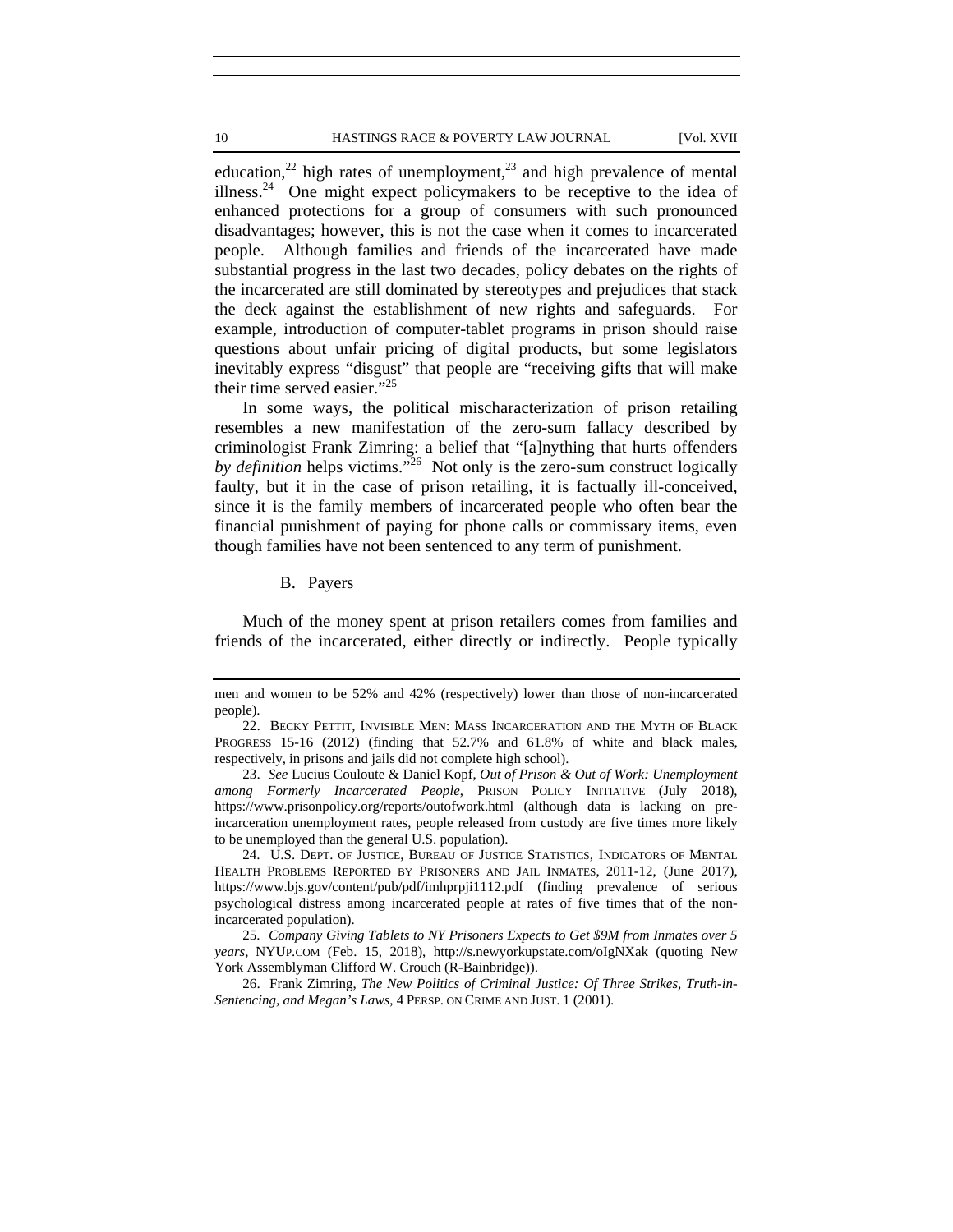#### Winter 2020] CONSUMER LAW IN PRISONS AND JAILS 11

enter prison with little or no money and earn shockingly low wages while incarcerated, to the extent they are employed at all.<sup>27</sup> Historically, this meant limited opportunities to purchase goods or services inside correctional facilities, due to the lack of a viable customer base. But the rising prevalence and falling price of electronic payments have made it increasingly feasible to collect payments (even in small amounts) from nonincarcerated payers. Throughout this article, I use the phrase "family" or "family member" as shorthand for a non-incarcerated payer. Such payers can also be friends, attorneys, or anyone who wants to communicate with an incarcerated correspondent, although most commonly the payer is a spouse, parent, sibling, or child of an incarcerated loved one.

Direct payments can take several forms. In the case of telecommunications, the family member can be a party to the transaction being purchased—for example, as the recipient of a collect call. Families can also purchase some tangible goods through prison commissaries, although these purchases are sometimes limited to bundled "care packages."28 Alternatively, family can pay for specific services by sending an advance payment that is held by the vendor.

Indirect purchasing entails a family member transferring money to an incarcerated recipient who then uses the funds to make subsequent purchases. The funds are held by the correctional facility in a pooled deposit account, typically referred to as an "inmate trust account."<sup>29</sup> Once the money is in the trust account, the recipient can usually use it for any purpose not prohibited by prison regulations. Assuming that the transferor trusts the recipient to manage his or her own funds, transfers to trust accounts have the benefit of versatility—the money in a trust account can be used for a variety of purposes, and is not restricted to one specific service or vendor, in contrast to customer prepayments where money is locked into a specific vendor and/or service, and is usually nonrefundable and subject to arbitrary expiration provisions.

The benefit of trust-fund versatility is offset in many jurisdictions by mandatory deductions from trust accounts to cover fines, victim restitution, or costs of confinement.30 These deductions can have the effect of steering payers

<sup>27.</sup> Wendy Sawyer, *How much do incarcerated people earn in each state?* PRISON POLICY INITIATIVE BLOG (Apr. 10, 2017), https://www.prisonpolicy.org/blog/2017/04/10/ wages/ (national survey finding hourly wages of 14¢ to \$1.41 for incarcerated workers).

<sup>28.</sup> Taylor Elizabeth Eldridge, *The Big Business of Prisoner Care Packages: Inside the Booming Market for Food in Pouches*, PRISON LEGAL NEWS, Oct. 2018, at 28-30 (profiling major sellers of prison care packages).

<sup>29.</sup> Raher, *infra* note 69.

<sup>30.</sup> *See, e.g.*, 3 Michael B. Mushlin, *Rights of Prisoners* § 16:20 (5th ed. rev. 2018) (discussing attachment of financial assets held by incarcerated people); *Deductions from Pennsylvania prisoner's trust account require notice*, PRISON POL'Y NEWS v.29, n.11 (Nov.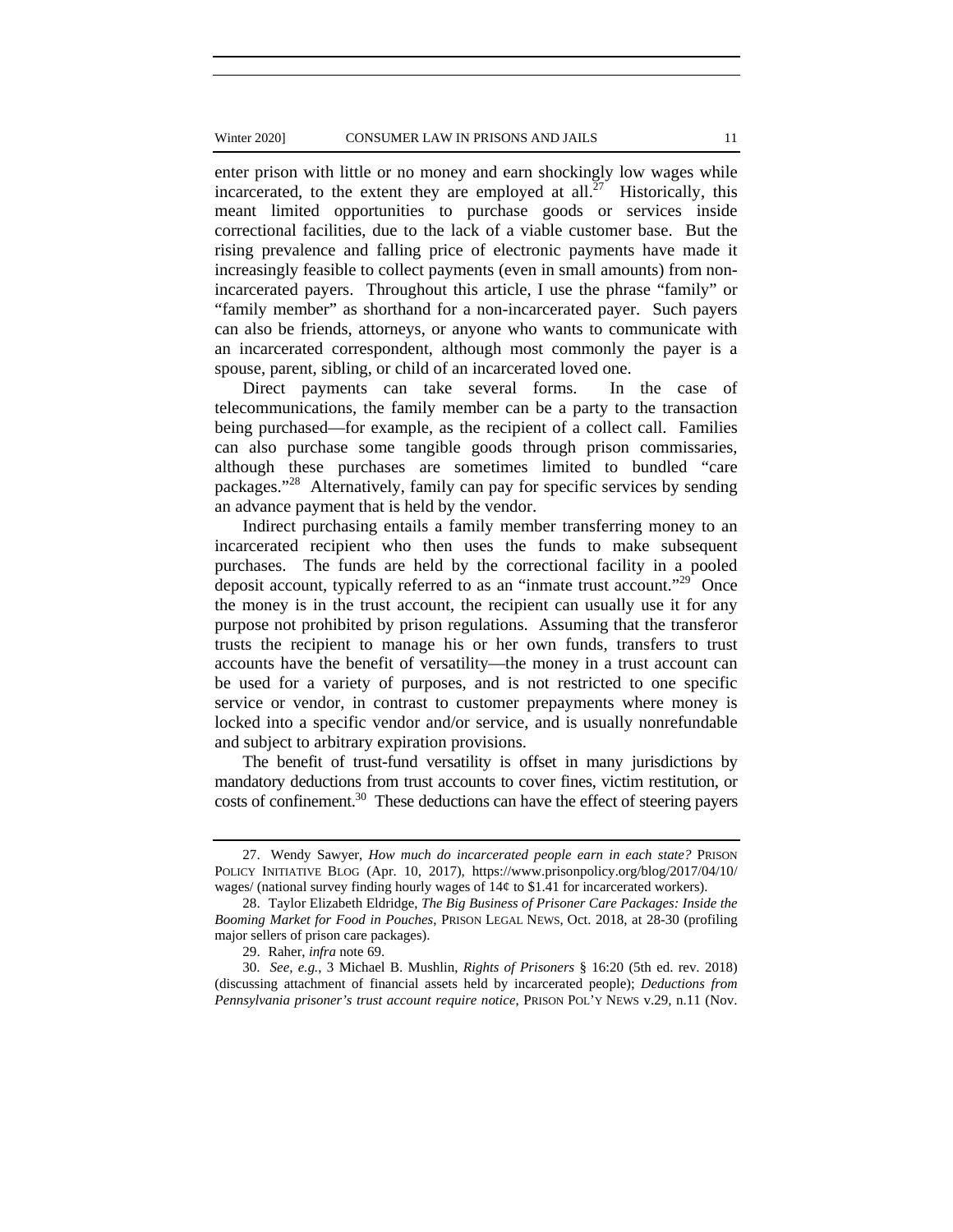to economically inefficient transactions, such as prepaid phone accounts or care packages, in an effort to avoid loss of funds through mandatory deductions.

#### C. Facilities

Correctional facilities play two significant roles in prison retailing. First, and most obviously, the facility selects the vendors who sell goods and services, usually under a long-term contract that grants the vendor the exclusive right to sell certain items in the facility. Second, the facility may receive compensation under the contract, thus making correctional agencies financially interested in prison-retail revenues.

Any discussion of facilities must begin with an important distinction that is often overlooked in the popular press: prisons and jails are remarkably different in both their operations and demographics. Prison systems are limited in number (fifty state departments of corrections, plus the federal Bureau of Prisons) and are typically large enough to command certain economies of scale and employ experienced procurement staff.<sup>31</sup> In contrast, the nation's jails consist of a sprawling patchwork of facilities run by approximately 2,850 different jurisdictions.<sup>32</sup> Many jails are small with limited resources—over one-third of people in jail are held in facilities with total populations of less than five hundred.<sup>33</sup> In addition, the majority of people in jails  $(76%)$  have not been convicted of a crime.<sup>34</sup>

The size of a correctional system is usually reported in terms of daily population—a snapshot of population on a given day. This metric disguises population turnover, most notably the significant amount of "jail churn." State prison systems hold approximately 1.3 million people on any given day, compared to  $612,000$  people held in local jails;<sup>35</sup> however, six to nine million individuals are sent to jail every year, compared to roughly 600,000

<sup>2018) (</sup>discussing Pennsylvania law); Or. Rev. Stat. § 423.105 (mandatory deductions of 10- 15% from all trust account deposits); Colo. Rev. Stat. § 16-18.5-106 (mandatory deductions of at least 20% from all trust account deposits).

<sup>31.</sup> U.S. DEPT. OF JUST., BUREAU OF JUSTICE STATISTICS, PRISONERS IN 2014, (Sept. 2015), https://www.bjs.gov/content/pub/pdf/p14.pdf (the smallest state prison system (North Dakota) housed approximately 1,700 people in 2014, but two-thirds of the states ran prison systems with populations over 10,000).

<sup>32.</sup> U.S. DEPT. OF JUST., BUREAU OF JUSTICE STATISTICS, JAIL INMATES IN 2016, (Feb. 2018), https://www.bjs.gov/content/pub/pdf/ji16.pdf.

<sup>33.</sup> *Id.* 

<sup>34.</sup> Sawyer & Wagner, *supra* note 2. The 76% figure is calculated based on the number of people confined in jails on behalf of local jurisdictions (approximately 731,000), but excluding the roughly 120,000 people held in jails on behalf of federal agencies. If one were to include the latter category, then the percentage of non-convicted people in jails would drop to 63%.

<sup>35.</sup> *Id*.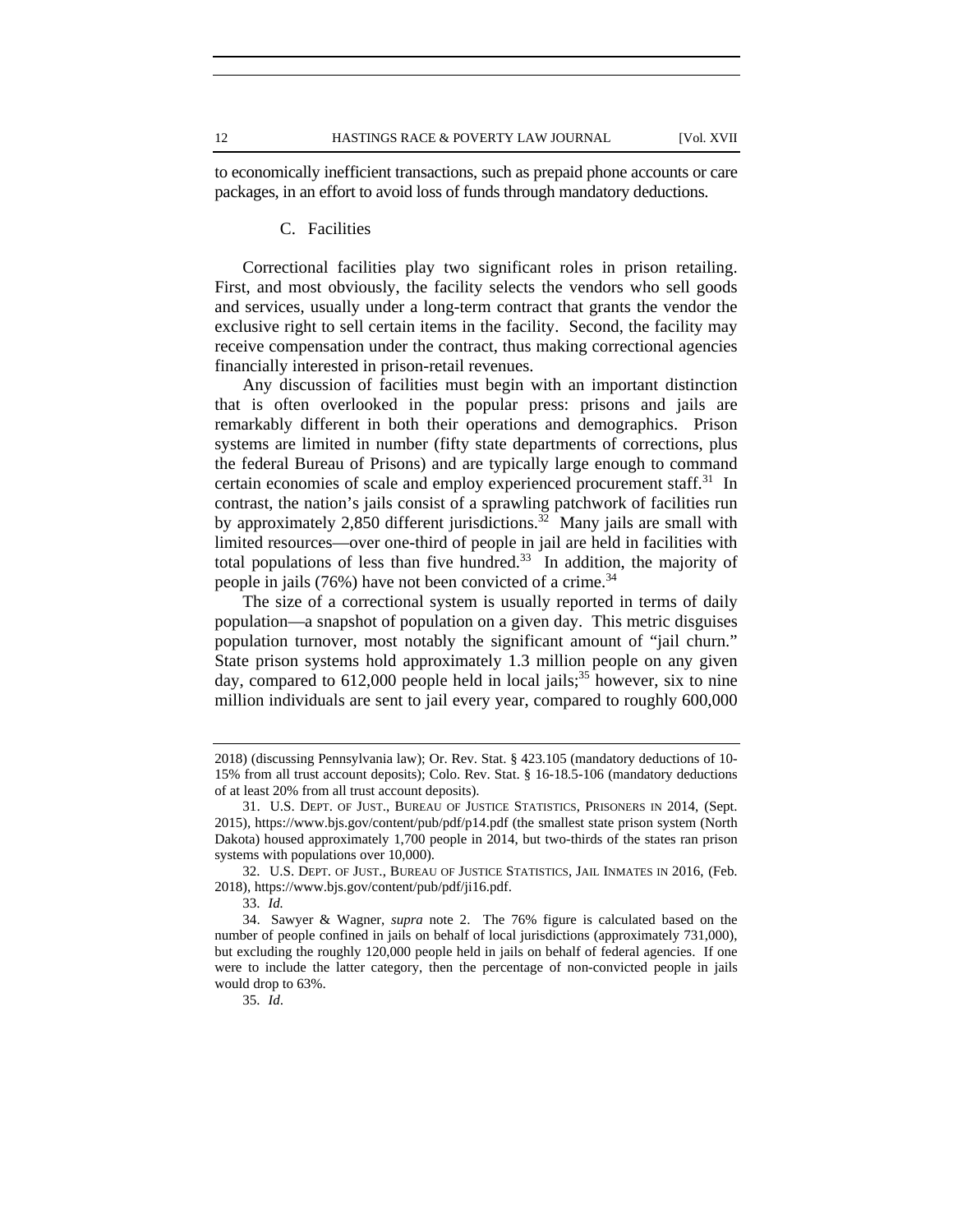prison admissions.<sup>36</sup> In the eyes of a prison-retail firm, the numerous people entering or leaving jails, and the family members with whom they communicate, add up to a broad and lucrative pool of captive customers.

Many facilities have a financial interest in prison retailing because they receive consideration from vendors. Such consideration can come in the form of a "site commission" (a predetermined percentage of sales revenue) or other types of monetary or in-kind payments. Defenders of the prisonretail sector often attempt to justify vendors' monopolist privileges by arguing that prices are subject to market competition when facilities solicit and evaluate bids. $37$  Although this theory is becoming increasingly dubious in light of industry consolidation, it was never on strong ground to begin with, because a facility's interest in increasing its commission revenue operates to drive end-user prices higher.

After conducting an extensive economic review of the inmate calling service ("ICS") industry as part of the *Wright* rulemaking, the FCC found that competition in the procurement process did not result in competitive or fair rates for end users.<sup>38</sup> Shortly before the Commission revived its previously moribund ICS rulemaking in 2012, a nationwide survey of prison phone contracts found commission rates of up to 60%, with an average nationwide rate of  $42\%$ .<sup>39</sup> Based on a review of confidential carrier financial data, the FCC determined that governments collected sitecommission revenue of over \$460 million in 2013.<sup>40</sup> In 2015, after years of study, the FCC sought to rein in commissions by declaring that such payments to facilities were not recoverable costs for purposes of ICS rate setting.<sup>41</sup> Although this regulation was eventually invalidated by an

39. John E. Dannenberg, *Nationwide PLN Survey Examines Prison Phone Contracts, Kickbacks*, PRISON LEGAL NEWS, Apr. 2011, at 1-3.

40. Second Report and Order and Third Further Notice of Proposed Rulemaking [hereinafter "Second Report & Order"] at 12821, *In the Matter of Rates for Interstate Inmate Calling Services*, ¶ 122, 30 FCC Rcd. (2015) (No. 12-375).

41. *Id.* at 12819 ("After carefully considering the evidence in the record, we affirm our previous finding that site commissions do not constitute a legitimate cost to the providers of

<sup>36.</sup> *Id.* at n.2 and accompanying text (discussing jail churn); U.S. Dept. of Justice, *supra* note 31, tbl. 8.

<sup>37.</sup> *See* Reply Comments of Stephen A. Raher at 5, n.21, In the Matter of Rates for Interstate Inmate Calling Services (2013), (No. 12-375), *available at* https://www.fcc. gov/ecfs/filing/6017320127 (GTL, Securus, and CenturyLink presented this argument in the FCC's 2013 rulemaking).

<sup>38.</sup> Report and Order and Further Notice of Proposed Rulemaking [hereinafter "First Report & Order"] at 14128-29, *In the Matter of Rates for Interstate Inmate Calling Services*, ¶ 40, 28 FCC Rcd. (2013) (No. 12-375) ("While the process of awarding contracts to provide ICS may include competitive bidding, such competition in many instances benefits correctional facilities, not necessarily ICS consumers—inmates and their family and friends who pay the ICS rates, who are not parties to the agreements, and whose interest in just and reasonable rates is not necessarily represented in bidding or negotiation.").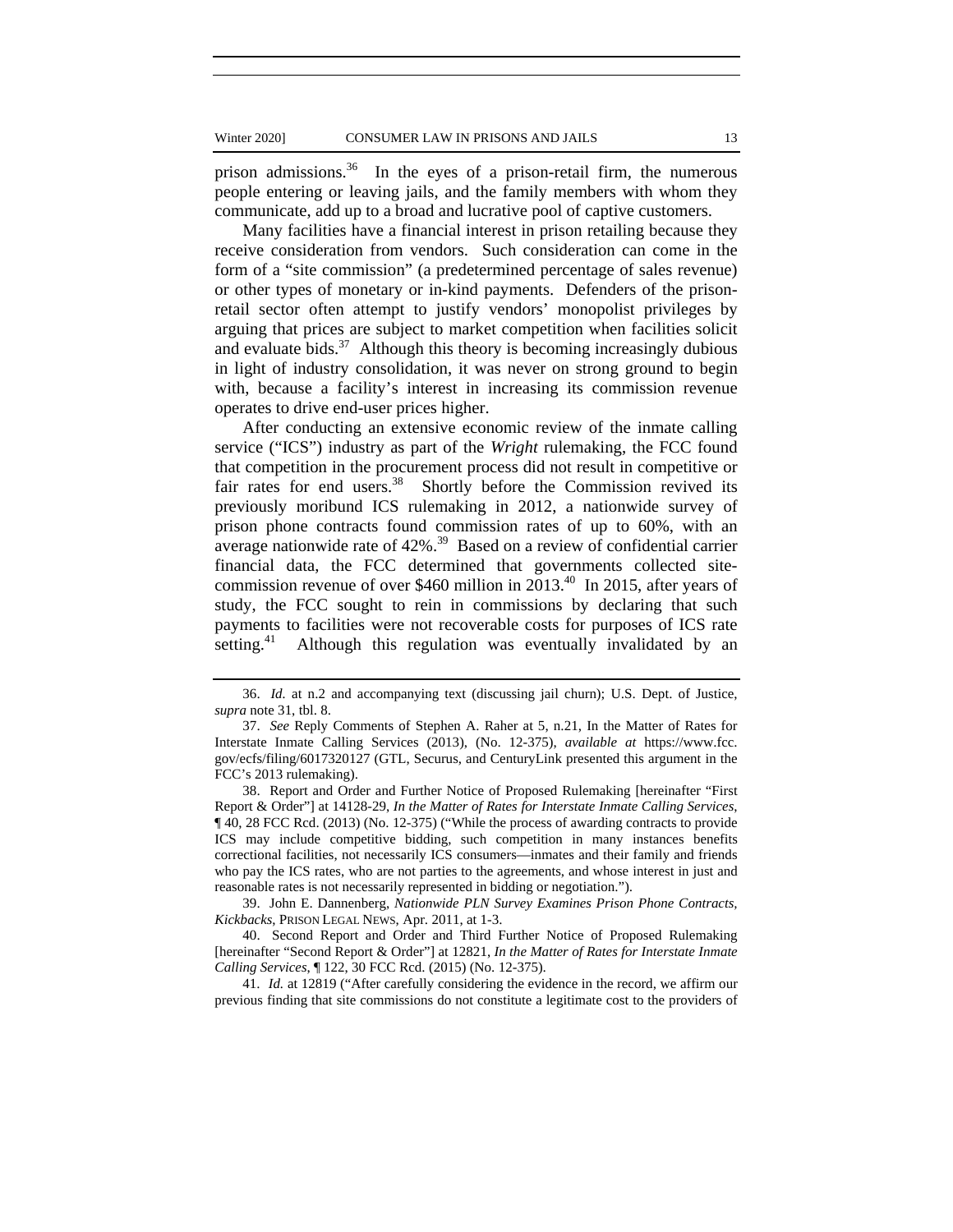appellate court, in the interim, the industry quickly discovered new ways of providing valuable consideration to facilities without invoking the formal label of a site commission.<sup>42</sup> One trend in new compensation structures is for a vendor to avoid commissions expressed as a percentage of sales, and instead negotiate a fixed lump-sum or recurring payment to the facility based on anticipated revenue.<sup>43</sup> Securus's 2016 financial statements indicate that the company was obligated to make over \$84 million in such guaranteed payments to facilities over the following five years.<sup>44</sup>

As facilities explore new ways to profit from prison retailing, the number and type of potential conflicts-of-interest has dramatically increased. For example, when facilities receive commissions from an electronic messaging system, $45$  they may boost commission revenue by either banning postal mail<sup>46</sup> or implementing policies that make mail cumbersome and impractical.<sup>47</sup> Or if a facility receives a commission from

44. Securus Technologies Holdings, Inc. and Subsidiaries, "Consolidated Financial Report: December 31, 2016" at 26 (RSM US, LLP, independent auditor) (Feb. 28, 2017) (on file with author).

45. Stephen Raher, *You've Got Mail: The Promise of Cyber Communication in Prisons and the Need for Regulation*, PRISON POL'Y INITIATIVE, at 11-12 (Jan. 2016), https://www. prisonpolicy.org/messaging/report.html (discussing common commission structures).

46. *See* PRISON POL'Y INITIATIVE, *Protecting Letters from Home*, https://www.prison policy.org/postcards/ (last visited Jan. 4, 2019) (Jails in at least thirteen states have banned all incoming mail except for postcards).

47. Some facilities have striven to make mail slower and less personal by requiring all incoming mail to be scanned and either reprinted or distributed electronically through tablets), often citing dubious security concerns. *See*, *e.g.*, Samantha Melamed, *'I Feel Hopeless': Families Call New Pa. Prison Mail Policy Devastating*, PITTSBURG POST-GAZETTE (Oct. 17, 2018), https://www.post-gazette.com/news/politics-state/2018/10/17/scipennsylvania-prison-mail-policy-families-devastating/stories/201810170130 (new policy of scanning and reprinting incoming mail, based on allegations of drug smuggling, results in "missing pages, misdirected letters, weekslong delays, and copies so poor as to be illegible"); Katie Meyer, *Pennsylvania Prison Officials Change Mail Handling after Drug-Related Illnesses*, NATIONAL PUBLIC RADIO (Sept. 5, 2018), https://www.npr.org/2018/09/ 05/644973472/pennsylvania-prison-officials-ban-inmate-mail-in-response-to-drug-related-

illnes (discussing questionable evidence of drug-smuggling through the mail); *Charlotte County Jail Introduces Inmates to New Communication Tablets*, *WINK* (Dec. 4, 2017), https://www.winknews.com/2017/12/04/charlotte-county-jail-introduces-inmates-new-comm

providing ICS.").

<sup>42.</sup> Peter Wagner & Alexi Jones, *On kickbacks and commissions in the prison and jail phone market*, PRISON POLICY INITIATIVE BLOG (Feb. 11, 2019), https://www.prison policy.org/blog/2019/02/11/kickbacks-and-commissions/ (*sub rosa* commissions can be labeled as a signing bonus, administrative fee, in-kind services rendered to the facility for no cost, equipment rent, or contributions to electoral campaigns or professional associations).

<sup>43.</sup> *See Pearson v. Hodgson*, 2018 WL 6697682, No. 18-cv-11130-IT, (D. Mass. Dec. 20, 2018) (2011 contract between Securus and county jail provided 47% site commission, but was amended in 2015 to replace commission with a flat \$820,000 payment to county in exchange for a four-year extension of the contract).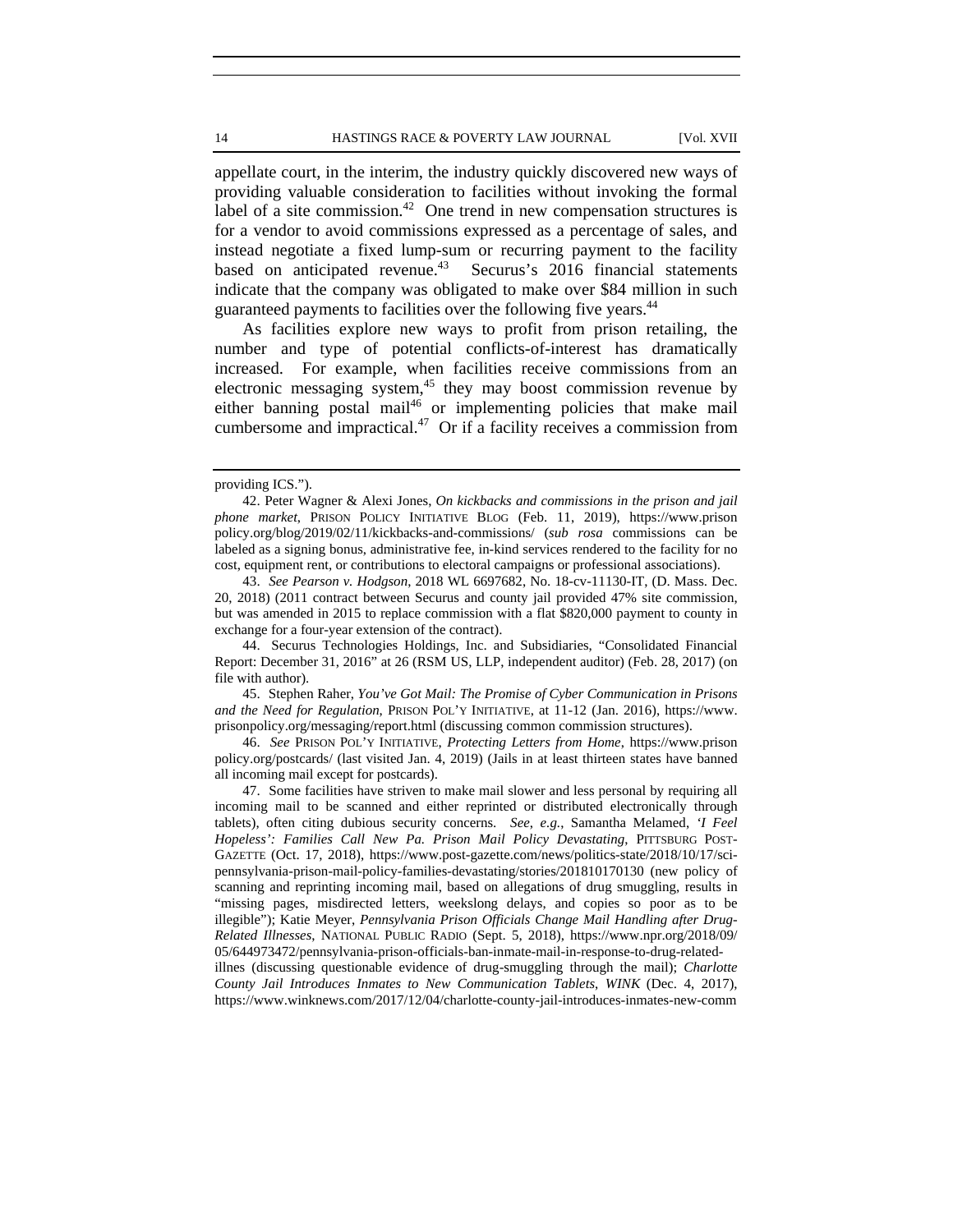a tablet-based e-book program, it might prohibit books from being sent to incarcerated people through the mail.<sup>48</sup> Such conflicts will only become more pronounced as the prevalence of prison retailing grows.

### D. Vendors

The final component of any prison retail transaction is the company that sells goods or services, and reaps the profits therefrom. Historically, these firms were niche companies that focused on a particular product, such as telephone service. These legacy companies have largely been absorbed by and consolidated into conglomerates that sell a variety of products pursuant to bundled contracts with facilities. Most of these new conglomerates (see Table 1) are owned by private equity firms.<sup>49</sup> This ownership structure is not surprising given that prison-retail firms tend to have attributes that are highly prized in the private-equity world. Specifically, prison retailers enjoy high barriers to entry (long-term exclusive contracts with facilities, high capital requirements in the form of network build-outs, and increasing use of patents), dependable revenue streams (incarcerated customers and their families will prioritize paying for essential items like phone calls or basic hygiene items), and the potential for substantial revenue growth (as facilities become more receptive to allowing new fee-based services, like tablets). The following sections describe the basic contours of four major subsectors of prison retailing: telecommunications, commissary sales, financial services, and computer tablets.

unication-tablets/ (incoming mail to be scanned and distributed electronically on tablets).

<sup>48.</sup> Samantha Melamed, *One Review of Pa. Prisons' Pricey Ebooks: "Books That Are Available For Free, That Nobody Wants Anyway*," PHILA. INQUIRER (Sept. 21, 2018), http://www.philly.com/philly/news/pennsylvania-department-corrections-books-throughbars-philly-new-jim-crow-malcolm-x-20180921.html?\_\_vfz=medium%3Dsharebar. The Pennsylvania Department of Corrections receives a 30.5% commission on all e-book sales. Contract Between Commw. of Penn. Dept. of Corr. and Global Tel\*Link, Contract No. AGR-346 [hereinafter "Pennsylvania-GTL Contract"], appx. D (Cost Matrix, revised Dec. 14, 2012) (on file with author).

<sup>49.</sup> There are a few publicly available data points that paint a rough picture of Securus's value. When Platinum Equity purchased Securus in 2017, it told regulators that it had arranged a loan of "up to an aggregate principal amount of \$2.6 billion" to fund the transaction. *See* Letter to Connecticut Public Utilities Regulatory Authority from Raechel K. Kummer (counsel for Abry) and Catrina C. Kohn (counsel for Platinum Equity), Dkt. No. 00-12-20 (Jun. 15, 2017) (on file with author) (one of several identical disclosures filed with state public utility commissions concerning the Securus acquisition). In 2019, a Securus executive testified that during that transaction, "the valuation of [Securus] . . . was north of a billion dollars, but I don't know by how much." Transcript of Motions Hearing, at 1469:3-6, *U.S. v. Carter*, No. 16-20032-JAR (D. Kan. Oct. 9, 2018), ECF 673.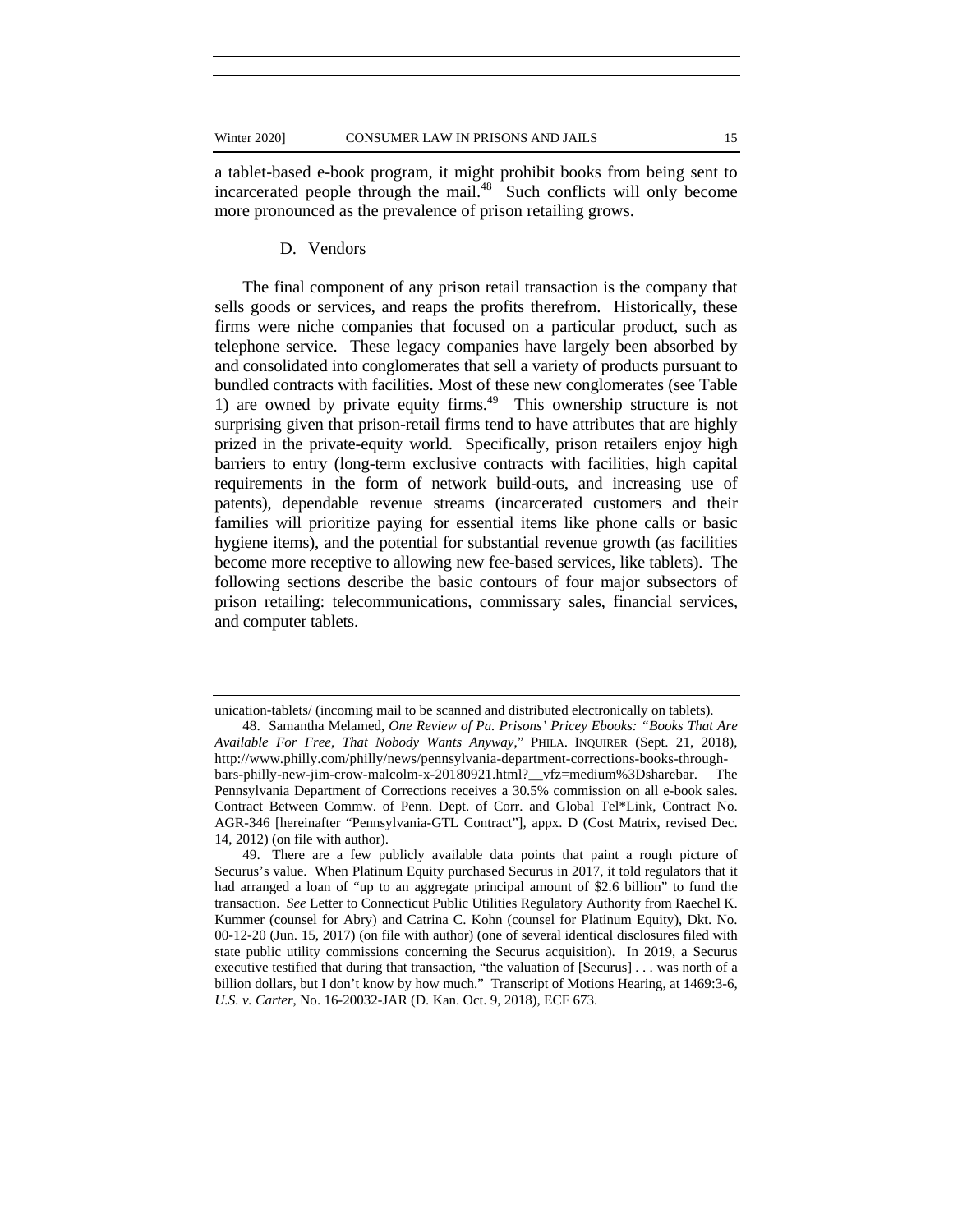**Company Products/Services Subsidiaries** (not comprehensive) **Ownership** Global Tel\*Link/GTL Telecom, tablets, correctional banking TouchPay Holdings (correctional banking) American Securities (purchased GTL in 2011, from Veritas & Goldman Sachs Direct, which jointly owned the company for two years). Securus Technologies Telecom, tablets correctional banking JPay (correctional banking) Satellite Tracking of People (non-prison electronic monitoring) Cara Clinicals (electronic health records) Platinum Equity (purchased Securus in 2017 from Abry Partners, which acquired the company from Castle Partners in 2013). Trinity Services Group Commissary, telecom, correctional banking Keefe Group (commissary) ICSolutions (ICS) Access Corrections (correctional banking) H.I.G. Capital Union Supply Group Commissary Unknown Unknown

**Table 1. Dominant Prison Retail Firms**

#### 1. Telecommunications

Any discussion of prison retailing must begin with telecommunications, given the comparatively long history of the ICS industry. Since the midtwentieth century ascendance of the public switched telephone network, incarcerated people have typically had three options for communication: letters, in-person visitation, and telephone calls. $\hat{50}$  These different channels have historically been insulated from naked rent-seeking. Postal rates are set to cover the broad costs of the postal network with its universal service mandate.<sup>51</sup> In-person visiting often entails outlays of time and money on the part of the visitor, but does not produce significant revenue for facilities or private sector firms. Finally, telephone rates were, until comparatively recently, set by state and federal agencies who oversaw the highly regulated industry dominated by the Bell System and smaller independent operators.<sup>52</sup> Phone pricing changed gradually but dramatically following the break-up of the Bell System and the subsequent passage of the Telecommunications Act

<sup>50.</sup> Stephen Raher, *Phoning Home: Prison Telecommunications in a Deregulatory Age*, *in* 2 PRISON PRIVATIZATION: THE MANY FACETS OF A CONTROVERSIAL INDUSTRY 215, 219-220 (Byron E. Price & John C. Morris, eds., 2012).

<sup>51.</sup> Richard B. Kielbowicz, *Preserving Universal Postal Service As A Communication Safety Net: A Policy History and Proposal*, 30 SETON HALL LEGIS. J. 383, 400-411 (2006).

<sup>52.</sup> Raher, *Supra* note 50, at 217-218.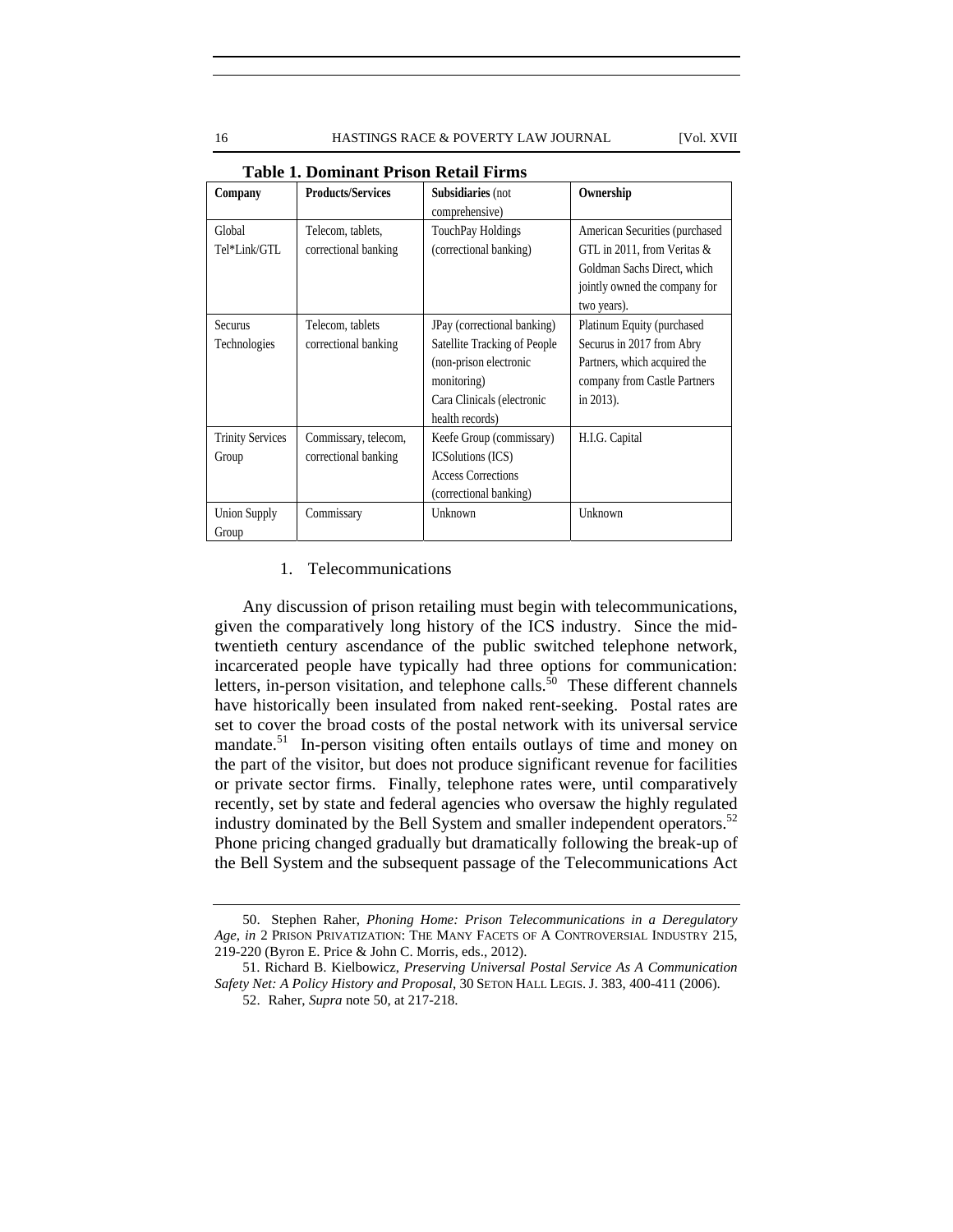of 1996, which led to a proliferation of new companies in the ICS space, attracted by the prospects of high call volumes and unchecked rates.<sup>53</sup>

The contemporary ICS industry is dominated by two non-facilitiesbased telecommunications carriers that use VoIP-based platforms operating on lines leased from local exchange carriers. These companies—Securus and GTL—have collectively absorbed dozens of competitors since the 1990s.<sup>54</sup> The FCC determined that Securus, GTL, and a third company, Telmate, controlled 85% of the ICS telephone market (measured by revenue) in  $2013^{55}$  In 2017, GTL acquired Telmate.<sup>56</sup>

Securus and GTL are aggressively pursuing new revenue sources, both in terms of emerging telecommunications technology and non-telecom businesses. As for the former category, so-called "video visitation" and electronic messaging are the latest newcomers. Video visitation allows incarcerated customers to communicate in real-time video with callers in the free world. Although this technology holds great promise, in that it allows for audio-visual communication across great distances, these benefits have been overshadowed by high rates and the efforts of some providers to couple video visitation with prohibitions on in-person visiting.<sup>57</sup> Electronic messaging allows for the exchange of written messages (sometimes two-ways, other times only on an incoming basis) and sometimes photographs—a service somewhat like email, but without many of the technical features that free-world users have come to take for granted. Like video visitation, electronic messaging is potentially beneficial technology, but is known for high prices and unfair terms (such as stingy character limits on messages).58

#### 2. Commissary

Commissaries generally make money by acting as the only authorized vendor of items that are necessary for a minimally comfortable existence, but which are not provided by prison facilities. Commissary inventories are typically comprised of food (to supplement meager cafeteria meals), healthcare items,

<sup>53.</sup> *Id.* at 218.

<sup>54.</sup> Peter Wagner & Alexi Jones, *State of Phone Justice*, PRISON POL'Y INITIATIVE (Feb. 2019), https://www.prisonpolicy.org/phones/state\_of\_phone\_justice.html (text and graphic accompanying notes 20 and 21).

<sup>55.</sup> Second Report & Order*, supra* note 40 at ¶ 76.

<sup>56.</sup> Peter Wagner, *Prison Phone Giant GTL Gets Bigger, Again*, PRISON POL'Y INITIATIVE BLOG (Aug. 28, 2017), https://www.prisonpolicy.org/blog/2017/08/28/merger/.

<sup>57.</sup> Bernadette Rabuy & Peter Wagner, *Screening Out Family Time: The For-Profit Video Visitation Industry in Prisons and Jails*, PRISON POLICY INITIATIVE (Jan. 2015), https://www.prisonpolicy.org/visitation/report.html.

<sup>58.</sup> Raher, *supra* note 45.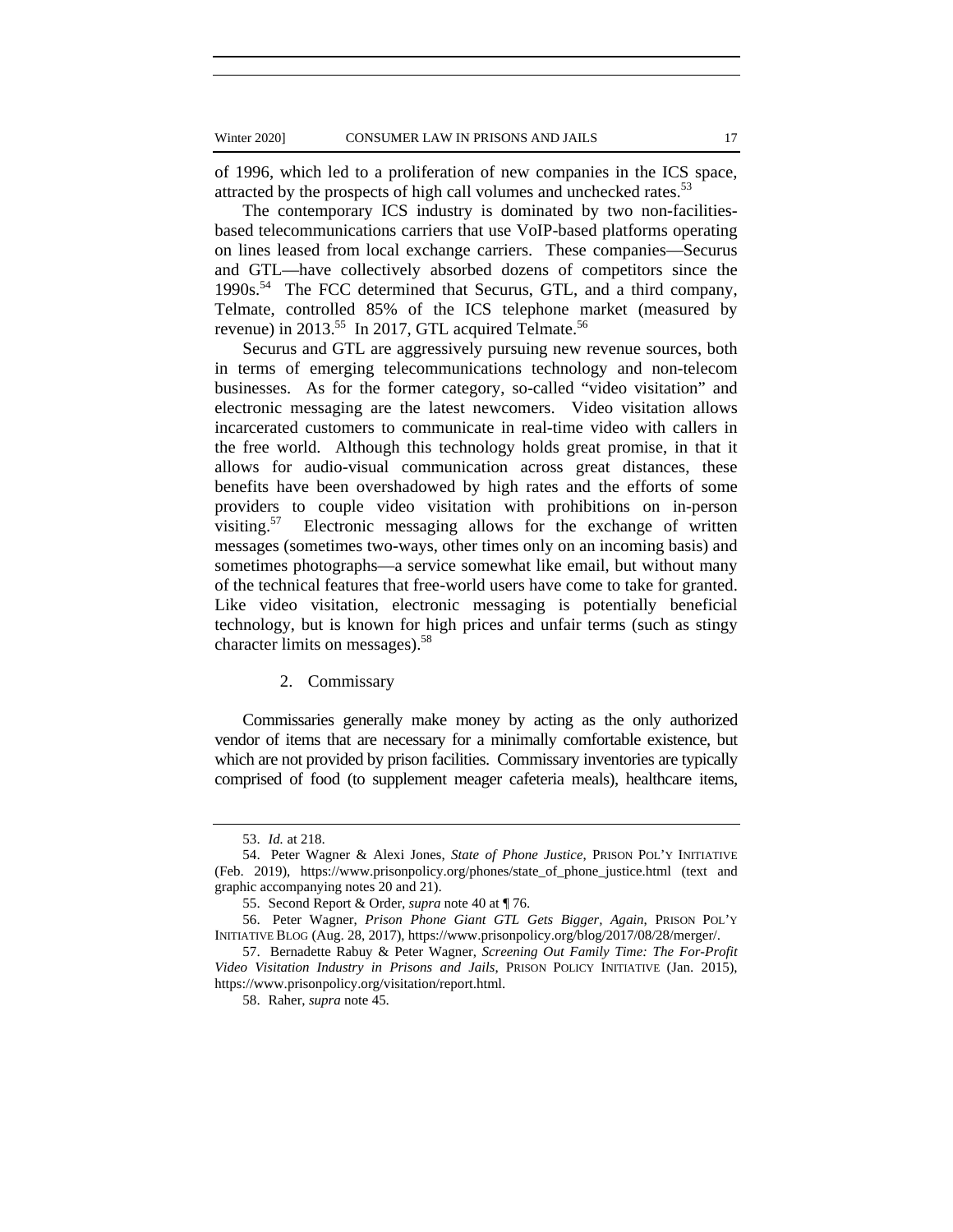hygiene products, letter-writing supplies, religious items, and basic staples of everyday life like eating utensils, extension cords, and cleaning supplies.

The size of the prison commissary industry is difficult to estimate, but likely exceeds \$1.6 billion in annual revenue.<sup>59</sup> Average purchases per customer vary widely across correctional facilities (due to different regulations concerning allowable property and fluctuations in prices), but are often \$600 to \$900 annually.<sup>60</sup> While there are likely more commissary operators in the field than telecommunications firms, there has still been a wave of consolidation, $61$  with two companies dominating the commissary market—Union Supply Group, Inc.<sup>62</sup> and private-equity owned Keefe Group. Unlike the ICS subsector, there seem to be a greater number of small fringe competitors in the commissary space, perhaps because of lower capital requirements.

#### 3. Money Transmitters, Correctional Banking, and Release Cards

As previously discussed, incarcerated people rely largely on family members for the funds necessary to purchase goods and services inside. This structure has led to the proliferation of companies that profit from facilitating such transfers. Money transfers come in two varieties: transfers to inmate trust accounts, and direct payments for goods or services.

Inmate trust account is a term of art (specific terminology varies by jurisdiction) describing a deposit account held by a governmental entity for the benefit of an incarcerated person.<sup>63</sup> Historically, inmate trust accounting has

<sup>59.</sup> Stephen Raher, *The Company Store: A Deeper Look at Prison Commissaries*, n.3, PRISON POL'Y INITIATIVE (May 2018), https://www.prisonpolicy.org/reports/commis sary.html.

<sup>60.</sup> *Id.* 

<sup>61.</sup> Stephen Raher, *Paging Anti-trust Lawyers: Prison Commissary Giants Prepare to Merge*, PRISON POL'Y INITIATIVE BLOG (July 5, 2016), https://www.prisonpolicy.org/blog/ 2016/07/05/commissary-merger/.

<sup>62.</sup> According to Union Supply Group's website (https://www.unionsupply.com/), the company was founded in 1991. The company thus appears to be unrelated to the similarly named Union Supply Company, which was (ironically), a large company-store operator that lasted well into the twentieth century, operating over 100 stores in the coal and coke industries in the eastern U.S. John A. Enman, *Coal Company Store Prices Questioned: A Case Study of the Union Supply Company, 1905-1906*, 41 PENN. HIST: A JOURNAL OF MID-ATLANTIC STUDIES 52, 53-54 (1974).

<sup>63.</sup> *See*, *e.g.*, Cal. Penal Code § 5008 (Dept. of Corrections and Rehabilitation Secretary "shall deposit any funds of inmates in his or her possession in trust with the Treasurer"); Tex. Gov't Code Ann. § 501.014 ("The department shall take possession of all money that an inmate has on the inmate's person or that is received with the inmate when the inmate arrives at a facility to be admitted to the custody of the department and all money the inmate receives at the department during confinement and shall credit the money to an account created for the inmate."); *see also* N.Y. Correct. Law § 187(3) (statute establishes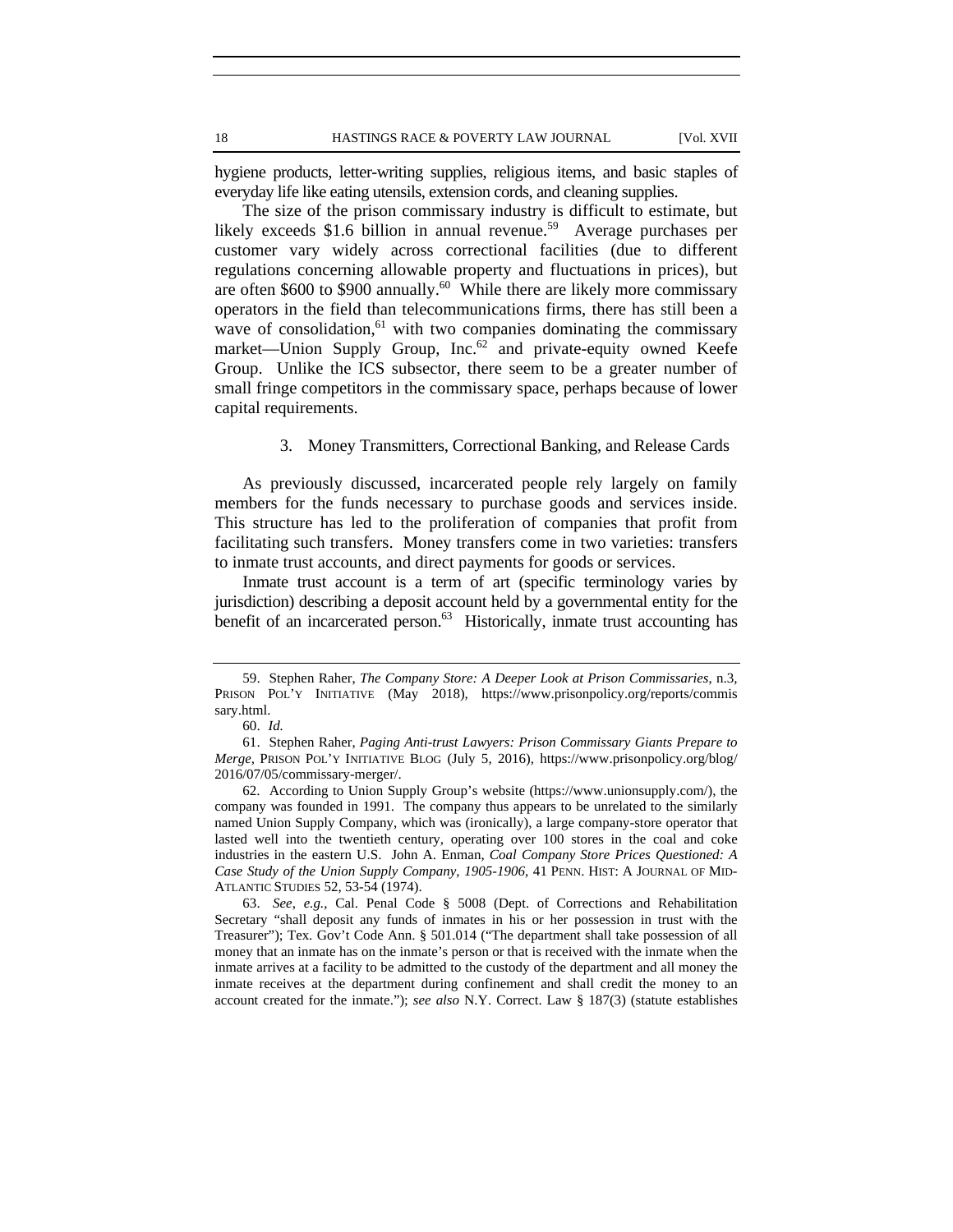#### Winter 2020] CONSUMER LAW IN PRISONS AND JAILS 19

been a mundane subspecialty of government fiscal administration: agencies collected funds in the possession of people who come into custody, received deposits (i.e., wages earned during incarceration or money orders sent by families), issued checks or money orders for miscellaneous purchases, and ensured that account balances were disbursed to the accountholder upon his or her release from custody. Now, many agencies wish to outsource the management of such accounts, often bundling the straightforward tasks of trust fund accounting with other "correctional banking" services.

Traditionally, a family member would deposit funds to an trust account by sending a money order to the facility. While this funding method requires time for mailing, it has the benefit of allowing transferors to choose among a variety of money-order issuers operating in a competitive market.<sup>64</sup> Contractors that hold correctional banking contracts tend to steer transferors away from low-cost money orders, in favor of an array of electronic or inperson payments, all of which carry high fees.<sup>65</sup>

As prison retailing opportunities grow, controlling access to the trust account begins to look more like an essential facility. Incarcerated people are increasingly expected to spend money on various goods and services. But to engage in such transactions incarcerated customers often rely on family members to transfer money into their trust account. Placing exclusive access to trust account deposits in the hands of one firm resembles a bottleneck monopoly,<sup>66</sup> hurting both family members and prison retailers who are not affiliated with the bottleneck provider.

The other common type of money transfer is a payment directly to a vendor. These payments may be contemporaneous payments for goods or

trust accounting system, but only for wages earned).

<sup>64.</sup> *See* U.S. POSTAL SERV., OFC. OF INSPECTOR GENERAL, No. RARC-WP-16-007, MODERNIZING THE POSTAL MONEY ORDER,8-10 (2016) (summarizing the market of moneyorder issuers).

<sup>65.</sup> Oddly, automated clearing house ("ACH") transfer is the one common payment channel that is hardly ever an option for trust-fund transfers. Given the strong security and low costs associated with ACH transfers, the lack of an ACH option is surprising, although it could be the result of vendors' desire to avoid security-related investments that are required of online ACH originators. *See* Nat'l Automated Clearinghouse Ass'n, Operating Rule § 2.5.17.4 (2018) (additional warranties required for online ACH origination). While vendors that accept payment cards are likely expected, directly or indirectly, to comply with the Payment Card Industry Data Security Standards, these rules are largely focused on protecting confidential payment information in possession of a merchant, or during transmission; *see generally*, "PCI Security Standards Council, Requirements and Security Assessment Procedures," ver. 3.2.1 (May 2018), https://www.pcisecuritystandards.org/ documents/PCI\_DSS\_v3-2-1.pdf. In contrast, ACH security requirements are more focused on identity verification and fraud detection.

<sup>66.</sup> *See generally* James McAndrews, *Antitrust Issues in Payment Systems: Bottlenecks, Access, and Essential Facilities*, FED. RESERVE BAN OF PHILADELPHIA: BUSINESS REVIEW 3 (Sept. 1995).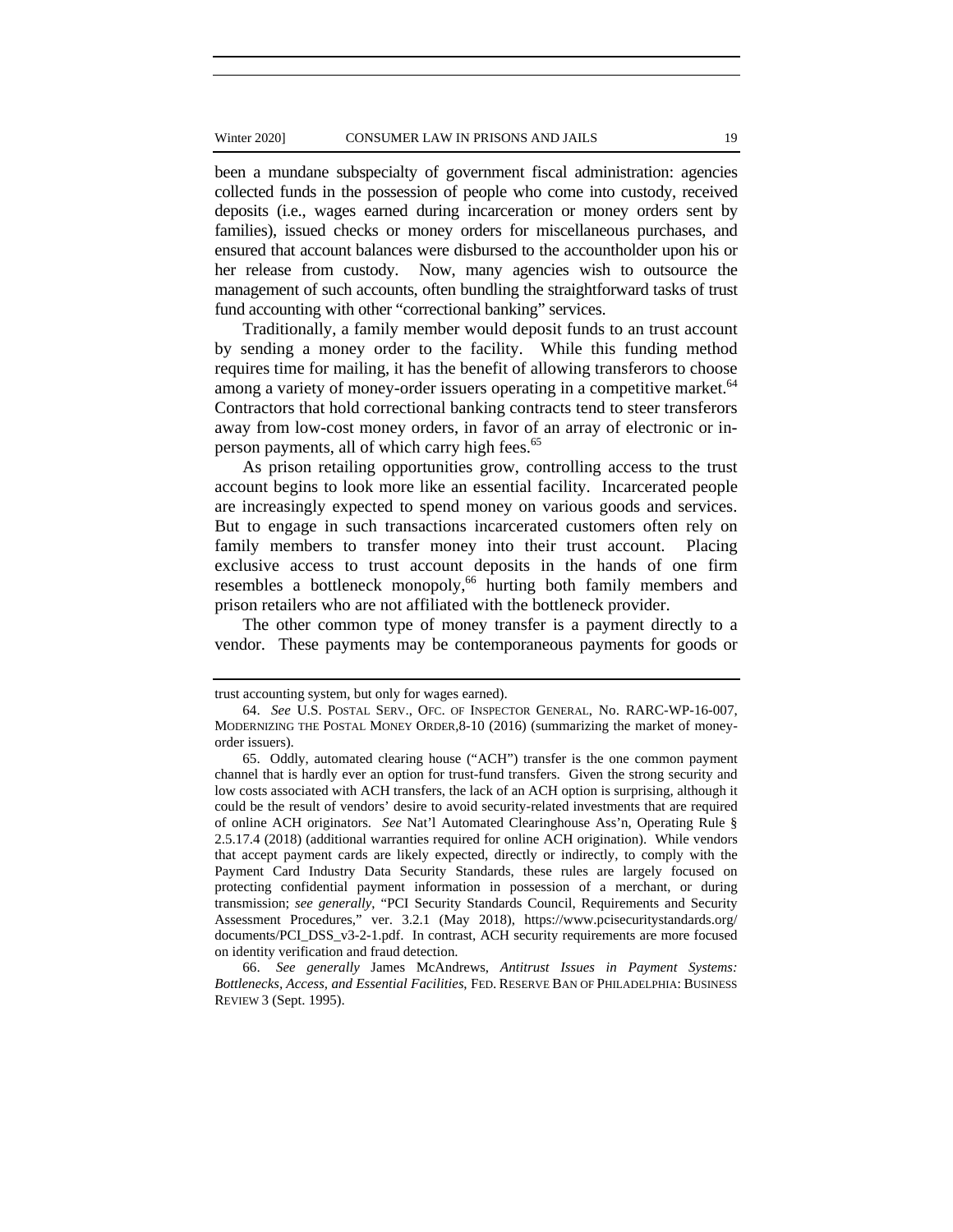#### 20 HASTINGS RACE & POVERTY LAW JOURNAL [Vol. XVII

services; but, companies are increasingly encouraging customers to prepay, often subject to confusing and abusive terms of service. While prepayments are most common in the telecommunications subsector, commissary companies have also begun experimenting with prepayment options, possibly as a way to boost frequent small-dollar purchases of digital content. Although Keefe Group prominently states that its prepaid option is not the same as a trust-account deposit, Access Corrections does not,  $67$  leaving the possibility that some customers may use Access's prepayment option under the mistaken assumption that they are sending money to a trust account.

The final financial transaction associated with a term of incarceration comes when a facility owes money to a person upon his or her release. Typically this money consists of the final balance of an inmate trust account, although in the case of jails, it could simply be a refund of money that the releasee had in their possession at the time of arrest. The "release card" is a specialized payment product that has arisen to facilitate this type of disbursement. Release cards are open loop prepaid debit cards (typically branded as a MasterCard) which facilities use to make required payments to people upon their release. While there is nothing *per se* impermissible about making such payments via prepaid debit card, problems arise when facilities are unwilling to cover the costs of such a system. Under most release-card contracts, the correctional agency pays nothing and the card issuer makes money by charging cardholders a panoply of exorbitant fees.<sup>68</sup> Making matters worse, most facilities that utilize release cards do not give people an option to receive release payments via a different method.

Correctional banking is big business. A rough extrapolation based on a small dataset (from four states) suggests that the principal amount of fund transfers to people in state prison systems could be around \$1 billion a year.<sup>69</sup> Another indicator of the profits that can be extracted from correctional banking comes from Securus's 2015 acquisition of JPay. There is no public evidence of how much Securus paid, but a later transaction provides a clue. When private equity firm Platinum Equity acquired Securus in 2017, Securus disclosed its outstanding liability on an earnout provision related to its purchase of JPay. Specifically, the disclosure suggests that by 2017, Securus would likely owe JPay's founder

<sup>67.</sup> *See* Union Supply Group Prepayment Ad, CALIFORNIAINMATEPACKAGE.COM, http://www.californiainmatepackage.com (last visited Oct. 19, 2019).

<sup>68.</sup> Stephen Raher, *Proposed Amendments To Regulation E: Curb Exploitation Of People Released From Custody*, PRISON POL'Y INITIATIVE (Mar. 18, 2015), https://static. prisonpolicy.org/releasecards/CFPB-comment.pdf.

<sup>69.</sup> Stephen Raher, *The multi-million dollar market of sending money to an incarcerated loved one*, PRISON POL'Y INITIATIVE BLOG (Jan. 18, 2017), https://www. prisonpolicy.org/blog/2017/01/18/money-transfer/.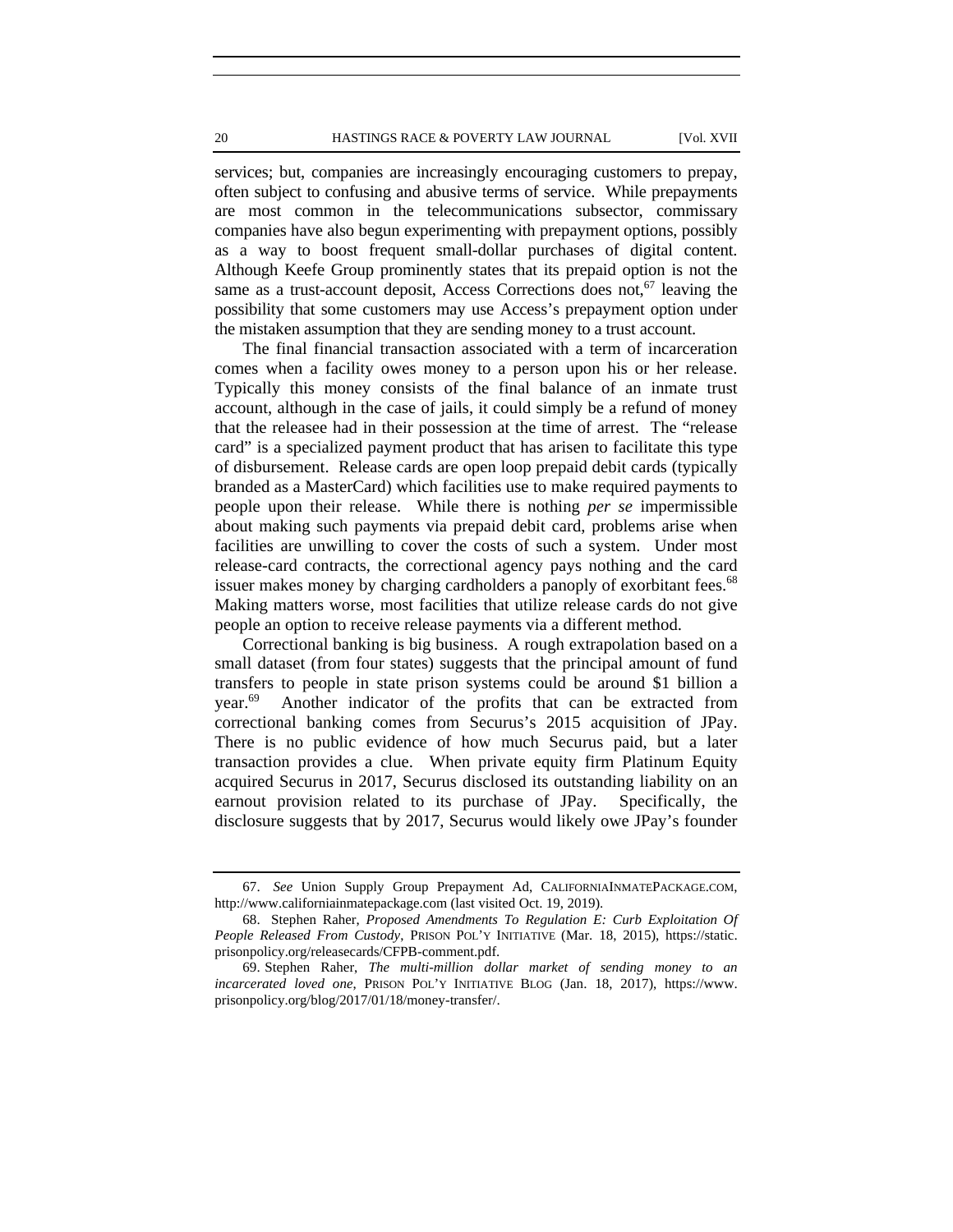and other original owners about \$20 million under the earnout clause (of course, this is on top of whatever money the founders received in 2015 when the sale actually closed). $^{70}$ 

## 4. Tablets: The New Frontier

The newest products to gain traction in the prison retail market are specialized computer tablets that provide communications, education, and entertainment functions, typically operating on a closed wireless network, but never with internet connectivity.<sup>71</sup> Reviewers have found these tablets to be the technological equivalent of already-obsolete early-model handheld devices.<sup>72</sup> But tablets promise to help correctional staff by managing populations that suffer from chronic boredom.<sup>73</sup> At the same time, the devices help prison retailers dramatically expand revenue opportunities. Some tablet programs, particularly in prison systems, provide tablets to users for free, but most features and content can only be accessed for a fee.<sup>74</sup> Such fees tend to greatly exceed free-world prices, and there is no obvious cost-based reason for such pricing. In facilities where tablets are not provided for "free," customers must either purchase a tablet (prices can range from \$40 to \$160) or pay a rental fee that can range anywhere from \$5 to \$150 per month.<sup>75</sup>

<sup>70.</sup> Stock Purchase Agreement between Securus Investment Holdings, LLC, Connect Acquisition Corp., and SCRS Acquisition Corp. § 6.3 (Apr. 29, 2017) (on file with author).

<sup>71.</sup> As a general rule, incarcerated people are entirely unable to access the internet, either as a matter of agency policy or state law. *See generally*, Titia A. Holtz, *Reaching out from behind Bars: The Constitutionality of Laws Barring Prisoners from the Internet*, 67 BROOK. L.REV. 855, 859-866 (2001-02) (surveying laws prohibiting internet access in correctional facilities).

<sup>72.</sup> Jason Koebler, *A Clear Plastic Tablet for Prisoners: The Motherboard Review*, VICE (Dec. 15, 2014), https://motherboard.vice.com/en\_us/article/pgav3m/a-clear-plastictablet-for-prisoners-the-motherboard-review ("Technology in prisons is dismal, and the JP4 [JPay tablet] looks and feels like a Game Boy Advance. It's clunky and it's old and it's not at all that intuitive to use. But when your options are limited, I suppose you'll take whatever you can get.").

<sup>73.</sup> *Inspire Tablet Program Facility Benefits*, GLOBAL TEL LINK, http://www.gtl. net/wp-content/uploads/2018/05/GTL-Facility\_Benifits.pdf. (Without citing any evidence, GTL claims that its tablets produce "[s]ignificant decreases in inmate-on-inmate assaults, inmate-on-officer assaults, and rule and behavior code violations.")

<sup>74</sup>*. See generally*, Wanda Bertram & Peter Wagner, *How to spot the hidden costs in a 'no-cost' tablet contract*, PRISON POLICY INITIATIVE BLOG (July 24, 2018), https://www. prisonpolicy.org/blog/2018/07/24/no-cost-contract/.

<sup>75.</sup> *See infra* text accompanying note 108, tablet pricing varies widely by facility and vendor. Some examples are: GTL's \$147 price tag for tablets in the Pennsylvania prison system. *See infra* note 142, JPay's tablet prices have been reported as ranging from \$40 to \$160. *See infra* note 143, Union Supply Group sells a tablet for \$159. As for rented tablets, Securus's website lists eighteen county jails and one state prison system that allow month-to-month rentals, at prices ranging from \$5 to \$30 per month. SECURUS TECHNOLOGIES, INC,Order the SecureView Tablet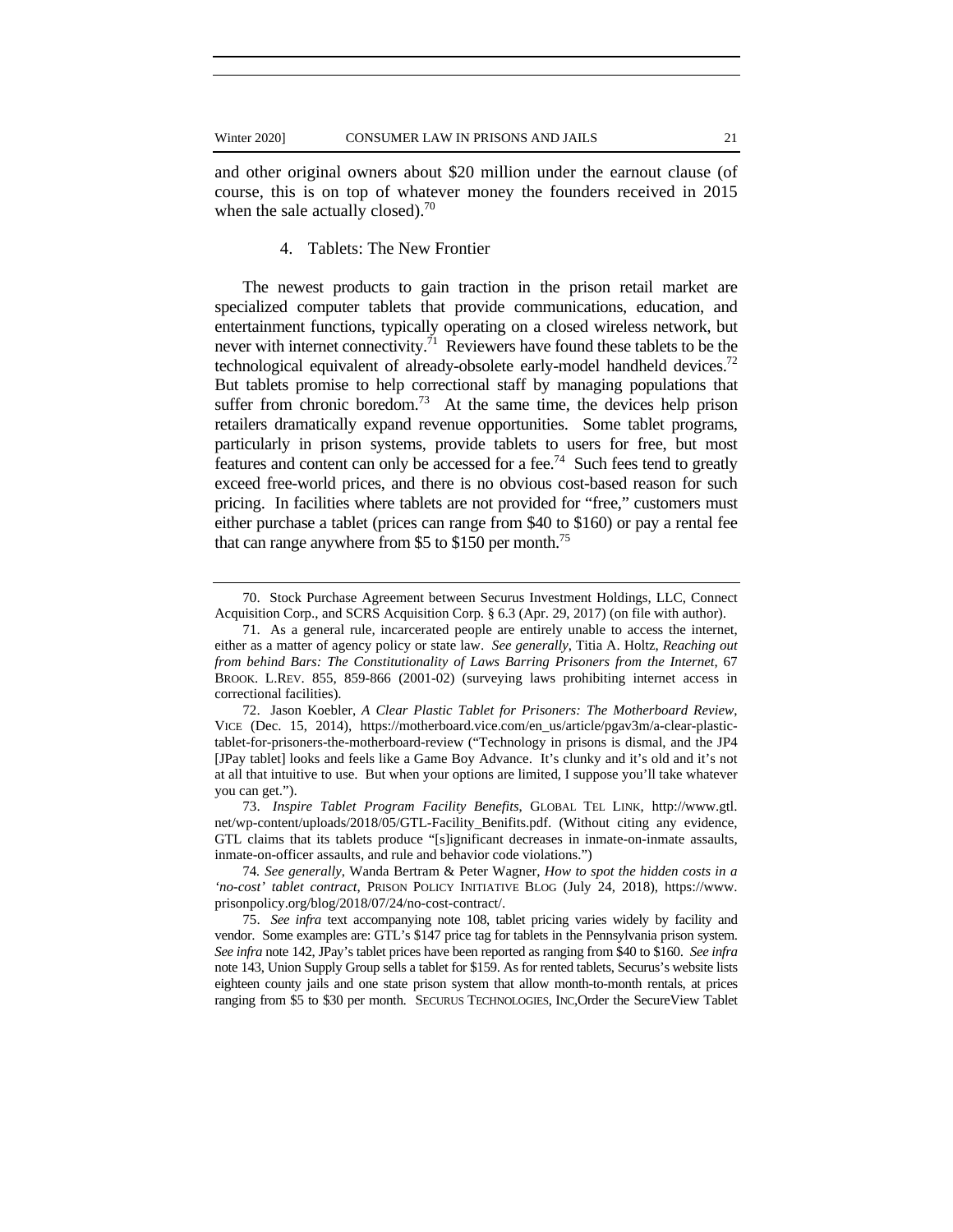Prison tablet programs are nearly universal in their offering of video games. No one has articulated the troublesome dynamic of encouraging video-game usage among incarcerated populations more persuasively than an unnamed resident of the Colorado Department of Corrections who told Denver's *Westword* newspaper:

The average prisoner will play games and music 8-10 hours a day, just like any kid in America. Only they aren't kids; they are men and women who need rehabilitation and education. This buys a lot of safety for prison staff, but what a waste of time for the prisoners. If they provided education, it would be marvelous. Prisoners might just learn something useful and not come back.<sup>76</sup>

There is also something unsettling about promoting a product that could plausibly lead to addiction and dependency<sup>77</sup> among a population with disproportionate rates of substance abuse.<sup>78</sup>

Tablets do have potential to assist in educational programming, but only if adequate resources are invested in content and instruction. Technology by itself is not a solution. Although tablet providers are eager to hype educational uses, evidence of actual effective, salient, and highquality content is lacking. To the extent that facilities are providing educational technology without also investing in instructors and curriculum, the educational potential will never be realized because unsupported technology cannot effectively substitute for socially-mediated pedagogy.

To illustrate the confusion about educational offerings, one need only visit JPay's main webpage for family members, which includes a prominent banner ad touting the educational promise of its JP5 tablet. Following the link, however, reveals that the tablet only provides access to an educational *platform*; content and instruction are apparently the responsibilities of others.79 Following yet another link brings the user to the webpage for JPay's education program, which features stock images of graduation ceremonies, an emotionally manipulative video advertisement, vague

for your loved one, https://www.securustablet. com/#/plans/start (last visited Dec. 2, 2018). *See infra* text accompanying note 117, the jail in Knox County, Tennessee, rents tablets for \$4.99 per day, which can result in a monthly rate of approximately \$150.

<sup>76.</sup> Alan Prendergast, *Colorado prisoners getting 'free' electronic tablets—with a catch*, WESTWORD (Feb. 15, 2017), http://www.westword.com/news/colorado-prisonersgetting-free-electronic-tablets-with-a-catch-8795689.

<sup>77.</sup> *Management of Substance Abuse: Gaming Behaviour*, WORLD HEALTH ORG. (Sept. 2018), http://www.who.int/substance\_abuse/activities/gaming\_disorders/en/.

<sup>78.</sup> U.S. DEP'T. OF JUST., BUREAU OF JUSTICE STATISTICS *2017-2009*, *Drug Use, Dependence, and Abuse Among State Prisoners and Jail Inmates* (Jun. 2017) (58% and 63% of residents of state prisons and jails, respectively, meet diagnostic criteria for drug dependence or abuse, compared to 5% of the general population).

<sup>79.</sup> *Education*, JPAY, INC., https://www.jpay.com/education.aspx (last visited Nov. 27, 2018).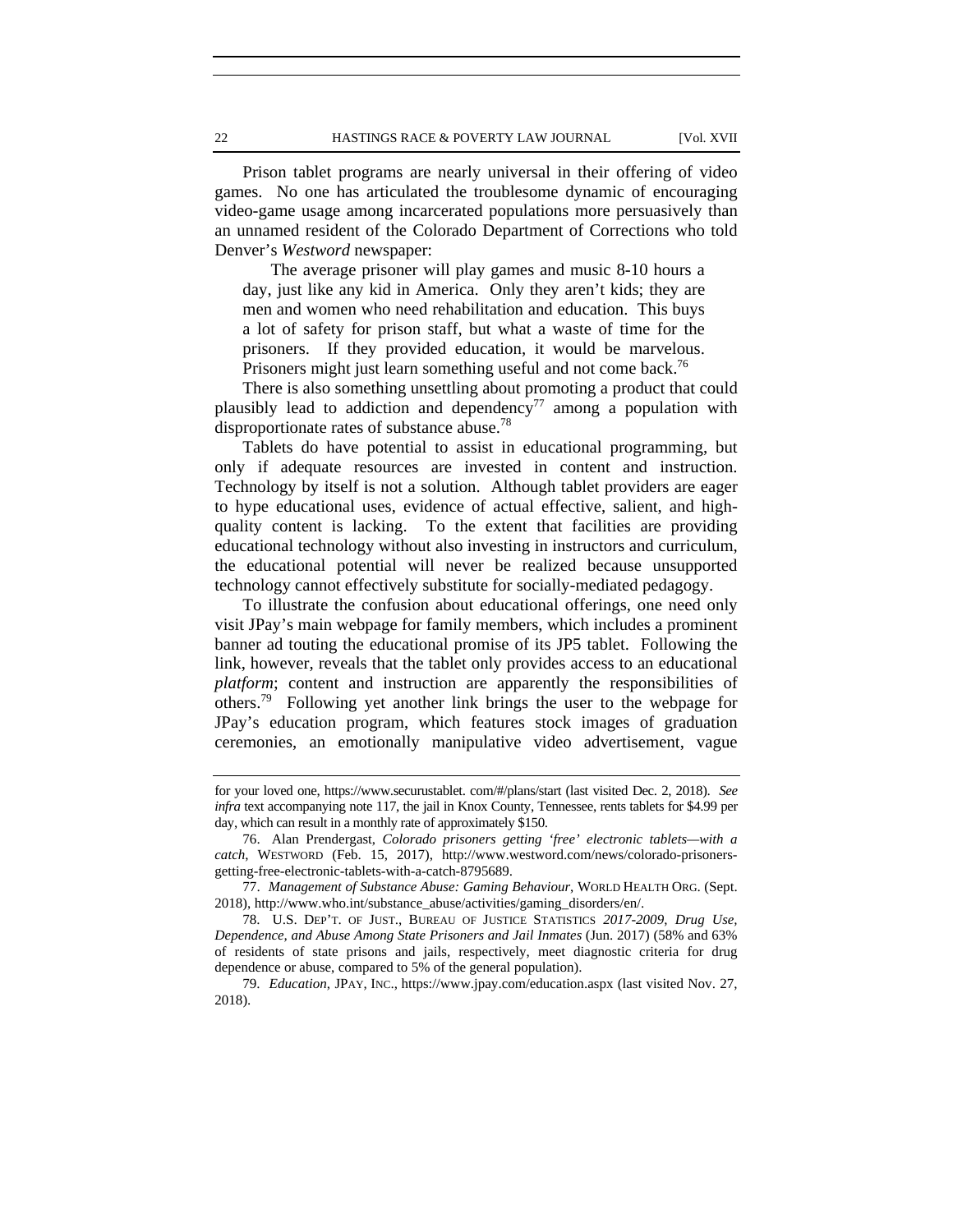statements about innovation and "leading-edge technology," but absolutely no discussion of how facilities have obtained content and instruction, which facilities use the platform, or whether anyone has documented outcomes.<sup>80</sup>

The versatility of tablets is both their major selling point and a wellspring of potential conflicts of interest. When a facility stands to financially profit from tablet usage, the opportunities for mischief are numerous: in-person visits can be prohibited in favor of video visitation; $81$  prison libraries or donated books can be cut off and replaced with e-books for purchase; postal mail can be restricted in order to increase electronic messaging usage; $82$  and educational programs can be curtailed to redirect students to online-only courses.<sup>83</sup>

## **III. Unfair Industry Practices**

Prison retailing is not only built on a generally inequitable business premise, but current industry leaders also use specific practices that are unfair, deceptive, or abusive. Some problems (such as price gouging) are a direct result of vendors' unchecked monopoly powers, while other issues (such as oppressive contract terms) are similar to problems commonly confronted by consumers in other settings. Prison retailers employ some practices that are potentially unlawful, while others are unseemly but legal. It can sometimes be difficult, however, to pin down company practices due to the pervasive lack of transparency that characterizes the entire correctional sector.<sup>84</sup> Bureaucratic hostility to transparency can result in information asymmetry that causes some consumers to spend money without fully understanding the terms of the transaction. Others who do

<sup>80.</sup> *Id*.

<sup>81.</sup> Matt Lakin, *Point, Click, But No Touch: Debate Shapes up over Video Visitation at Knox Jail*, (Nov. 24, 2018), KNOXVILLE NEWS SENTINEL, https://www.knoxnews.com/stor y/news/crime/2018/11/25/jail-video-visitation-knox-county-face-face/2027042002/ (county jail received \$79,000 over four years in commissions from video visitation after prohibiting in-person visits); Steve Horn & Iris Wagner, *Washington State: Jail Phone Rates Increase as Video Replaces In-person Visits,* PRISON LEGAL NEWS, Oct. 2018), at 1.

<sup>82.</sup> PRISON POL'Y INITATIVE*, supra* notes 46 *and* 47.

<sup>83.</sup> Although the author did not find any documented cases of online fee-based courses replacing in-person instruction, as a general matter, total prison spending on education decreased on a nationwide basis by 6% between 2009 and 2012. Lois M. Davis, et al., *Correctional Education in the United States: How Effective Is it, and How Can We Move the Field Forward*, RAND CORP. (2014), at 3.

<sup>84.</sup> John Gibbons & Nicholas Katzenbach (co-chairs), *Confronting Confinement: A Report of the Commission on Safety & Abuse in America's Prisons*, Vera Institute of Justice (June 2006), at 102. ("The prevailing view of correctional facilities as shrouded and unknowable reflects the shortage of meaningful and reliable data about health and safety, violence and victimization; ignorance about what information is available; and the difficulty of accessing and interpreting much of the data that corrections departments collect but do not widely disseminate or explain.").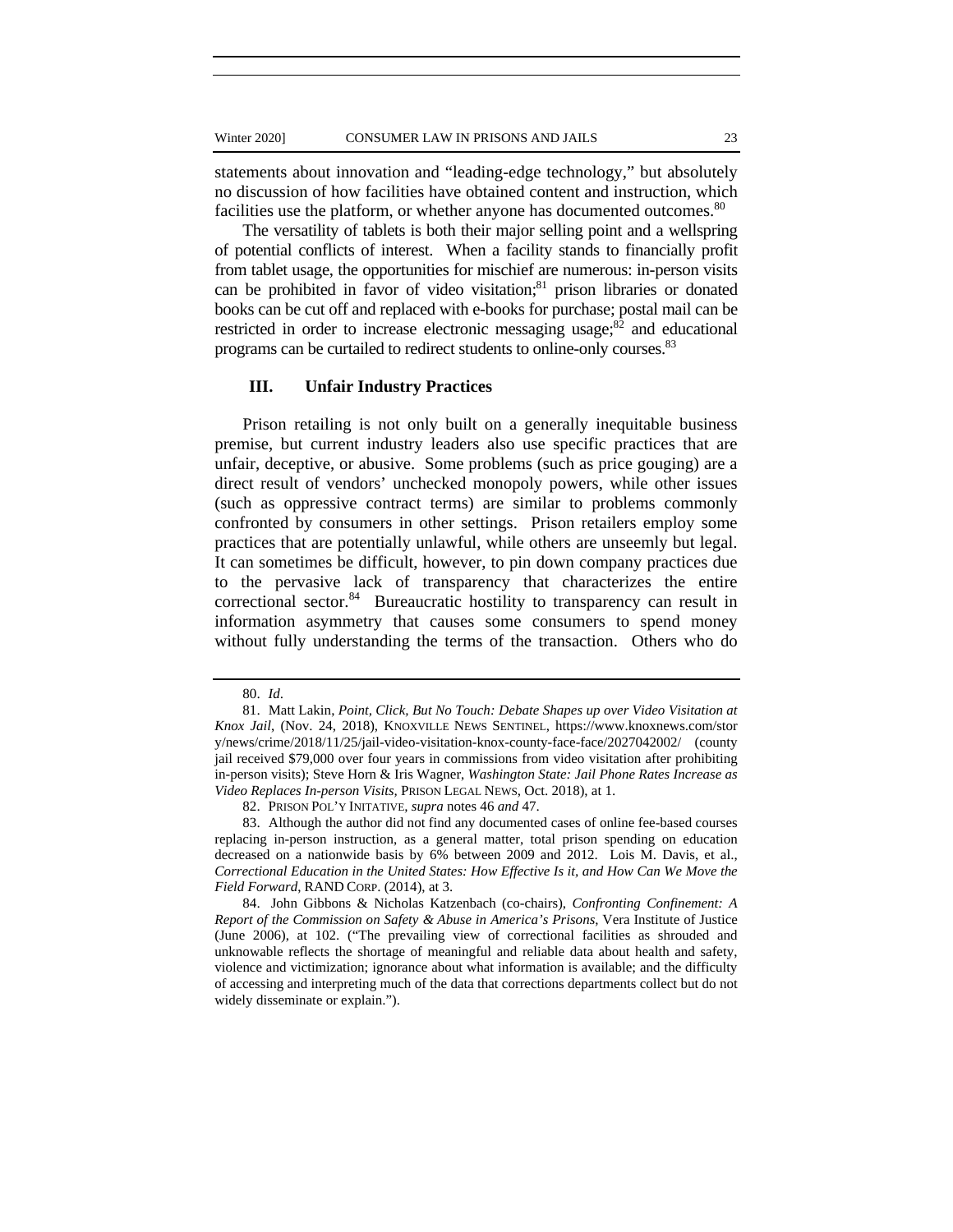understand the vendor's terms are nonetheless unable to avoid them.

Of the unfair practices that are publicly known, most are highly structured and clearly intentional, bespeaking corporate cultures dominated by greed. When plaintiffs challenging ICS rates and practices in Illinois referenced the greed of the industry, Circuit Judge Richard Posner dismissed the characterization by remarking that the prison system is "said to be motivated by greed, but greed that is institutional rather than personal. Far from being mere agents of the phone companies, the prisons are in the driver's seat, because it is they who control access to the literally captive market constituted by the inmates."85 On the one hand, Posner is correct in pointing out the power exercised by correctional agencies, and his framing of the issue seems to be a defense of public budgeting decisions—a normative matter that many would agree is subject to judicial review only for the limited purpose of ensuring compliance with applicable constitutional or statutory requirements. Nonetheless, this pat formulation ignores the very real greed on the part of private equity companies that have built a business model based on using the coercive power of the state to extract revenue from poor people in the form of exorbitant prices for phone calls or junk food.<sup>86</sup> Of course, greed is not necessarily illegal. It can, however, motivate companies to use particular practices that are unlawful. This section discusses common types of unfair practices, while the subsequent section explores potential legal remedies.

> A. Masquerading as Cream: Inflated Prices and Inefficient Payment Systems

> > *Things are seldom what they seem Skim milk masquerades as cream* —*H.M.S. Pinnafore*, act II, scene 187

The leading complaints from prison-retail customers focus on high prices and payment mechanisms that are inefficient, confusing, or otherwise

<sup>85.</sup> *Arsberry v. Illinois*, 244 F.3d 558, 566 (7th Cir. 2001).

<sup>86.</sup> *See* Raher, *infra* note 174, at 13. It is difficult to overstate the disadvantage that the public has in not being able to gain a clear picture of vendor finances. Securus, for example, markets itself to facilities as a "partner" that puts facilities ahead of its own profits, as supposedly evidenced by Securus's below-market EBITDA. While Securus's healthy EBITDA ratio of 27.9% may be lower than some publicly traded telecommunications carriers, Securus's audited financial statements provide no detail on how much the company pays to its parent, Platinum Equity, in monitoring fees. This is a critical piece of information, since monitoring fees can be substantial, and are arguably equity dividends disguised as expenses. *See* Eileen Appelbaum & Rosemary Batt, *Fees, Fees, and More Fees: How Private Equity Abuses Its Limited Partners and U.S. Taxpayers*, CTR. FOR ECON. & POL'Y RESEARCH (May 2016), at 26-29.

<sup>87.</sup> W.S. Gilbert, *H.M.S. Pinafore, or The Lass That Loved A Sailor* (1878).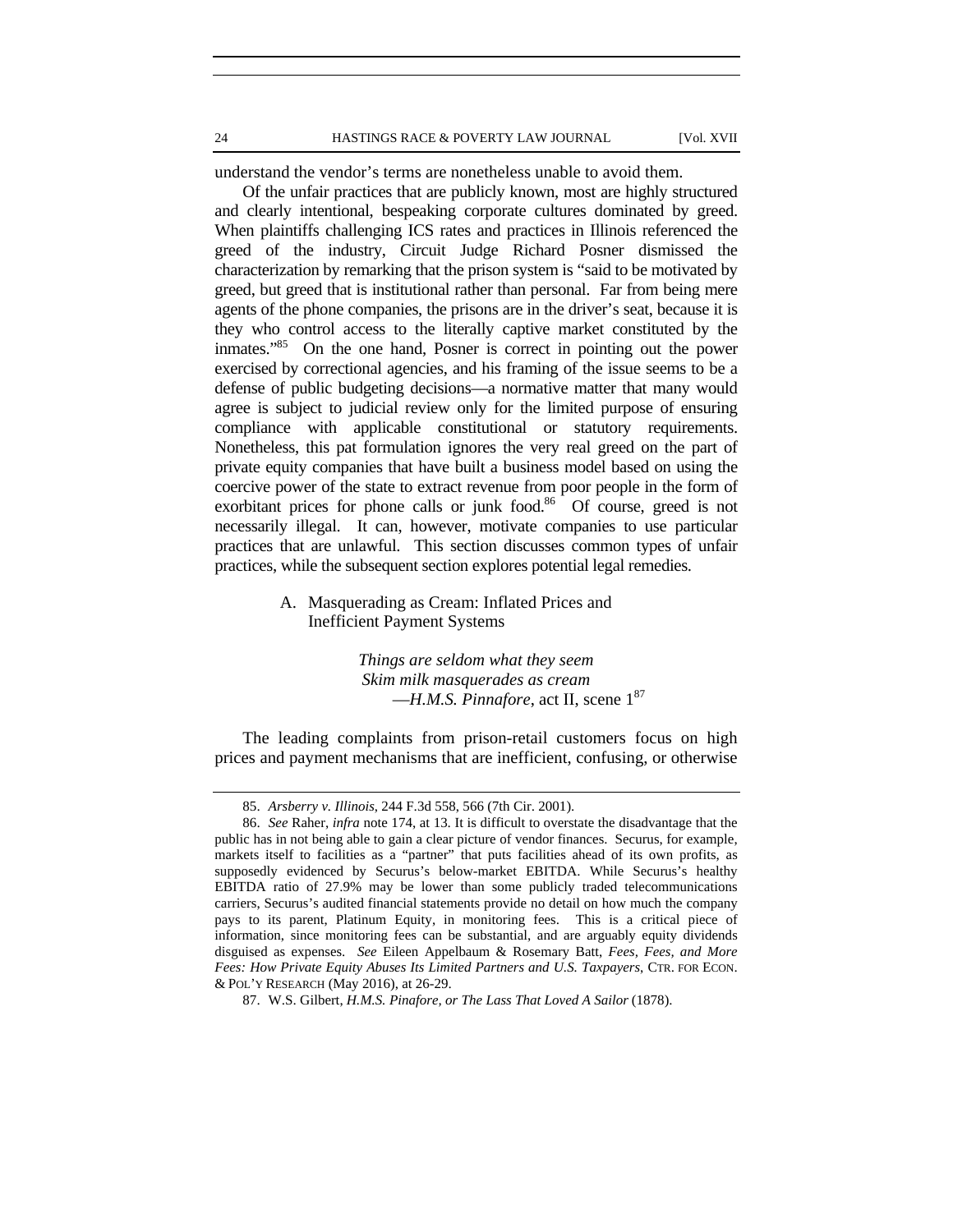unfair. Although prison retailers are likely to make vague claims of security in response to such complaints, these arguments often do not hold up under scrutiny and it is difficult to see prison-retail prices as anything other than premium rates charged for inexpensive, run-of-the mill goods or services. Moreover, while vendors are quick to point out security features which add to their costs, they conveniently gloss over expenses incurred by free-world retailers that are inapplicable in a prison setting (such as advertising and operating a brick-and-mortar retail network).

The factual record concerning ICS prices is particularly robust thanks to the multiyear rulemaking conducted by the FCC. The Commission's involvement with the industry dates back to 1993, when ICS carriers asked the FCC to deregulate payphone rates in correctional facilities. The FCC ultimately granted the request mere days before the entire telecommunications industry changed with the enactment of the Telecommunications Act of 1996.<sup>88</sup> As part of Congress's sweeping reorganization of wireline phone service, section 276 of the 1996 Act directed the FCC to ensure that payphone operators were "fairly compensated," while also classifying all "inmate telephone service in correctional institutions" as *per se* "payphone service."89 Armed with this provision, ICS carriers quickly took aim at a handful of states that had set caps on intrastate calling rates in prisons and jails. In 1996, a coalition of ICS carriers petitioned the FCC to preempt state regulation of intrastate ICS rates, citing the newly enacted  $\S 276$ , but the FCC declined the request.<sup>90</sup> The next major move regarding ICS regulation came when incarcerated people and their families went on the offensive, filing the landmark *Wright* class action.<sup>91</sup> After months of motion practice, the district court referred the matter to the FCC under the doctrine of primary jurisdiction, $92$  but the Commission waited nearly ten years before commencing a rulemaking proceeding.<sup>93</sup>

In 2015, when the FCC issued interim rate caps on ICS calls, it required carriers to submit detailed accounting data itemizing the functional expenses of providing service to incarcerated customers.<sup>94</sup> At the outset of the *Wright* rulemaking, the Commission had discovered rates ranging up to \$1.15 per minute.<sup>95</sup> Upon reviewing the expense data collected under the

<sup>88. 110</sup> Stat. 56 (1996); Raher, *supra* note 50, at 231.

<sup>89. 47</sup> U.S.C. § 276(b)(1)(1996); 47 U.S.C. § 276(d)(1996)

<sup>90.</sup> Raher, *supra* note 50, at 232-233.

<sup>91.</sup> *See* Complaint*, supra* note 15, Lecher, *supra* note 16, *and supra* note 17.

<sup>92.</sup> *Wright v. Corr. Corp. of Am.*, No. 00-cv-293-GK (D.D.C. Aug. 22, 2001), ECF No. 94 (order dismissing case under the doctrine of primary jurisdiction); ECF No. 105 (order modifying order of dismissal, and staying case pending FCC rulemaking).

<sup>93.</sup> Rates for Interstate Inmate Calling Services, 78 Fed. Reg. 4369 (Jan. 22, 2013) (to be codified at 47 C.F.R. pt. 64).

<sup>94.</sup> First Report & Order, *supra* note 38, at 6 ¶ 124-126 *and* 28 FCC Rcd. at 14171-72.

<sup>95.</sup> *Id.* at ¶ 35 *and* 28 FCC Rec. at 14126.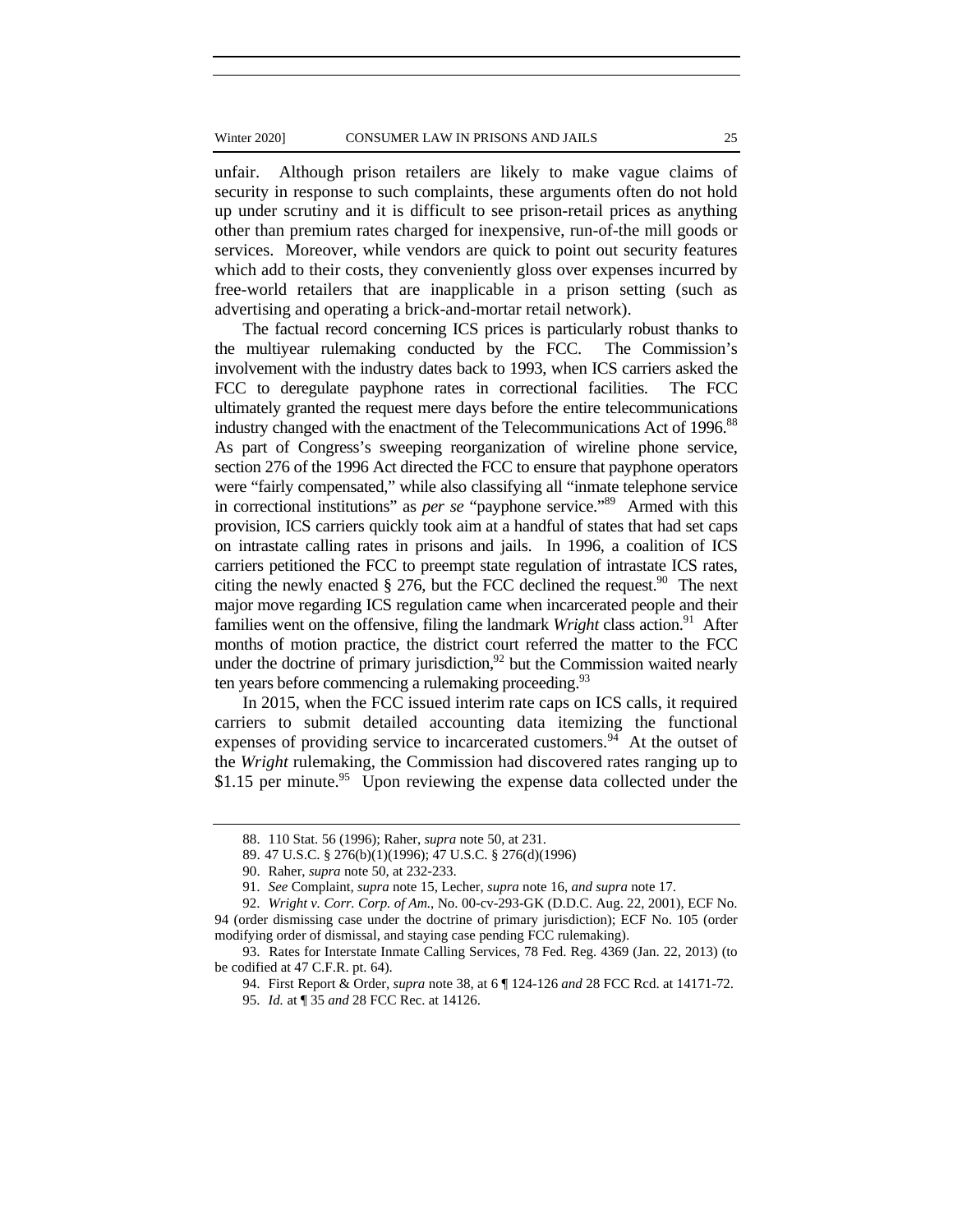interim rule, the FCC concluded in 2015 that permanent rate caps of  $11¢$ per minute would allow ICS providers to cover their costs and be fairly compensated.96 The final 2015 rules also allowed carriers to charge some ancillary fees in addition to the per-minute rate, but the type and amount of such fees were strictly limited, in an effort to restrain the carriers' "ability and incentive to continue to increase such charges unchecked by competitive forces."<sup>97</sup> Importantly, even though the rate caps lowered the per-minute revenues collected by carriers, the new rates allowed customers to place more calls, thereby offsetting lower per-call profit margins. In mid-2015, Securus told potential investors in a private briefing that the interim caps had "neutral to ... modestly positive EBITDA impact including some positive elasticity of demand," and the company expected the same result under the yet-to-be-issued final rate caps.<sup>98</sup>

Once the FCC signaled its intent to regulate calling rates, ICS carriers focused on identifying new unregulated sources of revenue.<sup>99</sup> New communications channels and computer tablets offer carriers numerous opportunities to charge inflated prices and collect the resulting profits. Electronic messaging systems, for example, charge from  $5¢$  to \$1.25 per message, with most facilities setting rates around  $50¢$ .<sup>100</sup> Messages sent on these systems are text-only, and are subject to character limits, ranging from 1,500 to 6,000 characters.<sup>101</sup> Some systems allow family members to attach photos or videos, or send e-cards, but these features inevitably cost extra. Why should a plain-text message cost  $50¢$  per message when email is free to practically everyone outside of prison? Vendors typically argue that there are costs to running the system. Setting aside the question of whether these costs should be borne by correctional systems instead of families, there is no compelling evidence to suggest that end-user prices are reasonably related to vendor costs. Messaging prices typically hover around the cost of a first-class postage stamp (JPay even goes so far as to denominate its prices in numbers of "stamps"), $102$  yet postal rates are set to

<sup>96.</sup> Second Report & Order, *supra* note 40, at ¶ 58 *and* 30 FCC Rcd. at 12792 (The FCC imposed an  $11¢$ -per-minute rate cap on calls from prisons, while using a three-tiered system of higher per-minute rates for calls from jails (varying based on facility population). In justifying the rate caps, the FCC stated that even the *lowest* rate cap of 11¢ "is greater than the average per minute cost of each of the more efficient reporting providers.").

<sup>97.</sup> *Id.* at 12838-40.

<sup>98.</sup> SECURUS TECHNOLOGIES, INC., "Public Lender Presentation" at 25 (Apr. 15, 2015), *published as appx. 1 to* Comments of Prison Policy Initiative, *In the Matter of Rates for Interstate Inmate Calling Services*, WC Docket No. 12-375 (Mar. 10, 2016), *available at* https://www.fcc.gov/ecfs/filing/60001498735.

<sup>99.</sup> Kearney & Merrill, *see infra* note 245.

<sup>100.</sup> Raher, *supra* note 45, at 13-14.

<sup>101.</sup> *Id.* at 20.

<sup>102.</sup> JPay, *Electronic Message Pricing of Arkansas Correctional Facility of Colorado*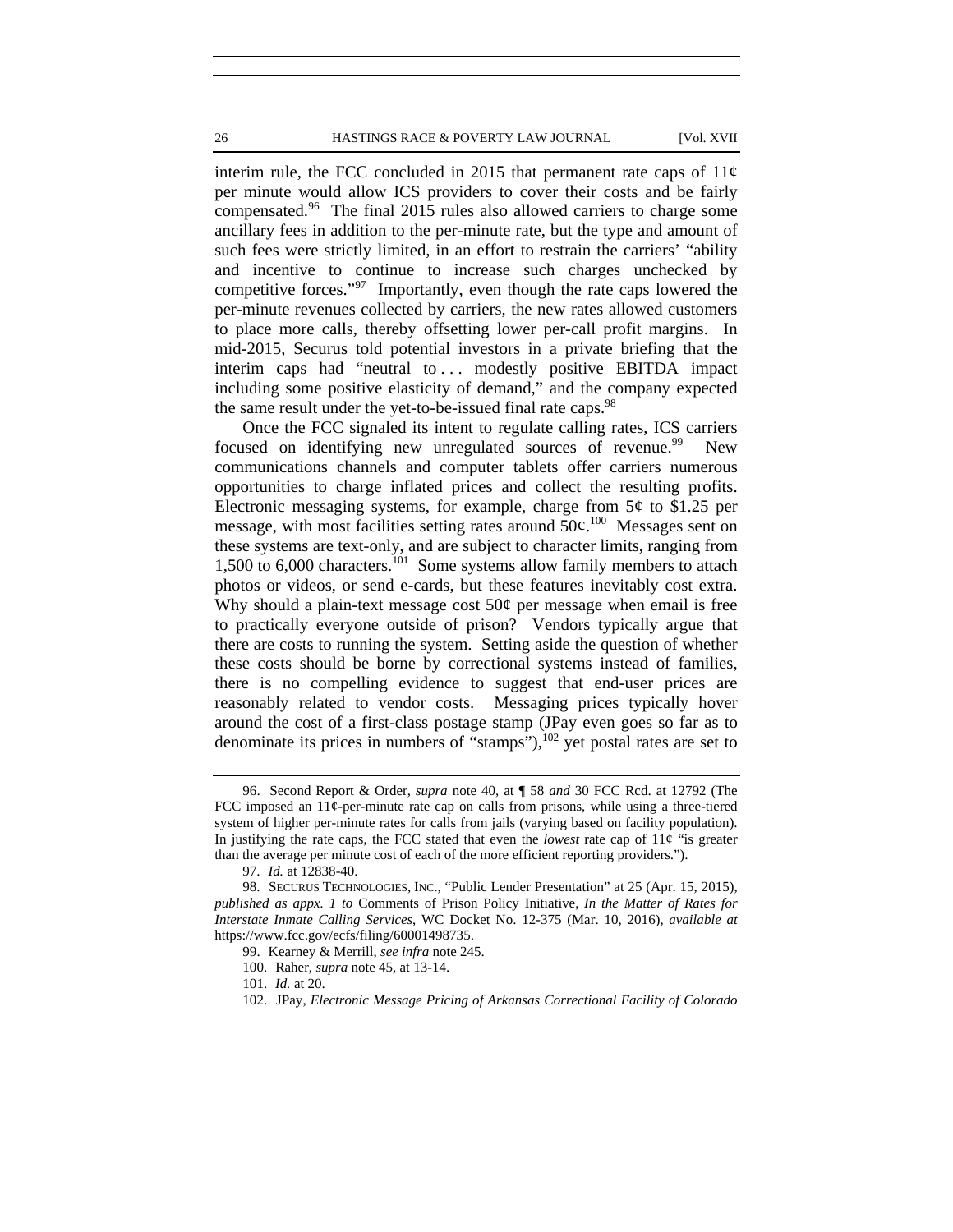cover the costs of a universal system of delivering mail to every address in the country—an expense structure totally unrelated to the cost of running a closed proprietary text messaging platform.<sup>103</sup>

Inflated prices are also evident in sales of electronic music and books. Under a 2016 contract with the Colorado Department of Corrections (since cancelled), GTL was allowed to charge up to \$19.99 per month for a digital music subscription.<sup>104</sup> This price, which is twice the rate for free-world services like Spotify or Google Play, is difficult to justify when one considers that GTL's music catalog appears to be about one-tenth the size of Spotify or Apple.105 In 2014, the Pennsylvania Department of Corrections awarded a contract to GTL to operate a tablet program, including an e-book feature. After the program started, the Department attempted to prohibit people from receiving purchased or donated books from any other source.<sup>106</sup> Although the book ban was quickly repealed,<sup>107</sup> the e-book program is still in place, with prices that consistently exceed free-world prices by a wide margin. The Pennsylvania program does not provide free tablets, so a customer must first purchase a tablet for \$147 plus  $\text{tax.}^{108}$  After that substantial outlay, the customer must still purchase ebooks from a list of roughly 8,800 titles.<sup>109</sup> An analysis of fifty randomly selected titles indicates that GTL charges \$3 to \$6 for public-domain titles that are available for free as Kindle e-books on Amazon.com; remaining titles are priced at an average rate of  $130\%$  over the Kindle price.<sup>110</sup>

*State Prison System*, https://www.jpay.com/Facility-Details/Colorado-State-Prison-System/ Arkansas-Valley-Correctional-Facility.aspx (last visited Oct. 19, 2019).

<sup>103.</sup> *Id*. at 14-15.

<sup>104.</sup> *See generally*, Stephen Raher, *The Wireless Prison: How Colorado's Tablet Computer Program Misses Opportunity and Monetizes the Poor*, PRISON POL'Y INITIATIVE BLOG (July 6, 2017), https://www.prisonpolicy.org/blog/2017/07/06/tablets/.

<sup>105.</sup> *Id.* 

<sup>106.</sup> Wanda Bertram, *Philadelphia Inquirer* exposes Pennsylvania's complicity in cutting off incarcerated people's access to books, PRISON POL'Y INITIATIVE BLOG (Sept. 21, 2018), https://www.prisonpolicy.org/blog/2018/09/21/pennsylvania-ebooks/.

<sup>107.</sup> Samantha Malamed, Under Pressure, Pa. Prisons Repeal Restrictive Book Policy, PHILA. INQUIRER (Nov. 2, 2018), http://www.philly.com/philly/news/pennsylvania-bookban-doc-books-through-bars-wetzel-20181102.html.

<sup>108.</sup> PENN. DEPT. OF CORR., *Tablets*, https://www.cor.pa.gov/Inmates/Pages/ Tablets.aspx (last visited Nov. 29, 2018).

<sup>109.</sup> PENN. DEPT. OF CORR., *GTL E-book Availability List*, https://www.cor.pa.gov/ Inmates/Documents/master-ebook-list.pdf (last visited Nov. 29, 2018).

<sup>110.</sup> Using a randomized process, the author selected fifty titles from the GTL e-book list and searched for Kindle versions on Amazon.com. Four titles were discarded from the sample because they were not available on Amazon, and an additional title was discarded because it existed in multiple editions. Of the forty-five titles that are available from both sources, eight are public domain works which are available for free on Amazon, but for which GTL charges \$2.99 (three titles) or \$5.99 (four titles). The remaining thirty-seven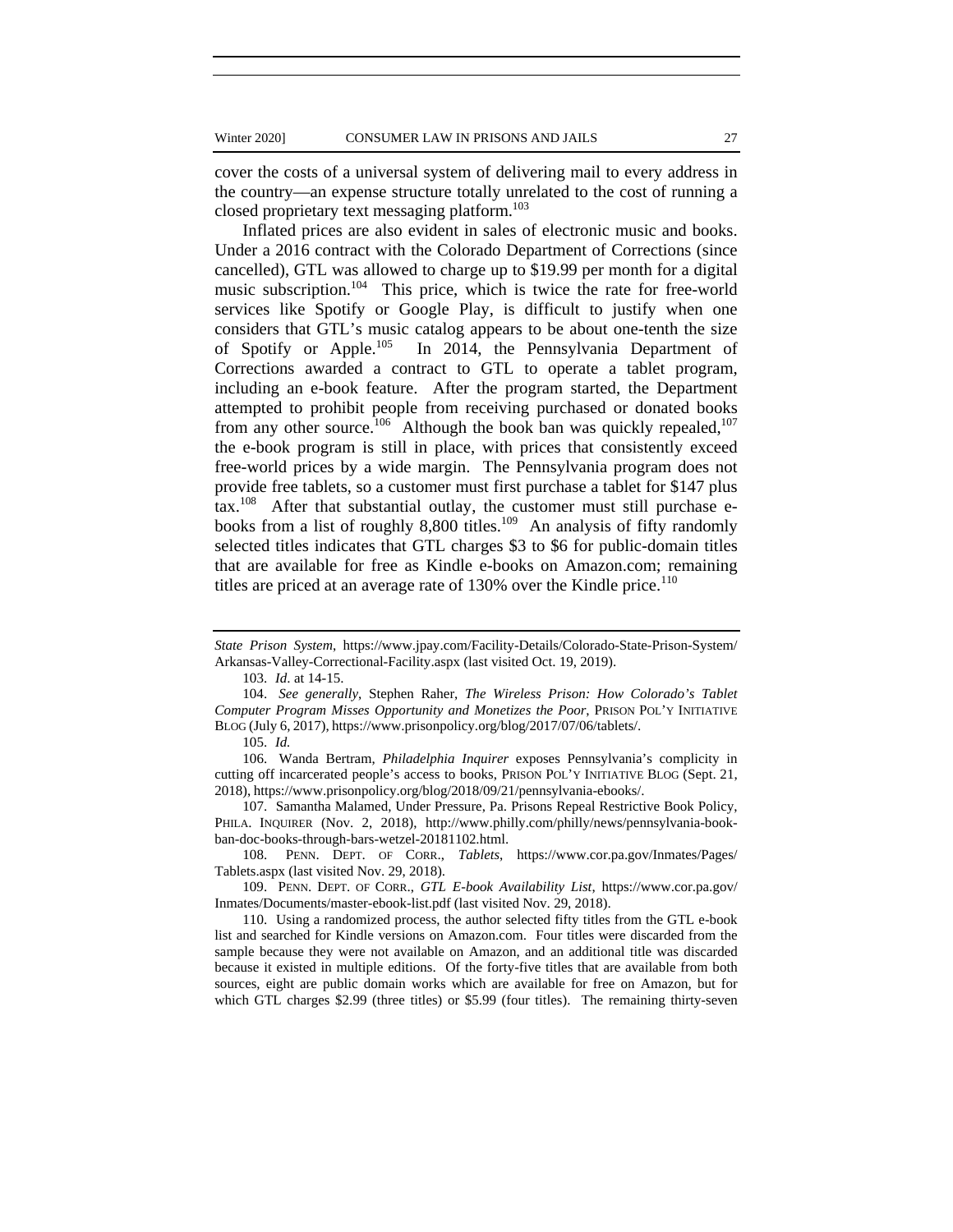28 **HASTINGS RACE & POVERTY LAW JOURNAL** [Vol. XVII

Finally, fees charged for sending money to a trust account are reliably high, without any readily apparent cost-based justification. Neither Access Corrections nor TouchPay (owned by GTL) publish their fees, but JPay routinely charges fees that equate to 20%-35% for smaller deposits.<sup>111</sup> When a plaintiff incarcerated in Kansas challenged deposit fees, that state's supreme court noted that the plaintiff's mother incurred monthly fees of \$11.40 to deposit \$45 into his trust account (a  $25\%$  markup).<sup>112</sup>

Non-cost-based pricing also appears in the form of "premium" add-ons. For example, Securus charges one "stamp" to send a text-only electronic message.113 *Before* sending a message, a family member must decide whether to prepay (one additional stamp) for their loved-one's reply—if no reply is sent, then this additional amount is simply wasted. The family member may also attach up to five photographs, for an additional stamp. Assuming Securus is economically rational, the typical  $50¢$  base price for a text-only message would be adequate to cover the overhead of operating the electronic messaging network. Thus, the marginal cost of adding photos to a message would consist of the additional storage capacity necessary to hold the additional files. Assuming that a customer attaches the maximum five photographs, at the maximum allowed size (3 megabytes per photo), this would require Securus to store 15 megabytes of data, which entails storage costs of less than one-tenth of a cent.<sup>114</sup> Even if one were to add some additional amount to allow Securus to recoup the cost of developing or licensing the software to receive and transmit such digital files, it is hard to imagine a situation where such recovery would justify charging  $50¢$  to send five digital photos. But in facilities that have implemented mandatory mail-scanning policies, $115$  such electronic systems are the only practical way for family members to share pictures with their loved ones.

works were available for an average price of \$9.40 from Amazon versus an average of \$17.15 from GTL. GTL's prices exceeded Amazon's by an average of 130%, ranging from a low premium of 30% (\$20.99 for a book sold on Amazon for \$15.99) to a high of 808% (\$8.99 for a book sold on Amazon for  $99¢$ ).

<sup>111</sup>*. See* Typical JPay Fee Schedule, Eastern Or. Correctional Institution of Or. Dept. of Corrections, https://www.jpay.com/PAvail.aspx (last visited Oct. 19, 2019).

<sup>112.</sup> *Matson v. Kan. Dept. of Corr*., 301 Kan. 654, 659-60 (2015).

<sup>113.</sup> SECURUS TECHNOLOGIES, *eMessaging*, https://securustech.net/emessaging (last visited Jan. 3, 2019).

<sup>114.</sup> Andy Klein, *Hard Drive Cost Per Gigabyte*, Backblaze (July 11, 2017), Pricing information was obtained from Andy Klein, "Hard Drive Cost Per Gigabyte," https://www.backblaze.com/blog/hard-drive-cost-per-gigabyte/. Pricing from Seagate of \$49.99 for a 1 terabyte drive, yielding a cost of  $5¢$  per gigabyte. Given the maximum attachment size of 15 MB (or 0.015 GB), Securus's approximate marginal cost is calculated as follows:  $5¢ \times 0.015GB = 0.075¢.$ https://www.backblaze.com/blog/hard-drive-cost-pergigabyte/

<sup>115.</sup> *See supra* note 47.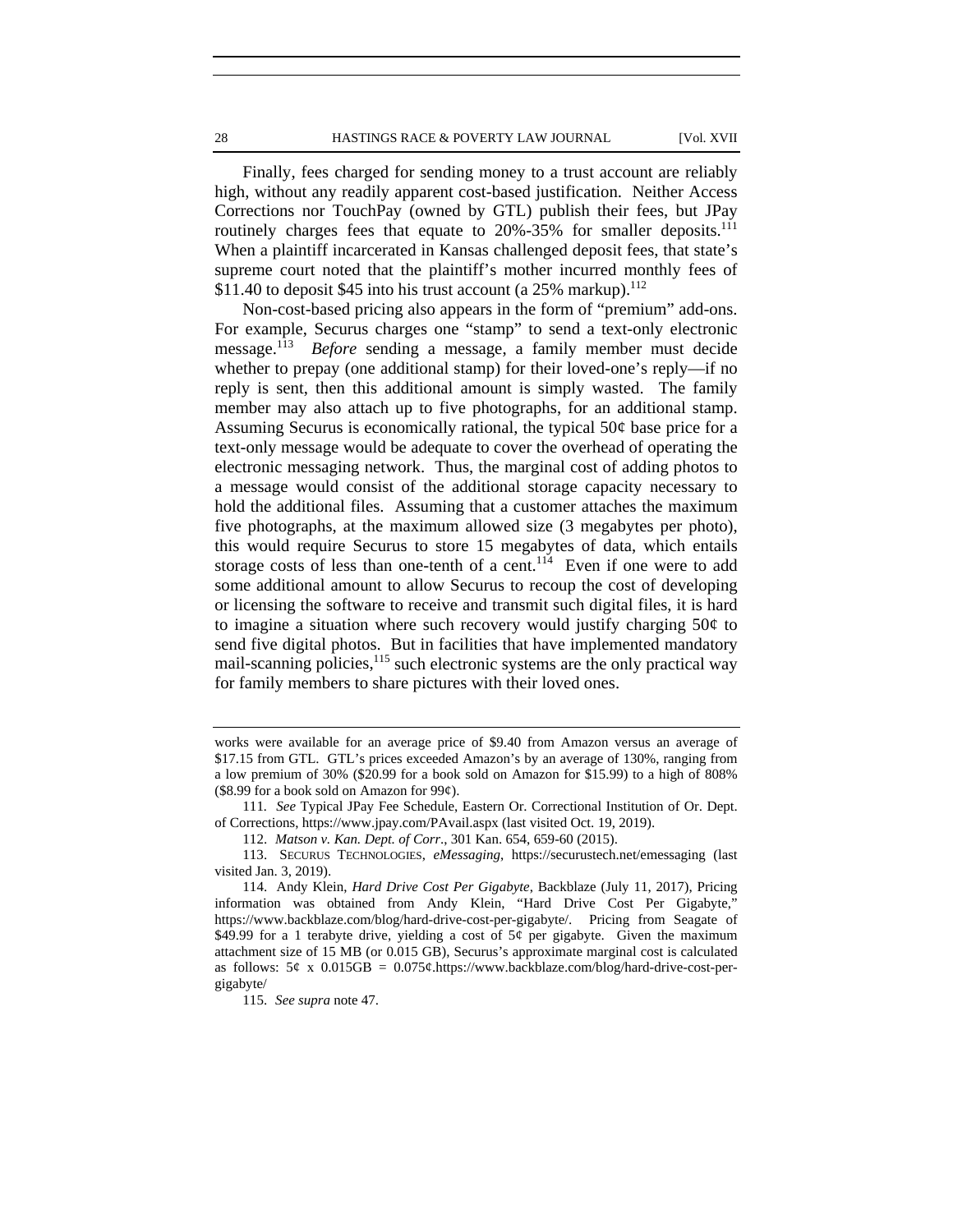Sometimes vendors are able to charge customers premium prices for the privilege of avoiding problems that are created by the vendor itself. For example, Securus provides video visitation and electronic messaging in the Knox County, Tennessee jail, but customers often complain about having to wait in line for a fifteen minute session at a kiosk in a crowded unit. To avoid the hassle and lack of privacy that comes with using a shared kiosk, customers can access the same features on an individual tablet, for which they must pay \$4.99 per day *plus* regular messaging fees.<sup>116</sup>

In addition to prices that are unjustly high, consumers are also confronted by confusing or inefficient payment options which can hinder informed decision-making. To begin, the number of potential payment options can be bewildering, because vendors often encourage customers to make advance payments for specific types of services. But even if one vendor operates a facility's phone system and electronic messaging system, prepayment for one type of communication often cannot be later redirected to a different service offered by the same vendor. For example, depending on the type of service someone is seeking to purchase, a relative of someone in the Colorado prison system must choose between five different payment options, which differ in terms of transaction fees and refund provisions (see Figure 1).

Even if a consumer can decipher payment options, the associated terms can make it nearly impossible to determine what payment method is the most economically rational. To the extent that processing fees are high, one might assume that making fewer prepayments in larger amounts is the most rational course. But this type of prepayment can be disadvantageous when vendor terms and conditions provide for forfeiture of prepaid amounts in various situations. For example, Securus—like all electronic messaging providers—requires prepayment for messages. Not only are such prepayments non-refundable, but they also expire 180 days after the date of purchase.<sup>117</sup> Given that people in prison can lose access to electronic messaging as a disciplinary measure, it is not hard to imagine situations where family members could prepay for a large quantity of electronic messages, only to lose the money when their relative is subject to disciplinary sanctions. Securus allows refunds for video visitation sessions in some limited circumstances, but the refund is only issued in the form of an account credit, which itself expires after 90 days.<sup>118</sup> Anecdotal evidence also indicates that prepayment forfeiture can be a problem when a correctional facility changes ICS carriers without a

<sup>116.</sup> Lakin, *supra* note 81.

<sup>117.</sup> SECURUS TECHNOLOGIES, INC., *Friends and Family Terms and Conditions*, (last visited Nov. 30, 2018) [http://www.webcitation.org/74KHOK53W] (hereinafter "Securus T&C) (Emessaging Terms §§6 and 9).

<sup>118.</sup> *Id.*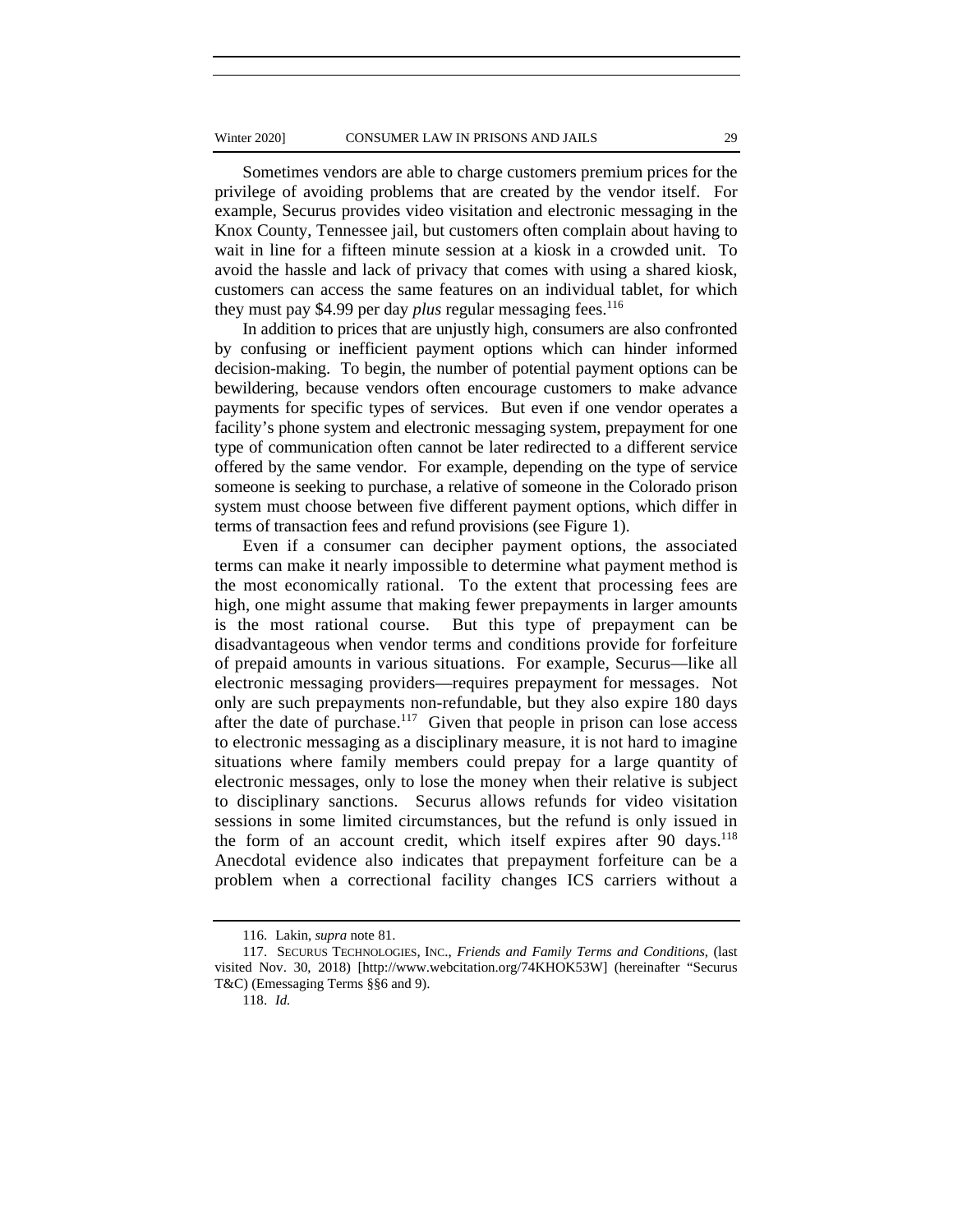provision for transfer of prepaid balances.

Prison-retail vendors price their products as if they are selling cream, when in fact they are trafficking in skim milk. In normal markets, such behavior is mitigated by competition and consumer choice, but not so inside prison walls.

#### B. What Law Applies?

When evaluating the rights and remedies of a party to a commercial transaction, the first task is to determine what law applies. In the case of prison retailing, this poses some unique challenges, beginning with incarcerated people's pervasive lack of access to even basic transactional information. To the extent that a contract is exclusively available on the internet, an incarcerated customer is simply unable to access the document; on the other hand, if the customer agrees to "browser wrap" terms and conditions displayed on a kiosk or tablet, she may well be unable to save, study, or share this text with a friend or advisor, for lack of email or a printer. Prison-retail customers also face challenges that are common to many consumers in non-prison settings, such as dense terms written in impossibly small print. In fact, when formerly incarcerated people in Georgia filed a class action complaint challenging the legality of release cards, the court declined to rule on the enforceability of the cardholder agreement until the card-issuer filed a reformatted version in typeface that was large enough for the court to read.<sup>119</sup>

Once a customer determines the terms of the contract governing a purchase, the next analytical step is to compare the provisions of the consumer-facing contract to the terms of the contract between the vendor and the correctional facility. The facility-vendor contract often contains more detail and is typically a negotiated agreement, in contrast to the adhesive terms presented to end users on a take-it-or-leave-it basis. In a typical telecommunications contract, for example, Securus warrants to a county jail that its delivery of video visitation service will be performed in a good and workmanlike manner.120 In sharp contrast, family members signing up to use the same service are required to assent to terms and conditions that purport to disclaim all warranties, express, implied, or

<sup>119.</sup> *See generally*, *Regan v. Stored Value Cards*, No. 14-cv-1187-AT, (N.D. Ga. May 29, 2014) (order directing defendants to file a reformatted or retyped version of the cardholder agreement in 13-point font).

<sup>120.</sup> *E.g.*, Master Services Agreement between Securus Technologies, Inc. and Fort Bend County (Texas) (dated Feb. 6, 2018), Exh. C. at 16 (on file with author) ("[Securus] warrants that the services it provides as contemplated by this Schedule [including video visitation] will be performed in a good and workmanlike manner consistent with industry standards and practices.").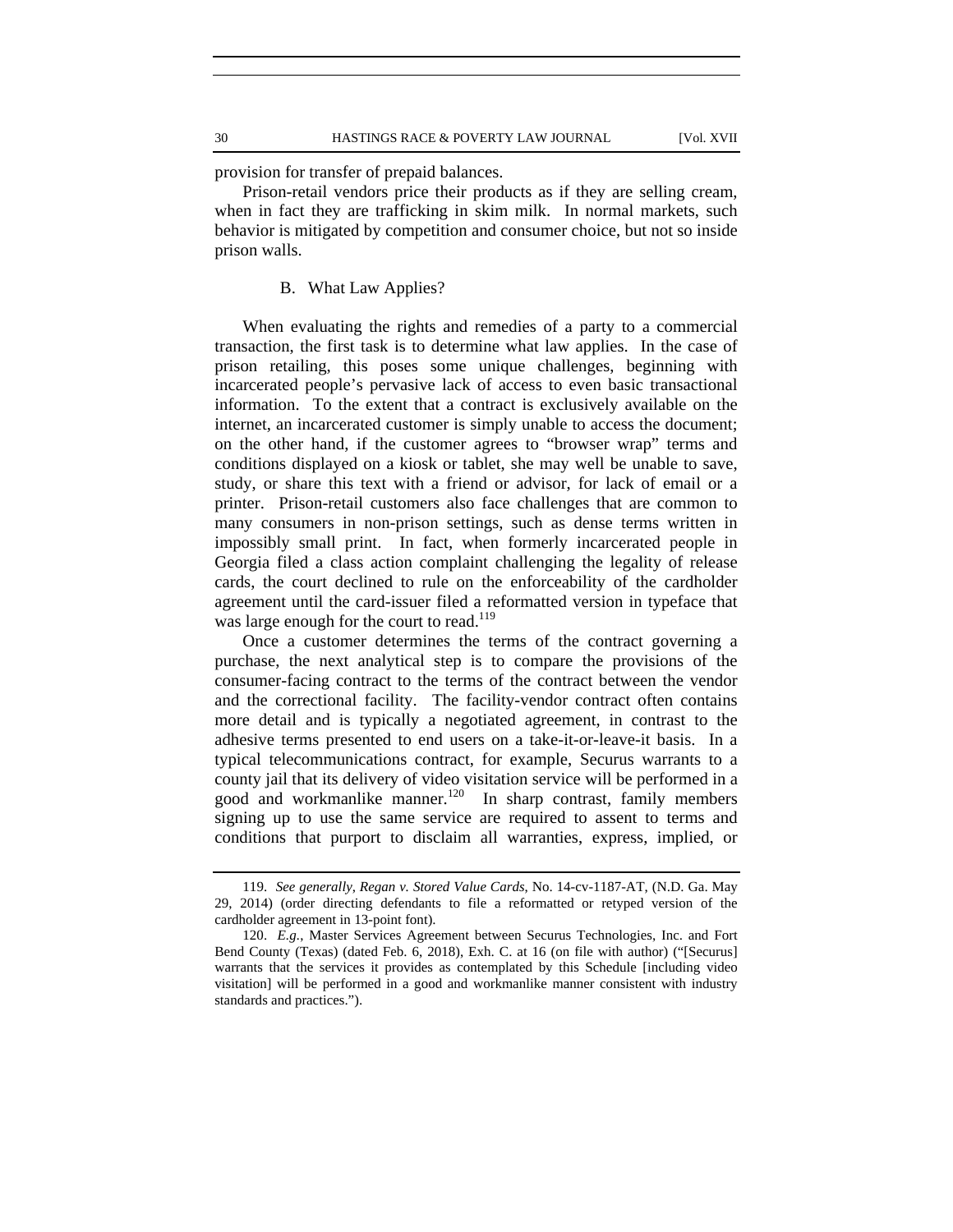statutory.<sup>121</sup> Because end-users are not parties to the facility-vendor contracts, these contracts cannot enlarge or diminish consumers' rights.<sup>122</sup> There is a possibility that unreasonable discrepancies between a vendorfacility contract and an end-user contract could form the basis for a UDAP claim, to the extent that vendors have won monopoly contracts based on certain representations or warranties that are ultimately rendered illusory as far as the end-user is concerned, due to exculpatory provisions in consumerfacing contracts.

Finally, in the telecommunications context, it is important to determine whether a given service is covered by a publicly-filed tariff. Not only do tariffs provide important information about terms of service, but a true tariff may implicate the filed-rate doctrine. This doctrine "is a court-created rule to bar suits against regulated utilities involving allegations concerning the reasonableness" of rates contained in a filed tariff.123 Although some courts have dismissed ICS litigation under the filed-rate doctrine, it does not insulate carriers from every type of claim. For example, a retroactive claim for money damages is likely to fail, but a claim for injunctive relief may well survive a motion to dismiss.<sup>124</sup> Even though the doctrine is usually invoked defensively by carriers, the possibility remains that ICS users may sometimes be able to use the doctrine offensively. Because website terms and conditions are so exculpatory, a tariff reviewed and approved by a

<sup>121.</sup> *Securus T&C*, *supra* note 117, General Terms § 8(A) (service "is provided on an 'as is' and 'as available' basis. Securus and its suppliers, licensors, and other related parties, and their respective officers, agents, representatives, and employees expressly disclaim all warranties of any kind, whether express, statutory or implied, including, but not limited to, the implied warranties of merchantability, fitness for a particular purpose, title, accuracy of data and non-infringement" (emphasis deleted)).

<sup>122.</sup> *See* Restatement (Second) of Contracts § 313 (1981). Not only do vendor-facility contracts invariably contain express disclaimers of third-party beneficiaries, but common law doctrine is particularly hostile to third-party beneficiary status in the context of government contracts.

<sup>123. 64</sup> AM. JUR. 2D *Public Utilities* § 62 (2011).

<sup>124.</sup> The most informative judicial opinion on the filed-rate doctrine as applied to ICS carriers is *Arsberry v. Illinois*, 244 F.3d 558 (7th Cir. 2001), in which plaintiffs brought claims under § 1983 and the Sherman Antitrust Act, concerning ICS rates and procurement. Citing the filed-rate doctrine, the district court dismissed all claims. Writing for a unanimous panel, Judge Posner found that the Sherman Act claims should not have been dismissed under the filed-rate doctrine, but that they were nonetheless properly dismissed on the merits. *Id.* at 563 ("If the plaintiffs in this case wanted to get a rate change, the ... [filed-rate] doctrine . . . would kick in; but they do not, so it does not. *Eventually* they want a different rate, of course, but at present all they are seeking is to clear the decks—to dissolve an arrangement that is preventing the telephone company defendants from competing to file tariffs more advantageous to the inmates."). *See also*, *Daleure v. Kentucky* 119 F. Supp.2d 683, 690 (W.D. Ky. 2000) (dismissing plaintiffs' damages claims against ICS carriers under the filed-rate doctrine, but allowing claims for injunctive relief under the Sherman Act to proceed)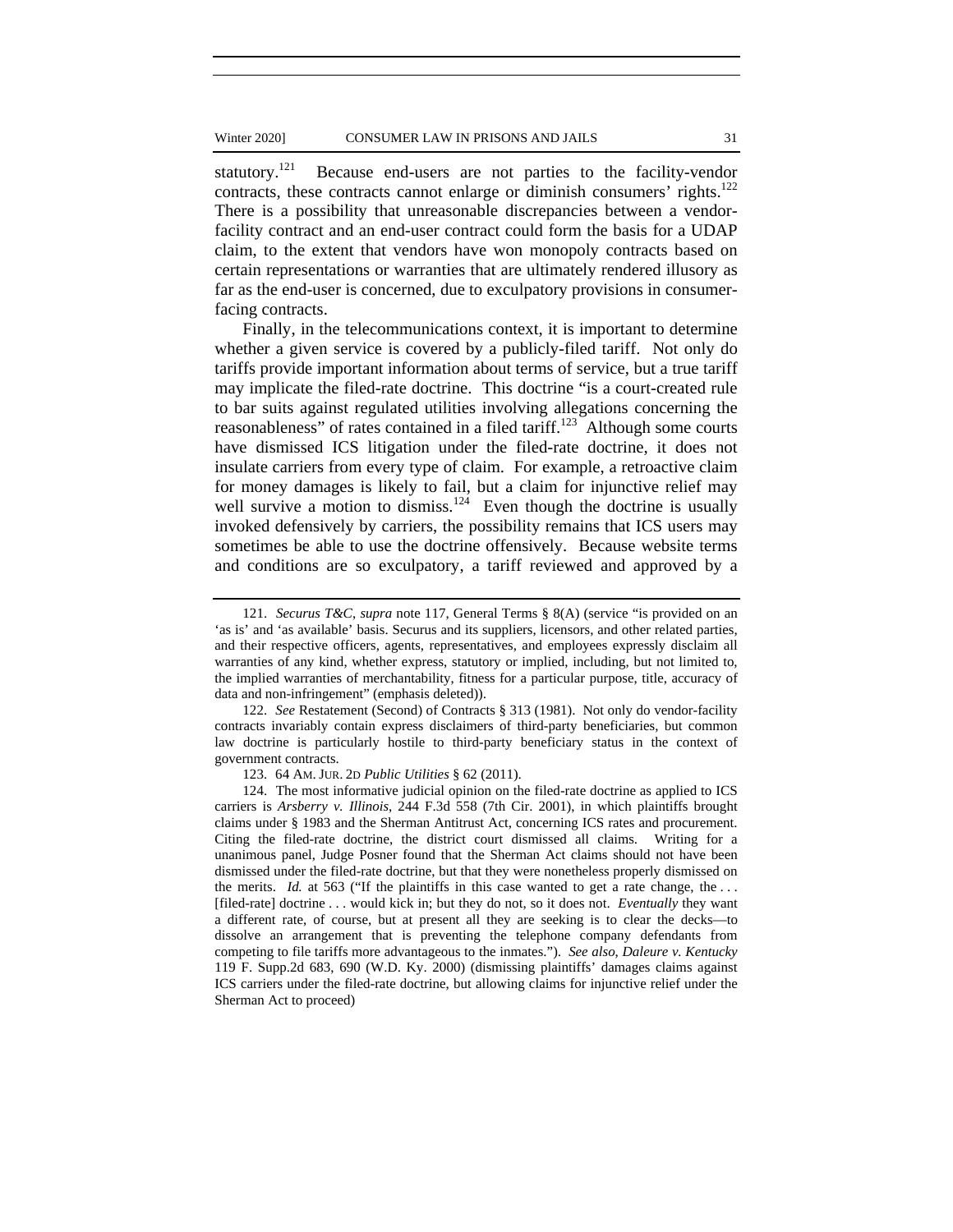32 HASTINGS RACE & POVERTY LAW JOURNAL [Vol. XVII

regulatory may well provide greater customer relief by, for example, allowing claims based on the carrier's gross negligence, willful neglect, or willful misconduct. Under the filed-rate doctrine, the terms in the tariff would be binding, because a carrier cannot "employ or enforce any classifications, regulations, or practices  $\dots$  except as specified in [a filed tariff]."<sup>125</sup>

The larger problem with application of the filed-rate doctrine to ICS litigation is that the basic rationale for the doctrine has largely disappeared, particularly at the federal level. The doctrine is grounded in judicial deference to the regulatory rate-setting process. But as jurisdictions increasingly deregulate telecommunications rates, tariffs are often not reviewed and approved by public utility commissions. On the federal level, tariffs for any type of interstate phone service (in- or outside of prison) are no longer required under FCC rule.<sup>126</sup> Instead, non-dominant carriers like ICS companies must publicly disclose rates and terms (confusingly, some providers comply with this obligation by posting a document that they refer to as a "tariff" even though it is governed by the FCC's *detariffing* order).<sup>127</sup> The posting of rates is meant to allow consumers to make informed choices—a concept that is has no relevance in the world of monopoly ICS contracts. When issuing its detariffing rule, the FCC concluded that elimination of tariffs would "eliminat[e] the ability of carriers to invoke the 'filed-rate' doctrine,"128 but some have argued that the FCC lacks the authority to abolish this judicially-created rule.<sup>129</sup> The resulting confusion has led some courts to apply the doctrine to ICS rate challenges, even though such rates have long been detariffed at the federal level.<sup>130</sup> At the state level, when the prospect of robust regulation threatens to erode profits, ICS carriers have been known to strategically detariff services in order to escape regulatory jurisdiction,<sup>131</sup> although such efforts are not always

131. *See* Complaint, *Pearson v. Hodgson*, No. 18-cv-11130-IT, at ¶¶ 47-49 (D. Mass. May 30, 2018), ECF No. 1-1 (when Massachusetts Dept. of Telecommunications & Cable

<sup>125.</sup> *Am. Tel. & Tel. Co. v. Central Ofc. Tel*., 524 U.S. 214, 221-222 (1998).

<sup>126.</sup> Second Report and Order, *In the Matter of Policy & Rules Concerning the Interstate, Interexchange Marketplace*, *supra* note 40, at 20730.

<sup>127.</sup> *Id.* at 20776.

<sup>128.</sup> *Id.* at 20762.

<sup>129.</sup> CHARLES H. HELEIN, JONATHAN S. MARASHLIAN, & LOUBNA W. HADDAD, *Detariffing and the Death of the Filed Tariff Doctrine: Deregulating in the "Self" Interest*, 54 FED. COMM. L.J. 281 (2002).

<sup>130.</sup> *E.g., Daleure v. Kentucky*, 119 F. Supp.2d 683, 686 (W.D. Ky. 2000) (applying the filed-rate doctrine upon finding "State *and federal* regulatory agencies approved all of the . . . rates" challenged in the complaint (emphasis added)). In contrast, the correct result was reached in *Antoon v. Sercurus Tech*., No. 5:17-cv-5008, 2017 WL 2124466 (W.D. Ark. May 15, 2017), where the court denied a motion to dismiss under filed-rate doctrine because Securus utilizes VoIP technology and the Arkansas Public Service Commission lacks jurisdiction over VoIP services or provider.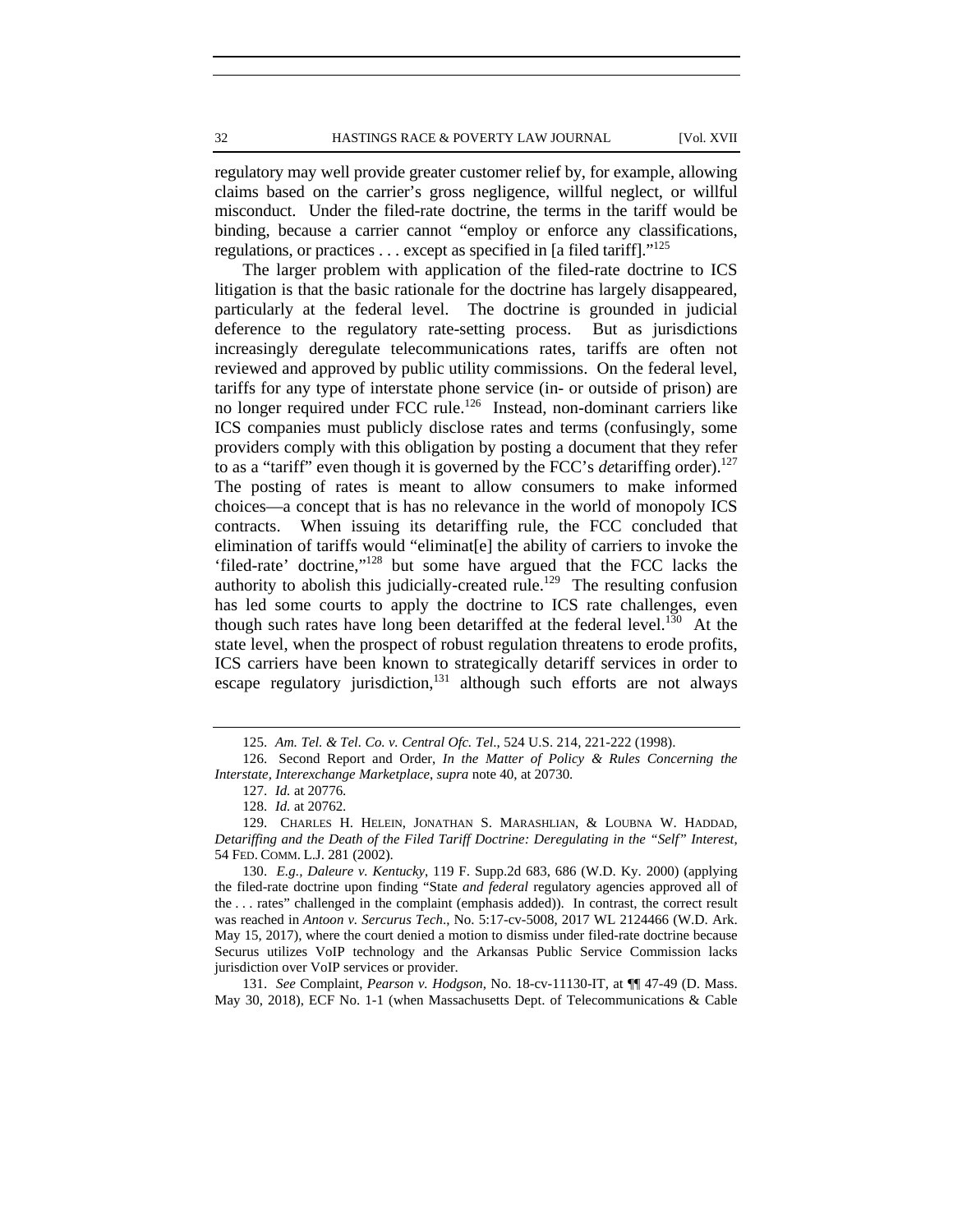successful.<sup>132</sup> Accordingly, it is only fair to provide reciprocal treatment for ratepayers, by eliminating the filed-rate doctrine for detariffed services.

## C. Terms of Service: Carrying a Bad Joke Too Far<sup>133</sup>

As alluded to in the previous section, terms and conditions thrust onto prison-retail consumers are unfairly one-sided. While contracts of adhesion have become commonplace in all types of consumer transactions, the extremity of some prison-retail terms raise questions about what, if anything, a customer is actually purchasing. The terms for Securus's video visitation product begin with a cheerful declaration that the service "allows users to avoid the time, expense and hassle of travelling to and from a correctional facility," but a subsequent provision specifies that "Securus makes no representations or guarantees about the ability of the service to work properly, completely, or at all."<sup>134</sup> All fees are "pre-paid and nonrefundable," but Securus will, in "limited situations," consider issuing a discretionary refund, although it will not issue refunds "for disconnects initiated by the correctional facility, or disconnects due to Internet connection or hardware malfunctions."135 Indeed, the same policy states that discretionary refunds will *only* be issued in situations where "Securus cancels a paid Video Visitation session before the session begins,"<sup>136</sup> which indicates that the company's policy is to never issue a refund for a disconnected session, even if the disconnect was caused by a failure of Securus's own network.

Unsurprisingly, mandatory arbitration provisions and class-action prohibitions are ubiquitous in prison retail terms. GTL includes a broad arbitration and class-action ban in its terms, although it fails to identify an arbitral forum,  $137$  thus raising questions about enforceability. JPay

134. *Securus T&C*, *supra* note 117, Prod. Terms & Conditions § 6 and Gen'l Terms & Conditions § 9.

136. *Id*.

imposed intrastate ICS rate caps, Securus withdrew its tariff and charged rates in excess of the new caps, alleging that its service is delivered via VoIP and therefore exempt from state regulation under Mass. Gen. Laws ch. 25C, § 6A).

<sup>132.</sup> *See* In re Securus Tech*.*, Order Denying Withdrawal of Tariff, Dkt. No. TF-2017- 0041 (Iowa Utils. Bd., Feb. 9, 2018) (denying Securus's motion to withdraw its tariff because, even though the company was no longer a "telephone utility" under state law, it was still an "alternative operator service company," which is required to file a tariff under state law (*see* Iowa Code Ann. § 476.91).

<sup>133.</sup> Peter Alces & Jason Hopkins, *Carrying A Good Joke Too Far,* 83 CHICAGO-KENT L. REV. 879 (2008) (borrowing the title of this section from the law review masterful analysis of U.C.C.  $\S$  4-103(a)).

<sup>135.</sup> *Id.*, Prod. Terms & Conditions § 6.

<sup>137.</sup> Global Tel\*Link Corp., *Terms & Conditions* § R. (dated Mar. 30, 2015),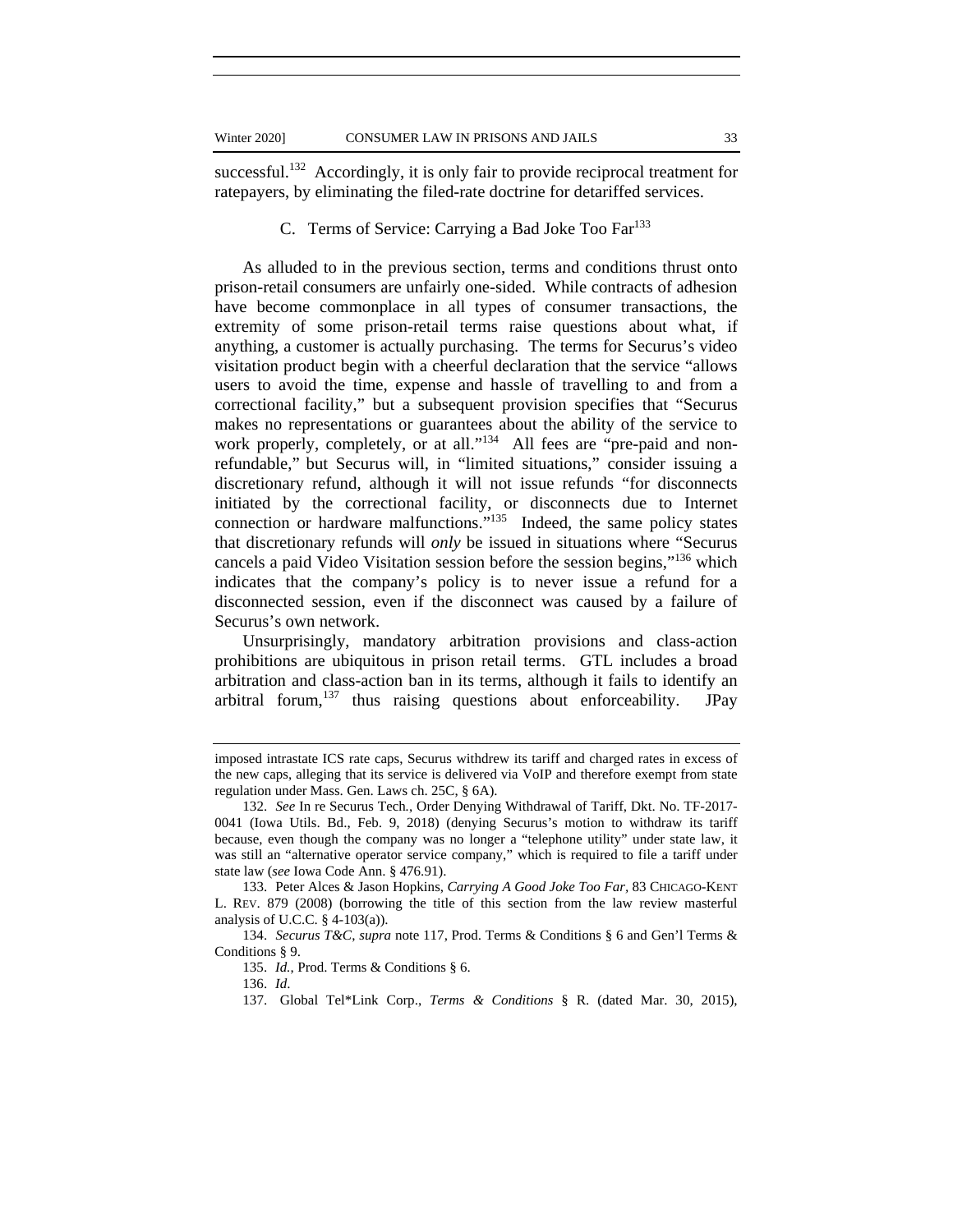publishes separate terms and conditions for its various services and products, all of which provide for mandatory arbitration before JAMS.<sup>138</sup> Although prison retailers are not always successful in enforcing arbitration agreements, the industry (like others) presumably learns from its missteps and engages in ongoing efforts to fashion more ironclad contractual provisions.139 The major failure in terms of arbitration provisions has been release cards, because courts have largely found that cardholders were given no other way to obtain their money, and therefore any agreement to arbitrate was not voluntary.<sup>140</sup>

As computer tablets and their hefty price tags become more prevalent inside correctional facilities, so too does the relevance of consumer warranty law. Prison retailers' end-user terms and conditions governing the sales of goods are replete with questionable provisions. The most noticeable problem is the appallingly short warranty periods covering expensive computer tablets. JPay tablets can cost up to  $$160$ ,<sup>141</sup> but the devices are "not warranted to operate without failure" and are covered only by a warranty against "material defects in design and manufacture" lasting ninety days from the first time of use.<sup>142</sup> Commissary company Union Supply sells tablets in the California state prison system. Although Union Supply's warranty period is nominally 180 days, any warranty claims made after the ninetieth day require payment of a \$50 "non-refundable administrative and processing fee" (an amount equal to nearly one-third of the device's purchase price).<sup>143</sup> The Union Supply contract further makes

140. *See Reichart v. Keefe Comissary Netowrk, infra* notes 314 *and infra* note 315.

142. JPay, Inc., *Player Purchase Terms and Conditions and Warranty Policy* § 5 (Dec. 5, 2017), https://www.jpay.com/LegalAgreementsOut.aspx.

143. Union Supply Group, Inc., *Rules and Regulations* https://californiainmatepack age.com/Catalog/MenuCatalogPages/ManageStaticPage.aspx?pageid=Rules (last visted Dec. 6, 2018) (Union Supply does not publicly reveal prices, but other sources have reported that the tablets cost \$159 when the program was introduced.); Malik Harris, *New Policy Allows Prisoner to Purchase Tablets,* SAN QUENTIN NEWS (Jan. 1, 2016) https://sanquentinnew s.com/new-policy-allows-prisoner-to-purchase-tablets/.

http://www.gtl.net/wp-content/uploads/2015/04/GTL%20NET%20Terms%20of%20Use% 2003-30-2015.pdf.

<sup>138.</sup> *E.g.*, JPay, Inc., *Payments Terms of Service* § 15 (accessed Dec. 6, 2018) https://www.jpay.com/LegalAgreementsOut.aspx.

<sup>139.</sup> *James v. Global Tel\*Link Corp, et al.*, No. 13-4989, 2016 WL 589676, 4-7 (2016) (GTL lost a motion to compel arbitration as to most of the named plaintiffs in a New Jersey class action because most of the plaintiffs had created their accounts through GTL's automated interactive voice recognition system, and had not taken any affirmative steps to demonstrate acceptance of the arbitration provision.).

<sup>141.</sup> Victoria Law, *Captive Audience: How Companies Make Millions Charging Prisoners to Send an Email*, WIRED (Aug. 3, 2018) (citing prices ranging from \$40 to \$160, depending on the prison system) https://www.wired.com/story/jpay-securus-prison-emailcharging-millions/.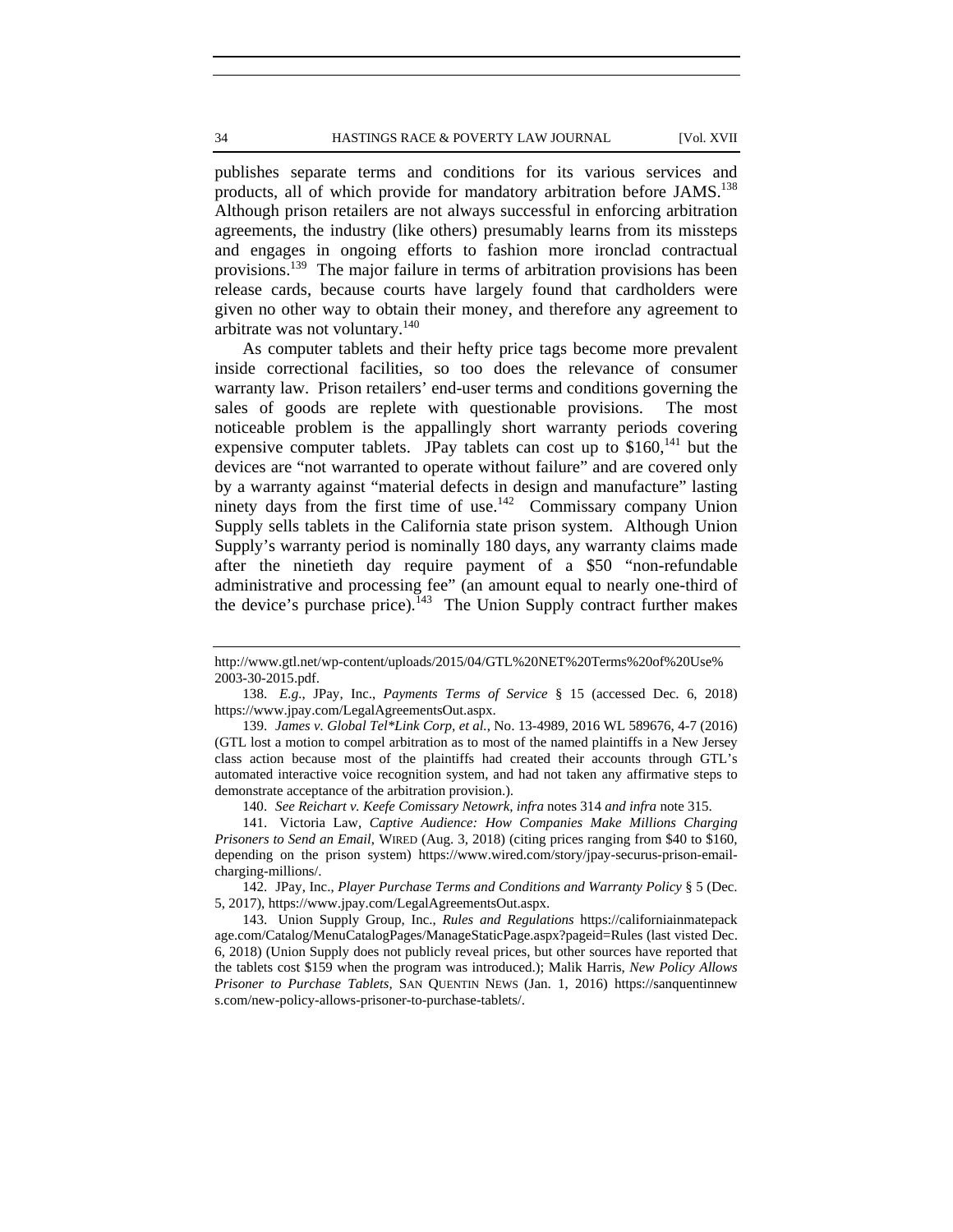the dubious claim that tablets are "customized" goods and therefore buyers may not obtain a refund under any circumstances (even if a family member mistakenly purchases a tablet for a loved one housed in a facility that does not allow tablets)<sup>144</sup>—a provision that is likely unenforceable as an unreasonable restriction on a buyer's right to inspect and reject purchased goods.<sup>145</sup>

In summary, the terms and conditions propagated by prison retailers serve as a concrete reminder that no one is protecting the interests of consumers in this sector. Correctional procurement staff appear to be entirely uninterested in what terms are imposed on consumers. Left to their own devices, vendors draft terms that are so one-sided it is difficult to call them contracts. While some onerous provisions may well be unenforceable under applicable consumer protection statutes, customers are left to figure out this legal puzzle on their own; and, of course, a customer's ability to exercise their legal rights may be hindered or extinguished entirely given the frequent use of arbitration provisions and class adjudication prohibitions.

#### D. Advertising, Privacy, and Consumer Psychology

Incarceration, for many people, is a prolonged, slow-motion disruption of normal life, punctuated by periods of unpredictable violence. Certain aspects of incarceration can be analogized to being trapped in a natural disaster: you are cut off from loved ones, physical harm is a constant threat, and the future is full of unknowns. Many areas of the law provide special protection for people who must procure critical goods or services in stressful situations: price-gouging statutes prevent unfair fuel pricing in a natural disaster,<sup>146</sup> the Federal Trade Commission prohibits exploitation of grieving relatives purchasing funeral services, $147$  and countless occupations (from hearing aid salespeople<sup>148</sup> to pawnbrokers<sup>149</sup>) are subject to wide-

<sup>144.</sup> *Id.* (The claim of custom-made status is based on the fact that Union Supply asks purchasers to select electronic content during the purchase process, and that content is then installed on the device that is shipped. The legal relevance of this so-called customization is unclear. As a practical matter, the content loading does not have any impact on the seller's ability to re-sell the device, because—according to Union Supply's own terms of service content is loaded onto a removable SD card).

<sup>145.</sup> *See* U.C.C § 2-513, § 2-601; *See* U.C.C. § 2-719(1) and cmt. 1 (parties may contractually modify remedial provisions of U.C.C. Article 2, but "they must accept the legal consequence that there be at least a fair quantum of remedy for breach of the obligations or duties outlined in the contract.").

<sup>146.</sup> Nat'l Consumer Law Ctr., *Unfair and Deceptive Acts & Practices* § 4.3.11.2 (9th ed. 2016).

<sup>147. 16</sup> C.F.R., §. 453.

<sup>148.</sup> John C. Williams, Annotation, *Validity and Construction of State Statutes Regulating Hearing Aid Fitting or Sales*, 96 A.L.R.3d 1030 (1979).

<sup>149.</sup> Tracy Bateman Farrell, Annotation, *Validity of Statutes, Ordinances, and*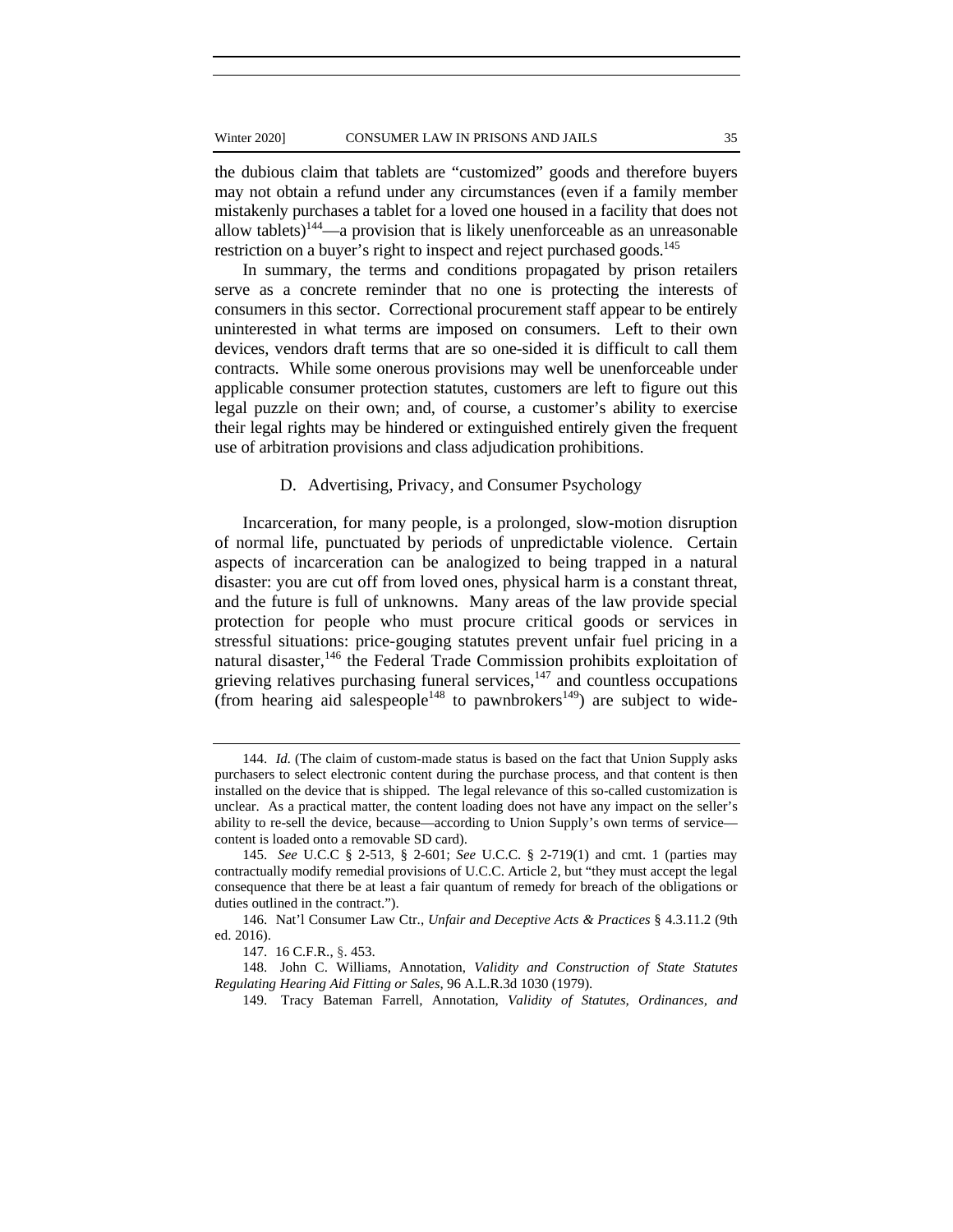ranging regulatory systems designed to protect consumers whose ability to protect their interests may be impaired. In the case of prison retailing, however, there is a dramatic lack of structural safeguards against exploitation.

Meanwhile, prison retail companies (likely motivated by dual desires to increase sales and disguise the greed that shapes their business models) use advertising to portray themselves as caring providers who hold the precious keys to comfort (commissary items), normalcy (communication with family members), or post-incarceration survival (educational opportunities). The industry's advertising practices raise questions about the unchecked power—both persuasive and coercive—of prison retail vendors.

The simplest type of misleading advertising is a mere promise of hope based on incomplete facts. For example, family members who want to send money or an electronic message through JPay must go to the company's homepage, where a prominent banner ad cycles through various messages immediately next to the sign-up form. The reference to "educational platforms," accompanied by images of the formal trappings of academia, evokes thoughts of intellectual engagement and increased earning potential. In actuality, the platforms referenced in the ad consist of "KA Lite" and "JPay's Lantern." The ad does not mention the limitations of the two platforms. KA Lite is a collection of open-source videos that JPay has acquired, presumably for free, and makes available for "self-guided learning."<sup>150</sup> Lantern, meanwhile, is not a universal education program, but is simply a platform that each facility can choose to utilize or not.<sup>151</sup> While JPay has clearly invested in a slick marketing campaign, it does not appear to adequately disclose the limitations of its product.

A series of advertisements by Securus illustrate how marketing can raise concerns about consumer privacy. The campaign, which uses the tagline "Connecting to what matters," features extensive excerpts from what appear to be actual video visitation sessions with incarcerated fathers and their minor children.<sup>152</sup> The videos use unsettling intimate footage, The videos use unsettling intimate footage, featuring men using video visitation to see their children engaged in normal

*Regulations Governing Pawn Shops*, 16 A.L.R.6th 219 (2006).

<sup>150.</sup> JPay, *supra* note 79.

<sup>151.</sup> *See* Jpay*, supra* notes 79 and accompanying text. JPay's education page claims that "Tens of thousands of incarcerated students have earned college credits, studied for their GEDs, and participated in other educational activities through JPay's Lantern." JPay, *supra* note 79. The lack of details raises immediate questions about the meaning of this claim, along with the imprecise spectrum that encompasses everything from earning college credit to "participating in other educational activities."

<sup>152.</sup> *Connected*, Securus Technologies, https://www.ispot.tv/ad/AXF1/securus-techno logies-connected (2016); *Homework*, Securus Technologies, https://www.ispot.tv/ad/AxS1 /securus-technologies-homework (2016).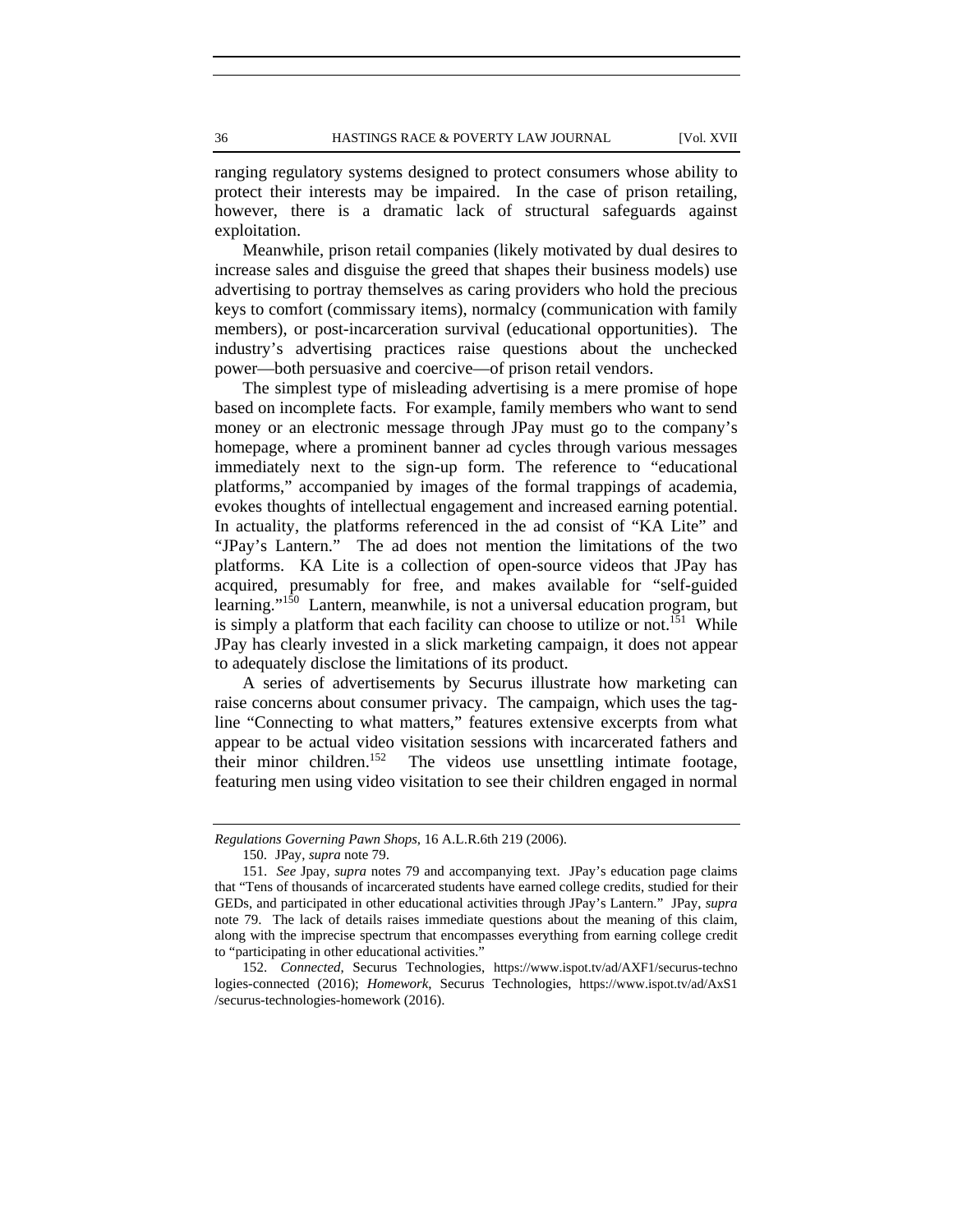childhood activity like homework or celebrating holidays.<sup>153</sup> It is not clear whether the people in the ads are actors or actual customers, but given the lack of a disclaimer, one would assume the footage depicts actual users.<sup>154</sup> Even though Securus's privacy policy warns customers that they should have no expectation of privacy, the policy only speaks of call content being used for law enforcement purposes, with no mention of marketing activities.155 To the extent that the individuals in the videos are not actual customers, then the lack of a disclaimer likely constitutes a deceptive advertising practice, since their reactions do not accurately reflect those of real users. Alternatively, to the extent that the ads do depict actual customers, one wonders whether the customers were compensated for use of their images, and if so, what they received? Was separate compensation paid to the children in the ads, and were non-incarcerated parents consulted? Even if Securus complied with all applicable laws, the use of children in these ads evidences a disturbing willingness to disregard customer privacy and exploit the very personal pain that children of incarcerated parents frequently experience.<sup>156</sup>

Apart from concerns about advertising, Securus's use of video visitation footage of children as part of its Threads database appears to be a likely violation of the Children's Online Privacy Protection Act ("COPPA").157 While the application of COPPA to VoIP calls is less than clear, the statute almost certainly applies to ICS video visitation services.<sup>158</sup>

<sup>153.</sup> *See* Securus, *Be there Advertisement* (Oct. 19, 2019) https://www.ispot.tv/ad/ Axgw/securus-technologies-video-visitation-celebrating-christmas.

<sup>154.</sup> The FTC's advertising endorsement rules require disclosure when actors are used to portray customers. 16 C.F.R. § 255.2(c) ("Advertisements presenting endorsements by what are represented, directly or by implication, to be 'actual consumers' should utilize actual consumers . . . or clearly and conspicuously disclose that the persons in such advertisements are not actual consumers of the advertised product."). Although the consumers in the Securus ads do not make any express statements concerning the video visitation product, their presence in the advertisements still constitutes an "endorsement" under the FTC's expansive definition. *See* 16 C.F.R. § 255.0(b) and example 5.

<sup>155.</sup> *See Securus T&C, infra* notes 172 and accompanying *infra* note 174.

<sup>156.</sup> *See Children on the Outside: Voicing the Pain and Human Costs of Parental Incarceration* (Tides Center/Justice Strategies, Brooklyn, N.Y), January 12, 2011, at 5. ("Unlike children of the deceased or divorced who tend to benefit from society's familiarity with and acceptance of their loss, children of the incarcerated too often grow up and grieve under a cloud of low expectations and amidst a swirling set of assumptions that they will fail, that they will themselves resort to a life of crime or that they too will succumb to a life of drug addiction.").

<sup>157.</sup> Pub. L. 105-277, div. C, title XII, 112 Stat. 2681-2728 (codified as 15 U.S.C. §§ 6501-6506).

<sup>158.</sup> COPPA applies to "operators of websites," defined as "any person who operates a website on the Internet or an online service and who collects or mtains personal information from or about the users of . . . such website or online service . . . where such website or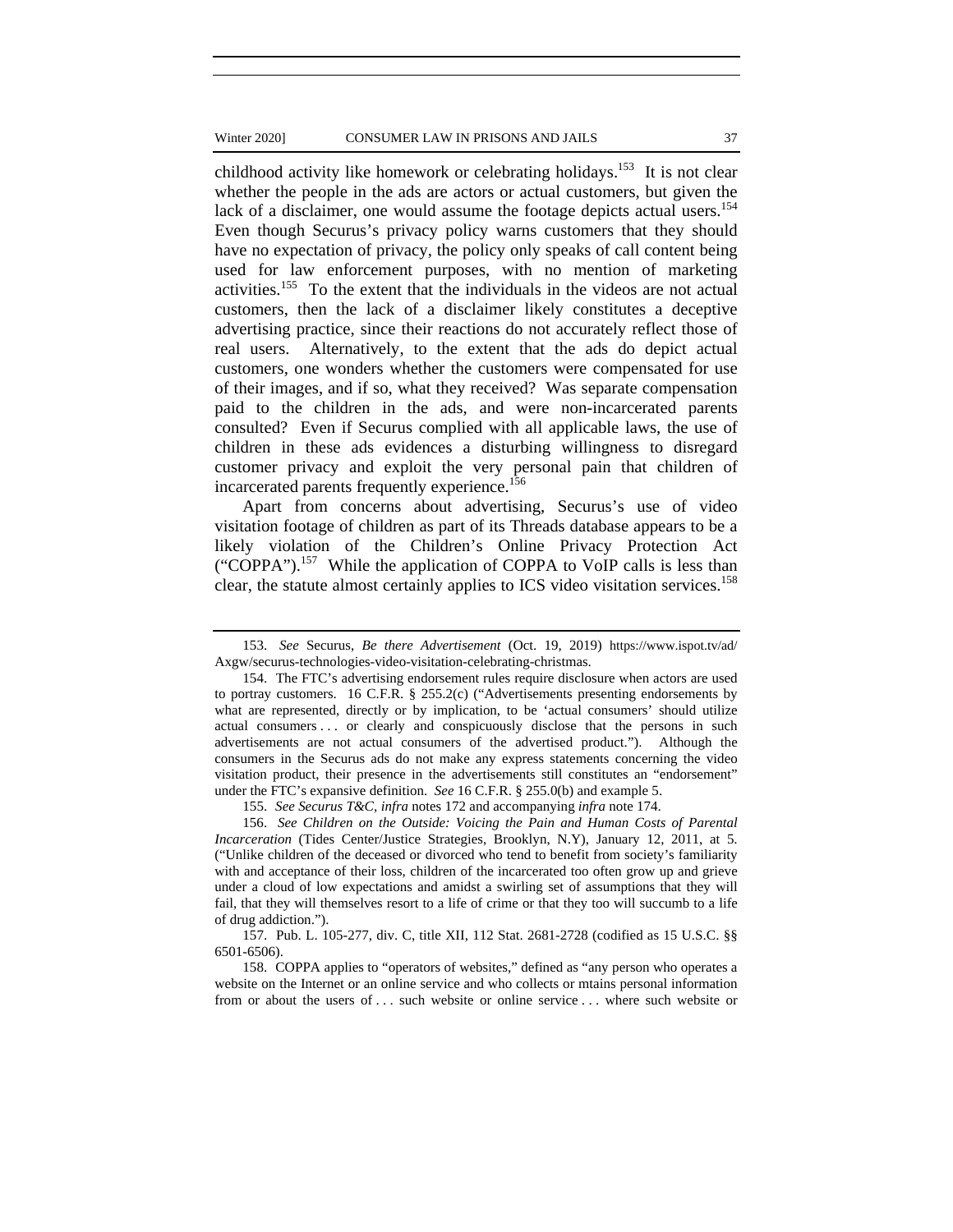#### 38 HASTINGS RACE & POVERTY LAW JOURNAL [Vol. XVII

As relevant in this context, COPPA (through its implementing regulations promulgated by the FTC) prohibits the "collection, use, or disclosure of personal information from children" without the verifiable consent of the child's parent<sup>159</sup> ("children" are defined as children under thirteen<sup>160</sup>). "Personal information includes not just contact information but also "[a] photograph, video, or audio file where such file contains a child's image or voice."161 Securus's description of its Threads product makes it clear that video recordings are shared with facilities and agencies throughout the country, which—when it comes to recordings of children—seems to be a rather clear-cut violation of COPPA.<sup>162</sup> Notably, COPPA's parental consent provisions highlight just how abusive Securus's terms of service are. COPPA covers the "collection" of information, the "use" of information (by the website operator who collected the information), and the "distribution" of information (to third parties). The implementing rules expressly provide that parents be given "the option to consent to the collection and use of the child's personal information without consenting to disclosure of his or her personal information to third parties."<sup>163</sup> Securus runs roughshod over this rule, by not offering such an option to parents, but rather announcing as a foregone conclusion that video contents will be shared with law enforcement. Violations of COPPA's implementing regulations may form the basis for a private cause of action for unfair or deceptive trade practices under the FTC Act.<sup>164</sup>

Finally, prison retailers are apt to steer vulnerable consumers into unneeded or inefficient transactions by leveraging the emotional impulses of concerned family members. For example, family members who use JPay may receive automated emails identified as coming from a specific incarcerated correspondent

online service is operated for commercial purposes." 15 U.S.C. § 6501(2).

<sup>159. 16</sup> C.F.R. § 312.5(a)(1).

<sup>160.</sup> *Id.* § 6501(1).

<sup>161. 16</sup> C.F.R. § 312.2.

<sup>162.</sup> COPPA prohibits unauthorized "disclosure" of children's information, with disclosure defined as "the release of personal information collected from a child in identifiable form by an operator for any purpose." 15 U.S.C. § 6501(4)(A). While there is a law-enforcement exception under the FTC's rules, that exception is quite narrow and doesn't appear to cover Securus's usage of children's video footage. Specifically, 16 C.F.R. §  $312.5(c)(6)(iv)$  creates a law-enforcement exception that applies only to the disclosure of children's name "name and online contact information" that is collected for "the purpose of . . . provid[ing] information to law enforcement agencies or for an investigation on a matter related to public safety; and where such information is not be used [*sic*] for any other purpose." The category of "name and online contact information" does not include video or audio files containing children's voices or images. *See* 16 C.F.R. § 612.2.

<sup>163. 16</sup> C.F.R. § 312.5(a)(2).

<sup>164. 16</sup> C.F.R. § 312.9.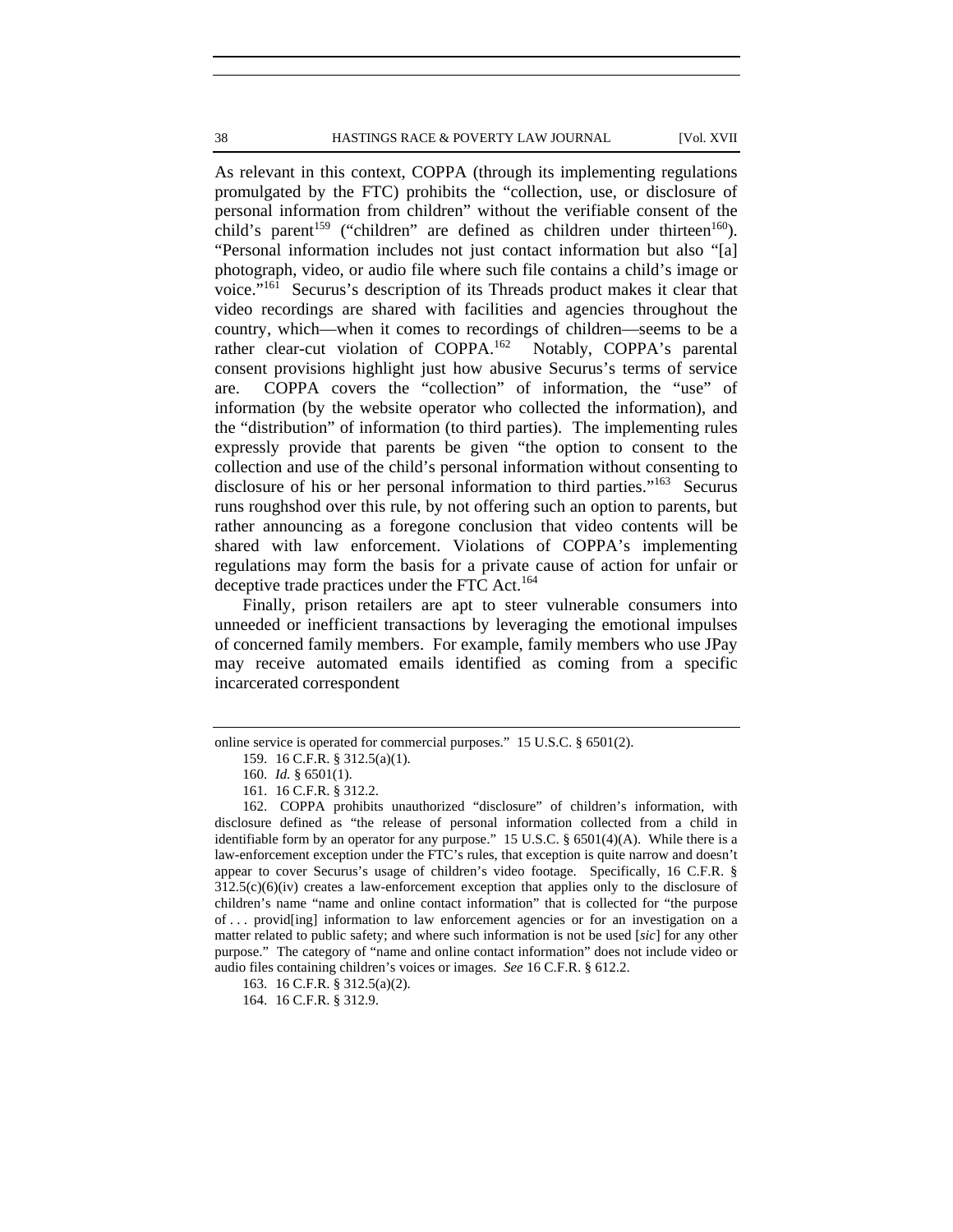Winter 2020] CONSUMER LAW IN PRISONS AND JAILS 39

(Figure 2).

Figure 2 Automated JPay account funding message. This is an image of an automatic e‐mail sent to a customer. The author has permission from the customer to reprint this image.

| < Inbox                                                                                                                                                                                                                                           | $1$ of $4$ |  |
|---------------------------------------------------------------------------------------------------------------------------------------------------------------------------------------------------------------------------------------------------|------------|--|
| To:                                                                                                                                                                                                                                               |            |  |
| 10/11/2018                                                                                                                                                                                                                                        | M          |  |
| Hello -                                                                                                                                                                                                                                           |            |  |
| I wanted to let you know that my Media<br>Account balance is running low. I use that<br>account to buy stamps for<br>emails and other things. Your support is<br>appreciated, and it's really easy to fund<br>my Media Account, here's<br>how:    |            |  |
| 1. Log into JPay.com or the free Mobile<br>App (IPhone and Android)<br>2. Select 'Music' or 'Send JPay Credits'<br>from your home screen and follow the<br>prompts, OR<br>3. Call 800-574-5729 to speak with a<br>customer service representative |            |  |
| Thank you!<br>This email was sent by JPay on behalf of                                                                                                                                                                                            |            |  |
|                                                                                                                                                                                                                                                   |            |  |

The message, written in the first person, states "I wanted to let you know that my Media Account balance is running low. . . . Your support is appreciated, and it's really easy to fund my Media Account." Money transfer instructions then follow. Only at the end of the message is there a disclaimer (partially cut off on an iPhone 6, which has a healthy screen height of 5.43 inches) stating "This email was sent by JPay on behalf of your loved one." In another example, ICS provider Telmate (which was acquired by GTL in 2017), used to allow callers from Alabama jails to speak to family members for less than a minute at the beginning of a call, after which time a recording interrupted to seek payment.<sup>165</sup> The receipients of such calls are typically family members who are eager to help their loved ones and are therefore likely to hand over their payment information without a clear disclosure of costs; yet even those family members who took the time to navigate Telmate's phone menu were given a misleading rate disclosure of \$2.39 (flat rate for up to 15 minutes) plus "applicable taxes and fees," where the unspecified "taxes and fees" apparently totaled \$8.94 (or 374% of the base rate), yielding a total cost of  $$11.33$  (or 76¢ per minute).<sup>166</sup> Similar recordings used by Securus tend to stear distraught family members into accepting calling products that include a \$3 per-call fee that can be avoided, but only by terminating the call (an emotionally difficult action) and setting up an account.<sup>167</sup>

Communications tactics in the prison-retail setting illustrate how no one is monitoring the contents for accuracy and fairness. In many markets,

<sup>165.</sup> Comments of Robin B. Fussell, *In the Matter of Rates for Interstate Inmate Calling Services*, WC Docket No. 12-375 (June 16, 2015), *available at* https://www. fcc.gov/ecfs/filing/60001071303.

<sup>166.</sup> *Id.* 

<sup>167.</sup> Wagner & Jones, *supra* note 54, at appx. 11.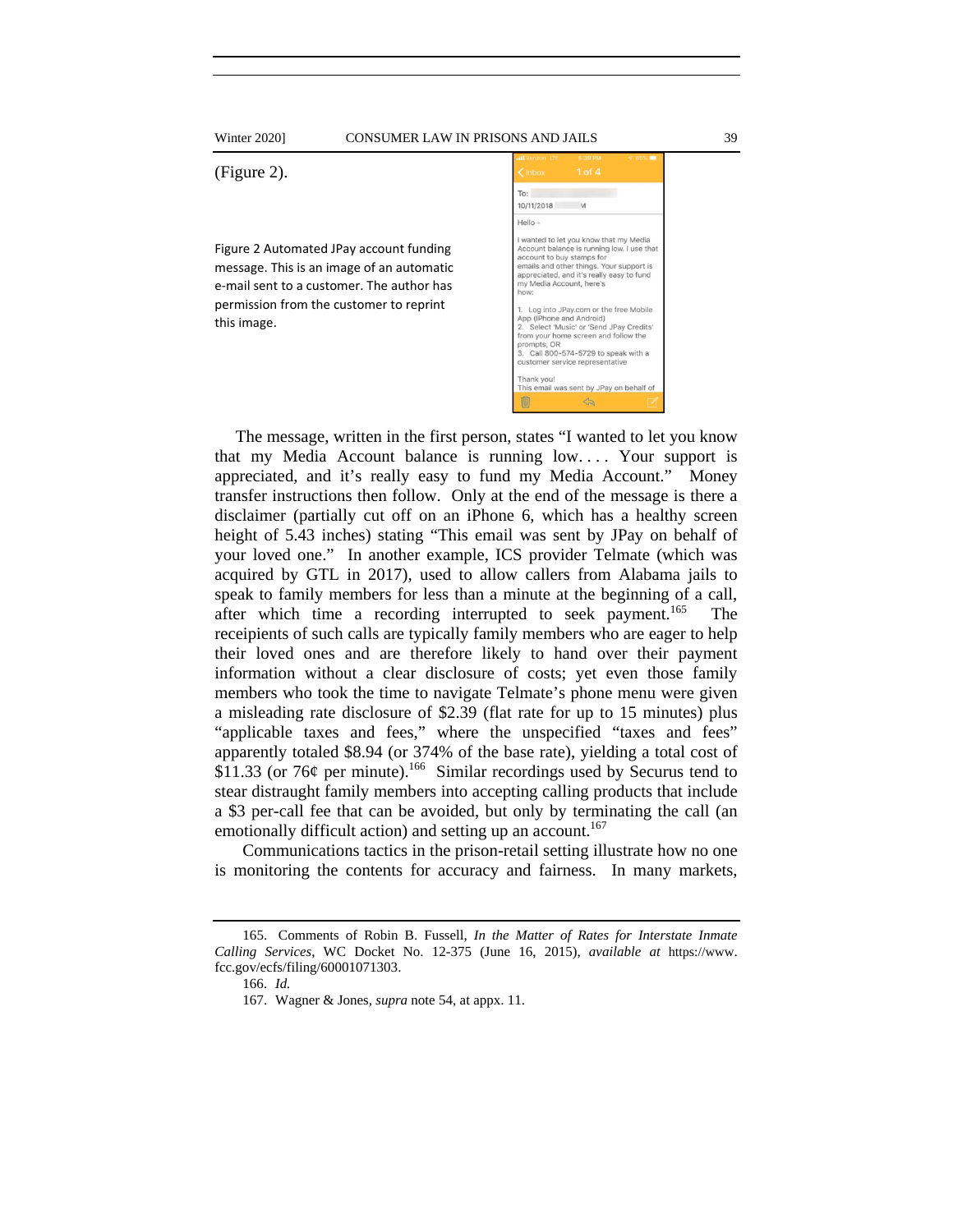deceptive advertising and product information can be identified and addressed by competitors But in prison, vendors' communications can mislead and manipulate family members unchecked by any countervailing market forces.

# E. Data Insecurity

Given the large amounts of data that prison retailers (particularly ICS carriers) collect from customers, data privacy should be front and center in policy debates about the rights of the incarcerated and their families. Instead, such issues are rarely discussed and are governed by vague provisions buried in one-sided privacy policies. The reach of "big data" should be of particular concern to anyone with direct or even indirect involvement in the justice system, because of the numerous ways in which police, courts, probation systems, and correctional facilities are using data to make decisions about individuals' lives. In the criminal justice system poorly-planned algorithms can shape policing strategies, investigative outcomes, and sentencing decisions in ways that too often penalize people either for being poor or for maintaining relationships with people who have criminal records.<sup>168</sup> Moreover, expanding the scope and use of big data in criminal justice systems increases the chances of intentional or unintentional racial discrimination based on proxy data that correlates with race.<sup>169</sup>

ICS carriers collect a wealth of information about customers, which comes from at least four sources. First, companies hold payment data, both in the form of payment-card information and transaction histories. Second, some services require family members to verify their identity by uploading copies of government identification documents.<sup>170</sup> Third, carriers record and store the actual content of communications (phone calls, written messages, or video chats) which are transmitted on their

<sup>168.</sup> CATHY O'NEIL, WEAPONS OF MATH DESTRUCTION: HOW BIG DATA INCREASES INEQUALITY AND THREATENS DEMOCRACY 98 (2016) (Prison systems "[a]ll too often . . . use data to justify the workings of the system but not to question or improve the system.").

<sup>169.</sup> Anya Prince & Daniel Schwarcz, *Proxy Discrimination in the Age of Artificial Intelligence and Big Data*, IOWA L. REV. (forthcoming 2020) (manuscript at 35) (on file with author) ("[T]he inevitable tendency of [artificial intelligence] to proxy for race when that characteristic is genuinely predictive of a facially neutral objective . . . can affirmatively reinforce past discrimination. Proxy discrimination can produce this result because it affirmatively harms those who it targets, subjecting them to increased police scrutiny or decreased chances of early release from prison. This, in turn, denies opportunities to and increases risk for this population.")

<sup>170.</sup> Securus's video visitation system, for example, directs users to upload "a copy of your government issued photo ID and a photo of yourself" when creating an account.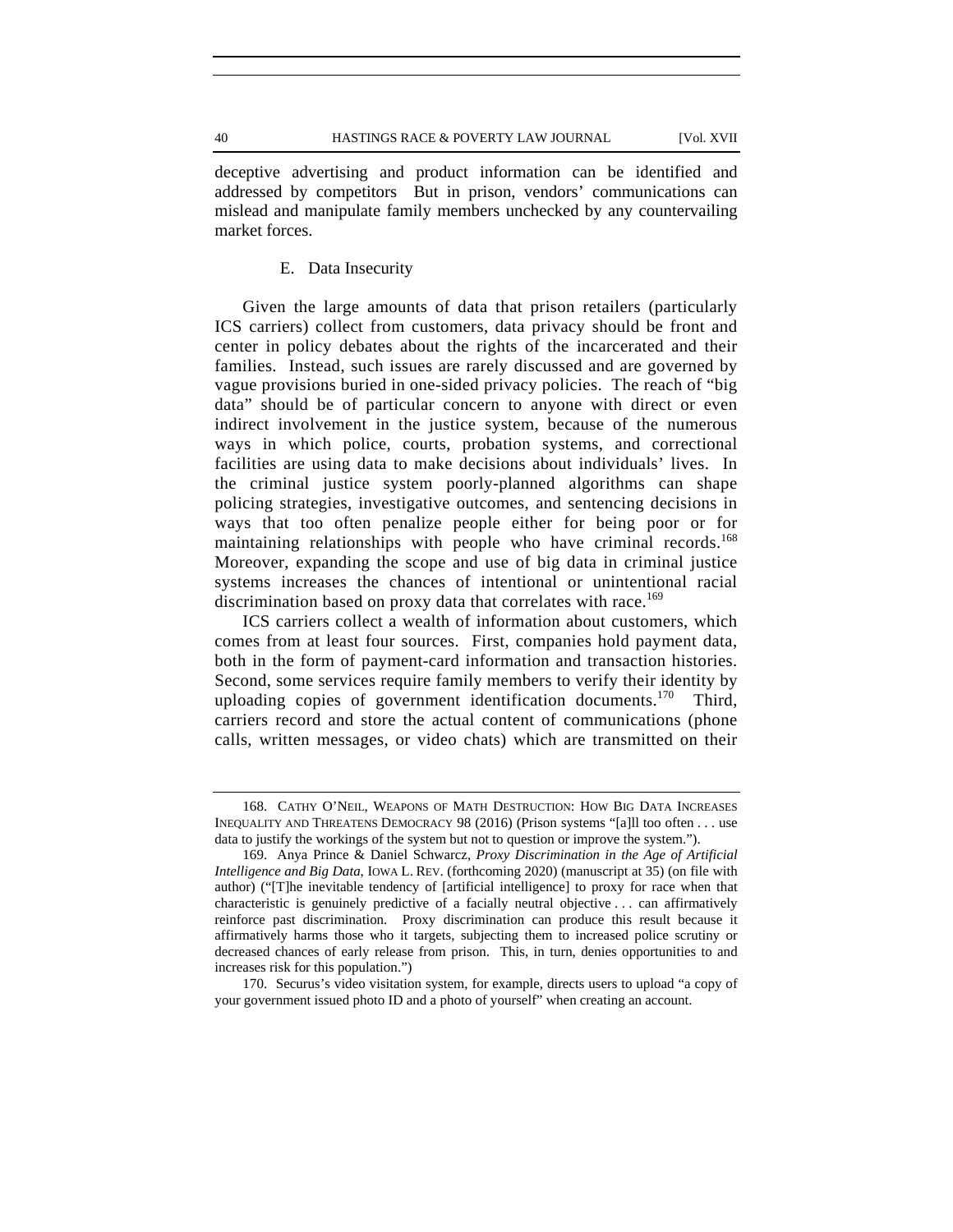platforms.171 Finally, some carriers collect geolocation information from family members' cell phones.

When family members receive calls or initiate electronic communications on ICS platforms, they are typically advised by an automated system that their communications will be monitored, yet the nature and extent of such monitoring is neither transparent nor intuitive. Take Securus's privacy policy regarding its video visitation product, which states that family members must consent to call data being "accessed, reviewed, analyzed, searched, scrutinized, rendered searchable, compiled, assembled, accumulated, stored, used, licensed, sublicensed, assigned, sold transferred and distributed" by "Law Enforcement."<sup>172</sup> Someone communicating with a loved one in the California prison system may reasonably expect the reference to "law enforcement" to refer to the California state prison system and probably the state police. Instead, the defined term in Securus's contract is much broader—law enforcement is defined as "personnel *involved in* the correctional industry (federal, state, county and local), *investigative (public and private)*, penological or public safety purposes and specifically including the Department of Homeland Security and any other anti-terrorist agency (federal, state and local)."173 The reason for this broad (if grammatically fractured) definition is that Securus offers its law enforcement customers a product marketed under the name "Threads."174 Threads aggregates data from correctional facilities throughout the country and shares it with other participating facilities.<sup>175</sup>

<sup>171.</sup> In addition to communications that are actually initiated on a specific network, vendors can also end up capturing and storing communications that were initially sent as private communications through the U.S. mail, when facilities hire contractors to scan and reprint incoming mail. *See supra*, note 47. Attorneys have expressed particular concern about such systems, which can effectively destroy a lawyer's ability to securely and confidentially communicate with incarcerated clients. *See* Zuri Davis, *Pennsylvania's New \$4 Million Prison Mail System Brings Privacy Concerns*, HIT & RUN BLOG (Oct. 10, 2018), https://reason.com/blog/2018/10/10/pennsylvanias-4-million-prison-mail-scan.

<sup>172.</sup> Securus T&C, *supra* note 117, Privacy Policy § II(J).

<sup>173.</sup> *Id.* (emphasis added).

<sup>174.</sup> Securus's marketing materials and contracts actually refer to the product as "THREADS™." For ease of readability, and because the name does not appear to be an acronym, it is referred to here with the more reader-friendly capitalization "Threads." Securus describes Threads as "[s]ystems that merge big data, voice biometrics, and pattern identification, providing early detection and alerts for investigators, attorneys, courts and criminal justice systems." Securus Technologies, Inc., Response to Request for Proposals RFP 18-021 (Fort Bend County, Texas) (Oct. 17, 2017), at 261 (on file with author).

<sup>175.</sup> Master Services Agreement, *supra* note 120, at 5 ("THREADS™ offers an optional 'community' feature, which allows member correctional facilities to access and analyze corrections communications data from other correctional facilities within the community and data imported by other community members.").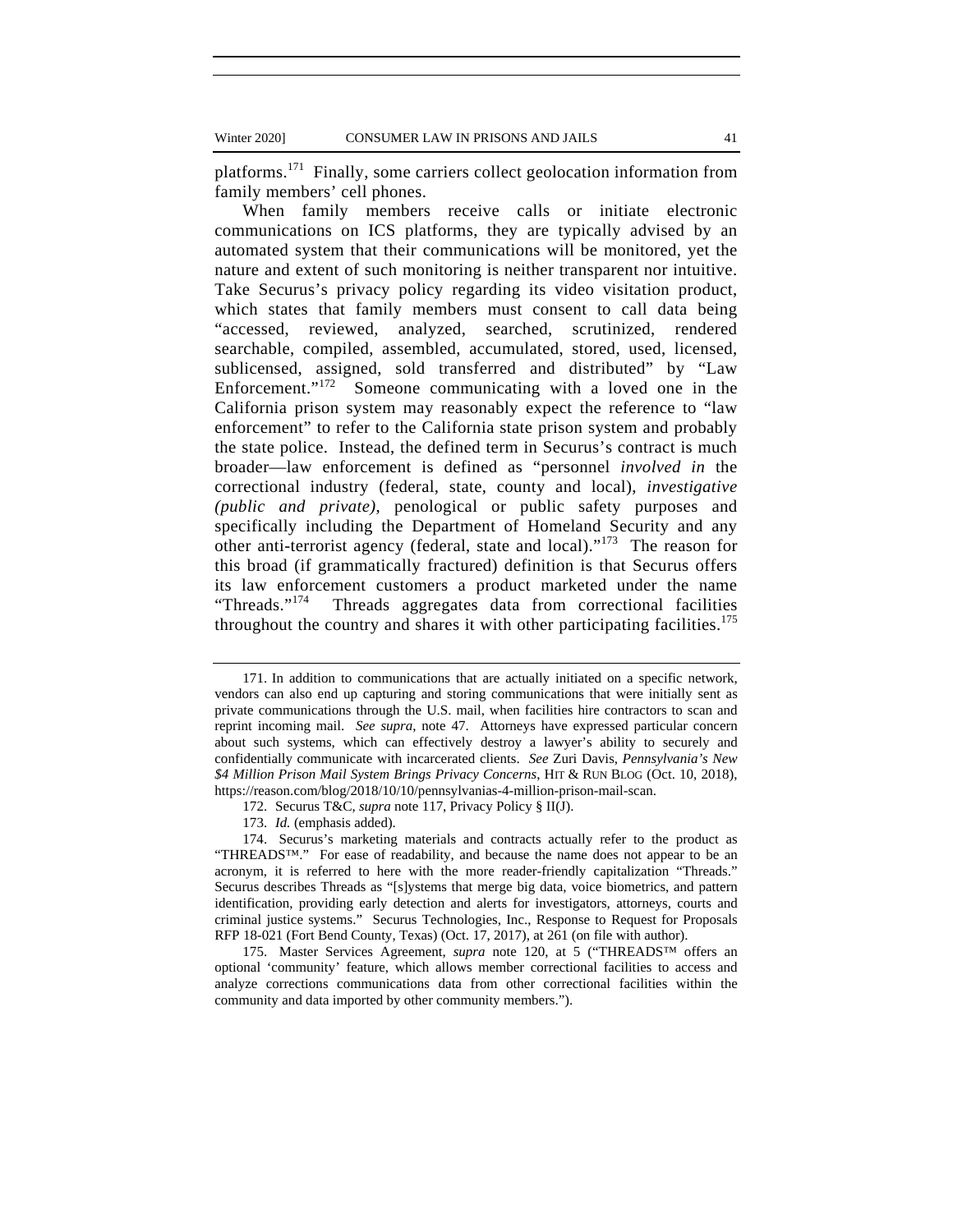42 HASTINGS RACE & POVERTY LAW JOURNAL [Vol. XVII

Securus markets Threads by proclaiming that "digital evidence is everywhere."

Securus's unquenchable thirst for data does not seem to be accompanied by a commitment to protect customers' privacy, as highlighted in two separate incidents from recent years. First, in 2014, hackers obtained call records and access to call recordings for over 70 million phone calls on the Securus system, including privileged calls between clients and attorneys. The details of the data breach were revealed in press reports in November 2015.<sup>176</sup>

Second, a substantial body of evidence concerning Securus's recording of privileged calls has surfaced in a criminal case in Kansas. The case started with a 2016 federal indictment concerning illegal activity in a correctional facility operated by Corrections Corporation of America ("CCA"). During discovery, defense attorneys found that the U.S. Attorney's Office ("USAO") had obtained recordings of privileged phone calls made by their clients.<sup>177</sup> The district court appointed a special master to investigate the extent of the improper recordings and the government's use of such evidence.<sup>178</sup> After cooperating with the special master's investigation for over a year, the USAO reversed course in 2018, and began resisting discovery requests and challenging the court's jurisdiction to appoint a master.<sup>179</sup> Eventually, the court set the matter for trial and received evidence over the course of ten days, ultimately issuing a remarkable 188-page opinion. Among other things, the court found that prosecutors' unorthodox legal reasoning, "coupled with their lack of research and investigation about the CCA phone system, led to their exploitation of vulnerabilities stemming from CCA's flawed system of recording practices."<sup>180</sup> The opinion explains that calls with defense

<sup>176.</sup> Jordan Smith & Micah Lee, *Not So Securus*, The Intercept (Nov. 11, 2015), https://theintercept.com/2015/11/11/securus-hack-prison-phone-company-exposes-thousan ds-ofcalls-lawyers-and-clients/.

<sup>177.</sup> *U.S. v. Black, et al.*, No. 16-CR-20032-JAR, at 1-3 (D. Kan. Jan. 12, 2018) ECF No. 372 (memorandum and order on United States' motion to terminate special master). The caption of this case is somewhat unusual insofar as it began as *U.S. v. Black*, because the first named defendant was Lorenzo Black. Mr. Black subsequently pleaded guilty and was sentenced, at which point the caption became *U.S. v. Carter*, although the court continues to refer to the litigation under the name Black. *See U.S. v. Carter*, No. 16-CR-20032-02-JAR, 2019 WL 3798142, at 4, n.10 (D. Kan. Aug. 13, 2019) Following the court's lead, this article refers to the case as *Black*, although individual citations use whatever caption happens to appear on the particular document cited.

<sup>178.</sup> Memorandum & Order, *U.S. v. Carter*, No. 16-CR-20032-JAR, 2019 WL 32957, at 2-5 (D. Kan. Jan. 25, 2019), ECF No. 713 (describing special master's appointment and investigation).

<sup>179.</sup> *U.S. v. Carter*, 2019 WL 329573, at 6-8 and 17.

<sup>180.</sup> *U.S. v. Carter*, 2019 WL 3798142, at 51. For the court's discussion of the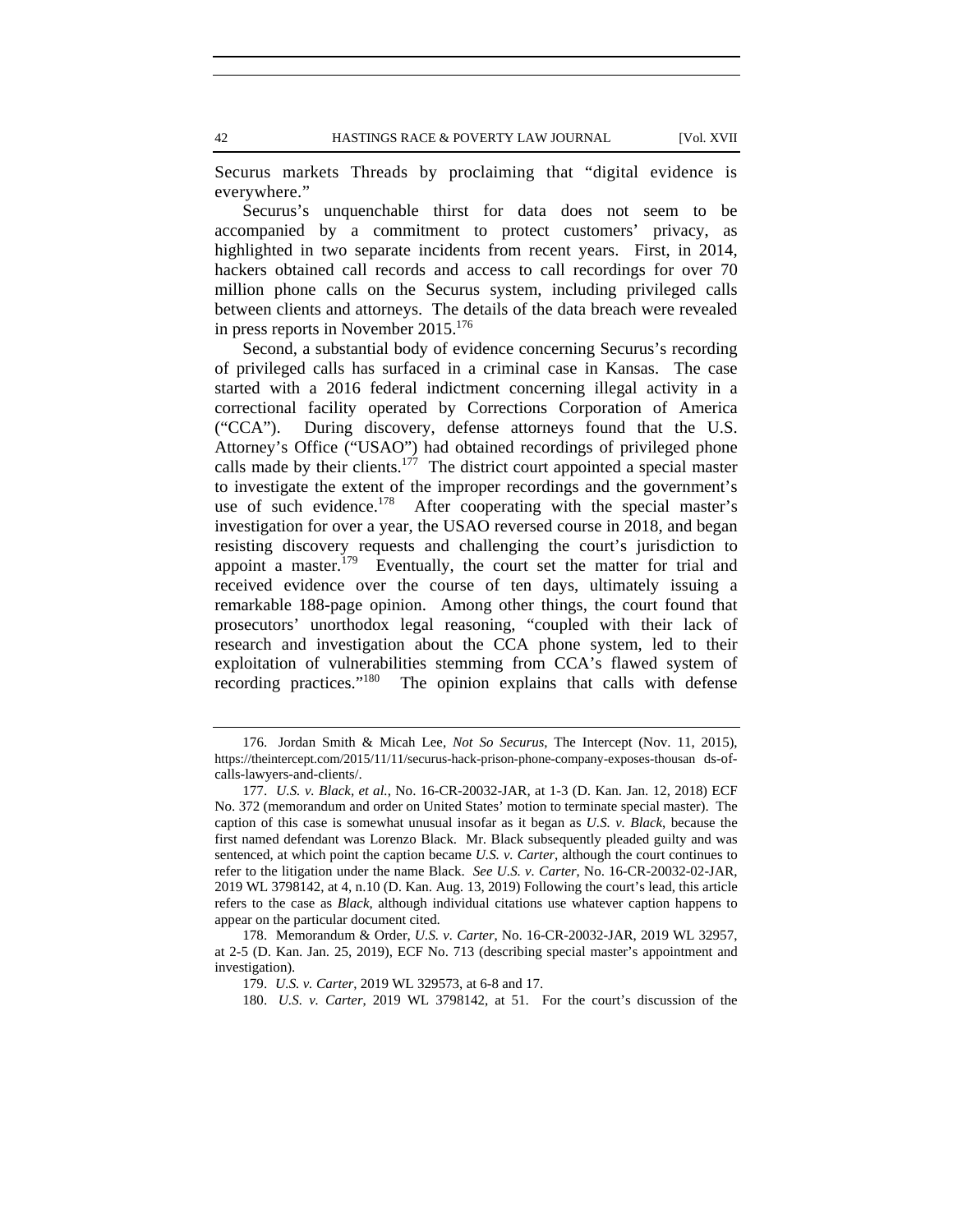attorneys were "routinely recorded" despite attorney's having properly requested protection of privileged communications.181 A Securus executive testified that it was CCA's responsibility to program designated attorney phone numbers into the calling system (thereby preventing recording), but his testimony revealed at least five different ways in which human error could prevent this process from working correctly.<sup>182</sup> A CCA employee testified that he was responsible for entering attorney phone numbers in the system, but he "routinely" made errors when doing so. $^{183}$  As for the USAO, the court found that the agency had regularly received privileged recordings when investigating all types of criminal case in the district, but had publicly claimed that no such practice existed.<sup>184</sup>

This case is somewhat narrow in light of its unusual procedural posture (the investigation was conducted under Federal Rule of Criminal Procedure  $41(g)$ ,<sup>185</sup> but it has led to an extensive number of collateral suits. At last count over 110 defendants had sought relief from their sentences under 28 U.S.C. § 2255 based on the facts that came to light in this case,  $186$  and civil class actions have also been filed by both clients<sup>187</sup> and attorneys<sup>188</sup> who had their calls recorded.

While the 2014 and 2016 incidents impact parties utilizing Securus's calling products, other incidents have implicated the privacy rights of everyone with a cell phone, including people who have never placed or received a call involving Securus's network. Securus offers (or at least, offered until recently<sup>189</sup>) a free add-on product referred to as "location

185. Fed. R. Crim. P. 41(g) ("A person aggrieved by an unlawful search and seizure of property . . . may move for the property's return. . . . The court must receive evidence on any factual issue necessary to decided the motion."); *see also* Order, *In re United States of America*, No. 18-3007 (10th Cir. Feb. 26, 2018) (partially granting the U.S. Attorney's petition for mandamus in the *Black* litigation, and restricting the scope of the District Court's investigation to defendants before the court).

186. *U.S. v. Carter*, 2019 WL 3798142, at 84.

187. *Huff v. CoreCivic, Inc. f/k/a Corr. Corp. of Am.*, No. 17-cv-2320-JAR (D. Kan). The court certified a class and granted preliminary approval to a settlement on September 26, 2019. *See* ECF No. 146.

188. Complaint, *Crane v. Corecivic*, No. 16-cv-947 SRB (W.D. Mo. Mar. 8, 2018), ECF No. 32 (alleging violations of federal and state wiretap statutes).

189. It is difficult to ascertain the current status of LBS services in general. After the original story broke, the large wireless carriers made claims of increased privacy protections

USAO's dubious position concerning waiver of the attorney-client privilege, see *Id.* at 52.

<sup>181.</sup> *Id.* at 37.

<sup>182.</sup> *Id.* at 40.

<sup>183.</sup> *Id.*

<sup>184.</sup> *Id.* at 49-50 (based on incomplete data that likely understates the problem, the court found that when prosecutors obtained recordings of a defendant's phone calls, there was a greater than one-in-four chance that the responsive recordings included privileged attorney calls).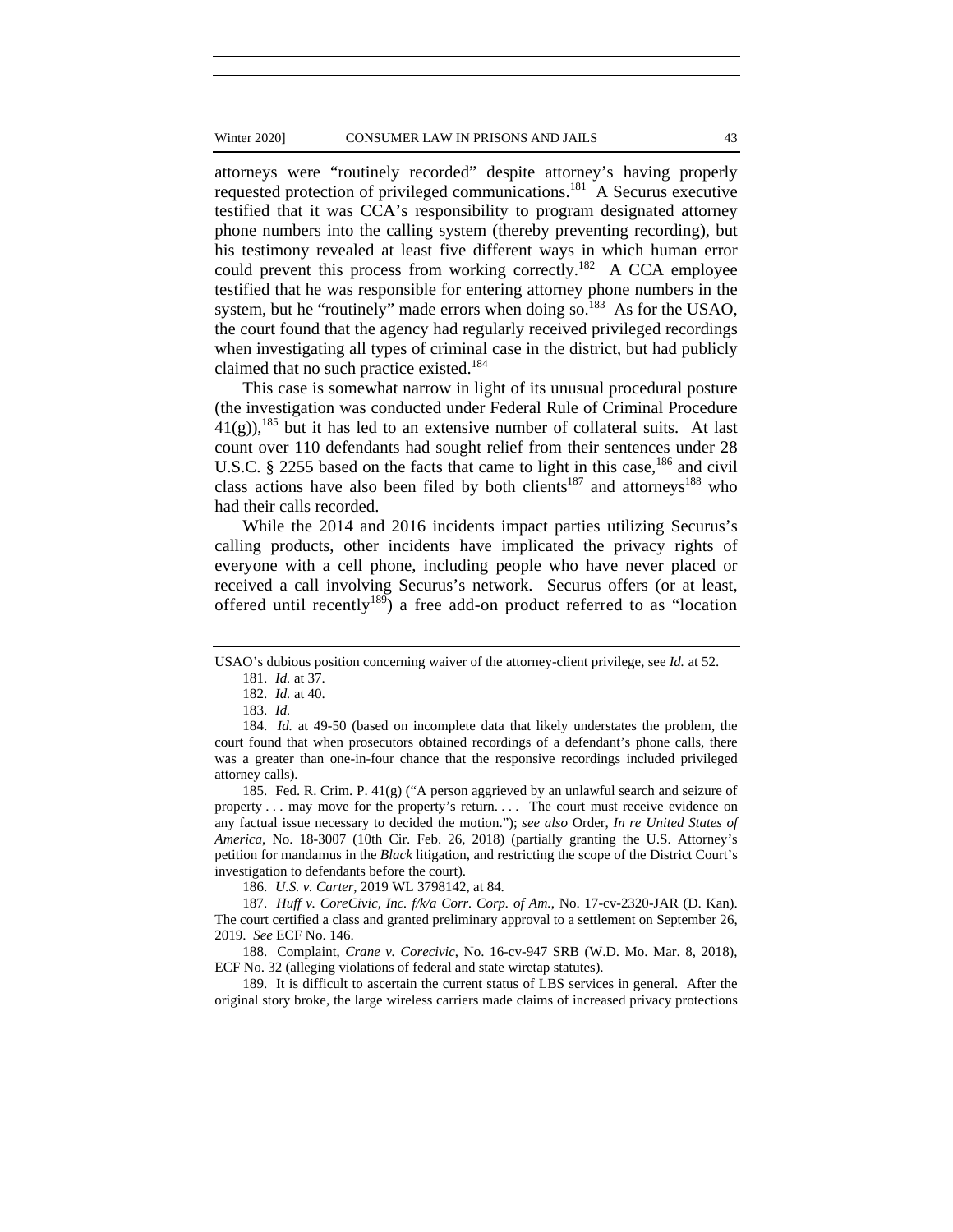44 HASTINGS RACE & POVERTY LAW JOURNAL [Vol. XVII

based services" ("LBS"), which allows law-enforcement staff to obtain "a mobile device user's approximate geographical location."<sup>190</sup> Securus's LBS uses data provided by the major wireless carriers, and can provide location information for virtually *any* U.S. cell phone.<sup>191</sup> Although agencies using LBS are supposed to ensure that they have proper authorization (such as a warrant or court order) to obtain phone location information, Securus's contract with facilities disclaims any responsibility on Securus's part for ensuring compliance with applicable law.<sup>192</sup> In 2018, federal prosecutors accused Missouri Sheriff Cory Hutcheson of uploading defective or completely irrelevant documents (which were apparently not reviewed by a human being) to improperly obtain cell-phone information from Securus's LBS platform.<sup>193</sup> The indictment alleges that over an approximately three-year period, Hutcheson improperly obtained "thousands" of cell-phone locations, including for phones used by other law enforcement agents and a state judge. The indictment contained twenty-eight criminal counts, including wire fraud, identity theft, and violations of the Telephone Records and Privacy Protection Act. As part of a plea deal, Hutcheson pleaded guilty to two charges in April  $2019$ ;<sup>194</sup> meanwhile, civil litigation against Hutcheson is pending in the Eastern District of Missouri, asserting claims under  $\S$  1983 and for common-law invasion of privacy.<sup>195</sup> The plaintiffs in the civil case have only named the sheriff as a defendant, and it remains unclear whether Securus could be subject to liability for mishandling private call information, but there is a suggestion that the FCC is conducting an enforcement investigation concerning Securus's use of LBS.<sup>196</sup>

that now look to have been false. *See Joseph Cox*, *Sprint to Stop Selling Location Data to Third Parties after Motherboard Investigation*, Motherboard (Jan. 16, 2019), https://mother board.vice.com/en\_us/article/qvqgnd/sprint-stop-selling-location-data-tmobile-att-microbiltzumigo.

<sup>190.</sup> Master Services Agreement, *supra* note 118, at 6.

<sup>191.</sup> Jennifer Valentino-DeVries, *Service Meant to Monitor Inmates' Calls Could Track You, Too*, N.Y. TIMES (May 10, 2018), https://www.nytimes.com/2018/05/10/ technology/cellphone-tracking-law-enforcement.html.

<sup>192.</sup> Master Services Agreement, *supra* note 118, at 6.

<sup>193.</sup> Superseding Indictment, *U.S. v. Hutcheson*, No. 18-cr-041-JAR (E.D. Mo., Aug. 17, 2018). Securus requires users to upload a legal authorization, but the indictment indicates that Hutcheson repeatedly uploaded sham documents "including his health insurance policy, his auto insurance policy and pages selected from Sheriff training materials." *Id.* at ¶ 22.

<sup>194.</sup> Judgment, *U.S. v. Hutcheson*, No. 18-cr-041-JAR (E.D. Mo., Apr. 29, 2019).

<sup>195.</sup> First Amended Complaint, *Cooper v. Hutcheson*, No. 17-cv-073-ACL (E.D. Mo. Apr. 2, 2019).

<sup>196.</sup> Wright Petitioners' Reply to Joint Opposition to Petition to Deny, *In the Matter of*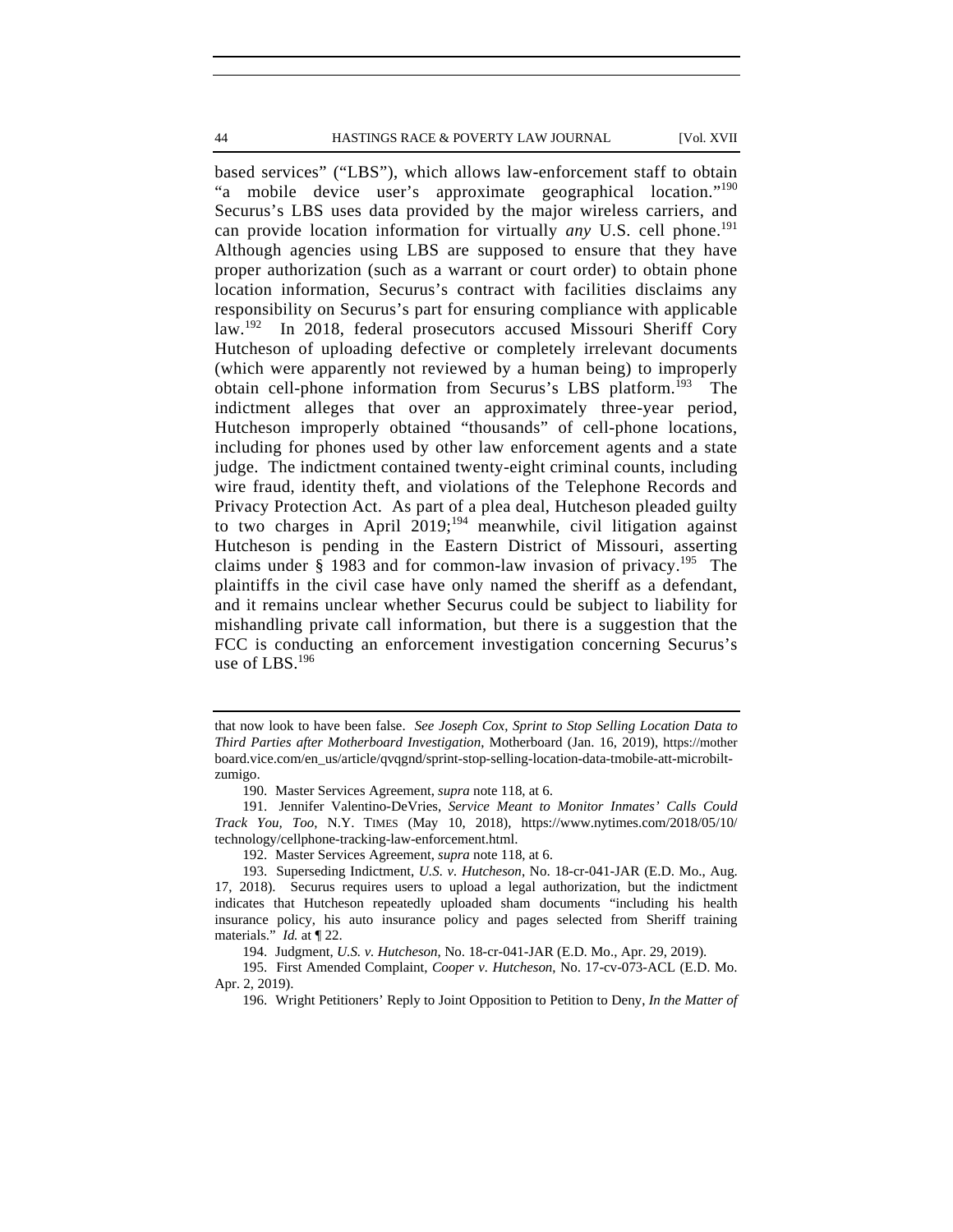#### Winter 2020] CONSUMER LAW IN PRISONS AND JAILS 45

In a new privacy policy published in January 2019, GTL reveals that it tracks the geographic location of any cell phone that receives a call on its ICS platform, both when the call is connected *and for sixty minutes afterward*. GTL's privacy policy misleadingly states that customers can "opt out" of this location tracking, but actually the ability to opt out is limited to the sixty-minute trailing period. The only way to opt out of location tracking entirely is to not use GTL's services.<sup>197</sup>

Telecommunications companies are not the only prison retailers who compile customer data that could be put to other unexpected uses. Correctional banking firms amass substantial transactional data that can also serve as grist for law-enforcement datasets. The Federal Bureau of Prisons in 2015 proposed an amendment to its commissary regulations that would have required family members sending money to consent to the Bureau's "collection, review, use, disclosure, and retention of, all related transactional data, including the sender's personal identification information."198 The rule would have also allowed the same use of data by "service providers." After advocacy groups objected to the new rule as a violation of the Right to Financial Privacy Act ("RFPA"), $^{199}$  the Bureau appears to have abandoned the proposal;<sup>200</sup> however, the RFPA provides limited protections because it applies only to collection of transactional information by the federal government.<sup>201</sup> The terms of correctionalbanking privacy policies impart little information about how the vendor will use family members' financial data. For example, TouchPay (a GTL subsidiary) states that it may share customer information with "third party . . . service[] providers who provide services . . . on our behalf, such as . . . analyzing data."202 Such open-ended provisions provide no

*Joint Application of TKC Holdings, ICSolutions, and Securus Technologies for Grant of Authority*, WC Dkt. No. 18-193, at 6 (July 30, 2018) ("It is understood that an enforcement inquiry is underway to determine whether Securus in fact violated Section 222 of the Act and the Commission's rules related thereto.").

<sup>197.</sup> Global Tel\*Link Corp., *Privacy Policy*, http://www.gtl.net/privacy-policy-en/at ¶ 1(D) (last visited Jan. 17, 2019).

<sup>198.</sup> U.S. DEPT. OF JUST., Bureau of Prisons, Proposed Rule, Inmate Commissary Account Deposit Procedures, 80 Fed. Reg. 38658, 38660 (July 7, 2015) (proposed 28 C.F.R. § 506.3).

<sup>199. 12</sup> U.S.C. § 3401, *et seq*.

<sup>200.</sup> *See* Comments and Petition for Further Rulemaking, RIN 1120-AB56 (Sept. 1, 2015), *available at* https://www.regulations.gov/contentStreamer?documentId=BOP-2015- 0004-0003&attachmentNumber=1&contentType=pdf. Although the Bureau of Prisons has never formally rescinded the proposed rule, it is now listed as "inactive" on the Office of Information and Regulatory Affairs' Fall 2018 unifed agenda of federal regulatory actions. *See* https://www.reginfo.gov/public/do/eAgendaInactive.

<sup>201. 12</sup> U.S.C. §§ 3401(3), 3402.

<sup>202.</sup> TouchPay Holdings, LLC, *Privacy Statement* at ¶ 5(B) https://www.gtlfsonline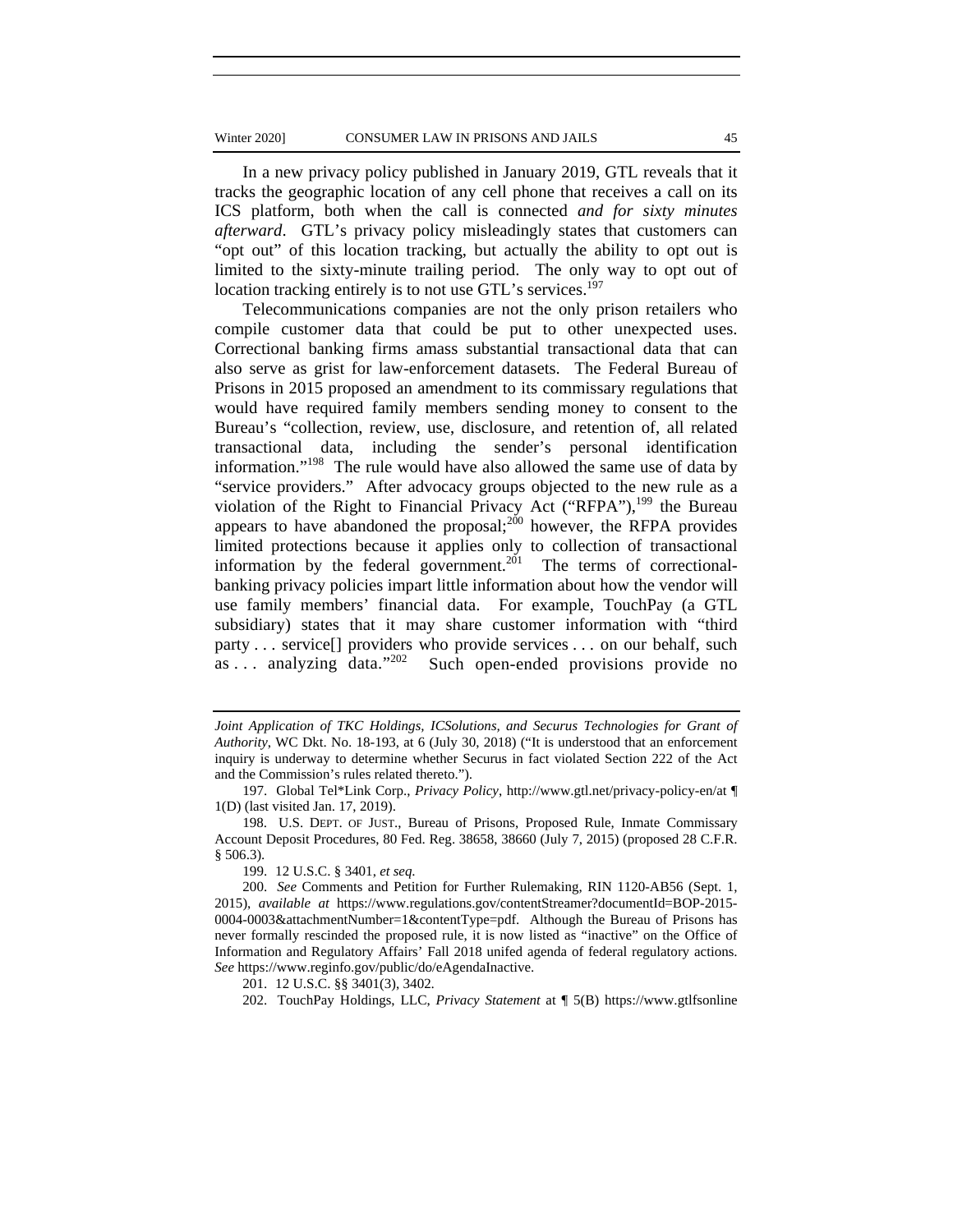meaningful information on data usage, specifically any usage that may make the vendor a data furnisher for purposes of the Fair Credit Reporting Act. $203$ 

Perhaps the most troublesome data-related practice by prison retailers is a seeming unwillingness to seriously comply with commonly accepted datasecurity frameworks. As Professor William McGeveran has shown in his analysis of fourteen leading systems of data security, a generally accepted legal duty of data security has begun to emerge from various sources of public and private law.204 As companies become more attuned to data security, many of these accepted principles become enforceable duties through the force of contractual agreements.205 But with correctional administrators apparently unconcerned about the security of consumers' data, there does not appear to be growing use of contractual commitments to enforce security standards, thus leaving legislative action as the last apparent line of defense.

# **IV. Potential Sources of Protection**

Most problems facing consumers in the prison retail-sector can be traced back to one fundamental shortcoming: on both the state and federal levels, no entity has been tasked with protecting the interests of incarcerated people or their families. Such protection could be provided either through the procurement process or through *ex ante* regulation, but neither type of reform has happened, usually for lack of political will. As discussed in this section, some laws do provide protections to prison-retail customers, but these provisions tend to be piecemeal, outdated, and not created with incarcerated people in mind. Without a regulatory agency specifically focused on fairness and equity in the prison retailing sector, advocacy groups have been pursuing increasingly sophisticated strategies to fill in the gaps in consumer protection. While litigation and regulatory advocacy have produced victories, such efforts are unlikely to result in comprehensive protections without laws that are intentionally designed to provide *ex ante* consumer protections to incarcerated people.

A. Telecommunications Law

As noted previously, the landmark *Wright* rulemaking grew out of a

pay.com/portal/includes/privacy.html (last visited Jan. 17, 2019).

<sup>203.</sup> *See* 15 U.S.C. §1681s-2.

<sup>204.</sup> William McGeveran, *The Duty of Data Security* 102 MINN. L. REV. 1135, 1178 (2019).

<sup>205.</sup> *Id*. at 1172-78.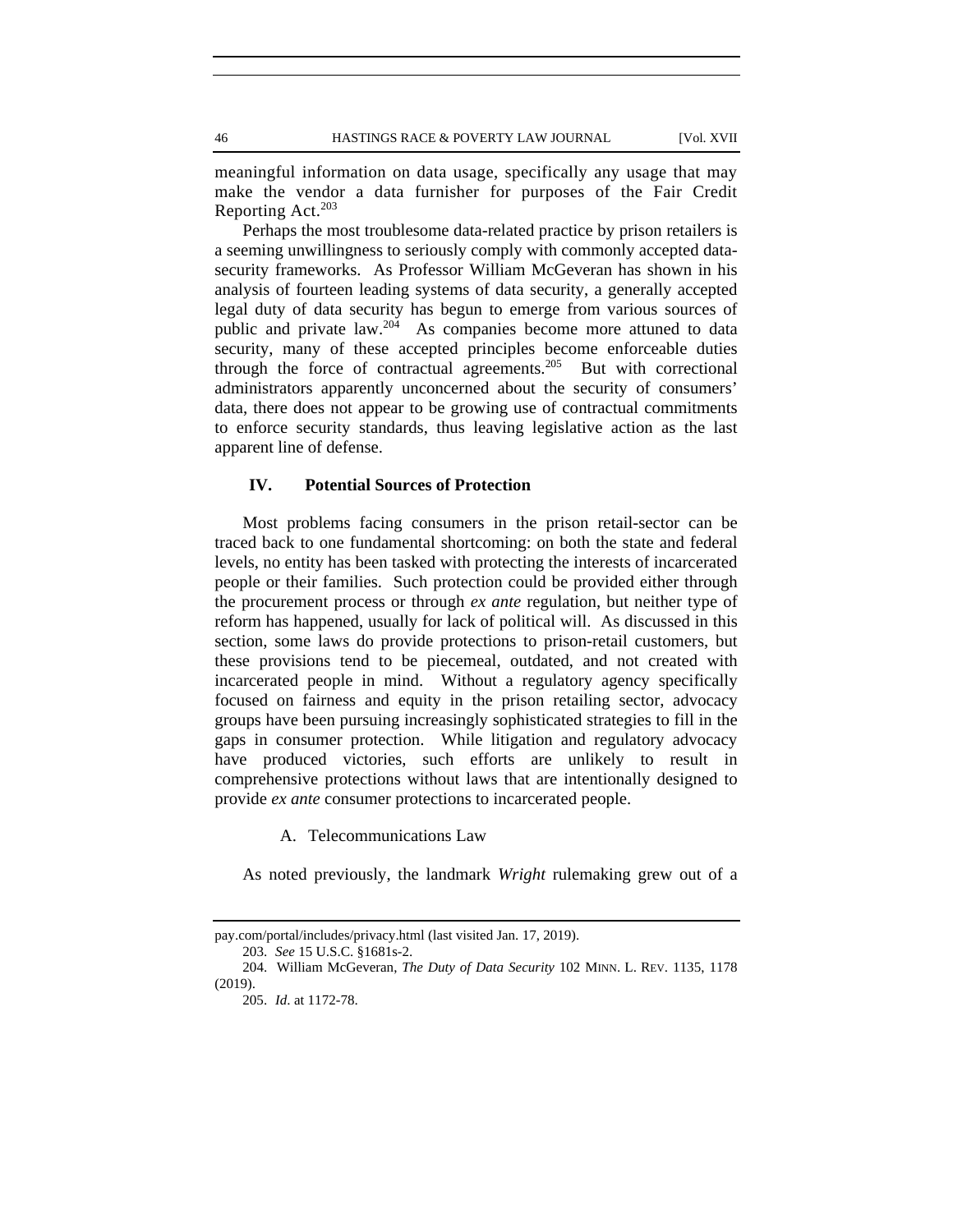#### Winter 2020] CONSUMER LAW IN PRISONS AND JAILS 47

2000 lawsuit challenging ICS rates. $206$  When referring the matter to the FCC under the doctrine of primary jurisdiction, the district court specifically cited two statutory grants of jurisdiction that allowed the Commission to address the plaintiffs' concerns. First, the court pointed to the FCC's powers over common carriers, contained in title II of the Communications Act, specifically the mandate to ensure that carriers' "charges, practices, classifications, and regulations" are "just and reasonable."<sup>207</sup> In addition, the court cited the 1996 Act's payphone provision, § 276, which directs the FCC to ensure competition and "fair compensation" in the payphone industry while also classifying all "inmate telephone service" as payphone service. $208$ 

In 2015, when the FCC issued its final ICS rules, it relied on both title II and  $\S 276$  for jurisdiction.<sup>209</sup> The final rule imposed rate caps on all ICS calls (both inter- and intrastate) and capped ancillary fees.<sup>210</sup> Significantly, the FCC reaffirmed its earlier finding that, for purposes or regulatory accounting, site commissions were not a legitimate cost of providing communications services.<sup>211</sup> Two commissioners dissented from the final rule. Commissioner Michael O'Rielly's dissent appears to be motivated in part by antipathy toward incarcerated people,<sup>212</sup> but then-Commissioner (now Chairman) Ajit Pai wrote a more analytical dissent that accurately presaged the outcome of the ICS industry's petition for review to the U.S. Court of Appeals for the District of Columbia Circuit. Pai's dissent criticized two aspects of the final rule. First, he expressed doubt that the FCC had jurisdiction to regulate intrastate rates and charges. In making this argument, Pai conceded that many of the protections in the rule could be validly enacted as to interstate calls under the commission's title II authority, but he found the intrastate rate caps to be insufficiently authorized by title II or  $\S$  276.<sup>213</sup> Pai's second point of dissent addressed the Commission's calculation of the rates caps, which he argued did not allow ICS carriers to recoup their costs.<sup>214</sup>

<sup>206.</sup> *See supra* note 17.

<sup>207.</sup> *Wright v. Corr. Corp. of Am.*, No. 00-cv-293-GK, slip op. at 6-7 (D.D.C. Aug. 22, 2001), ECF No. 94 (citing 47 U.S.C. § 201(b)).

<sup>208.</sup> *Id.* at 8.

<sup>209.</sup> Second Report & Order, *supra* note 40 at ¶ 3, n.12 and at 12766.

<sup>210.</sup> *Id.* at 12769.

<sup>211.</sup> *Id*. at 12819.

<sup>212.</sup> *Id.*, Dissenting Stmt. of Comm'r Michael O'Rielly, 30 FCC Rcd. at 12971 ("Despite the intentions of supporters, it is highly probable that the end result of the changes in this item will lead to a worse situation for prisoners and convicts, to which I am only so sympathetic.").

<sup>213.</sup> *Id.* at 12960-64.

<sup>214.</sup> *Id.* at 12965-69.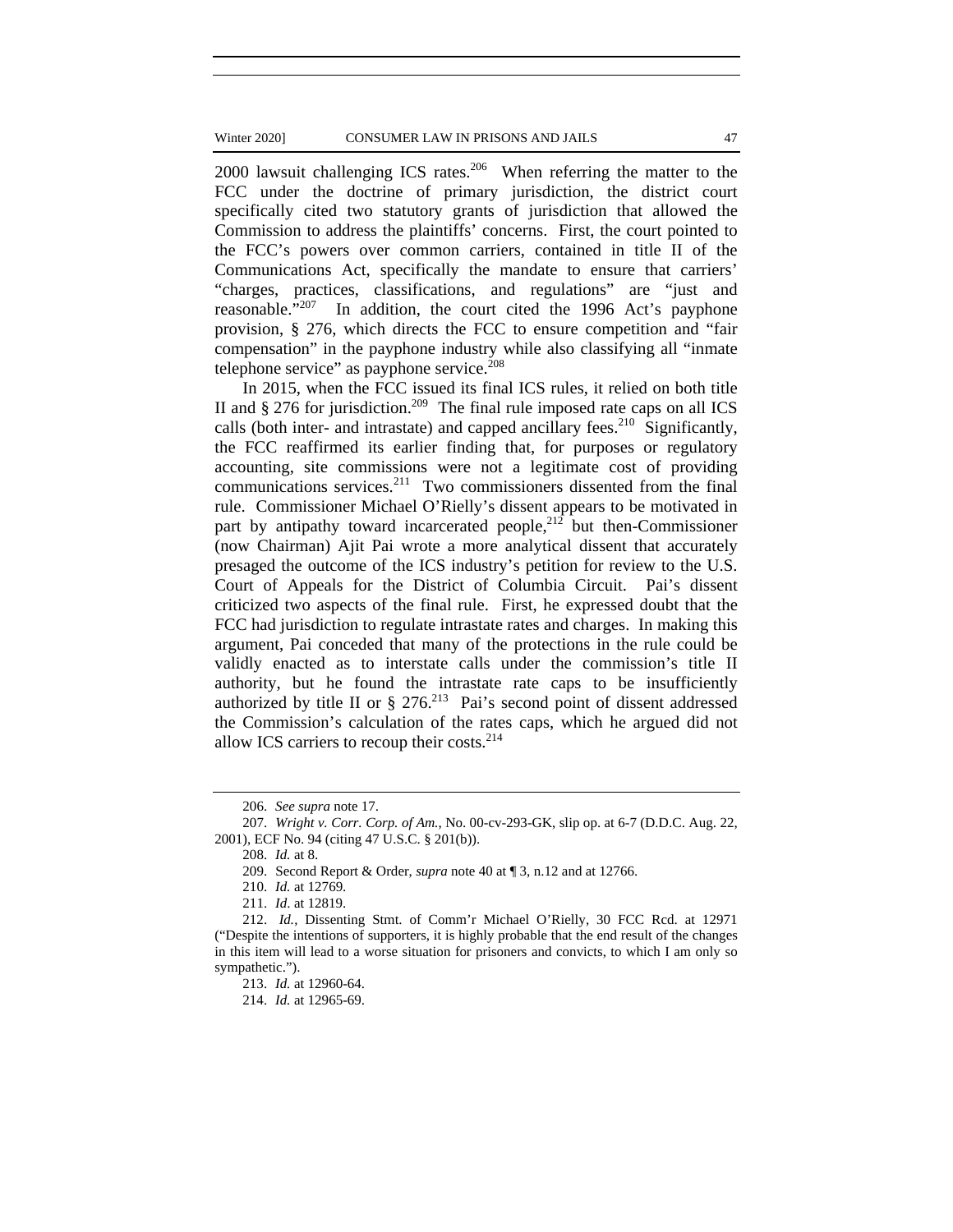The FCC issued its final rule in late 2015 and the ICS industry immediately petitioned for review in the D.C. Circuit. On January 31, 2017, shortly before the court held oral arguments, the FCC General Counsel filed a notice with the court citing a change in the Commission's membership, and stating that the new majority had directed counsel to no longer defend the Commission's regulation of intrastate rates or the method for calculating the  $2015$  rate caps.<sup>215</sup> Although the Wright Petitioners, along with numerous advocacy groups, had intervened in the litigation and continued to defend the final rule, the FCC's partial withdrawal still held legal significance, because the majority of the appellate panel concluded that the regulatory provisions that the Commission no longer defended were not entitled to *Chevron* deference.<sup>216</sup>

A split panel of the D.C. Circuit vacated several parts of the FCC's 2015 rules, in an opinion written by Judge Harry Edwards. The majority disagreed that the Commission had broad jurisdiction to regulate intrastate rates, and therefore vacated the rate caps and limits on ancillary fees, as applied to intrastate calls.<sup>217</sup> While the Commission had cited 47 U.S.C. §§ 201 and 276 as jurisdictional bases for regulating intrastate rates, the majority focused on § 152(b)'s presumption against FCC regulation of intrastate communications. The Commission, of course, had addressed this and relied on § 276 when capping intrastate rates.<sup>218</sup> The majority acknowledged, as it had to, that § 276 allowed the Commission to preempt state law; however, the court went on to find that § 276's requirement that payphone providers be "fairly compensated" allowed the Commission to require minimal adequate compensation, but did not allow it to limit unfairly high compensation. $219$ 

Dissenting, Judge Cornelia Pillard wrote that the meaning of the faircompensation provision depended on "whether the word 'fairly' implies an ability to reduce excesses, as well as bolster deficiencies, in the compensation that payphone providers would otherwise receive." Because the FCC had adopted the more expansive meaning after developing a thorough record as part of notice-and-comment rulemaking,

<sup>215.</sup> *See generally*, Letter from David M. Gossett, Deputy Gen. Counsel, *Global Tel\*Link v. Fed. Comm'cns Comm'n*, No. 15-1461 (D.C. Cir. Jan. 31, 2017),

<sup>216.</sup> *Global Tel\*Link v. Fed. Comm'cns Comm'n,* 866 F.3d 397, 407-08 (D.C. Cir. 2017). Although the court issued a subsequent clarifying statement (*Id*. at 416-19) claiming that the intrastate rate regulation and rate-cap methodology would have failed even under Chevron review, Judge Pillard's dissent deftly points out why these provisions can be justified as one of several plausible interpretations of the Telecommunications Act, which is precisely the type of situation that Chevron is designed to address.

<sup>217.</sup> *Id.* at 402.

<sup>218.</sup> Second Report & Order, *supra* note 40, at ¶¶ 108-09.

<sup>219.</sup> *Global Tel\*Link*, 866 F.3d at 408-12.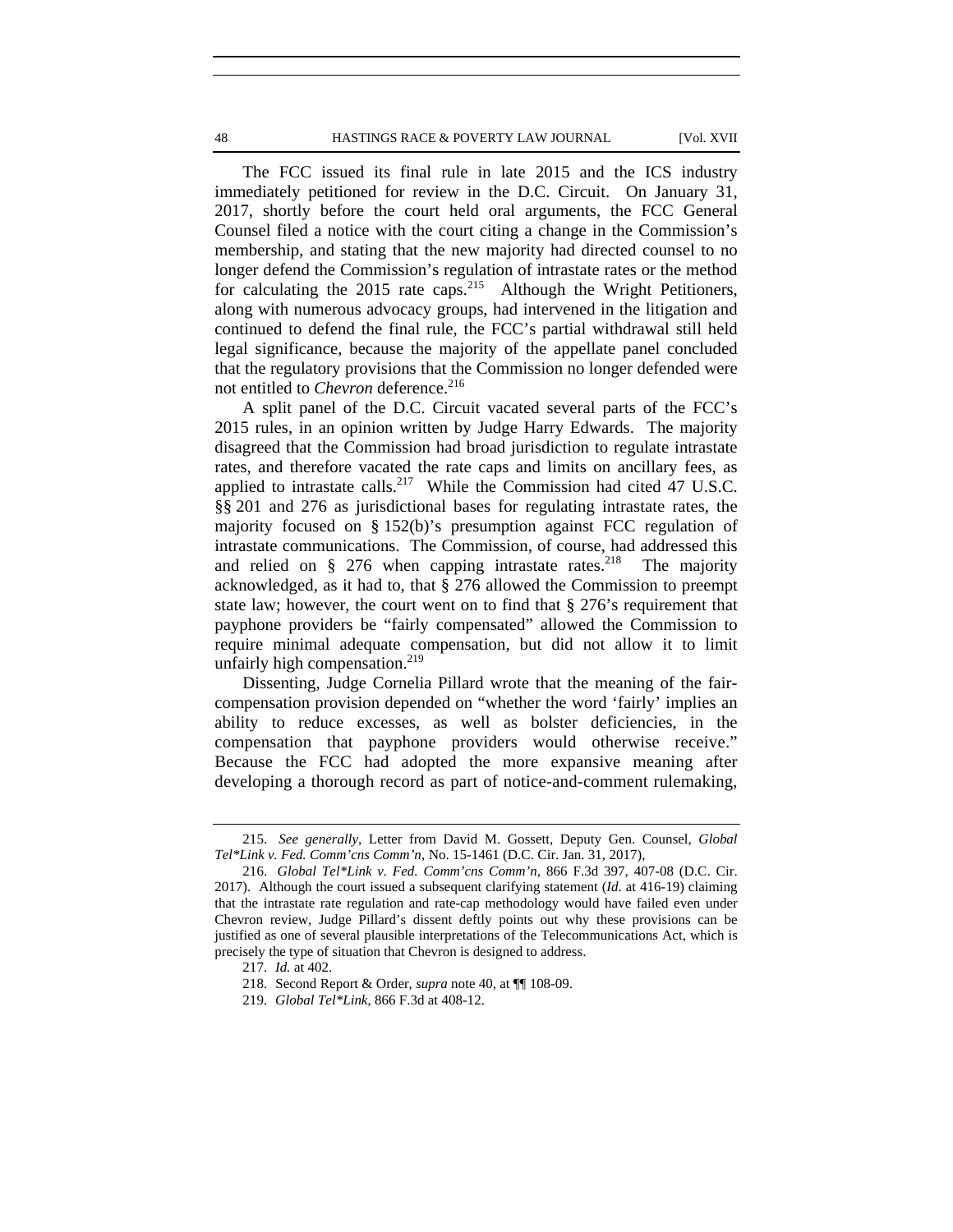Judge Pillard argued that the Commission's interpretation was entitled to *Chevron* deference and could be reversed only by the agency through a new rulemaking.<sup>220</sup>

Although the court was hostile to the Commission's regulation of intrastate matters, the majority echoed one of the more surprising aspects of Commissioner Pai's dissent, finding that the limits on ancillary fees associated with interstate calls were proper under the Commission's title II powers.<sup>221</sup> The practical problem, however, is how to determine whether any given account fee (e.g., a fee for making a prepayment) is related to inter- or intrastate calls, if the account is used for both types of communications.<sup>222</sup>

As for the Commission's interstate rate caps, the ICS carriers challenged the FCC's methodology, not jurisdiction. The court was largely sympathetic to the ICS industry, finding that the FCC's exclusion of site commissions from recoverable costs was arbitrary and capricious, and further finding the use of industry-wide cost averages as a basis for rate caps was legally improper.<sup>223</sup> Again parting ways with her colleagues, Judge Pillard criticized the majority's finding that site commissions are "obviously" costs of providing communications.<sup>224</sup> She argued that a commission "might, in some sense, be 'related' to the provision of payphone services . . . but it is not 'reasonably' related because acceding to such preexisting contractual relationships is inconsistent with the statutory scheme [of 'fair compensation']."<sup>225</sup>

One of the only substantive portions of the D.C. Circuit's opinion that received unanimous approval from the panel was the holding vacating the Commission's rule requiring annual reporting of ICS carriers' revenues and costs related to video visitation services. The court noted that the Commission had not explained how video visitation was a "communication by wire or radio," as required for the exercise of title II jurisdiction.<sup>226</sup>

The FCC has not taken steps to issue new rules in the wake of the D.C.

<sup>220.</sup> *Id.* at 420-21.

<sup>221.</sup> *Id.* at 415 ("Contrary to Petitioners' contentions, the *Order*'s imposition of ancillary fee caps in connection with *interstate* calls is justified. The Commission has plenary authority to regulate interstate rates under § 201(b), including 'practices . . . for and in connection with' interstate calls.").

<sup>222.</sup> *Id.* at 415 (upholding FCC's jurisdiction to limit ancillary fees for interstate calls, but remanding because "we cannot discern from the record whether ancillary fees can be segregated between interstate and intrastate calls."); *see also Mojica v. Securus Tech.*, No. 14-cv-5258, 2018 WL 3212037, \*5-6 (W.D. Ark. June 29, 2018) (discussing methodological difficulties of allocating fees between inter- and intrastate calls).

<sup>223.</sup> *GTL*, 866 F.3d at 412-15.

<sup>224.</sup> *Id.* at 413.

<sup>225.</sup> *Id.* at 424.

<sup>226.</sup> *Id.* at 415.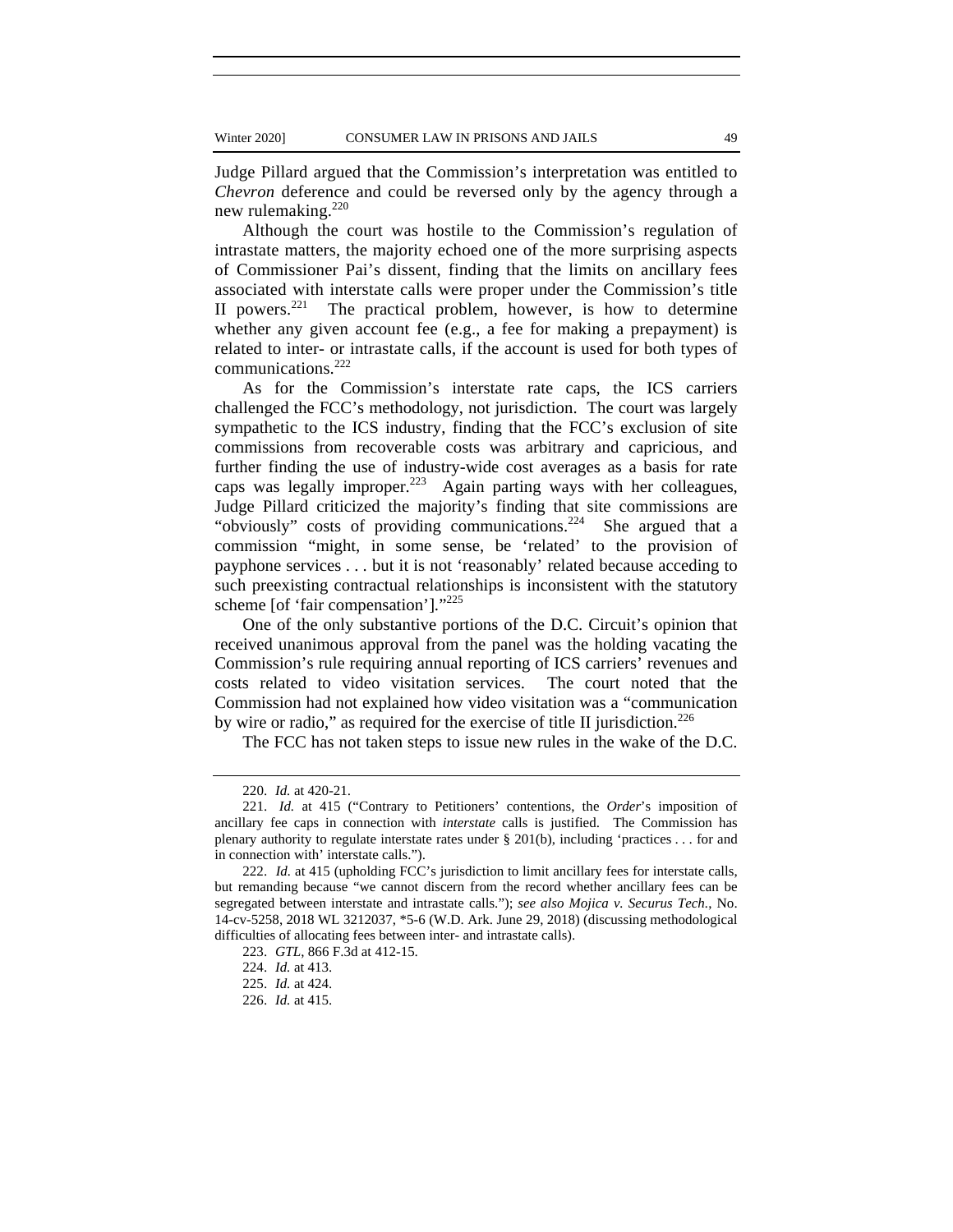Circuit's ruling. The *Wright* class action lawsuit is still open, with the parties disagreeing on whether there is an ongoing role for the district court.227 As for call rates, the appellate court vacated the rate caps in the FCC's 2015 order, which means interstate ICS rates are now subject to the higher rate caps contained in the FCC's 2013 interim order, and intrastate rates are subject only to regulation by state public utilities commissions.<sup>228</sup> In the meantime, ICS carriers have sought to escape intrastate regulation in some jurisdictions by citing their use of VoIP technology, which is sometimes exempt from state regulation.<sup>229</sup> This leads to the possibility of wholly unregulated intrastate rates, which is of particular concern in jails, where incarcerated people are more likely to have ties to the local area and therefore are more likely to make intrastate calls.

Ironically, the Court of Appeals reinforced the jurisdictional importance of intra- and interstate calling at a time when even ICS carriers acknowledge that there is no material difference in cost based on the intra/ interstate distinction.<sup>230</sup> Moreover, ICS carriers have already lost their fight to prohibit families from using VoIP routing to engage in a type of proconsumer regulatory arbitrage.<sup>231</sup> In 2009, Securus challenged family members' right to route ICS calls to a VoIP number assigned to the same local dialing area as a distant prison in order to take advantage of lower prices in jurisdictions that have capped intrastate rates.<sup>232</sup> The FCC rejected Securus's challenge and some consumers can now use this technology to take advantage of any favorable disparities in inter- and intrastate ICS rates. Once again, however, the potential salutary effects of VoIP routing illustrates the differences between customers in prisons and jails. The family of someone incarcerated for a prolonged period in a distant prison is likely to have the time and financial incentive to set up a local-dial VoIP number if it allows for significant savings over the long term. But the

231. *In the Matter of Petition for Declaratory Ruling of Securus Tech.,* WC Docket. No. 09-144, Declaratory Ruling & Order, 28 FCC Rcd. 13913 (Sept. 26, 2013).

232. *Id.* at 5-6.

<sup>227.</sup> *See* Joint Status Report, *Wright v. Corr. Corp. of Am.*, No. 00-293 (D.D.C., Dec. 28, 2018), ECT No. 216.

<sup>228.</sup> The 2013 order capped interstate rates at  $21¢$  per minute for prepaid calls and  $25¢$ for collect calls, and also created "safe harbor" rates of  $12\varphi$  and  $14\varphi$  (for prepaid and collect calls, respectively), which are presumed to be reasonable. First Report & Order, *supra* note 38 at ¶¶ 60 and 73, 28 FCC Rcd. at 14140, 14147.

<sup>229.</sup> *See* Helien*, supra* notes 129.

<sup>230.</sup> *See* Comments of Securus Technologies, Inc., *In the Matter of the Amendment of ARM 38.5.3401, 38.5.3403, and 38.5.3405, the Adoption of New Rule I and the Repeal of ARM 38.5.3414 Pertaining to Operator Service Provider Rules,* Montana Pub. Serv. Comm'n, at 5 (Sept. 19, 2017) ("[The VoIP technology] used by most ICS providers today means the 'distance' between the origination and termination points of an ICS call has little to no effect on the transport costs of an ICS call.").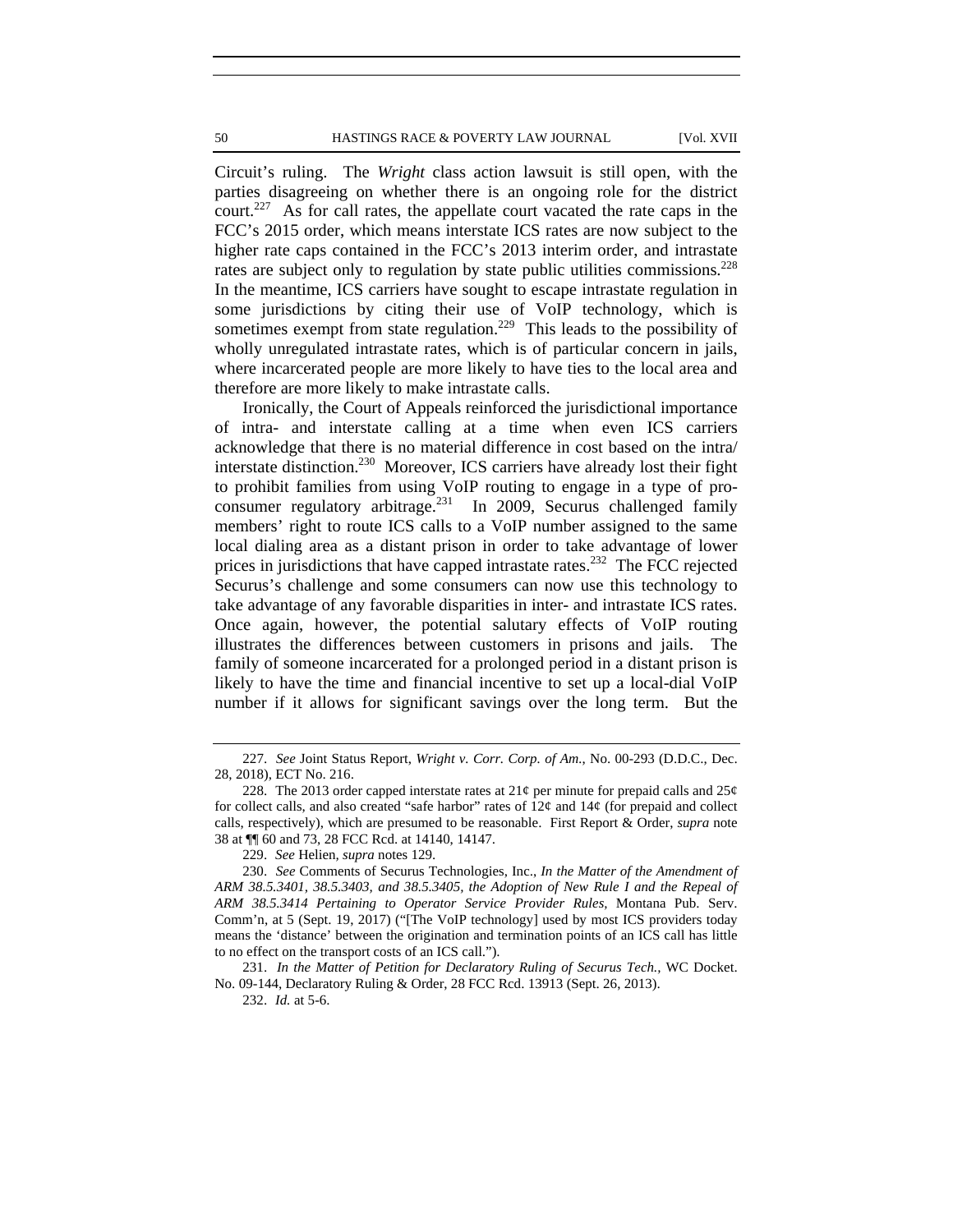family of someone who unexpectedly lands in jail and must make an emergency call does not realistically have the ability to leverage such technology for their benefit.

Although the regulatory future of the ICS industry is unclear for a variety of reasons, there are three prominent trends that can be gleaned from recent experience: statutes that lag behind technology, the ascendency of bundled services and cross-subsidies, and the importance of activism.

### 1. Technology Has Outpaced the Regulatory Framework

As is the case in many areas of telecommunications, the law governing ICS carriers has not kept pace with technology. This is most notable in the context of § 276, a statute of diminishing relevance outside of correctional facilities, as payphones disappear from the landscape.<sup>233</sup> The disconnect between statutory language and technological reality becomes even more prominent as ICS carriers rely increasingly on emerging technologies like video visitation and electronic messaging to drive revenue. While legislation clarifying the FCC's powers over these new services would be welcome, the Commission need not wait for congressional action, since existing law already provides sufficient regulatory jurisdiction. There are strong arguments in favor of regulating non-telephone communications services under either title II of the Communications Act or § 706 of the 1996 Act.

Section 706 of the 1996 Act expressly directs the FCC to "encourage the deployment on a reasonable and timely basis of advanced telecommunications capability to all Americans . . . by utilizing . . . price cap regulation, regulatory forbearance, measures that promote competition in the local telecommunications market, or other regulating methods that remove barriers to infrastructure investment."234 Electronic messaging and video conferencing are both classified as "advanced communications services" under the Act and thus fall within the scope of  $\S 706$ <sup>235</sup> The D.C. Circuit has characterized  $\S$  706 as a grant of authority,<sup>236</sup> and the FCC relied on this jurisdiction when issuing its 2015 Open Internet Order.<sup>237</sup> Even

237. *In the Matter of Protecting and Promoting the Open Internet,* GN Docket. 14-28 at 273-282, 30 FCC Rcd. 5601,5721-5724 (Feb. 26, 2015); *but see In the Matter of Restoring* 

<sup>233.</sup> *See generally* Nathaniel Meyersohn, *There are still 100,000 pay phones in America*, CNN Money (Mar. 19, 2018), https://money.cnn.com/2018/03/19/news/companies/ pay-phones/index.html.

<sup>234. 47</sup> U.S.C. § 1302(a) (2015).

<sup>235. 47</sup> U.S.C. § 153(1) (2010).

<sup>236.</sup> *Verizon v. FCC,* 740 F.3d 623, 637 (D.C. Cir. 2014) ("The question, then, is this: Does the Commission's current understanding of section 706(a) as a grant of regulatory authority represent a reasonable interpretation of an ambiguous statute? We believe it does.").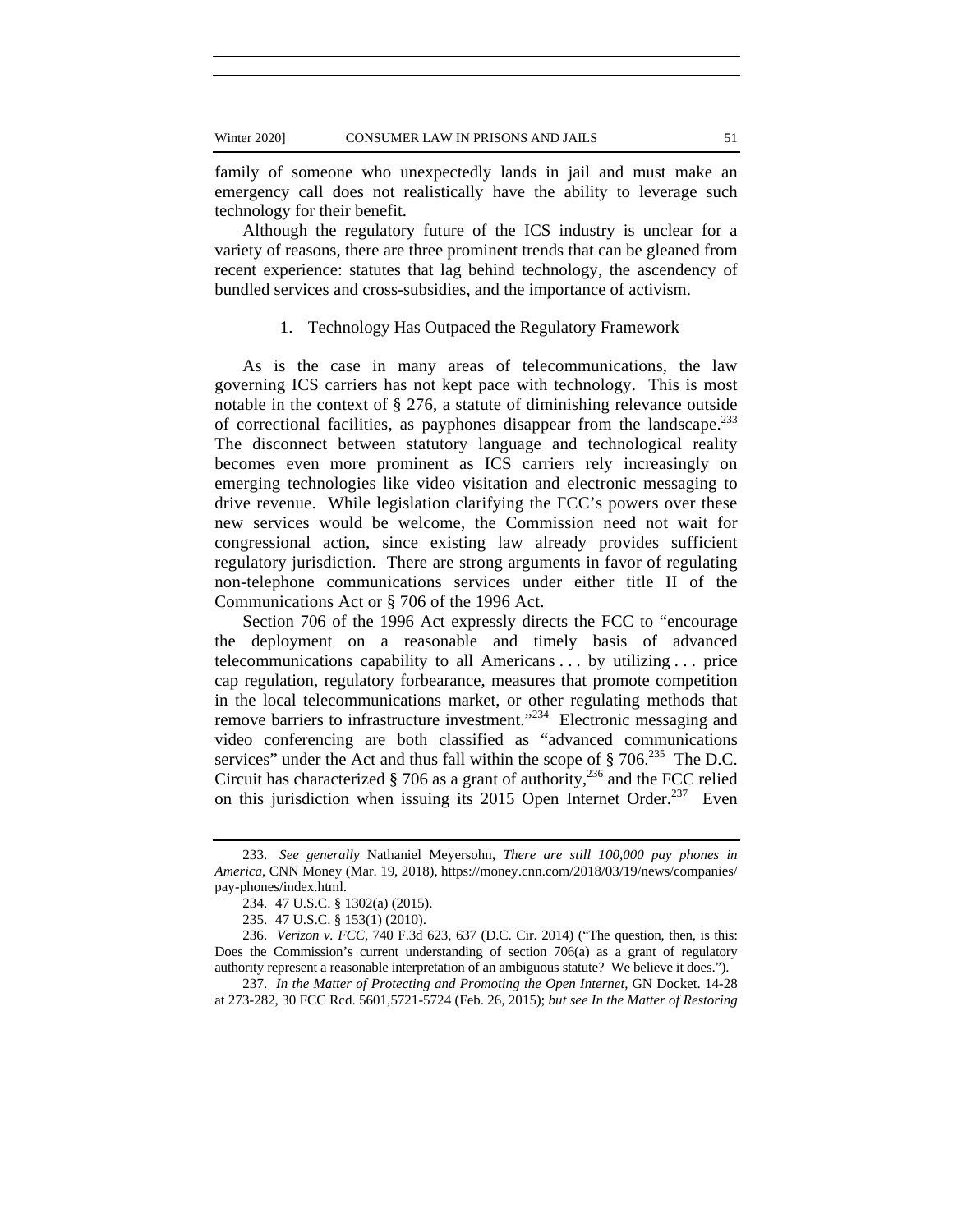during the brief period when the FCC reclassified internet service as a title II service, the Commission nonetheless eschewed rate regulation and other affirmative intervention in favor of substantial regulatory forbearance, consistent with the policy expressed in  $\S 706$ .<sup>238</sup> Unlike broadband internet access, for which there is a competitive (if highly concentrated) market, the FCC has already found that ICS markets are not competitive and therefore need regulation to correct market failures.<sup>239</sup> Section 706's reference to making advanced communications available to "all Americans" should be interpreted for the benefit of incarcerated people, since Congress clearly had incarcerated users in mind when drafting the inmate phone provision of § 276, which was part of the same legislation that enacted § 706. Accordingly, the FCC already has statutory authority to impose price caps on new ICS technologies like video visitation and electronic messaging.

Advanced technologies are also susceptible to regulation as a telecommunications service under title II of the Act. ICS carriers make the self-interested argument that ICS offerings are information services, because federal policy (both before and after enactment of the 1996 Act) has been to avoid regulation of such services.<sup>240</sup> But the FCC already determined that ICS telephone service is not an information service, and the same reasoning should be applied to advanced technologies. The essential defining characteristic of telecommunications service is "the transmission of information between or among points with *no* 'change in the form or content."<sup>241</sup> The mutually-exclusive category of information service encompasses products that store, retrieve, and process information.<sup>242</sup> Of course, ICS telephone service involves extensive computer storage, retrieval, and processing of information, but in denying the carriers' requests to classify ICS as an information service, the FCC concluded that such features were merely used to support the provision of

241. Peter W. Huber, Michael K. Kellogg & John Thorne, Federal Telecommunications Law § 12.2.3 (2d ed. 2018) (quoting 47 U.S.C. § 153(50)).

242. 47 U.S.C. § 153(24) (2010).

*Internet Freedom,* WC Docket. No. 17-108, Declaratory Ruling, Report and Order, and Order 267, 33 FCC Rcd. 311, 470 (Jan. 4, 2018) ("We find that provisions in section 706 of the 1996 Act directing the Commission to encourage deployment of advanced telecommunications capability are better interpreted as hortatory rather than as independent grants of regulatory jurisdiction.").

<sup>238.</sup> *Id.* at 434-542.

<sup>239.</sup> *Id.*

<sup>240.</sup> The categories "communications service" and "information service" were first developed in the FCC's *Computer Inquiries*, and subsequently enacted as statutory definitions as part of the 1996 Act. See 47 U.S.C.  $\S$  153(24), (50), and (53) (definitions); *Nat'l Cable & Telecommc'ns Ass'n v. Brand X Internet Servs*, 545 U.S. 967, 975-977 (2005); *See* Comments of Prison Policy Initiative, *In the Matter of Rates for Interstate Inmate Calling Services,* WC Docket No. 12-375, at 4, n.19 (Feb. 8, 2016).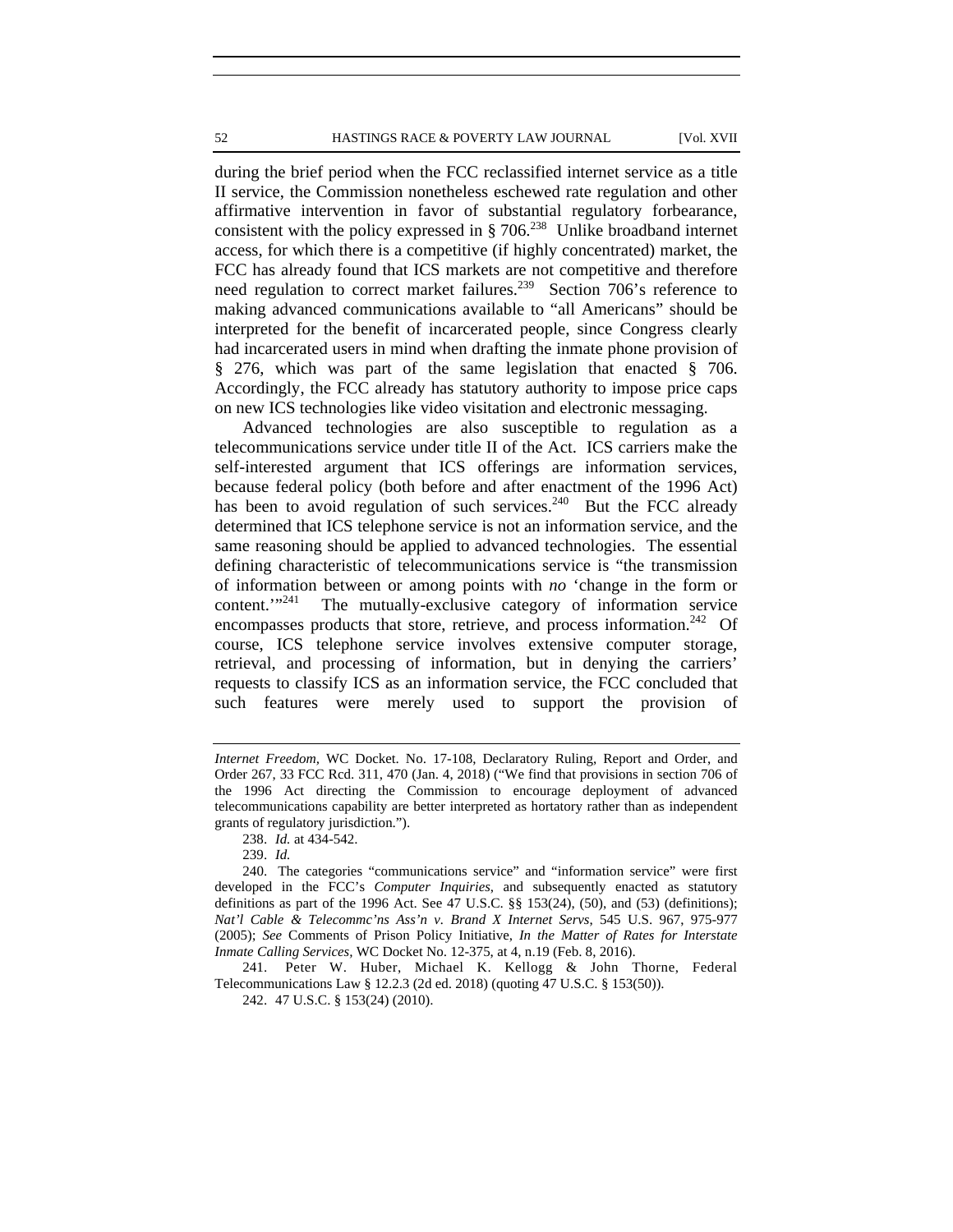#### Winter 2020] CONSUMER LAW IN PRISONS AND JAILS 53

telecommunications service, and therefore should not be treated as information services. $243$  The same can be said for emerging technologies: the end-user pays to transmit an unmodified message (either text-based or video) from point to point. The carrier's use of information services is incidental to the provision of telecommunications service, and the facility's use of extensive computerized security features (which may qualify as information services) is an entirely separate product.

Although the FCC has assiduously avoided regulating new technologies under title II, market analysis should lead to a different result in the case of service in correctional facilities. Even Chairman Pai, who objected to the extent of the FCC's new ICS rules, admitted that the ICS market is riddled with failure and cannot be left to the whims of monopoly carriers.<sup>244</sup> Title II and  $\S$  706 allow the FCC to regulate wireline services regardless of the specific technology utilized, and the Commission can use these powers (informed by the court's decision in the *Global Tel\*Link* case) to craft a regulatory regime that is not artificially limited to only one technology.

<sup>243.</sup> *In the Matter of Petition for Declaratory Ruling by the Inmate Calling Services Providers Task Force,* RM-8181, Declaratory Ruling at 28-32, 11 FCC Rcd. 7362, 7374- 7377 (Feb. 20, 1996) ("[E]nhanced services do not include the functionality between the subscriber and the network for call set-up, routing, cessation, caller or calling party identification, or billing and accounting.").

<sup>244.</sup> First Report & Order, *supra* note 38 at 111-131 (Ajit Pai, dissenting) ("I believe that the government should usually stay its hand in economic matters and allow the price of goods and services to respond to consumer choice and competition. But sometimes the market fails. And when it does, government intervention carefully tailored to address that market failure is appropriate. The provision of inmate calling services (ICS) is one such market. . . . [W]e cannot necessarily count on market competition to keep prices for inmate calling services just and reasonable.").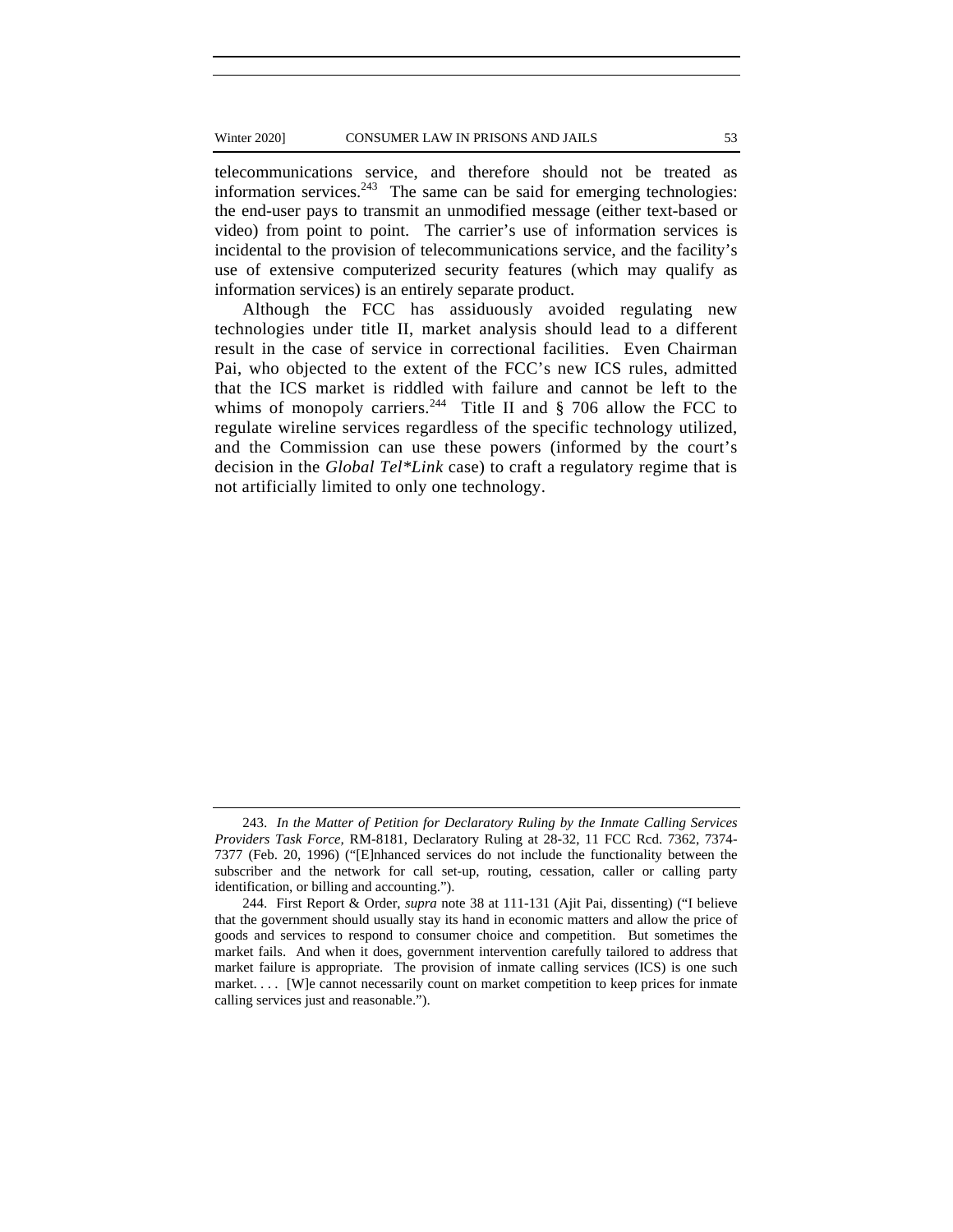### 2. The New Cross-Subsidies

Modern regulatory theory generally favors unbundling of services.<sup>245</sup> Yet bundled contracts that combine regulated and unregulated services are common in the ICS sector,  $246$  giving rise to a new twist on the longstanding problem of cross-subsidies. Historically, U.S. telecommunications law has focused on one type of cross-subsidy: an incumbent provider using revenues from regulated services to subsidize unregulated services and charge below-market rates, thereby undercutting competition.<sup>247</sup> The

probable cross-subsidies in the current ICS market are different: carriers are most likely using excess revenues from *un*regulated video and electronic messaging service to compensate for the rents they can no longer collect through telephone charges. This dynamic is not merely hypothetical—

| Table 2. Hypothetical Revenues (Phone |
|---------------------------------------|
| Only)                                 |

| Revenue               | 1.000 |
|-----------------------|-------|
| Fixed costs (network) | (700) |
| Marginal costs        | (140) |
| Net revenue           | 160   |
| Profit margin         | 16%   |
|                       |       |

Securus has pitched potential investors by touting the fact that 65% of its 2015 corporate revenues came from unregulated business lines in 2015, up from 0% in 2007.<sup>248</sup>

The dynamics of the new cross-subsidies are novel, but they are not unheard of. In his comprehensive categorization of cross-subsidies, economist D.A. Heald acknowledged that regulated activities could be subsidized by competitive products, but he characterized such an arrangement as "uncommon." $^{249}$  This type of cross-subsidy cannot be sustained in the long term, to the extent that the "economy outside the

<sup>245.</sup> Joseph D. Kearney & Thomas W. Merrill, *The Great Transformation of Regulated Industries Law,* 98 COLUM. L. REV. 1323, 1340 (1998) ("Under the new paradigm, . . . carriers are required to unbundle . . . end-to-end service into constituent parts in order to allow end-users to mix and match different service elements to suit their own needs and tastes.").

<sup>246.</sup> *See* Comments of Prison Pol'y Initiative, *In the Matter of Rates for Interstate Inmate Calling Services*, WC Dkt.No. 12-375 (Jan. 19, 2016).

<sup>247.</sup> *In the Matter of Separation of Costs of Regulated Telephone Service from Costs of Nonregulated Activities,* CC Docket. No. 86-111, Report & Order 33, 2 FCC Rcd. 1298, 1304 (Feb. 6, 1987); *see also* PETER TEMIN, THE FALL OF THE BELL SYSTEM: A STUDY IN PRICES AND POLITICS 179-190 (1987) (discussion of Congressional action to address crosssubsidization in the Bell system).

<sup>248.</sup> *Securus Lender Presentation*, *supra* note 98, at 26 ("By investing in businesses that are not regulated by the FCC/PSC/PUCs, Securus has successfully decreased its exposure to potential rate of return regulation.").

<sup>249.</sup> D. A. Heald, *Public Policy Towards Cross Subsidy*, 68 ANNALS OF PUB. & COOPERATIVE ECONOMICS 591, 600 (1997).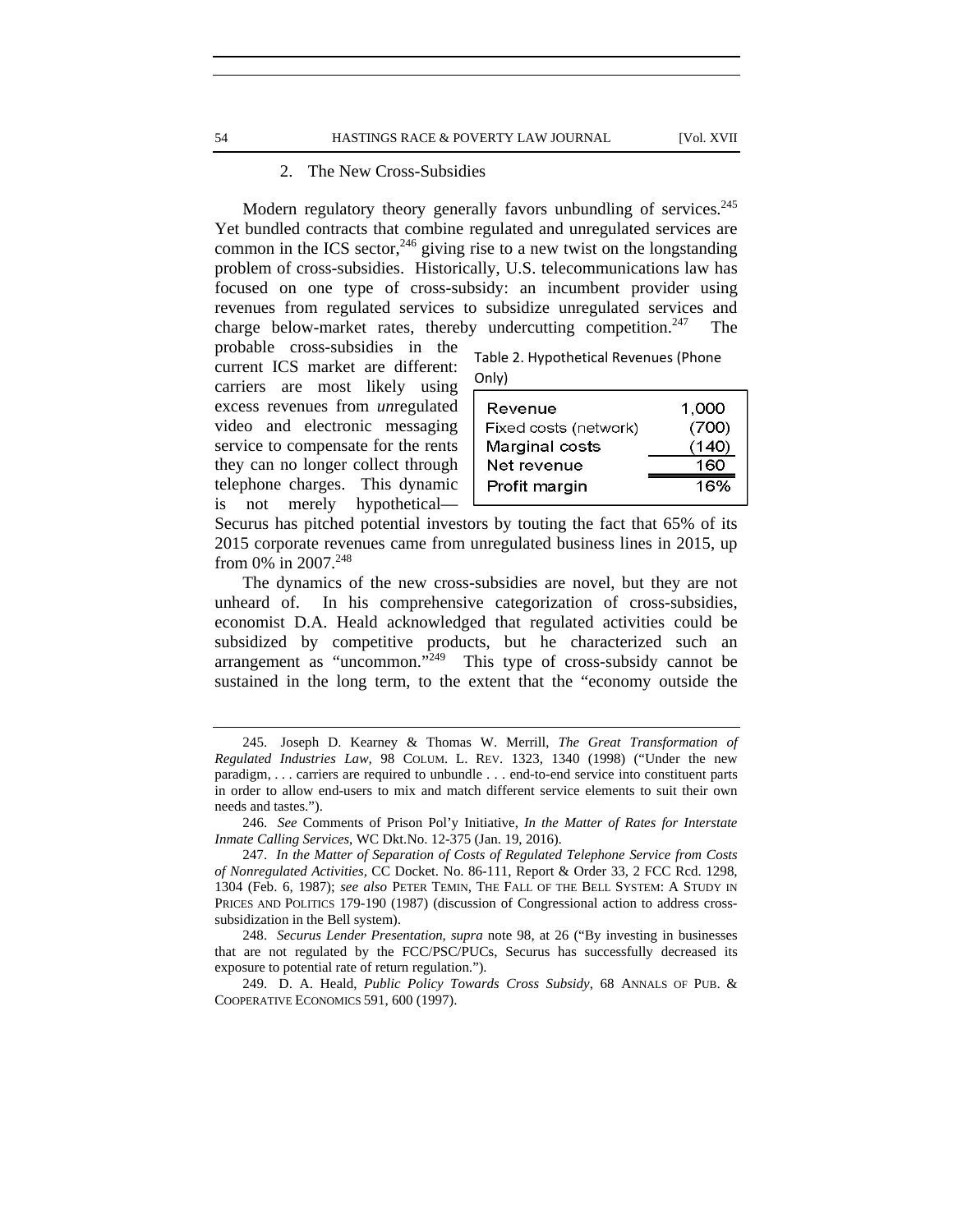regulated sector is competitive."250 Of course, because unregulated prison communication services are offered on a monopoly basis, the unregulated market is *not* competitive, and this unusual breed of cross-subsidy can likely be perpetuated indefinitely.

When the FCC

Table 3. Hypothetical Revenues (Bundled)

designed rules to prevent incumbent local exchange carriers from cross-subsidizing unregulated services, the Commission framed the issue as one of ensuring that regulated rates

|                              | Phone | E-Messa | Video | <b>TOTAL</b> |
|------------------------------|-------|---------|-------|--------------|
| Revenue                      | 1,000 | 500     | 850   | 2,350        |
| Network (redistributed)      | (300) | (100)   | (300) | (700)        |
| Product-specific fixed costs |       | (10)    | (20)  | (30)         |
| Marginal costs               | (140) | (20)    | (120) | (280)        |
| Net revenue                  | 560   | 370     | 410   | 1,340        |
| Profit margin                | 56%   | 74%     | 48%   |              |
|                              |       |         |       |              |

remained just and reasonable.<sup>251</sup> The same concerns apply to the new type of ICS cross-subsides, even though the flow of funds is inverted. The FCC set ICS rate caps in reference to carrier costs. Although the underlying cost data are confidential, the FCC calculated the 2015 rate caps with the goal of allowing carriers to operate profitably. Assuming this means net revenues roughly in line with the overall telecommunications industry, $252$  and using purely hypothetical numbers, a carrier's profitability for a given contract could look something like the data shown in Table 2, and the profit margin can be considered reasonable and just. But if that contract was actually awarded on a bundled basis for phone service, electronic messaging, and video visitation, then the carrier's profit under the contract—including all revenue and redistributed fixed network costs—could resemble Table 3. Under this scenario, it is difficult to say that the telephone rates are just and reasonable when they are an integral, indispensable part of a contract that yields profits over three times the industry average.

The FCC can easily head off this problem by regulating rates charged for new technologies, as advocated in the previous section. In the absence

<sup>250.</sup> *Id.* 

<sup>251.</sup> Joint Cost Order, *supra* note 227 at 37, at 1303 ("We reaffirm that protecting ratepayers from unjust and unreasonable interstate rates is the primary purpose behind the accounting separation of regulated from nonregulated activities, just as it is the purpose behind all of our accounting and cost allocation rules. Our commitment to cost-based rates demands close attention to the manner in which the costs a company uses to support its [regulated offerings] are separated from the other costs of the company.").

<sup>252.</sup> For illustrative purposes, Prof. Aswath Damodaran of the Stern School of Business at New York University reports that after-tax unadjusted operating margin for the telecommunications services sector is 16.59% (as of January 2018). *See* Aswath Damodaran, *Margins by Sector (US) (Jan, 2019),* http://pages.stern.nyu.edu/~adamodar/ New\_Home\_Page/datafile/margin.html.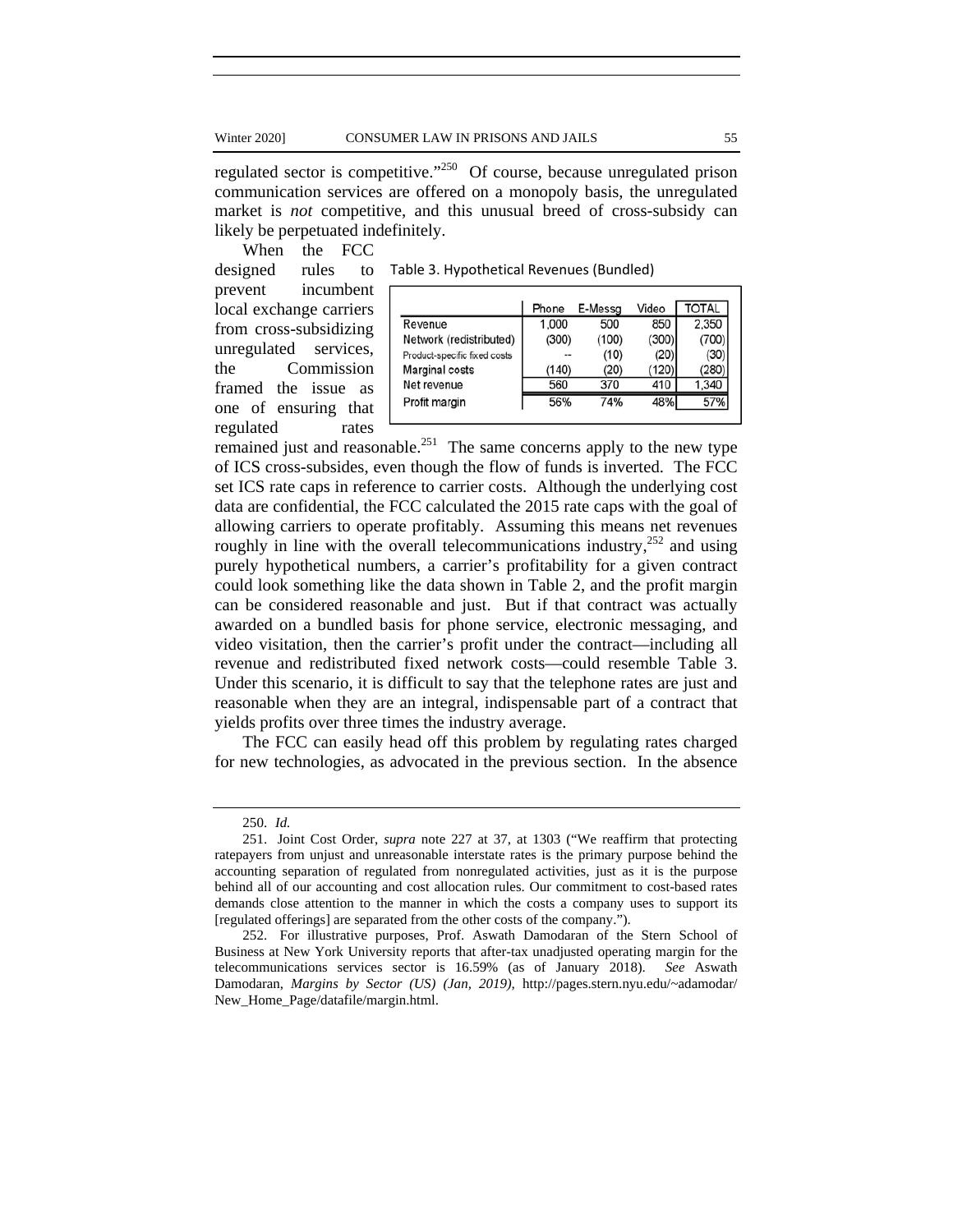of this preferable resolution, any attempts to regulate telephone rates will prove to be illusory unless accompanied by robust data collection that covers all bundled services. Although the D.C. Circuit invalidated the FCC's attempts to collect data on video visitation revenue and costs, $^{253}$  the court did so based on an inadequate record, not on an outright lack of jurisdiction, thus leaving the door open for a renewed attempt at comprehensive, technology-neutral regulation of communications service in correctional facilities.

### 3. Advocacy and Activism

The history of activism on behalf of families of incarcerated people in the United States is long and storied.<sup>254</sup> The modern face of organizing against commercial exploitation of incarcerated people and their families is the coalition of individuals and organizations that initiated the *Wright* rulemaking and state-level campaigns throughout the country. One unintentionally positive byproduct of the FCC's years of inaction is that by the time the Commission finally promulgated rules, a broad coalition of organizations had found common cause with the Wright petitioners and joined in the calls for reform.<sup>255</sup> Consumer advocacy in the ICS realm has consisted of litigation, legislative campaigns, and participation in regulatory proceedings. This work has laid the foundation for the next round of the fight for fair telecom rates.

Title II of the Communications Act requires "just and reasonable" rates, and provides consumer with a private cause of action to sue for violations.256 But exercising this private right can be difficult. Many courts (including, most obviously, the district court that heard the *Wright* case<sup>257</sup>) have invoked the doctrine of primary jurisdiction when faced with challenges to rates.<sup>258</sup> While this doctrine does not necessarily bring about

<sup>253.</sup> *See* GTL*, supra* note 223.

<sup>254.</sup> Ruth Wilson Gilmore, *You Have Dislodged A Boulder: Mothers and Prisoners in the Post Keynesian California Landscape*, 8 TRANSFORMING ANTHROPOLOGY 12 (1999) (examining grassroots family responses to mass incarceration).

<sup>255.</sup> Second Report & Order, *supra* note 40 at 12926 (in addition to numerous advocates for the rights of incarcerated people, comments were submitted by religious communities, disability-rights activists, the American Bar Association, immigrant communities, the Minority Media and Telecommunications Counsel, and the National Association of State Utility Consumer Advocates).

<sup>256. 47</sup> U.S.C. § 201(a)(1938); 47 U.S.C. § 207(1934); *Global Crossing Telecomm'cns v. Metrophones Telecomm'cns*, 550 U.S. 45, 53-54 (2007) (explaining private cause of action).

<sup>257</sup>*. See Wright v. Corr. Corp of Am., supra* note 207.

<sup>258.</sup> Madeleine Severin, *Is There a Winning Argument against Excessive Rates for Collect Calls from Prisoners?* 25 CARDOZO L. REV. 1469, 1490-1494 (2004).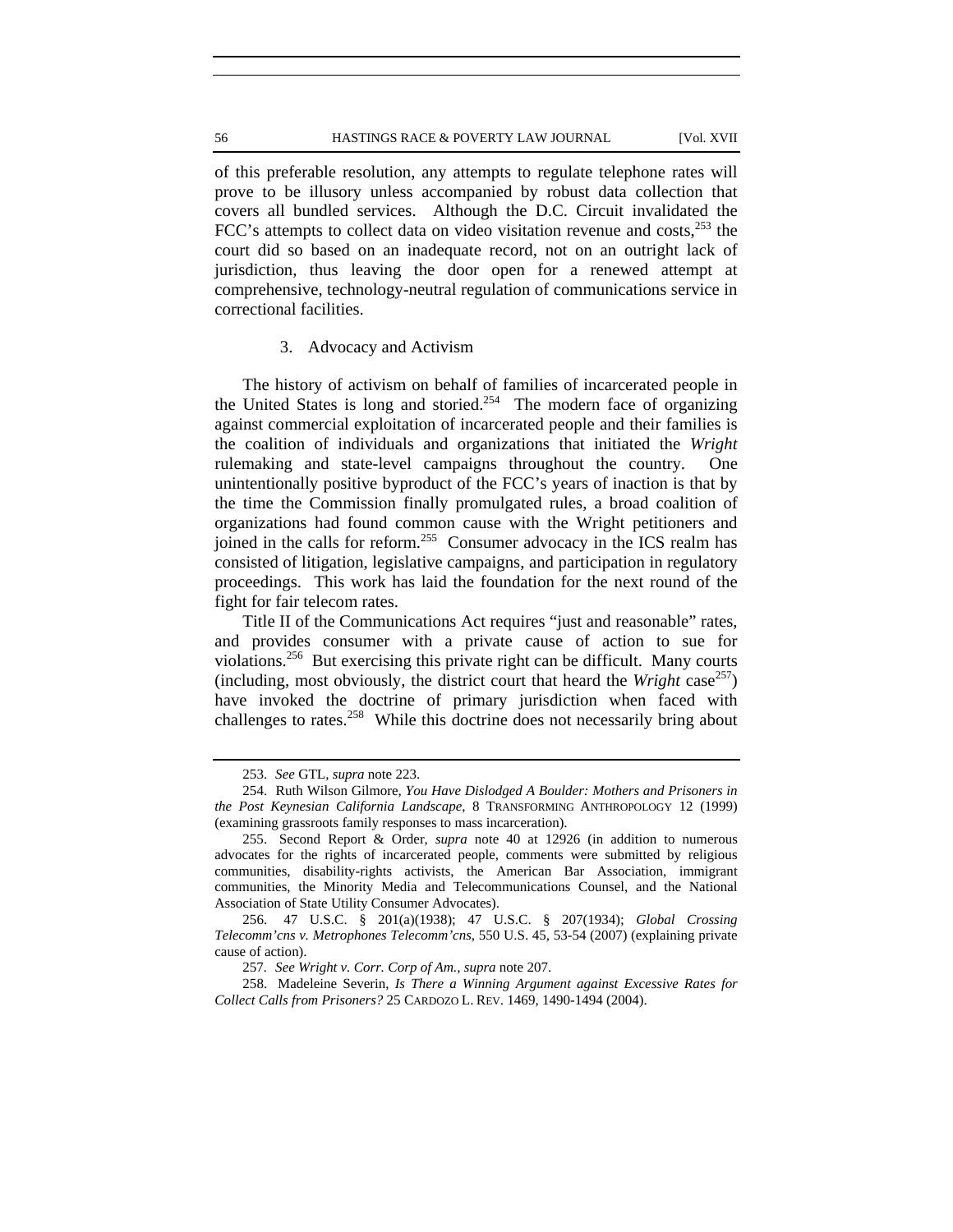the conclusive end of a legal challenge, it can result in decades of delay, as the Wright Petitioners can attest. Courts have also used the filed rate doctrine to dispose of consumer litigation, although that doctrine is increasingly inapplicable in deregulated markets.<sup>259</sup>

At least three class action suits regarding ICS rates have been certified in recent years. The district court in Fayetteville, Arkansas certified a class action against Secruus and GTL in 2017, when plaintiffs challenged the legality of site commissions under title II of the Communications Act and a claim for common-law unjust enrichment.<sup>260</sup> But after the D.C. Circuit vacated the FCC's attempts to rein in site commissions, the court decertified the class and dismissed the named plaintiffs' claims.<sup>261</sup> A similar suit in New Jersey has faired better. Filed in 2013, plaintiffs challenged ICS rates under title II, 42 U.S.C. § 1983, New Jersey's consumer protection act, and a theory of unjust enrichment.<sup>262</sup> Plaintiffs ultimately chose to seek class certification on only two of their claims: violation of the New Jersey Consumer Fraud Act ("CFA"), and violations of the Fifth Amendment Takings Clause (actionable via § 1983). The court certified both claims over GTL's objections.<sup>263</sup> The New Jersey court granted class certification on August 6, 2018, and in early 2019 the parties commenced voluntary mediation. While the New Jersey case is arguably the most successful ICS litigation since the *Wright* lawsuit, it is entirely retrospective—in 2016, the New Jersey legislature prohibited site commissions, cracked down on ancillary fees, and capped call rates at  $11¢$ per minute.264 Accordingly, the class action only concerns rates charged prior to the 2016 legislative fix. Finally, a class action is currently pending in Massachusetts, alleging violations of that state's consumer protection act

264. N.J. Stat. § 30:4-8.12 (2016).

<sup>259.</sup> *See Daleure v. Kentucky, supra* note 130.

<sup>260.</sup> *In re Glob. Tel\*Link Corp.,* No. 14-cv-5275, 2017 WL 471571 (W.D. Ark. Feb. 3, 2017); *Mojica v. Securus Tech.*, No. 14-cv-5258, 2018 WL 3212037 (W.D. Ark. June 29, 2018).

<sup>261.</sup> *Mojica v. Securus Tech.*, No. 14-cv-5258, 2018 WL 3212037 (W.D. Ark. June 29, 2018).

<sup>262.</sup> Complaint, *James et al. v. Global Tel\*Link*, et al., No. 13-cv-4989 (D.N.J. Aug. 20, 2013).

<sup>263</sup>*. James v. Global\*Tel Link,* No. 13-cv-4989, 2018 WL 3727371 (D.N.J. Aug. 6, 2018) (opinion re: motion to certify class) (Among other things, the court distinguished the plaintiffs' New Jersey CFA claims from the unjust enrichment claims in the Arkansas case, noting that the common law of unjust enrichment depends heavily on plaintiffs' individualized circumstances, (contravening the commonality requirement of Federal Rule of Civil Procedure  $23(a)(2)$ ), whereas a CFA claim was based on the overall reasonableness of GTL's rates, and did not require adjudication of any facts specific to plaintiffs' specific situations.); *Id.* at 11*.*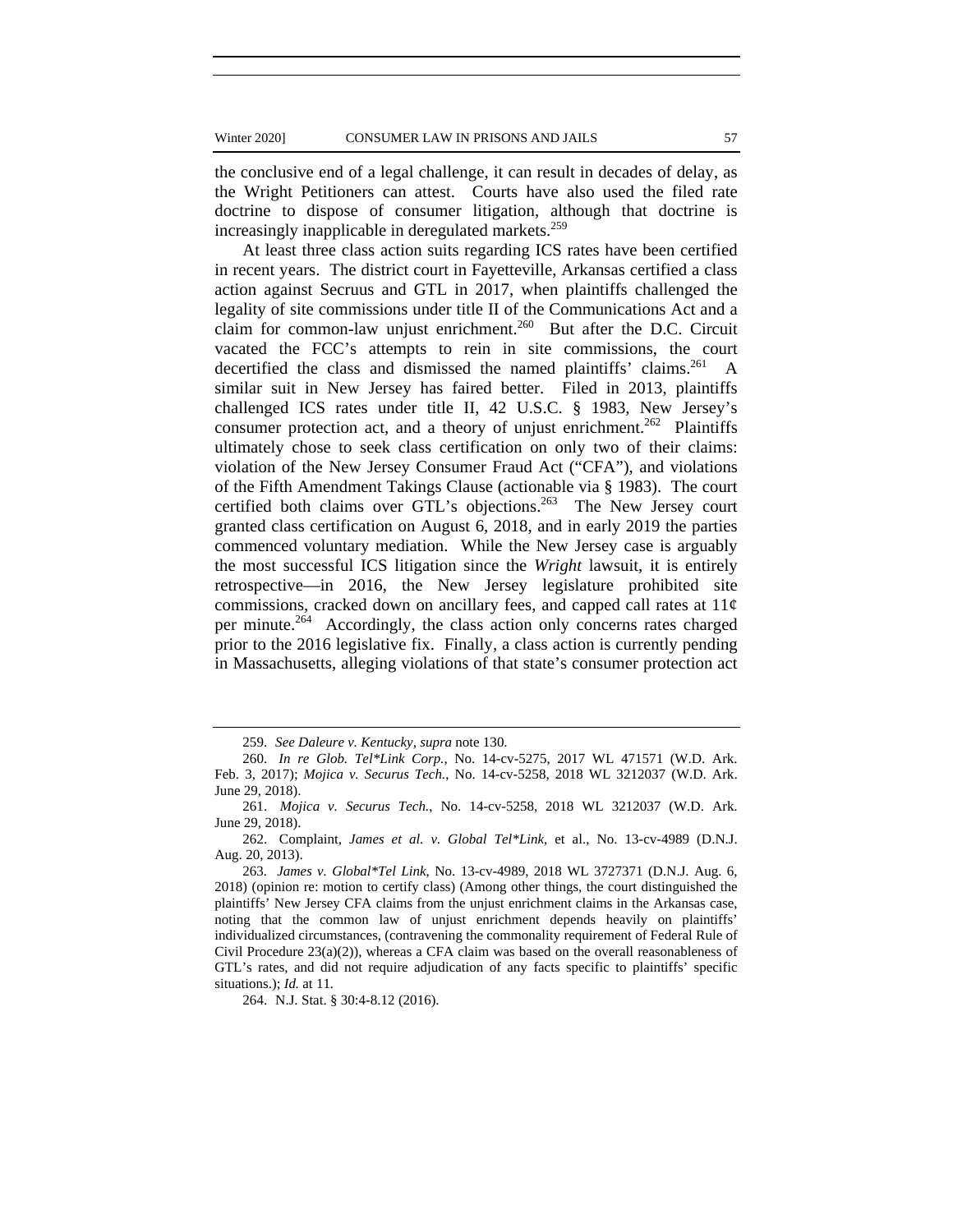based on Securus's payments of site commissions to local jails.<sup>265</sup>

While litigation is an important tool for advocates, legislative reform has the potential for more widespread and proactive relief from excessive telecom rates. As the result of sustained public campaigns, several state and local governments have taken significant steps to curb abuses in the ICS industry. Such steps can take various forms, including legislativelyimposed rate caps.<sup>266</sup> Alternatively, some states have passed more general mandates, directing correctional facilities to bring ICS rates in line with non-prison phone services.<sup>267</sup> Other jurisdictions have avoided direct rate regulation, but have eliminated site commissions in an effort to bring down costs.268 Most promising is the advent of jurisdictions that have committed to provide phone calls completely free of charge.<sup>269</sup>

Over several decades, activists have gained enough experience in litigating ICS issues that this advocacy work is now paying dividends. While much work remains to be done in the telecommunications area, advocacy organizations should also prioritize litigation and regulatory advocacy in other legal fields, as discussed in the following sections.

## B. Financial Services Law, Money Transmitters, and Prepaid Accounts

The phrase "correctional banking" is a bit of a legal misnomer, given that the actual law of banking is implicated only at the periphery of the industry. Although inmate trust funds are typically held in some kind of depository account, the incarcerated person with equitable title to the money has no direct customer relationship with the depository institution.

268. S.C. Code § 10-1-210 ("The State shall forego any commissions or revenues for the provision of pay telephones in institutions of the Department of Corrections and the Department of Juvenile Justice for use by inmates."); Nebr. Dept. of Corr. Admin. Reg. 205.03 ¶¶ IX and XII (requiring "rates and surcharges that are commensurate with those charged to the general public for like services," and foregoing commissions from ICS revenue).

269. "NYC Makes Calls from Jail Free, 1st Major US City to Do So," *New York Times* (May 1, 2019), https://www.nytimes.com/aponline/2019/05/01/us/ap-us-free-jailphone-call s.html?searchResultPosition=4 (allowance of 21 minutes of free calling time every three hours).

<sup>265.</sup> *See Pearson v. Hodgson, infra* note 338.

<sup>266.</sup> *Id*. (New Jersey rate caps of 11¢ per minute); 730 Ill. Compiled Statute 5/3-4-1(a-5) (7¢ per minute rate caps).

<sup>267.</sup> R.I. Gen. Laws § 42-56-38.1(b) ("No telephone service provider shall charge a customer rate for calls made from a prison in excess of rates charged for comparable calls made in non-prison settings. All rates shall reflect the lowest reasonable cost to inmates and call recipients."); 2017 Mich. Pub. Act No. 107 (House Bill 4323) part 2, § 219 (provision in appropriations bill requiring that any new ICS contracts "shall include a condition that fee schedules for prisoner telephone calls . . . be the same as fee schedules for calls placed from outside of correctional facilities.").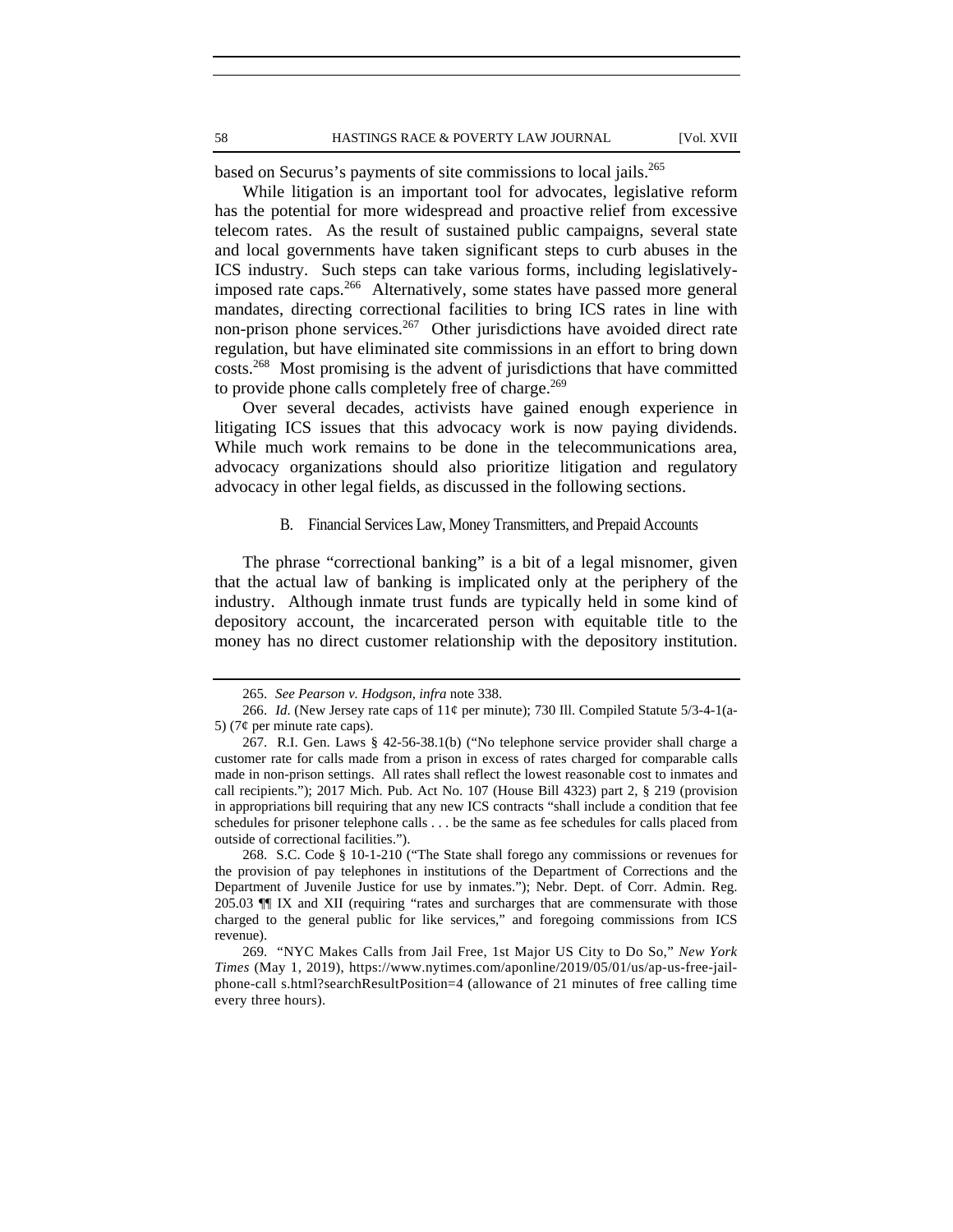The job of a correctional banking vendor is simple: receive deposits and facilitate payments on behalf of a customer population who are not allowed to use cash, checks, or payment cards. As a non-bank entity that uses technology to facilitate payments by or for the benefit of incarcerated people, correctional banking vendors are a niche type of financial technology (or "fintech") firm.270 But even in an economic sector generally known for over-hyping its transformative nature, $271$  correctional banking fintechs do not provide any type of innovative or valuable service that justifies the high prices they charge.

One of the few issues in the correctional banking sector to have received extensive judicial attention provides an informative illustration of current trends, although for reasons other than those discussed by the courts. Four circuit courts of appeals have addressed the question of whether incarcerated people are entitled to interest earned on their trust account balances, $272$  with only one court holding that the beneficiary has a property right to earned interest. $273$  Given the small balances in most incarcerated peoples' trust accounts, and today's low interest rates, this may seem like an academic debate. But the most recent appellate opinion to address the issue contains an important factual detail.

*Young v. Wall* involved a challenge to Rhode Island's 2001 decision to stop paying interest on trust accounts, when the Department of Corrections "decided to outsource management of a wide swath of back-room systems."<sup>274</sup> According to the court, the repeal of the previous interest policy was the result of "[c]omments from prospective vendors" who sought the contract to manage Rhode Island's correctional banking system.<sup>275</sup> The plaintiff in *Young* did not prevail, and the opinion stands as an illustration of the prison-retail economy as applied to correctional banking: accounts that had previously been held and invested by the state treasurer (with earned interest remitted to beneficiaries) were now controlled by a vendor and interest income was retained for the benefit of

<sup>270.</sup> *See* Adam J. Levitin, "Written Testimony before the U.S. House of Representatives, Comm. on the Fin. Servs., Subcomm. on Fin. Institutions & Consumer Credit" at 4 (Jan. 30, 2018), https://perma.cc/SNH7-PU6G (defining a fintech as a nonbank financial service company that uses "some sort of digital technology to provide financial services to consumers").

<sup>271.</sup> *Id.* ("[D]espite the regular use of buzzwords like 'transformative' and 'disruptive' in discussions about fintechs, there really isn't anything particularly transformative or disruptive about them.").

<sup>272.</sup> *See* Emily Tunink, Note, *Does Interest Always Follow Principal?: A Prisoner's Property Right to the Interest Earned on His Inmate Account under Young v. Wall*, *642 F.3d 49 (1st Cir. 2011)*, 92 NEB. L.REV. 212, 213 (2013) (discussing circuit split).

<sup>273.</sup> *Schneider v. Cal. Dept. of Corr.*, 151 F.3d 1194 (9th Cir. 1998).

<sup>274.</sup> *Young v. Wall*, 642 F.3d 49, 52 (1st Cir. 2011).

<sup>275.</sup> *Id.*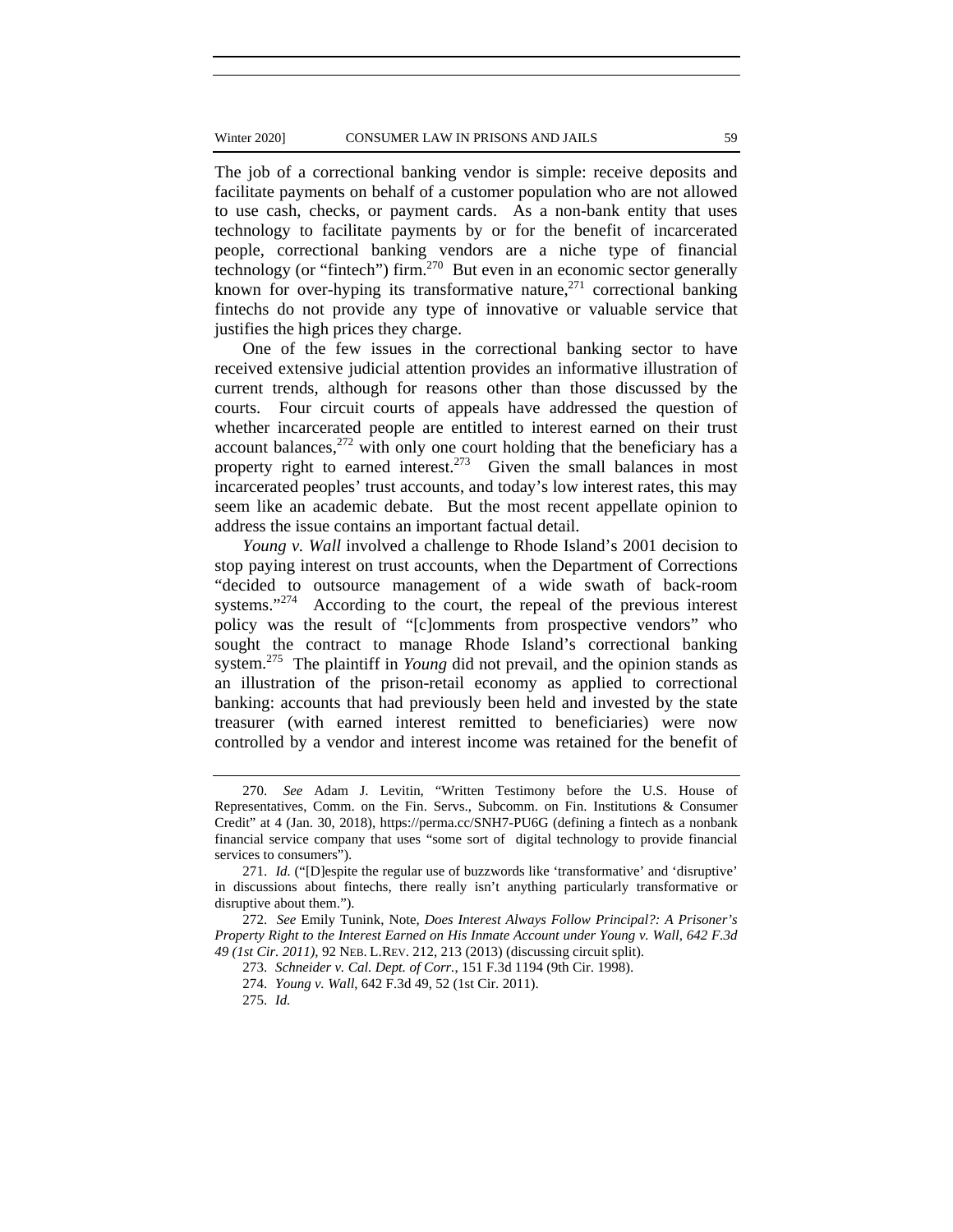the DOC.<sup>276</sup> This fact pattern is echoed in many correctional-banking contracts, which seem to prioritize bureaucratic convenience over the best interests of the incarcerated accountholders.

This section examines the sources of law that can apply to common problems in the world of correctional banking, starting with prepayments and moving on to contemporaneous payments. The section concludes with a detailed consideration of prepaid debit cards issued to people upon their release from custody.

## 1. Categorizing Prepayments

As alluded to previously, prison retail payments can be sorted into two major types: prepayments for goods or services and contemporaneous payments or fund transfers. In the case of prepayment, an incarcerated person or a family member transfers funds to a vendor who agrees to apply the amount toward future purchase. Often the vendor will refer to such prepaid amounts as creating an "account," but this terminology is misleading. Prepayments held by vendors are simply unsecured contractual obligations of the vendor, and should not be analogized to deposit accounts.277 Making matters even more confusing for consumers, many correctional banking vendors collect trust account deposits *and* retailtransaction prepayments, which can cause some consumers to confuse the two types of transactions (*see* Figure 1).

Even though prepayments are often disadvantageous to consumers, they remain common in prison due to a combination of factors. First, facility instructions or vendor marketing materials may encourage customers to use prepayment options without fully explaining available alternatives. Second, incarcerated people may voluntarily prefer prepayments in an effort to avoid routing funds through trust accounts, where money can be subject to levies for fees, fines, restitution, or civil judgments. $278$ 

Prison-retail prepayments raise the same concerns that are implicated in many types of consumer prepaid products, specifically merchant insolvency and loss of prepaid funds through forfeiture provisions.<sup>279</sup> Merchant

<sup>276.</sup> Joint Stmt. of Facts, *Young v. Wall*, No. 03-220S (D.R.I. Sept. 9, 2005), ECF No. 71.

<sup>277.</sup> *See* Eniola Akindemowo, *Contract, Deposit or E-Value? Reconsidering Stored Value Products For a Modernized Payments Framework*, 7 DEPAUL BUS. & COMM. L.J. 275, 278 (2009) ("[Stored value products] are technology-enabled contractual constructs rather than deposits, and . . . the use of deposit analogies to analyze them is generally inappropriate.").

<sup>278.</sup> *See* Mushlin*, supra* note 30.

<sup>279.</sup> Norman I Silber & Steven Stites, "Merchant Authorized Consumer Cash Substitutes," Hofstra Payments Processing Roundtable, at 3 (Mar. 14, 2018), http://ssrn.com/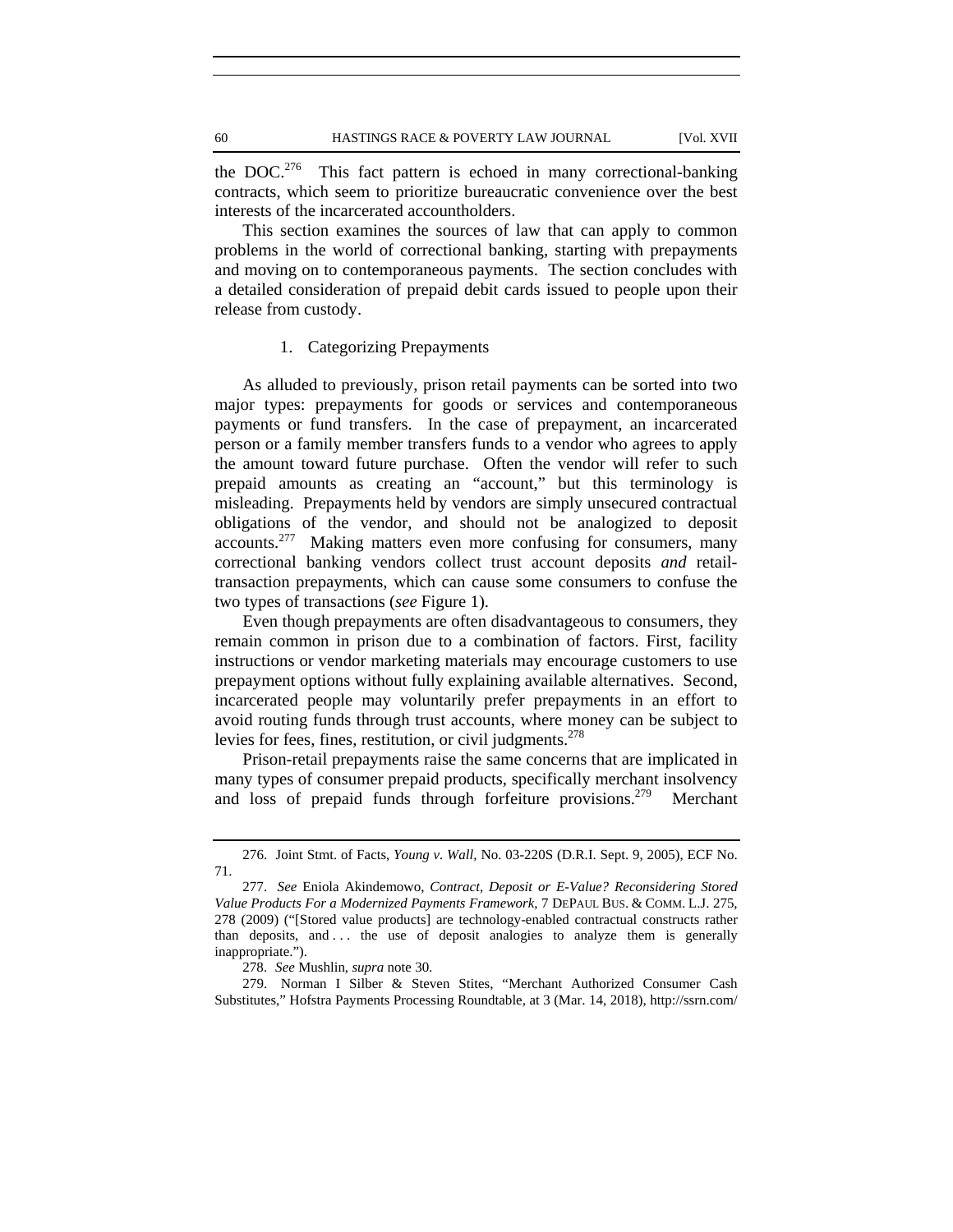insolvency should be a major concern for customers because prison retailers tend to be closely-held firms whose financial health is difficult to gauge. In the event of an insolvency event, customers with prepaid accounts would hold (likely worthless) unsecured claims.<sup>280</sup>

Pernicious forfeiture provisions can result in substantial unfairness to customers, by eating away at prepaid balances through "service" or inactivity fees. Some vendors will refund prepaid amounts upon an incarcerated customer's release from custody, while others do not. Some vendors have even advertised prepaid products as a way for correctional agencies to avoid unclaimed property  $laws.<sup>281</sup>$  These provisions are entirely a creature of private contract and could easily be prohibited through the terms of the vendor-facility contract. Thus far, few facilities have shown any interest in protecting consumers by ending such confiscatory practices.

## 2. Financial Services Law and Prison-Related Transfers

Laws that can potentially apply to contemporaneous payments and transfers include the common-law of trusts, the Electronic Fund Transfer Act ("EFTA"),<sup>282</sup> state money-transmitter statutes, and the Gramm-Leach-Bliley Act ("GLBA"). $^{283}$  To the extent a transaction involves an inmate trust account, the first step for consumer advocates should be to analyze whether the account is a bona fide trust, and if so, whether the trustee (most likely the correctional system or another government agency) has breached its fiduciary duty by, for example, allowing a vendor to diminish trust property by charging unreasonable fees. The trust classification will depend on the law or administrative policy that creates the inmate trust system. Although the name "inmate *trust* account" by itself is not dispositive, such accounts are often governed by generally applicable trust law.<sup>284</sup> If the general law of trusts applies, beneficiaries may be able to

abstract=3161453 (describing merchant insolvency and the absence of standard terms as "universal problems").

<sup>280.</sup> Outside of bankruptcy, the consumer holding a prepayment claim against an insolvent merchant is likely to receive nothing. In bankruptcy, the consumer may, as a best case scenario, receive a priority unsecured claim under 11 U.S.C. § 507(a)(7). *See* Justin R. Alberto & Gergory J. Flasser, "Solving the Gift Card Conundrum," AM. BANKRUPTCY INSTITUTE JOURNAL (Dec. 2016), at 32.

<sup>281.</sup> *See* Prison Pol'y Initiative, *supra* note 46, at 5, n.22.

<sup>282. 15</sup> U.S.C. § 1693, *et seq.*

<sup>283.</sup> Gramm-Leach-Bliley Financial Modernization Act, Pub. L. 106-102, 113 Stat. 1338 (1999) (codified as scattered sections of titles 12, 15, 16, and 18, U.S. Code).

<sup>284.</sup> *E.g.*, *Matson v. Kansas. Dept. of Corr.*, 301 Kan. 654 (2015) ("[W]e have no difficulty finding the plain language of the applicable statutes establishes the inmate trust fund is, in fact, a trust subject to the [Kansas Uniform Trust Code]."); *Washington v. Reno*, 35 F.3d 1093, 1101-1102 (6th Cir. 1994) (ruling that people incarcerated in Federal Bureau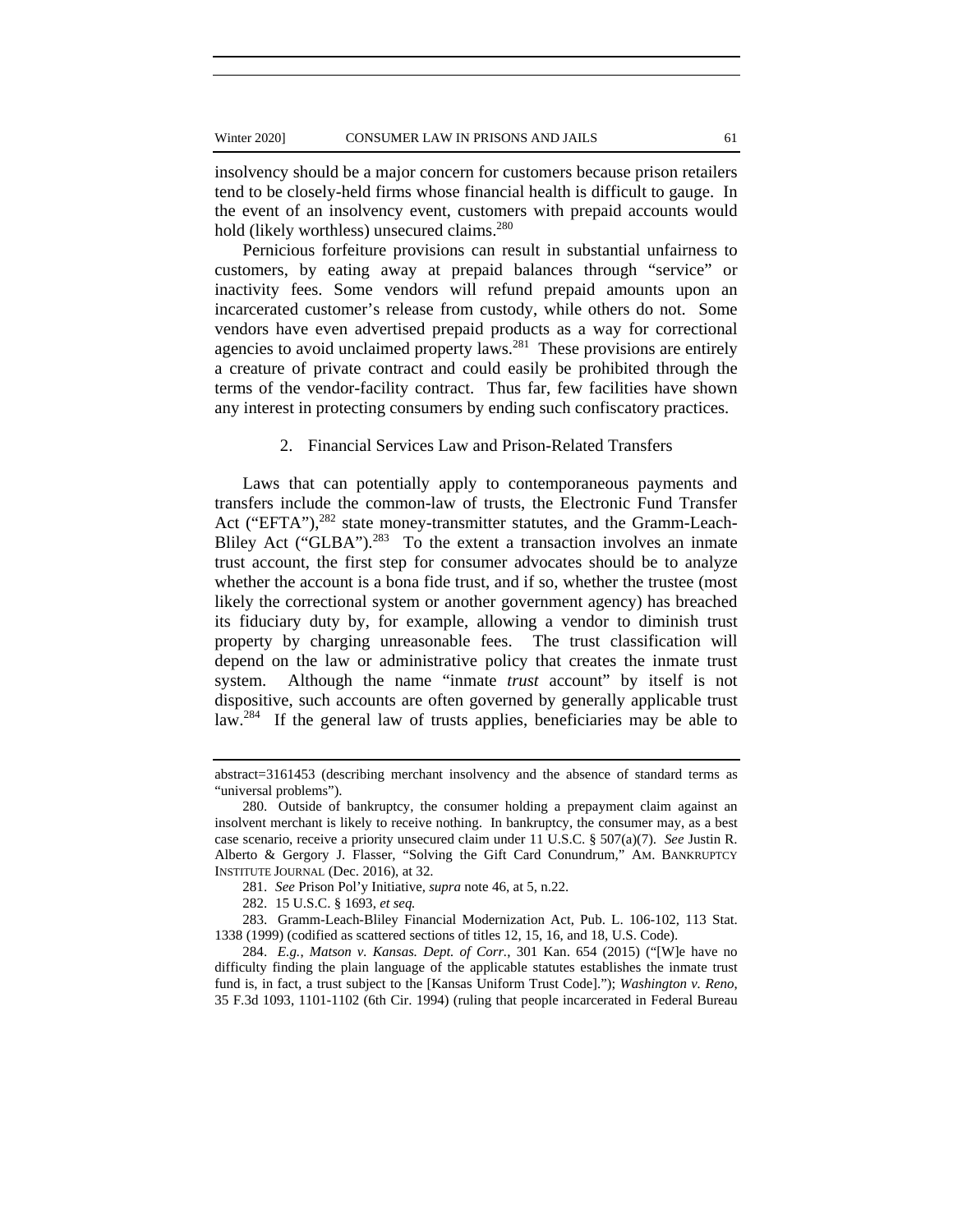challenge transaction fees to the extent the fees are not commercially reasonable.285 The determination of commercial reasonableness will be fact-specific and will likely involve a close examination of the purpose of the inmate trust fund, as defined by the enabling statute or other applicable authority.286 In addition, if a correctional agency acts as trustee of an inmate trust and receives commissions from a third-party administrator, then the agency may be vulnerable to a charge of breaching its duty of loyalty.287

The EFTA, as implemented by Regulation E,<sup>288</sup> likely applies to many transfers of money by family members, particularly debit-card payments,<sup>289</sup> but its actual substantive protections are minimal. From the perspective of the incarcerated account holder, if an inmate trust account is a bona fide trust, then it is excluded from the EFTA's definition of an "account."290 In any event, even to the extent that EFTA applies to a particular party or transaction, the law is largely concerned with preventing unauthorized transactions, which does not appear to be a widespread problem in prison retailing. Rather, the primary problem is exorbitant fees, but EFTA

of Prisons could challenge the Bureau's allegedly improper disbursements from the commissary trust fund, citing Restatement (Second) of Trusts §§ 199-200 (1959)). The federal Bureau of Prisons maintains two trust funds (the Inmate Trust Fund and the Commissary Trust Fund). The Department of Justice has taken the position that the Bureau is subject to different fiduciary duties with respect to the two different funds. *See* Fiduciary Obligations Regarding Bureau of Prisons Commissary Fund, 19 Op. O.L.C. 127 (1995).

<sup>285.</sup> *E.g., Upp v. Mellon Bank, N.A.*, 799 F. Supp. 540, 544-545 (E.D. Pa. 1992) (finding a breach of fiduciary duty by trustee who incurred bank fees not justified by cost or results), *vacated for lack of diversity jurisdiction sub nom. Packard v. Provident Nat'l Bank*, 994 F.2d 1039 (3d Cir. 1993).

<sup>286.</sup> *See*, *e.g.*, *E. Armata, Inc. v. Korea Commercial Bank of NY*, 367 F.3d 123, 133- 134 (2d Cir. 2004) (holding that trustee of statutory trust created by the Perishable Agricultural Commodities Act did not breach fiduciary duties by holding trust funds in a bank account subject to fees because "maintaining a checking account with 'commercially reasonable' terms may facilitate, rather than impede, the fulfillment of a PACA trustee's duty to maintain trust assets so that they are freely available to satisfy outstanding obligations to sellers of perishable commodities" (internal quotation marks and citation omitted)).

<sup>287.</sup> Restatement (Third) of Trusts § 78(2) (2007) ("[T]he trustee is strictly prohibited from engaging in transactions that involve self-dealing or that otherwise involve or create a conflict between the trustee's fiduciary duties and personal interests.").

<sup>288. 12</sup> C.F.R. pt. 1005.

<sup>289. 12</sup> C.F.R. § 1005.3(b)(1)(v).

<sup>290. 12</sup> C.F.R. § 1005.2(b)(3) (Regulation E's definition of "account" excludes "an account held by a financial institution under a bona fide trust agreement."); *see also* 12 C.F.R., pt. 1005, appx. B  $\P$  2(b)(2), cmt. 1 ("The term 'bona fide trust agreement' is not defined by the Act or regulation; therefore, financial institutions must look to state or other applicable law for interpretation.").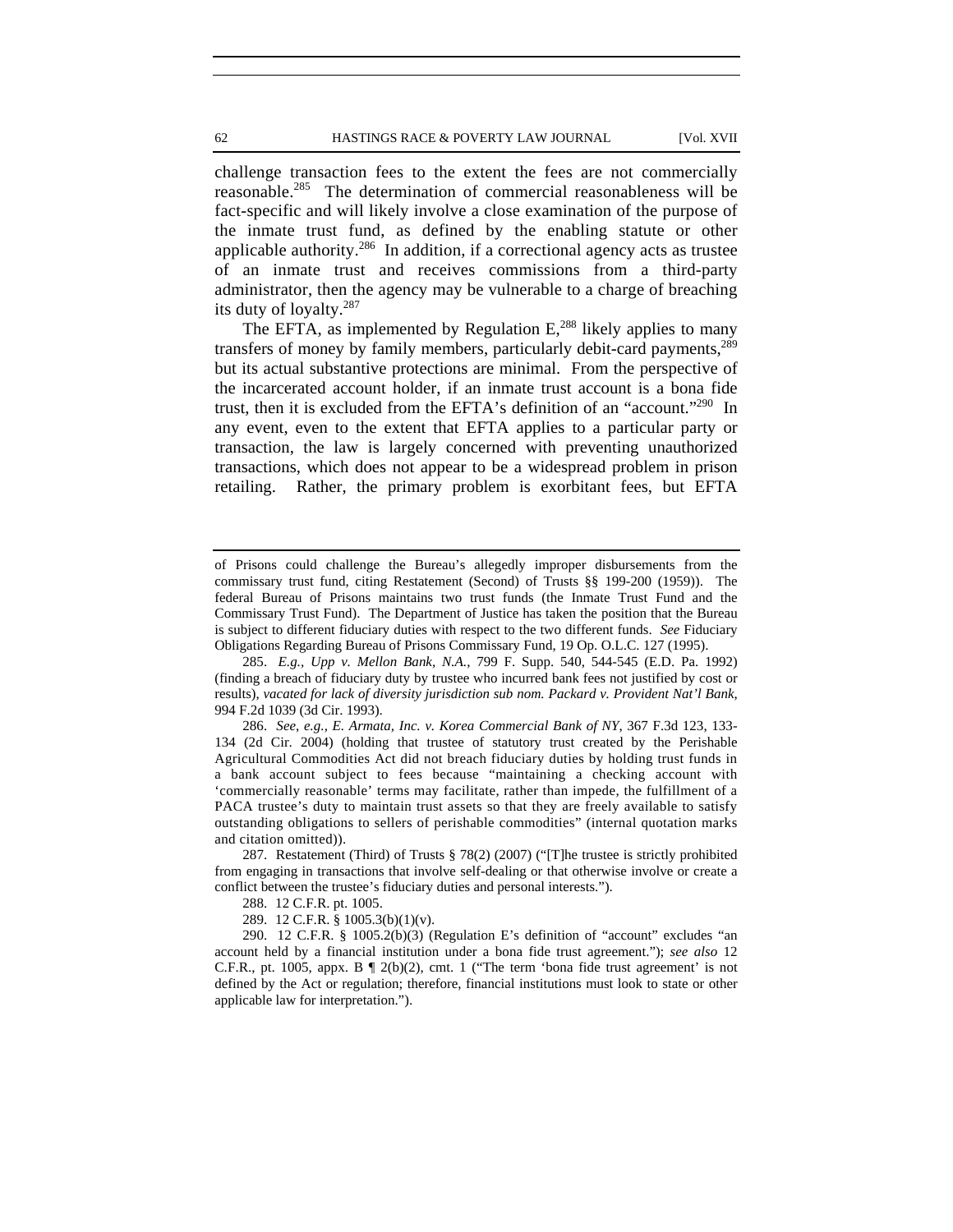contains little direct regulation of fees, $291$  instead favoring disclosure of costs under the premise that consumers will make informed choices. In the context of correctional banking, the EFTA's emphasis on disclosure is an ill fit, since consumers have no meaningful choice in financial companies.

If a contractor facilitates transfers into or out of an inmate trust account, the contractor is most likely governed by state-level money transmitter laws.<sup>292</sup> These laws vary greatly by state.<sup>293</sup> The Uniform Money Services Act covers businesses that "receiv[e] money or monetary value for transmission,"294 but does not apply to a merchant that collects prepayments for future transactions.<sup>295</sup> While the Uniform Act exempts state and local governments from its coverage, there is no exemption for an agent of a government<sup>296</sup>—a feature that should be retained if calls for a federal money transmitter license are developed.<sup>297</sup>

The GLBA likely applies to several aspects of correctional banking, although publicly available evidence suggests that correctional banking vendors give little thought to complying with the law.<sup>298</sup> The provisions most relevant to correctional banking are the privacy provisions found in title V of the GLBA. These rules are applicable to entities that engage in "financial activities," including transferring and safeguarding money.<sup>299</sup> As

296. *Id.* at § 103(3); *see also Id. at* § 201(a)(2) (licenses are not required for an agent of a licensee, but the Act contains no comparable provision for an agent of an exempt entity).

297. *E.g.*, Levitin, *supra* note 270 at 16 ("A federal money transmitter license, coupled with some sort of federal insurance for funds held by money transmitters . . . would be a simple move that would help reduce unnecessary regulatory burdens.").

298. The one exception is JPay, which briefly mentions GLBA's data protection provisions in its privacy policy. Despite this terse reference to the law, JPay does not appear to address GLBA compliance in its bid proposals, nor is there any mention of the consumer disclosure and opt-out procedures.

299. 15 U.S.C. § 6809(3); 12 U.S.C. § 1843(k)(4)(A).

<sup>291.</sup> One of the few provisions of the EFTA that regulates fees is an amendment added by the CARD Act of 2009, which prohibits dormancy and service fees in connection with gift cards and general-use prepaid cards. 15 U.S.C. § 1693*l*-1. These rules do not apply to most prison-retail prepayments, because the statute excludes stored-value products that are "reloadable and not marketed or labeled as a gift card or gift certificate." 15 U.S.C. § 1693*l*-1(a)(2)(D). Nor does this provision appear to apply to release cards. *Humphrey v. Stored Value Cards*, 355 F. Supp.3d 638, 643-644 (N.D. Ohio 2019) (holding that release cards are not general-use prepaid cards because they are not "marketed to the general public").

<sup>292.</sup> *But see* Prison Pol'y Initiative, *supra* note 46, at 11, n.54 and accompanying text (discussing JPay's unverified allegation that "few" correctional money services business comply with applicable state regulations).

<sup>293.</sup> Tunink, *supra* note 272, at 86, n. 44.

<sup>294.</sup> *Id.* at § 102(14).

<sup>295.</sup> *Id.* at § 102, cmt. 12 ("[O]nly stored value that consists of a medium of exchange evidence in electronic record would qualify as stored value for purposes of regulation. A medium of exchange needs to be something that is widely accepted. Closed-end systems, as mere bilateral units of account, therefore would be excluded from regulation.").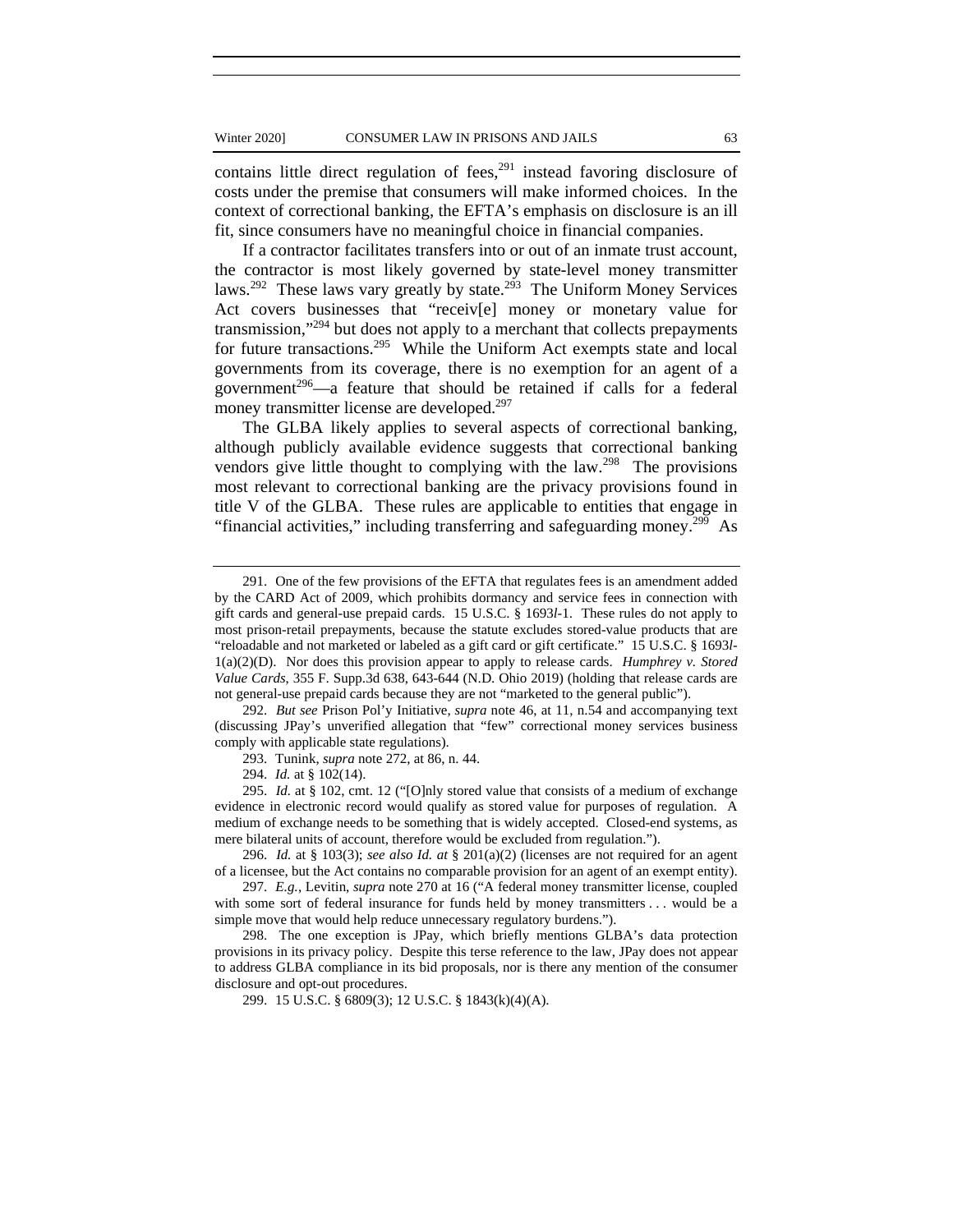a covered entity that is not overseen by a bank regulator, correctional banking vendors are covered by the GLBA implementing regulations issued by the FTC.<sup>300</sup> The GLBA privacy provisions that can potentially benefit incarcerated consumers include notification of privacy practices and the ability to opt out of certain information sharing.<sup>301</sup> Covered entities must also develop a data security plan, which must include certain elements designated by the FTC.<sup>302</sup> Although noncompliance cannot be addressed through private litigation (GLBA does not include a private cause of action), a consumer who can show injury resulting from a covered entity's failure to comply with the GLBA standards, may be able to bring a UDAP claim on that basis. $303$ 

### 3. Legal Issues Related to Release Cards

The area of correctional banking that is most clearly covered by the EFTA is the use of prepaid debit cards ("release cards") to pay amounts due to incarcerated people upon their release from custody.<sup>304</sup> The cards are open-loop stored value cards that can be used on the MasterCard payment network. Although EFTA's general applicability to release cards has been unclear in the past, the CFPB clarified matters in its latest amendments to Regulation E. Effective April 1, 2018, Regulation E's definition of "account" includes prepaid accounts,<sup>305</sup> and the CFPB's commentary explaining the amended rule specifically cites release cards as a type of prepaid product that is covered by the new definition.<sup>306</sup> While the CFPB's decision to expressly include release cards within the scope of Regulation E is an improvement, more work remains to determine the precise extent of the rights conferred by this change in regulation.

Regulation E prohibits payers from requiring a consumer to use a certain financial institution (including a specific prepaid card) for receipt of wages or government benefits.<sup>307</sup> During the CFPB's last EFTA rulemaking, several advocacy groups requested that the Bureau extend the

<sup>300. 16</sup> C.F.R. § 313.1(b).

<sup>301.</sup> *Id.* at §§ 313.5 (annual privacy notices), 313.7 (opt-out procedure).

<sup>302.</sup> *Id.* at § 314.4.

<sup>303.</sup> NAT'L CONSUMER LAW CTR., *Fair Credit Reporting* § 18.4.1.14 (9th ed. 2017).

<sup>304</sup>*. See generally*, Bureau of Consumer Financial Protection, *Rules Concerning Prepaid Accounts Under the Electronic Fund Transfer Act (Regulation E) and the Truth in Lending Act (Regulation Z),* 83 FED. REG. 6364, 6449 (2018).

<sup>305.</sup> Electronic Fund Transfer Act, 12 C.F.R. § 1005.2(b)(3) (2018).

<sup>306.</sup> Bureau of Consumer Financial Protection, *Prepaid Accounts under the Electronic Fund Transfer Act (Regulation E) and the Truth in Lending Act (Regulation Z)*," [hereinafter *Regulation E Amendments*] 81 FED. REG. 83934, 83968 (Nov. 22, 2016).

<sup>307.</sup> Electronic Fund Transfer Act, 12 C.F.R. § 1005.10(e)(2).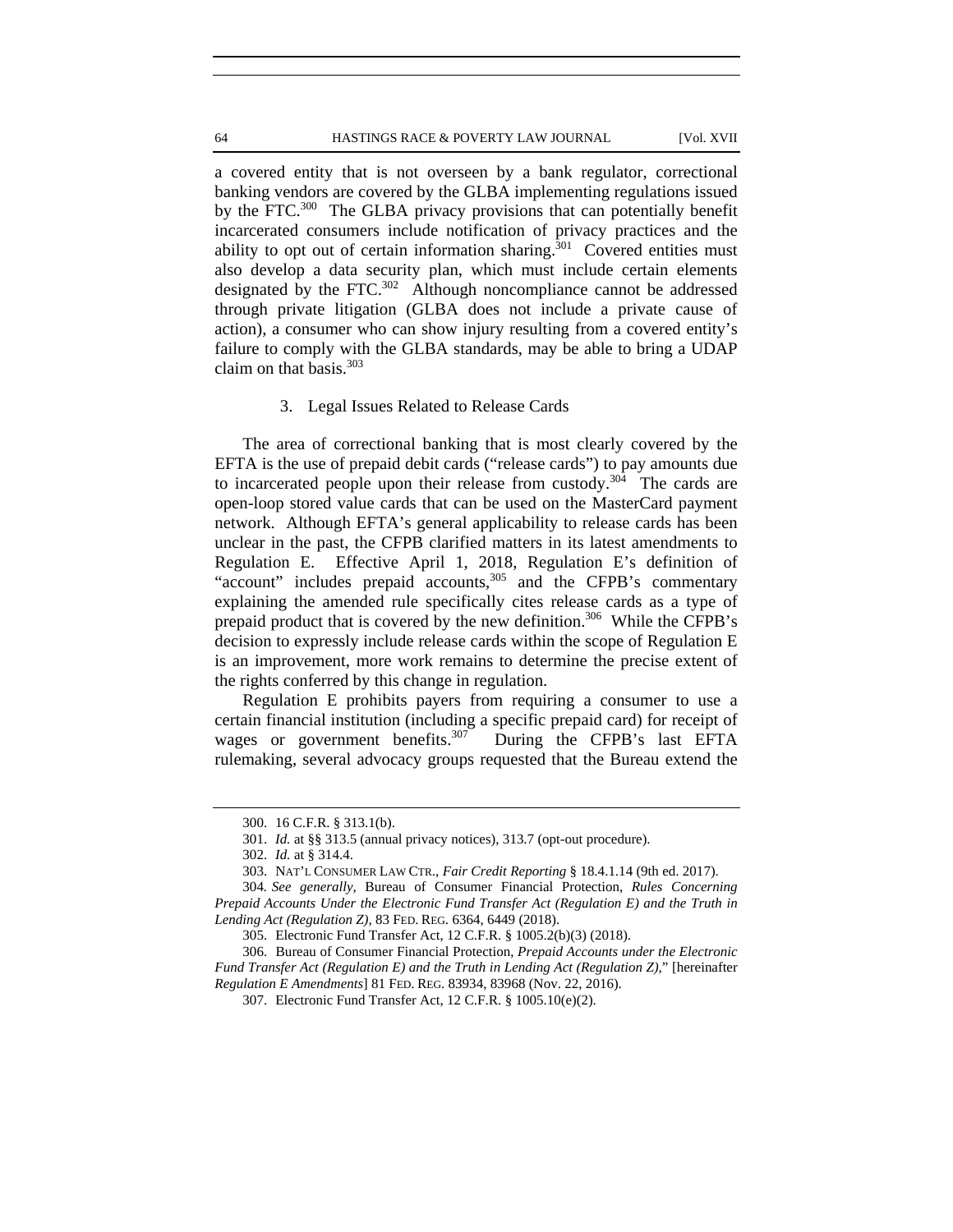#### Winter 2020] CONSUMER LAW IN PRISONS AND JAILS 65

compulsory-use prohibition to release cards.<sup>308</sup> Although the Bureau declined to adopt these requested changes, it did note that "to the extent that . . . prison release cards are used to disburse consumers' salaries or government benefits ... such accounts are already covered by  $§ 1005.10(e)(2)$  and will continue to be so under this final rule.<sup>309</sup> This "clarification" actually creates some uncertainty, because it does not specify whether a payroll disbursement must be contemporaneous with the employee's earning of the underlying compensation. When someone is released from prison, they might receive disbursement of accumulated wages earned during the term of their incarceration. To the extent that the compulsory-use prohibition applies to delayed disbursements of wages, then Regulation E would prohibit mandatory use of release cards to make such payments.

Consumer litigation concerning release cards holds promise. Encouragingly, most courts have held that arbitration provisions in releasecard contracts are unenforceable, given the inability of consumers to realistically withhold their consent.<sup>310</sup> The outlier case, where an arbitration agreement was held enforceable, is a case from Florida where the district court found the plaintiff had been given a clear choice of receiving his funds via debit card or check.<sup>311</sup> Claims under the EFTA have met with mixed success: one court has dismissed a class-action claim alleging that release cards charge fees in violation of the EFTA's stored-value card provisions.<sup>312</sup> Another court granted summary judgment in favor of

<sup>308.</sup> *See* RAHER, *supra* note 68, at 8-9.

<sup>309.</sup> *Regulation E Amendments*, *supra* note 304, at 83985.

<sup>310.</sup> *Reichert v. Keefe Commissary Network*, No. 17-cv-5848-RBL, 2018 WL 2018452, \*2 (order denying motions to compel arbitration) (W.D. Wash. May 1, 2018) ("All contracts, including those to arbitrate disputes, must have mutual assent, and Defendants' 'contract' to arbitrate is unenforceable and unconscionable under Washington law."); *Brown v. Stored Value Cards, Inc*., No. 15-cv-01370-MO, 2016 WL 755625, 4 (order denying motion to compel arbitration) (D. Or. Feb. 25, 2016) ("[Plaintiff] *had* to take the card and *had* to work through the Defendants' system in order to get her money back.... It is not clear that Plaintiff was presented with a meaningful choice, as such I DENY the Motion to Compel."); *see also Regan v. Stored* Value Cards, Inc., 85 F. Supp.3d 1357 (N.D. Ga. 2015), *aff'd* 608 FED. APPX. 895 (11th Cir. 2015) (defendants argued that plaintiff had impliedly accepted or ratified the cardholder agreement through his use of the release card; court denied motion to compel arbitration and ordered an evidentiary hearing on whether a contract had been formed; case settled before evidentiary hearing).

<sup>311.</sup> *Pope v. EZ Card & Kiosk, LLC*, No. 15-cv-61046, 2015 WL 5308852 (S.D. Fla. Sept. 11, 2015).

<sup>312.</sup> *Brown v. Stored Value Cards, Inc.,* No. 15-cv-01370-MO, 2016 WL 4491836, at \*1-2 (D. Or. Aug. 25, 2018) (dismissing claim that release-card fees are levied in violation of 15 U.S.C. § 1693*l*-1(b), based on holding that the stored-value card provision does not apply to cards that are not "marketed to the general public." *See* 12 C.F.R. § 1005.20(b)(4)), *appeal docketed* No. 18-35735 (9th Cir. Aug. 31, 2018).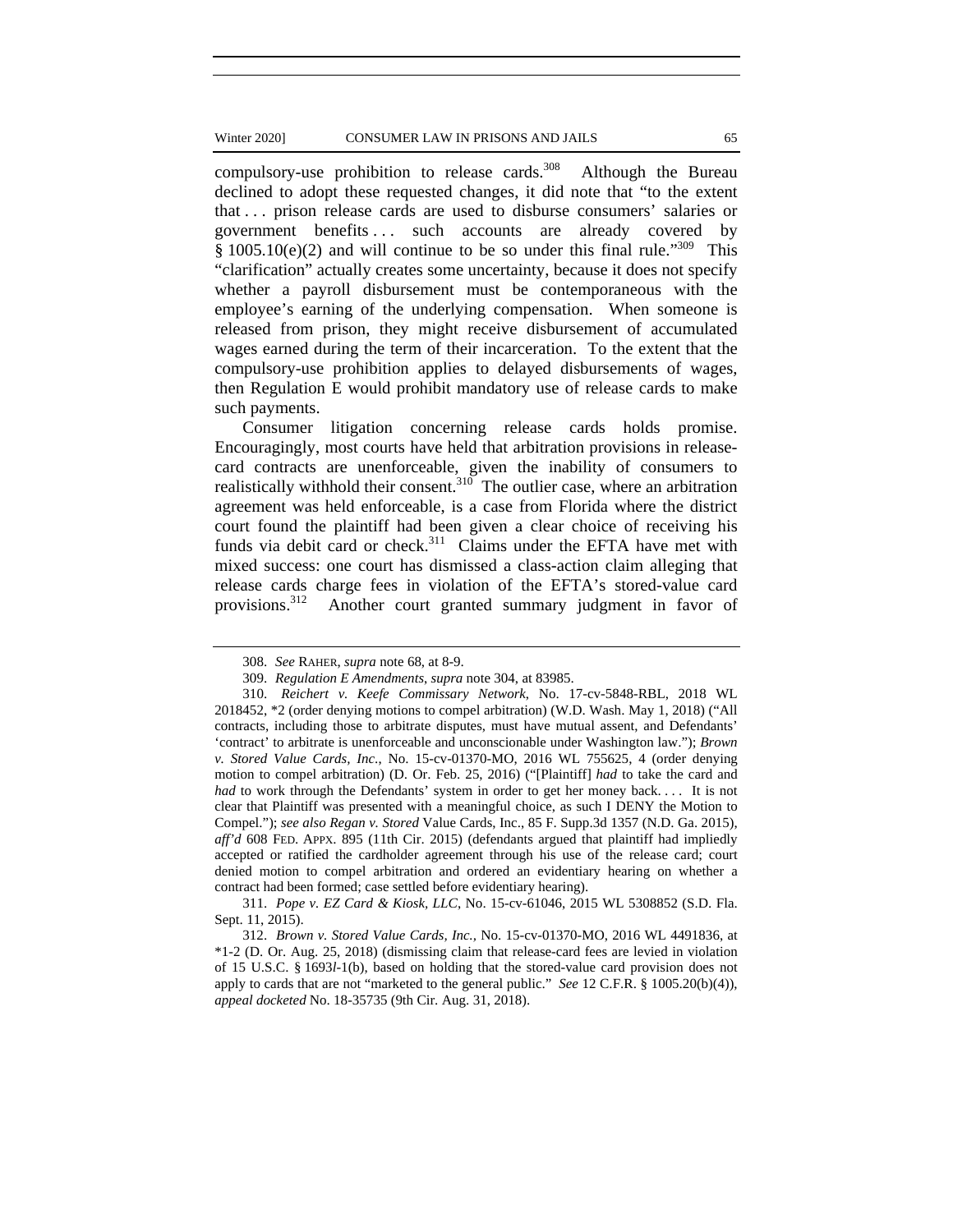plaintiffs who allege that compulsory issuance of release cards violates EFTA's prohibition on unauthorized issuance of access devices.<sup>313</sup> Finally, the district court for the Western District of Washington has certified a class of Washington residents asserting violations of both the stored-value card fee provision and the compulsory-issuance provision (the same court deferred deferring ruling on a motion to certify a national class pursuing the same claims).<sup>314</sup> Most release-card class-actions have also included general claims such as Fifth Amendment takings, unjust enrichment, conversion, or violations of UDAP statutes. These types of claims have frequently survived a motion to dismiss or led to an advantageous settlement.<sup>315</sup>

## C. UDAP Statutes

Statutes in every state prohibit the use of unfair or deceptive acts or practices ("UDAP") in consumer transactions. In the past, UDAP laws have been of limited relevance in prison because incarcerated people engaged in relatively few commercial transactions. With the rise of prison retailing, however, these laws are becoming increasingly salient. Prisonretail vendors often employ tactics that are deceptive, unfair, or unconscionable for purposes of consumer protection law. Notably, UDAP statutes not only allow enforcement by state attorneys general, but frequently provide a private cause of action as well.<sup>316</sup> The private enforcement option is critically important because attorneys general are unlikely to aggressively promote the rights of incarcerated people, since doing so would typically be met with consternation by agencies that are

<sup>313.</sup> *Humphrey v. Stored Value Card*s, 355 F. Supp.3d 638, 642-643 (N.D. Ohio 2019) (denying defendant's motion for summary judgment on claim that unsolicited issuance of release cards violates 15 U.S.C. § 1693i); *Humphrey v. Stored Value Cards*, No. 18-cv-1050, 2019 WL 1439771 (N.D. Ohio Apr. 1, 2019) (granting *sua sponte* summary judgment on plaintiff's § 1693i claim, and certifying the decision for interlocutory appeal).

<sup>314.</sup> *Reichert v. Keefe Commissary Network*, No. 17-cv-5848-RBL, 2019 WL 2022678 (W.D. Wash. May 8, 2019) (Order on Motion for Class Certification).

<sup>315.</sup> *See Reichert*, 2018 WL 2018452, at \*3 (denying motion to dismiss plaintiff's conversion and unjust enrichment claims, as well as claims under the Takings Clause of the Fifth Amendment (actionable through § 1983) and the Washington Consumer Protection Act); *Humphrey v. Stored Value Cards*, No. 18-cv-1050, 2018 WL 6011052 (N.D. Ohio Nov. 16, 2018) (certifying class claims for conversion and unjust enrichment); *Brown v. Stored Value Cards, Inc.*, No. 15-cv-01370-MO, 2016 WL 4491836, at \*4-5 (D. Or. Aug. 25, 2016) (denying motion to dismiss plaintiff's claims for conversion and unjust enrichment); *see generally*, First Amended Complaint, *Adams v. Cradduck*, No. 5:13-cv-05074-PKH, ECF No. 6 (W.D. Ark. May 9, 2013), (pleading Fourth and Fourteenth Amendment violations (actionable through § 1983), conversion, and trespass to chattels

<sup>316.</sup> *See generally*, Dee Pridgen, *The Dynamic Duo of Consumer Protection: State and Private Enforcement of Unfair and Deceptive Trade Practices Law*, 81 ANTITRUST L.J. 911 (2017).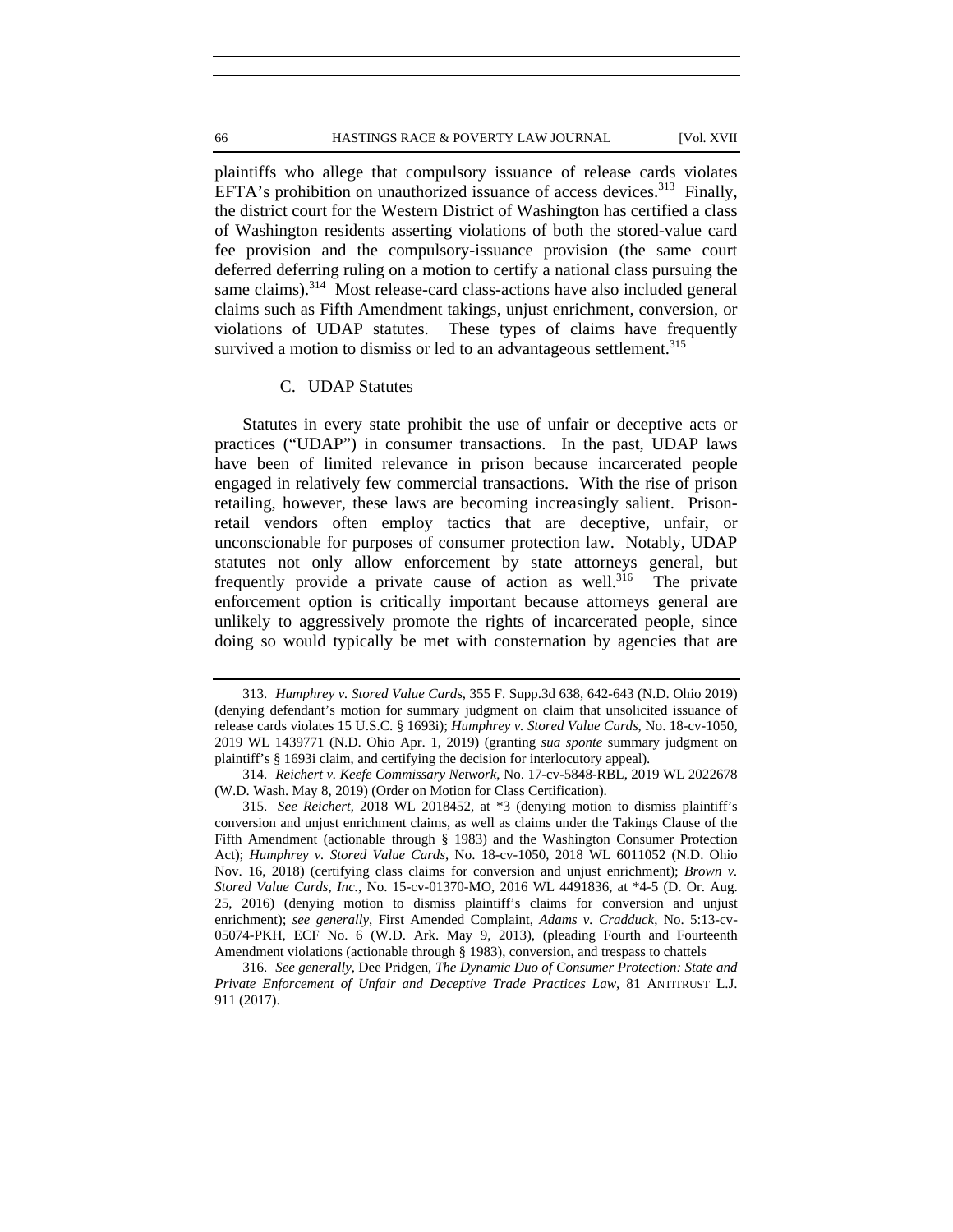either clients of the attorney general (in the case of state prison systems) or at the very least are ideologically aligned with the state's chief law enforcement officer (in the case of county jails).

As defined by the FTC, a deceptive practice requires a false or misleading material claim or omission that is likely to mislead a consumer.317 Although deception is prohibited under the UDAP statutes in most states,<sup>318</sup> not all jurisdictions follow the FTC's definition. In most states deception is akin to common-law fraud, but with more flexibility (for example, most states do not require proof of reliance to prove deception).<sup>319</sup> Advertisements, promotional materials, and product descriptions published by prison retailer vendors frequently contain deceptive claims.<sup>320</sup> For example, the suggestion that a computer tablet has functions that it lacks in reality could be deceptive.<sup>321</sup> As could advertised phone rates that do not adequately disclose or explain fees.<sup>322</sup>

Not all states recognize claims for unfair or unconscionable practices, and of the states that do, not all provide consumers with a private cause of action. $323$  Under the FTC Act, a practice is unfair if it is "likely to cause substantial injury to consumers which is not reasonably avoidable by consumers themselves and not outweighed by countervailing benefits to consumers or to competition."324 Other jurisdictions have employed even more expansive definitions of unfairness which seek to root out all manner

319. NAT'L CONSUMER LAW CTR., *supra* note 152 at § 4.2.3.1.

320. *See, e.g.*, *POM Wonderful v. Fed. Trade Comm'n*, 777 F.3d 478, 490 (D.C. Cir. 2015) ("In determining whether an advertisement is deceptive in violation of section 5 of the FTC Act, the Commission engages in a three-step inquiry, considering: (i) what claims are conveyed in the ad, (ii) whether those claims are false, misleading, or unsubstantiated, and (iii) whether the claims are material to prospective consumers.").

321. *See In re Sony PS3 Other OS Litigation*, 551 Fed. Appx. 916, 921-922 (9th Cir. 2014) (misleading statements about computer functionality and operating life were actionable under California False Advertising Law).

322. *Schnall v. Hertz Corp*., 78 Cal. App. 4th 1144, 1163-1164 (2000) (company's imposition of lawful fees was nonetheless actionable as deceptive practice because company failed "to make it clear to customers that an avoidable charge is considerably higher than the retail rate for an item or service, which in the absence of contrary information many would expect to apply").

323. NAT'L CONSUMER LAW CTR., *supra* note 318, at 15 (44 states plus D.C. broadly prohibit unfairness and/or unconscionability, although 5 of these do not always provide a private cause of action).

324. 15 U.S.C. § 45(n)(2012).

<sup>317.</sup> *Cliffdale Assocs., Inc.*, 103 F.T.C. 110, 1984 WL 565319, at \*37 (1984) ("[T]he Commission will find an act or practice deceptive if, first, there is a representation, omission, or practice that, second, is likely to mislead consumers acting reasonably under the circumstances, and third, the representation, omission, or practice is material.").

<sup>318.</sup> NAT'L CONSUMER LAW CTR., CONSUMER PROTECTION IN THE STATES: A 50-STATE EVALUATION OF UNFAIR AND DECEPTIVE PRACTICES LAWS, at 12-14 (Mar. 2018) (48 states plus D.C. have broadly worded prohibitions on deception).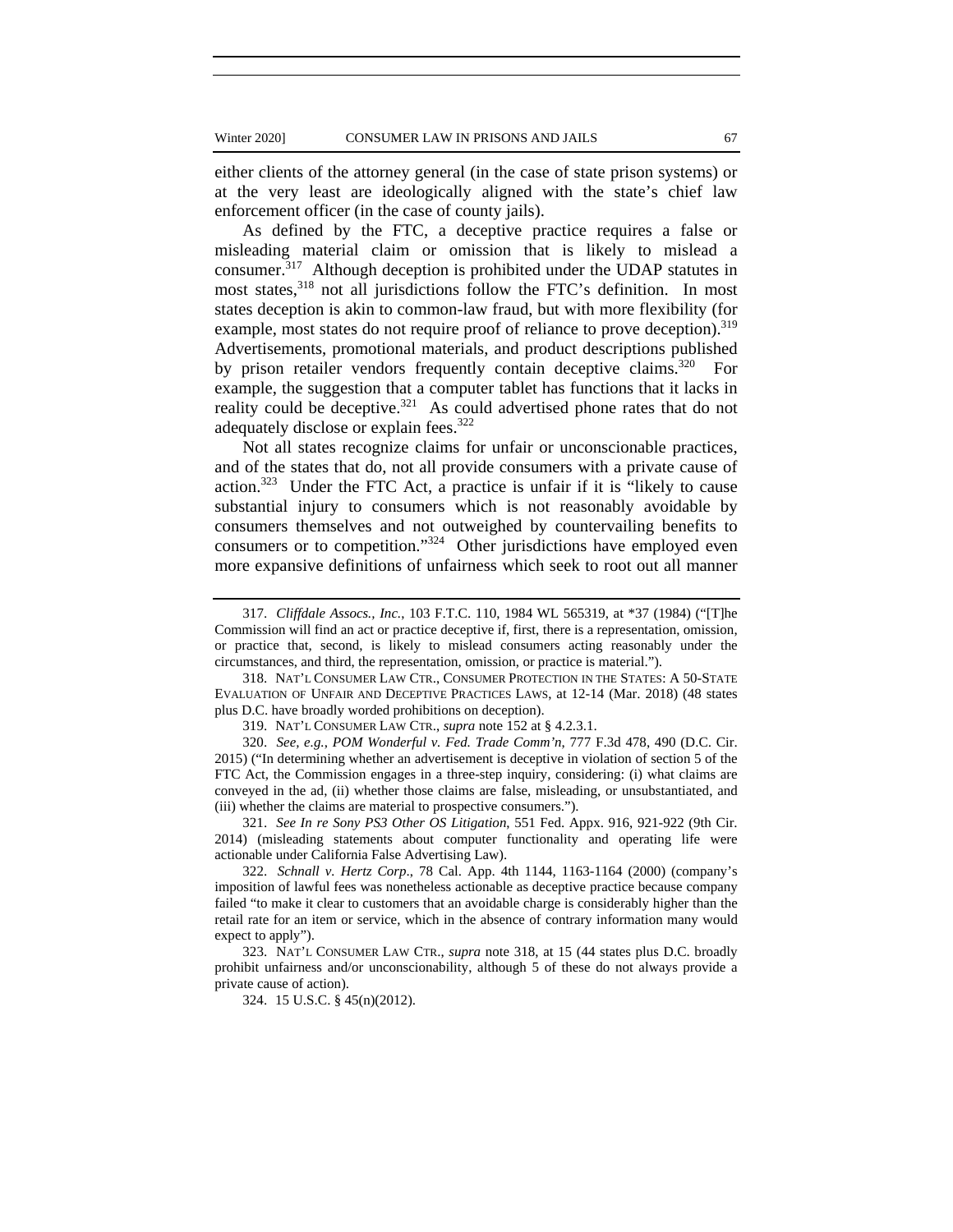68 HASTINGS RACE & POVERTY LAW JOURNAL [Vol. XVII

of inequitable conduct.<sup>325</sup> Unconscionability is typically defined by reference to various nonexclusive factors that focus on whether a merchant took advantage of consumer's vulnerability or knowingly structured a transaction in a particularly egregious manner.<sup>326</sup> Prison-retail customers often have actionable claims for unfair or unconscionable practices because of their inability to avoid injury: prison retailers sell essential goods (food, clothing) or services (communication with family) through state-created monopolies, and if these vendors employ unfair tactics, customers have no alternative. As one court found, families who pay exorbitant phone rates do so "out of sheer desperation for contact with their loved ones."<sup>327</sup>

Different types of consumer injuries are discussed in the following subsections. It is first necessary to acknowledge that prison-retail customers are often severely impaired in their ability to vindicate their legal rights, due to contractual prohibitions on class adjudication. In many ways, the enforcement of arbitration provisions and class-adjudication bans in the prison-retail realm stretches the legal justification of "consent" to its limits.328 Without diminishing the impact of arbitration provisions, it is nonetheless important to acknowledge and explore the frequent facial violations of UDAP statutes, in the form of unreasonable prices, oppressive contract terms, and efforts to evade sellers' duties under article 2 of the Uniform Commercial Code.

1. Prices

Consumers who challenge prices should take care to highlight the ways in which prison-retail pricing resembles practices that have previously formed the basis for valid UDAP claims. Specifically, practices such as use of monopoly power to extract excessive fees,  $329$  or paying kickbacks to the

<sup>325.</sup> NAT'L CONSUMER LAW CTR., *supra* note 146, at § 4.3.3.1.

<sup>326.</sup> *Id.* § 4.4.2; *see also* Uniform Consumer Sales Practices Act § 4 (factors determining unconscionable practices).

<sup>327.</sup> *James v. Global\*Tel Link*, No. 13-cv-4989, 2018 WL 3727371, at \*2 (D.N.J. Aug. 6, 2018) (opinion re: motion to certify class).

<sup>328.</sup> *See Reichert v. Keefe Commissary Network*, No. 17-cv-5848-RBL, 2019 WL 2022678, at \*5 (W.D. Wash. May 8, 2019) ("According to Defendants [correctional banking vendors], voluntary deposits necessarily subject the inmate to the facility's terms and conditions for distribution of the funds [including arbitration provision]. But Defendants gloss over the fact that inmates have no other means of using funds while in prison, making the 'voluntariness' of a deposit not so different from when cash is confiscated.").

<sup>329.</sup> *E.g. Ford v. ChartOne, Inc.,* 908 A.2d 72 (D.C. App. 2006) (consumer pleaded a valid claim for unconscionably high prices under the D.C. Consumer Protection Procedures Act, where plaintiff's only way to obtain copies of his own medical records was to pay \$6.36 per page to contractor selected by the medical provider).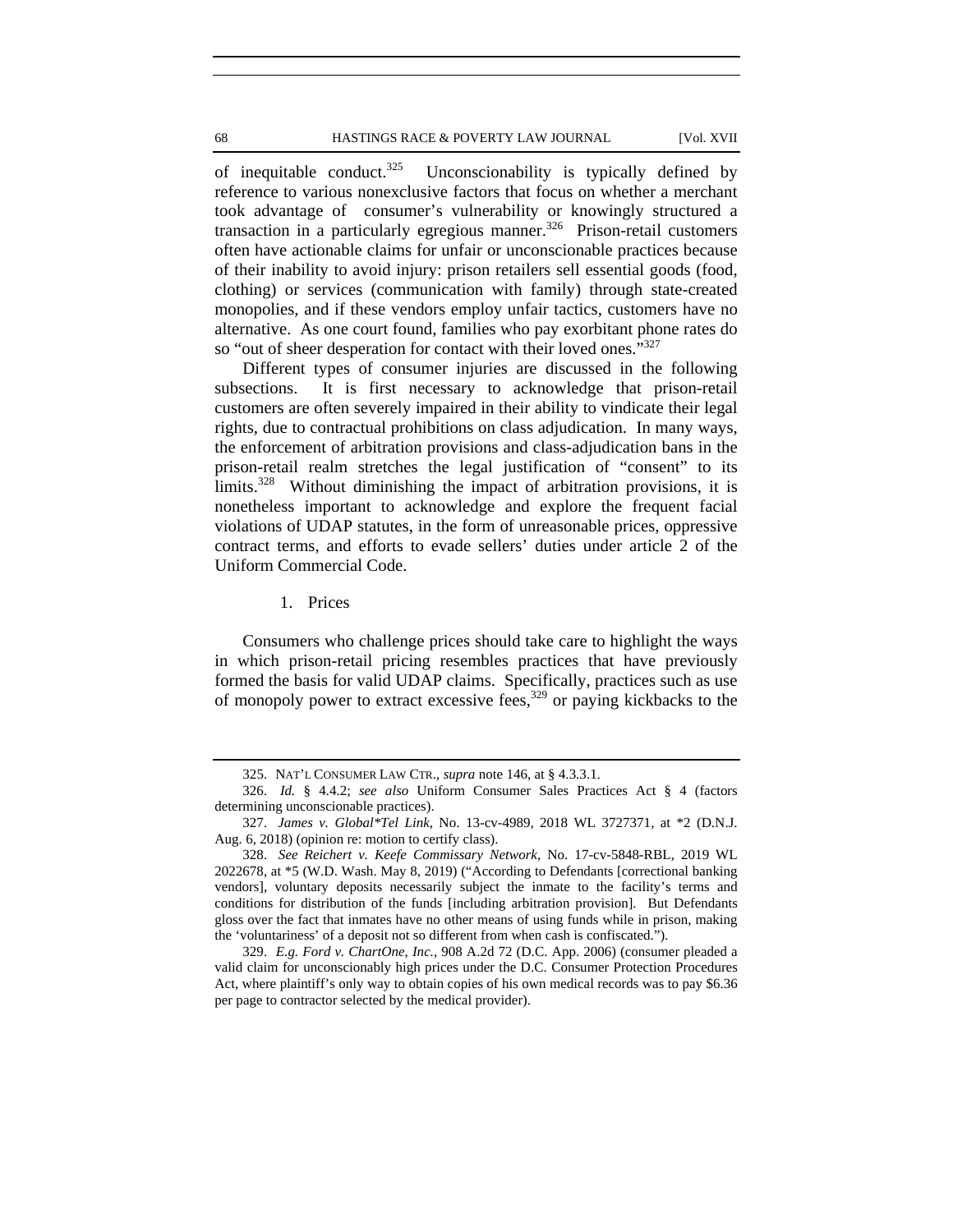issuer of a government contract. $330$  Some jurisdictions may recognize unreasonably high prices as unconscionable in and of themselves.<sup>331</sup> Other jurisdictions may require some type of independent wrongdoing in addition to unreasonably high prices. $332$  In a class action, a finding of unconscionable prices need not be made customer-by-customer, but rather can be based on judicial comparison of end-user prices to the seller's average costs.<sup>333</sup> In addition to base prices, transaction fees may be unfair or deceptive, depending on how they are portrayed and what (if anything) the consumer receives in return for payment of the fee.<sup>334</sup>

In the context of prison-retailing, consumers have used UDAP statutes to challenge inflated monopoly prices charged by ICS carriers. For example, plaintiffs in Arkansas challenged Securus's intrastate rates under that state's Deceptive Trade Practices Act.335 The district court concluded that plaintiffs' allegations that Securus "improperly exploit[ed] economic leverage resulting from exclusive-provider contracts" formed the basis for an actionable claim of unconscionability.<sup>336</sup> In a still-pending New Jersey

332. *E.g.*, *Galvan v. Northwest Memorial Hosp*., 382 Ill. App.3d 259, 265 (2008) ("Charging an unconscionably high price, by itself, is generally insufficient to establish a claim [under the Illinois Consumer Fraud and Deceptive Business Practice Act] for unfairness. Instead, 'the defendant's conduct must [also] violate public policy, be so oppressive as to leave the consumer with little alternative except to submit to it, and injure the consumer.'" (citation omitted)); *Hatke v. Heartland Homecare Servs*., No. 90,117, 2003 WL 22283161 (Kan. App. Oct. 3, 2003) (per curiam) (high price not actionable under Kansas Consumer Protection Act absent deceptive bargaining conduct or unequal bargaining power).

333. ChartOne, 908 A.2d at 90-92.

334. *Byler v. Deluxe Corp*., 222 F.Supp.3d 885 (S.D. Cal. 2016) (plaintiffs adequately pled deceptive trade practice under California, Illinois, Missouri, and Massachusetts law, based on company's shipping fees (ranging from \$8 to \$49.60 per order), which bore no reasonable relationship to company's actual shipping costs); *Martin v. Heinold Commodities,*  163 Ill.2d 33, 50-52 (broker's imposition of a "foreign service fee" was deceptive because it inaccurately implied that the fee was charged to recover costs, when in fact it was simply an additional sales commission).

335. *Antoon v. Securus Tech*., No. 5:15-cv-5008, 2017 WL 2124466 (W.D. Ark. May 15, 2017).

336. *Id.* at \*6.

<sup>330.</sup> *Stalker v. MBS Direct*, No. 10-11355, 2011 WL 797981, at \*6 (E.D. Mich. Mar. 1, 2011) (plaintiffs properly stated a claim under the Michigan Consumer Protection Act by alleging that 4-11% commissions that book vendor paid to school districts unreasonably inflated cost of textbooks sold to students); *class cert. denied* 2012 WL 6642518 (E.D. Mich. Dec. 20, 2012).

<sup>331.</sup> *Via Christi Regional Med. Ctr. v. Reed*, 298 Kan. 503, 527-528 (2013) (hospital's use of superior bargaining power to charge inflated prices was actionable; the fact that such pricing was common in the industry held not to be a defense); *Kugler v. Romain*, 58 N.J. 522, 545-547 (1971) (defendant's targeting low-income consumers with sales of "practically worthless" educational materials for two-and-a-half times a reasonable market price was unconscionable).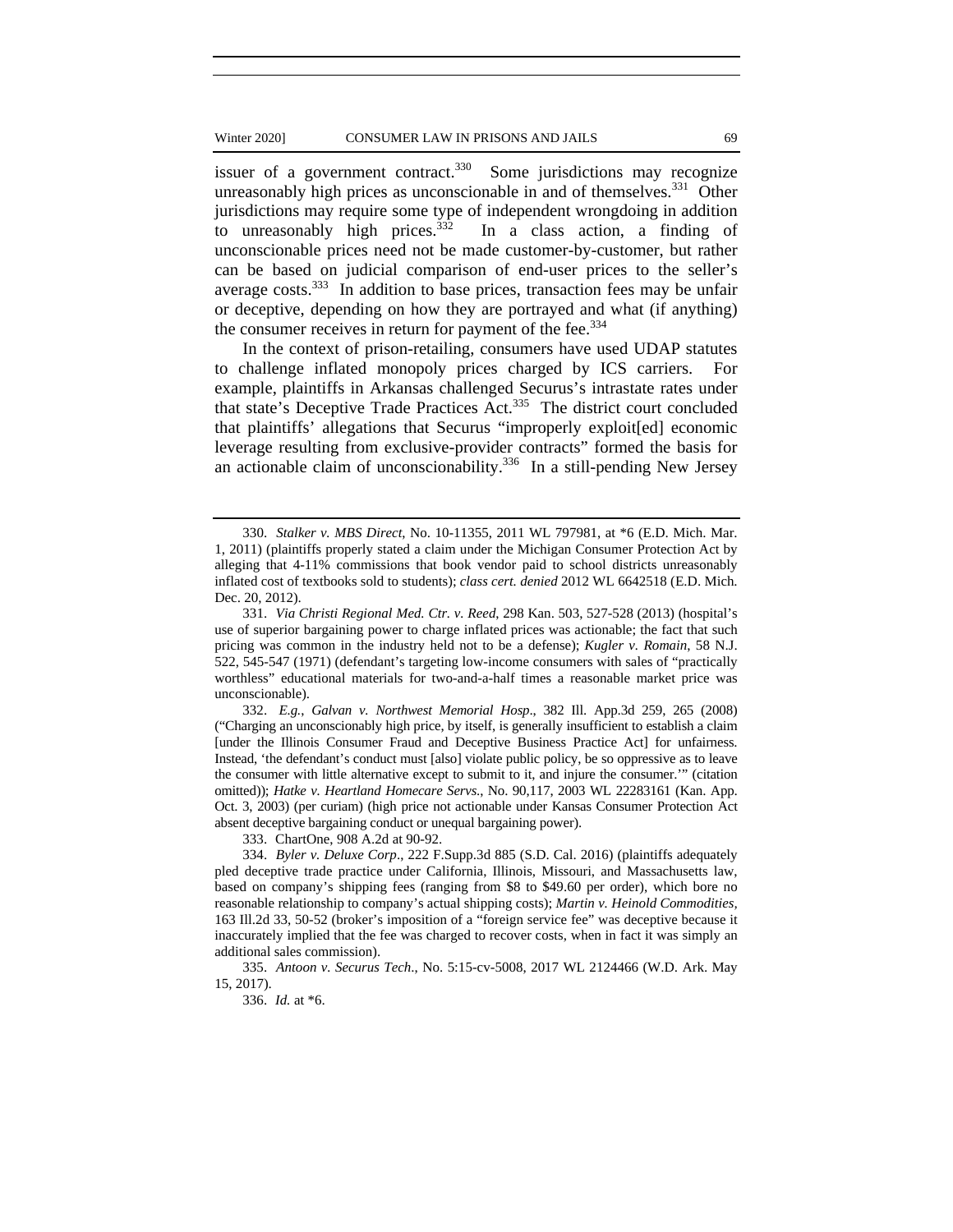class action, the district court denied GTL's motion to dismiss claims under the New Jersey Consumer Fraud Act, holding that plaintiffs had stated a claim of unconscionability based on the anticompetitive way in which rates were imposed upon a vulnerable population (further holding that a separate act of deception was not required).<sup>337</sup> Most recently, the district court for Massachusetts denied Securus's attempt to dismiss a class action claim under Massachusetts consumer protection law, finding that the plaintiffs were families of limited means who had no reasonable alternative but to pay prices that Securus had inflated in order to pay commissions to the sheriff.<sup>338</sup>

## 2. Terms and Conditions

Adhesive contracts with oppressive terms are often actionable for either of two interrelated reasons: complex contract language can deceive consumers into misunderstanding the terms of a bargain, and an inability to negotiate terms leaves consumers with no meaningful choice.<sup>339</sup> These dual concerns are particularly acute in the prison-retail setting, where terms and conditions are unusually oppressive and merchants enjoy a legal monopoly. Terms and conditions that are difficult to understand may be deceptive, while terms that are overwhelmingly exculpatory may be actionable as unfair or unconscionable.<sup>340</sup>

Deceptive practices in prison-retailing can include advertising services as achieving a specific purpose (e.g., communicating with a loved one) but forcing consumers to assent to contract terms that excuse the vendor from

339. NAT'L CONSUMER LAW CTR., *supra* note 146 at § 4.3.2.3.4.

<sup>337.</sup> *James v. Global\*Tel Link*, No. 13-cv-4989, 2018 WL 3736478, at \*7 (D.N.J. Aug. 6, 2018) (Unconscionability claim is "not solely about excessive rates, but also about the manner in which those rates were established—through site commissions and ancillary fees. From the end user's perspective, there was no marketplace. GTL enjoyed a monopoly over individuals *held captive* by a government agency." (citation and internal quotation mark omitted; emphasis in original)).

<sup>338.</sup> *Pearson v. Hodgson*, No. 18-cv-11130-IT, 2018 WL 6697682, \*8-9 (D. Mass. Dec. 20, 2018). The plaintiffs' theory in this case relies on an earlier state-court ruling, *Souza v. Sheriff of Bristol County*, 455 Mass. 573 (2010), which held sheriffs may only impose and collect fees that are specifically authorized by statute. The *Pearson* plaintiffs argue that the sheriff has violated *Souza* by collecting fees (site commissions) that are not authorized by statute, and that Securus has violated Massachusetts' UDAP statute by assisting the sheriff in this unlawful activity.

<sup>340</sup>*. E.g.*, *Barrett-O'Neill v. Lalo, LLC*, 171 F.Supp.3d 725, 740-741 (S.D. Ohio 2016) (requiring a consumer to enter into a "substantially one-sided transaction" can constitute unconscionable practice under Ohio Consumer Sales Practices Act); *Goodwin v. Hole No. 4*, LLC, No. 2:06-cv-679, 2006 WL 3327990, \*8 (D. Utah Nov. 15, 2006) (contract that gave seller the "unilateral ability to defeat the contract (and the [customers]' justified expectations) rings of substantive unconscionability").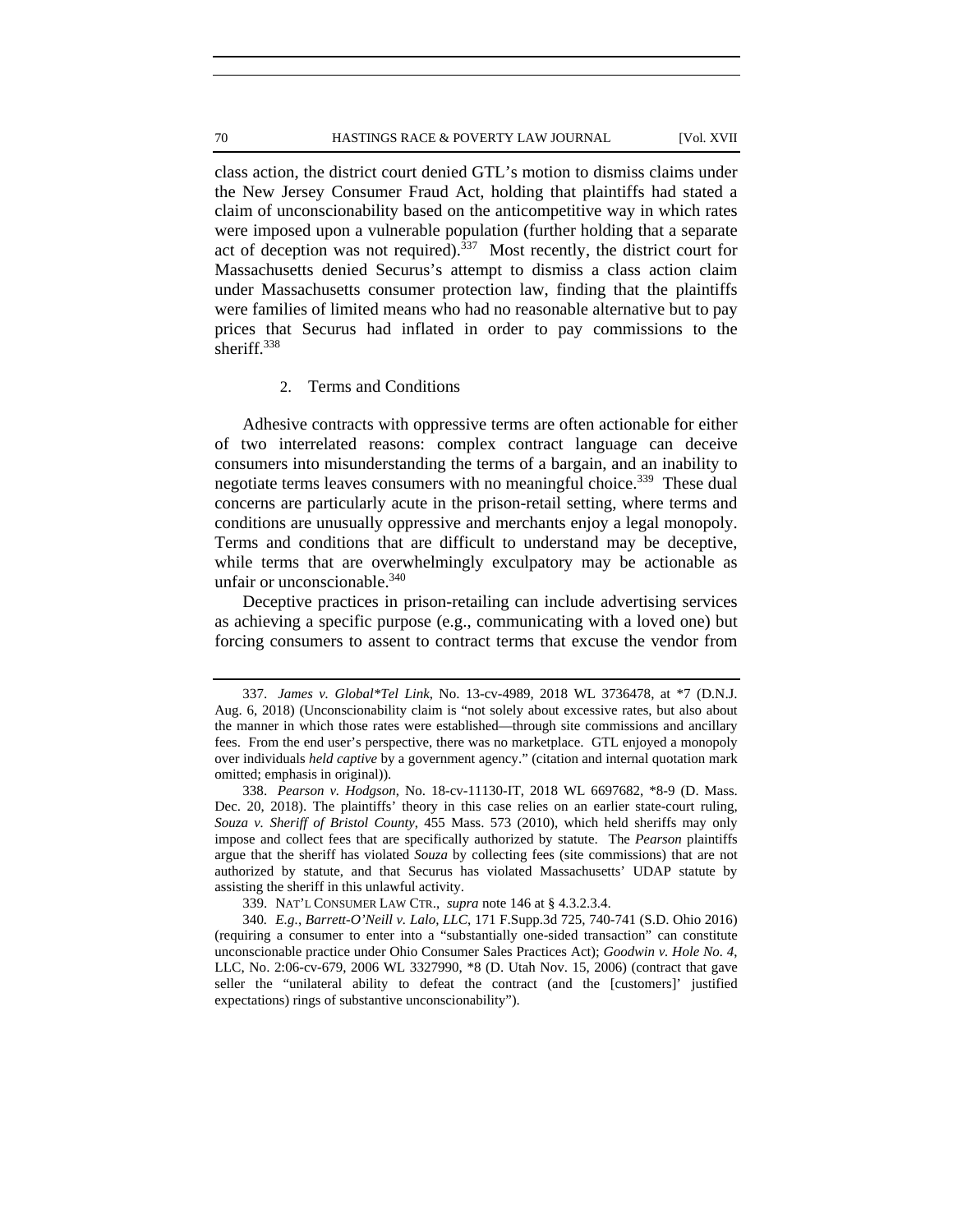### Winter 2020] CONSUMER LAW IN PRISONS AND JAILS 71

actually providing the advertised service. $341$  The same goes for goods that are advertised as fulfilling specific functions, but which come with terms stating that the product is not warranted to operate without failure.<sup>342</sup> Other problematic terms and conditions include purported waivers of duties imposed by law. For example, JPay's terms of service for money transfers state that JPay "will not be liable for a Payment sent to the incorrect inmate account."<sup>343</sup> This blanket exculpatory term ignores the numerous situations in which JPay could be liable for an erroneous transfer due to its own negligence.344 JPay also claims (perhaps as part of its efforts to redirect customers to high-fee electronic payment channels) that it is "not responsible" for money orders that it receives at its designated mailing address, but which do not reach the intended recipient of funds.<sup>345</sup> This provision is not only unfair, but is likely unenforceable as an attempt to evade the common-law duties of a bailee.<sup>346</sup>

Vendors' privacy policies also contain troublesome provisions, especially when it comes to law-enforcement use of customer data. Securus's Threads product collects data from numerous sources for distribution to anyone "connected to" a public law enforcement agency or private investigative firm.<sup>347</sup> Securus apparently has some awareness that such data sharing implicates privacy laws, because law enforcement customers that subscribe to Threads must sign a form contract promising to

345. JPay, *supra* note 138 at ¶ 7.

346. JPay's terms and conditions state that this disclaimer is designed for situations where "there is a problem with the deposit." *Id*. Although a money transfer is not a bailment, in the case of an *attempted* payment by negotiable instrument that cannot be consummated, the recipient most likely holds the instrument as a constructive bailee. *See Bayview Loan Servicing v. CWCapital Asset Management* (*In re Silver Sands R.V. Resort*), 636 FED. APPX. 950, 952 (9th Cir. 2016) (recipient of overpayment held excess funds as constructive bailee); *see also* 8A Am. Jur. 2d *Bailments* § 12 (2009) ("A 'constructive bailment' or 'involuntary bailment' arises where . . . a person has lawfully acquired the possession of personal property of another and holds it under circumstances whereby he or she should, on principles of justice, keep it safely and restore it or deliver it to the owner."). Although parties to a bailment may alter their respective rights and obligations by contract, attempts to eliminate a bailee's liability for loss arising from its own misconduct are typically held void as against public policy. *Id.* § 86 (2009).

347. *See generally*, O'Neil*, supra* note 168, Price, *supra note* 169, *and* Securus*, supra*  note 175.

<sup>341.</sup> *See* Jpay*, supra* note 138 and accompanying text.

<sup>342.</sup> *Id.*

<sup>343.</sup> JPay, Inc., "Payment Terms of Service" ¶ 2, https://www.jpay.com/LegalAgree mentsOut.aspx (accessed Jan. 7, 2019).

<sup>344.</sup> Most obviously, a customer paying by credit card could have valid grounds to initiate a chargeback if JPay negligently misdirected deposited funds. *See* MasterCard, *Chargeback Guide* 47, 222 (May 1, 2018) (description of chargeback message reason codes 4853, 53, and 79).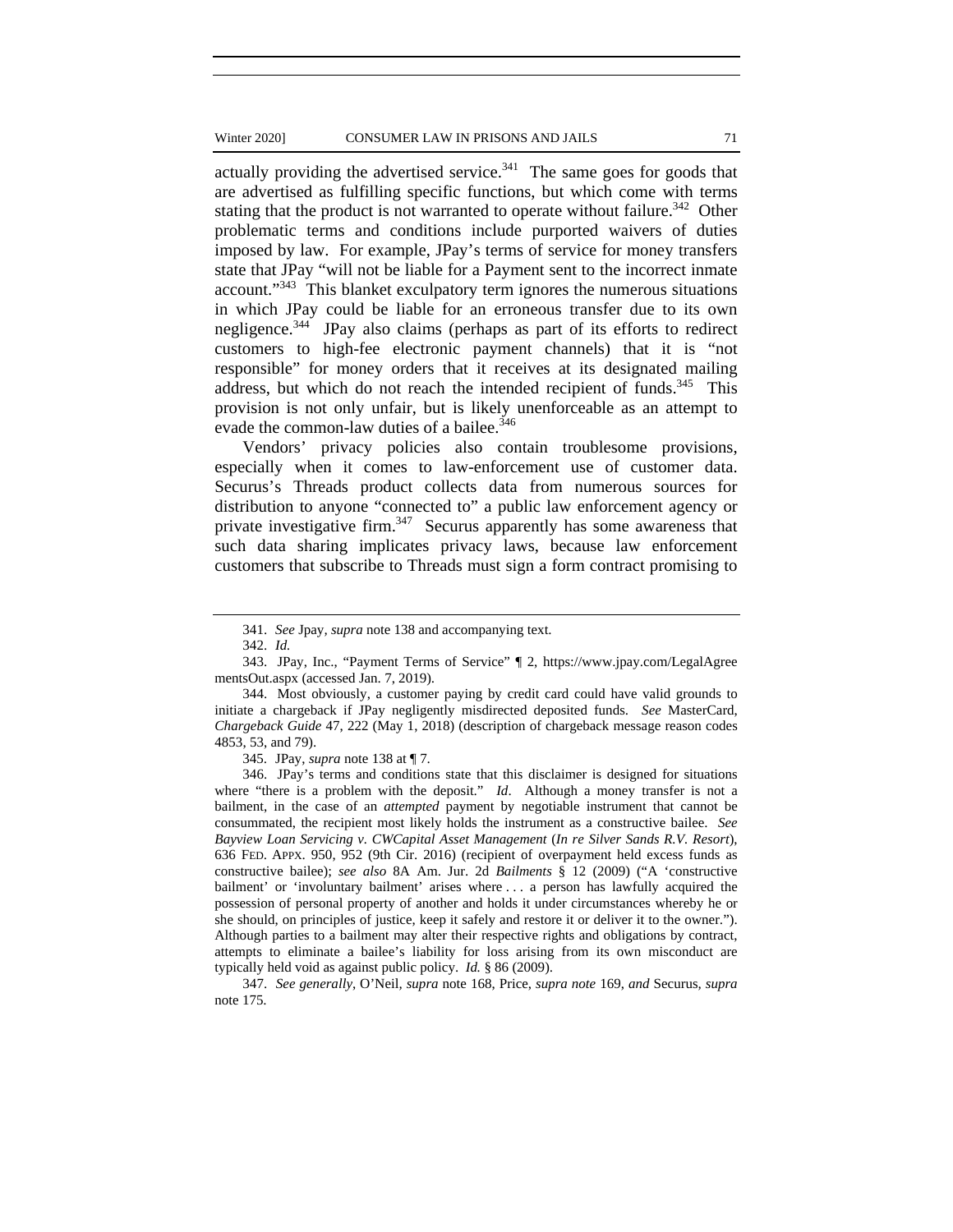#### 72 HASTINGS RACE & POVERTY LAW JOURNAL [Vol. XVII

"comply with all [applicable] privacy, consumer protection, marketing, and data security laws and government guidelines."348 Yet Securus's customerfacing terms of service require customers to "agree that [communications data] *will be* ... assigned, sold, transferred and distributed by [law enforcement]" and customers must further "agree that Securus assumes no responsibility for the activities, omissions or other conduct of any member of Law Enforcement."349 In other words, Securus uses form contracts to require law enforcement to observe to certain laws, while simultaneously requiring the effected consumers to waive the protections of those same laws. Because the agency-facing contract evidences Securus's knowledge of applicable privacy laws, the company's consumer-facing terms seem particularly vulnerable to a challenge as unfair or unconscionable.

Finally, although it would be novel, a UDAP claim could be brought in cases where vendors have made materially different representations and warranties to facilities versus consumers. As an example, in a typical contract for video visitation, Securus agrees to provide functioning video service, with specified features, and subject to detailed technical specifications.<sup>350</sup> Yet, the customer-facing terms and conditions for the same service provide that Securus does not warrant that the system will work "properly, completely, or at all."<sup>351</sup> Such a stark disparity could form the basis for a claim of unfairness in that the disparity between the vendorfacility contract and the vendor-customer contract reflects the extent to which vendors use their disproportionate power to craft one-sided consumer-facing contracts.

## 3. Sales of Goods

Sales of goods such as food, toiletries, clothing, and electronic hardware (including tablets) implicate both UDAP statutes and consumers' rights under article 2 of the Uniform Commercial Code ("UCC"). The rights of buyers regarding defective goods is likely to become more relevant to the extent that computer tablets of questionable quality become more common.352 Because prison retailers tend to offer the most parsimonious

<sup>348.</sup> Master Services Agreement, *supra* note 120, at 5, ¶ 1. The contract also requires agencies to agree to implement eight specific practices, including restricting access to properly authorized employees, using personal information only for lawful purposes, and limiting the further dissemination of personal information. *Id.* ¶ 2.

<sup>349.</sup> Securus T&C, *supra* note 117, Privacy Policy §§ II(J) & (K).

<sup>350.</sup> *E.g.*, MASTER SERVICES AGREEMENT, *supra* note 120, at Exh. A §§ 29 and 33.

<sup>351.</sup> *See Serucus T&C, supra* note 117.

<sup>352.</sup> Although not a consumer-law issue, one tablet user in South Dakota has raised the ongoing malfunctioning of computer tablets as a Sixth Amendment issue, since that state removed prison law libraries and replaced it with a tablet-based Lexis Nexis app.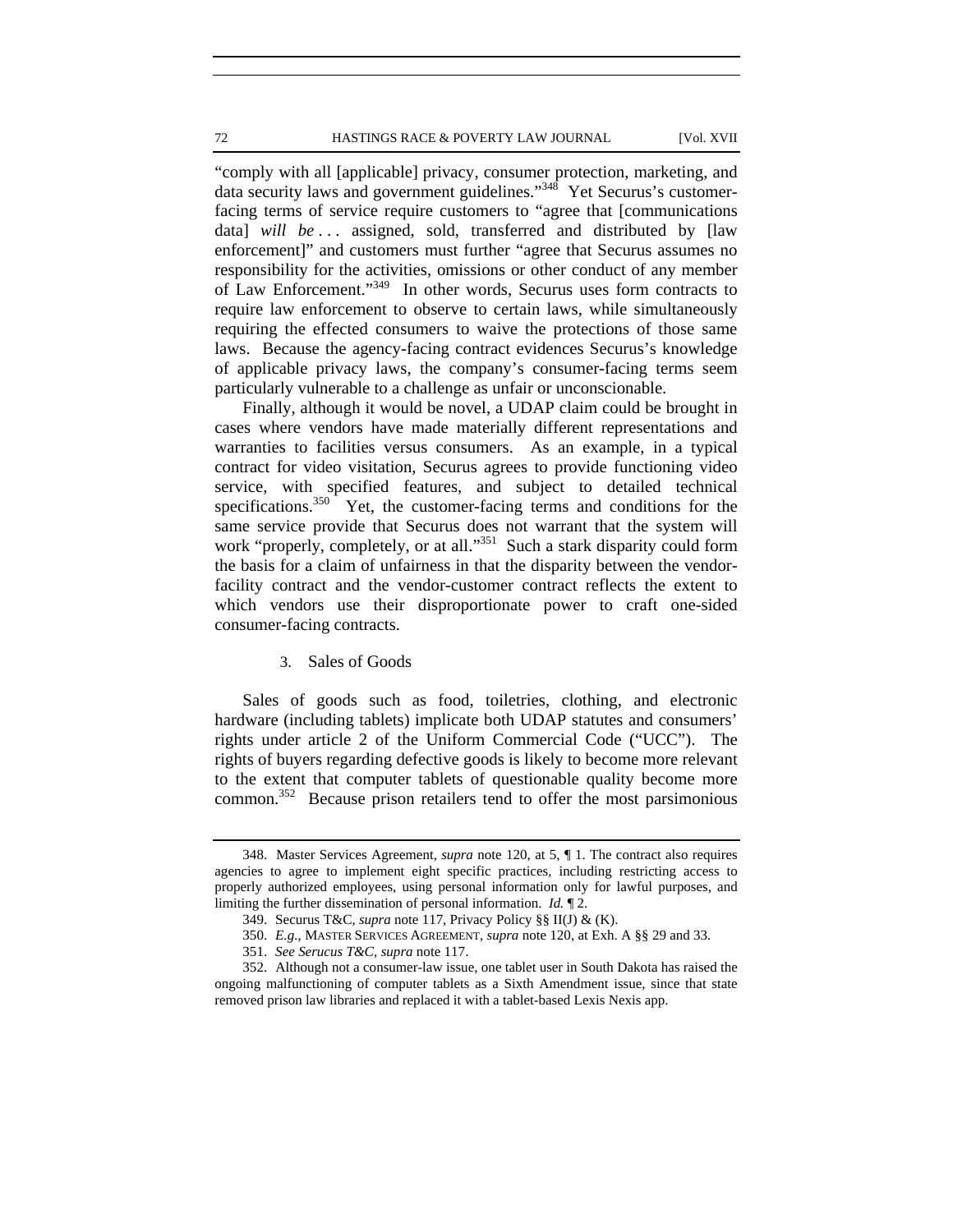express warranties imaginable, consumers will often have to rely on the implied warranty of merchantability available under UCC article 2.353 The implied warranty of fitness for a particular purpose<sup>354</sup> may also arise in situations where a seller encourages consumer misconceptions, such as leading customers to believe that a tablet performs a specific function, (e.g., accessing educational content), when in fact it does not.<sup>355</sup>

Prison retailers routinely impose terms and conditions that misleadingly purport to "disclaim" *all* implied warranties.<sup>356</sup> The enforceability of such a provision is questionable. In addition, if a merchant does use a broad disclaimer, they are required to advise consumers that they may have greater rights under state law—a requirement that is routinely ignored by prison retailers.<sup>357</sup> Even if a disclaimer of implied warranty is allowed under state law, it may be unenforceable under the Magnuson-Moss Warranty Act,<sup>358</sup> which prohibits a supplier from disclaiming an implied warranty if it "makes any written warranty to the consumer with respect to such consumer product."<sup>359</sup> Given the FTC's broad definition of a "written" warranty," many goods sold in a commissary will fall under this provision.360

Although merchants are generally able to limit the duration of warranties, prison retailers frequently use warranty periods that are so short or otherwise burdensome that they may be actionable either under either the Magnuson-Moss Act<sup>361</sup> or the UCC's "manifestly unreasonable" standard.<sup>362</sup> For example, Union Supply Company sells computer tablets

359. 15 U.S.C. § 2308(a)(2012). A "supplier" is broadly defined in the Magnuson-Moss Act to mean "any person engaged in the business of making a consumer product directly or indirectly available to consumers." 15 U.S.C. § 2301(4)(2012).

360. 16 C.F.R. § 701.1(c)(1)(2012) (written warranty includes "[a]ny written affirmation of fact or written promise made in connection with the sale of a consumer product by a supplier to a buyer which relates to the nature of the material or workmanship and affirms or promises that such material or workmanship is defect free or will meet a specified level of performance over a specified period of time.").

361. 15 U.S.C. §§ 2308(b)(2012) (seller may limit an implied warranty only if the duration is reasonable and the limitation itself is conscionable) and  $2310(d)(2012)$  (private cause of action).

362. U.C.C. § 1-302(b)(AM LAW. INST. 2017); NAT'L CONSUMER LAW CTR., *supra* note\_\_\_\_at § 7.7.4.6 (parties may vary terms such as a warranty duration, by contract, but

<sup>353.</sup> U.C.C. § 2-314(AM LAW. INST. 2017).

<sup>354.</sup> U.C.C. § 2-315(AM LAW. INST. 2017).

<sup>355.</sup> *See supra* notes 157-158 and accompanying text.

<sup>356.</sup> *E.g.*, UNION SUPPLY GROUP, TERMS OF USE (2018) https://californiainmatepack age.com/Catalog/MenuCatalogPages/ManageStaticPage.aspx?pageid=TermsOfUse

<sup>(</sup>disclaiming "any and all warranties, express or implied, for any merchandise offered").

<sup>357. 16</sup> C.F.R. § 701.3(a)(7-9)(2012).

<sup>358.</sup> Magnuson-Moss Warranty-Federal Trade Commission Improvement Act, Pub. L. No. 93-637, 88 Stat. 2183, (codified as 15 U.S.C. § 2301, *et seq.* (2012)).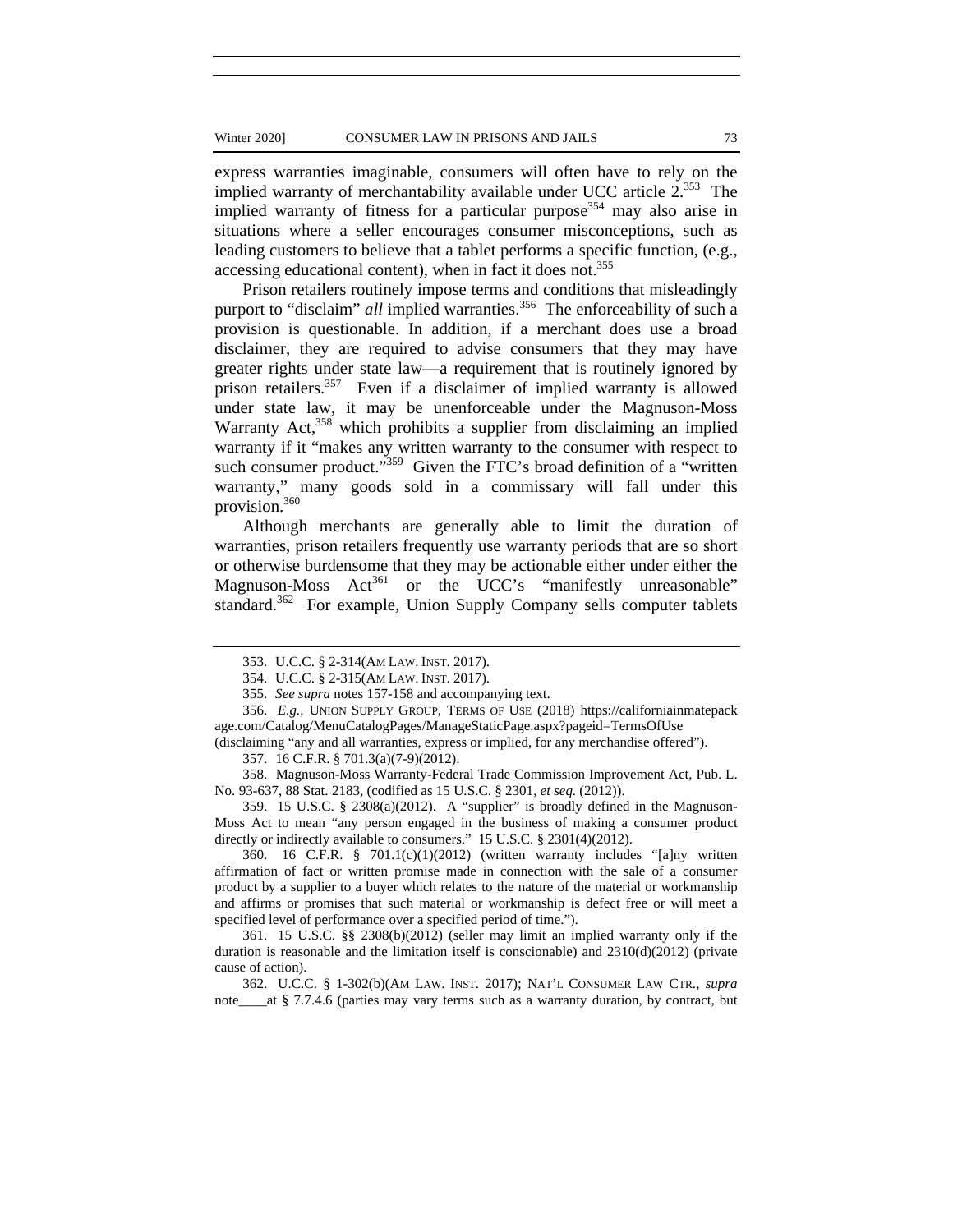that are covered by a three-month warranty.<sup>363</sup> The procedure for invoking one's warranty rights under the Union Supply policy is also troublesome. If a defective item is returned for a warranty claim, it must be accompanied by an *original* receipt and all of the original accessories and packaging.<sup>364</sup> This could be a consumer trap even in a regular free-world transaction, but is particularly onerous for someone in prison, where customers may not even be allowed to keep the packaging.<sup>365</sup> After imposing intricate and burdensome rules for warranty claims, Union Supply claims to reserve to itself the sole discretion to determine whether a returned item is eligible for warranty service. If it determines a return is ineligible, the company has the sole discretion to decide whether or not to return the item to its owner.<sup>366</sup>

The use of oppressive warranty terms is not unique to Union Supply. The warranty for GTL's tablets lasts twelve months, but repairs can take up to one month to complete (or "21 working days"), and GTL has the sole discretion to determine whether "conditions of the warranty are met."<sup>367</sup> If GTL determines the product is not eligible, the customer has no appeal rights, does not receive the original device back, and his only recourse is "to purchase a new tablet."<sup>368</sup>

Tactics that render warranty coverage illusory can be actionable as either a deceptive or an unfair practice.<sup>369</sup> In addition, the Magnuson-Moss

364. UNION SUPPLY GROUP, *supra* note 143.

366. UNION SUPPLY GROUP, *supra* note 143.

368. *Id.* at Requirement #103.

369. *See Roelle v. Orkin Exterminating Co.*, No. 00AP-14, 2000 WL 1664865, \*6-7 (Ohio Ct. App. Nov. 7, 2000) (guarantee that promises effective services but is negated by

such variations may not be manifestly unreasonable).

<sup>363.</sup> *See Securus T&C, supra* note 117 and accompanying text. The warranty period is technically 180 days, but after 60 days, a repair fee is imposed that may prevent many customers from effectively making warranty claims. Notably, although the company's website terms include a description of the warranty coverage, it also states that complete warranty terms are available only in the tablet package, a practice that likely violates of the Magnuson-Moss Act. 15 U.S.C. § 2302(b)(1)(A)(2012) (requiring warranty terms to be "made available to the consumer (or prospective consumer) prior to the sale of the product to him.").

<sup>365.</sup> The Union Supply tablets are specifically marketed for people incarcerated in the California prison system, which limits personal property to items on a preapproved list (a list that does not include used packaging) and caps the volume of allowable possessions at six cubic feet per person. Cal. Code Regs. tit. 15, § 3190(e); Calif. Dept. of Corr. and Rehabilitation, *Inmate Property Matrix* (rev. Apr. 1, 2014), http://www.cdr.ca.gov/reg ulations/wp-content/uploads/sites/171/2019/08/APP-Rev-4-1-14.pdf?label=Authorized%20 Personal%20Property%20Schedule%(APPS)%20(Rev.%204/1/14)&from=https://www.cdcr. ca.gov/regulations/adult-operations/dom-appendices.

<sup>367.</sup> PENN.-GTL CONTRACT, *supra* note 48, appx. G at Requirement #103. Even though the tablets are warranted for twelve months, the batteries (which are presumably a critical component) are only warranted to last three months. *Id.* at p. 415 (GTL Genesis 116- PA spec sheet).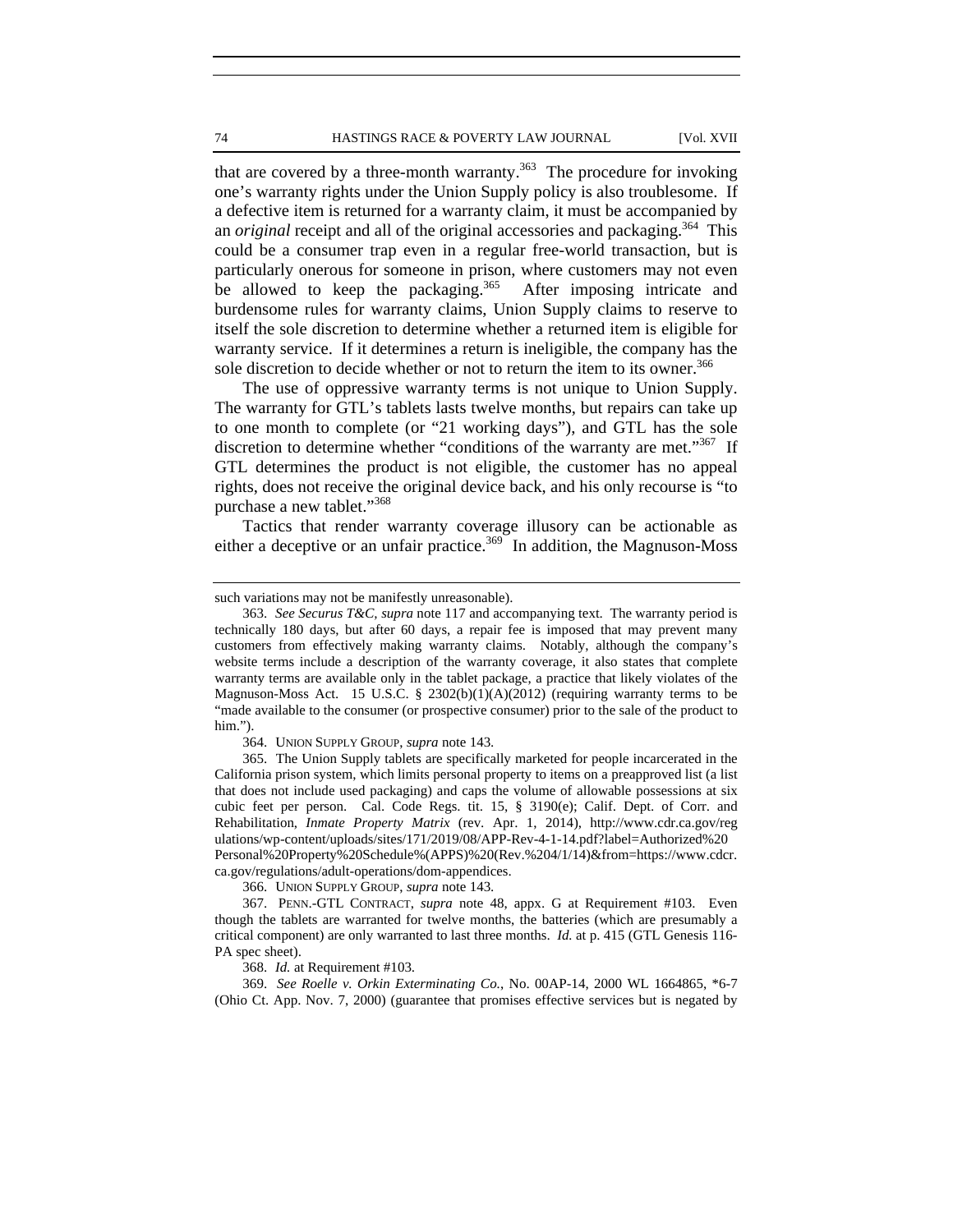Act allows the FTC or the Attorney General to sue when "the terms and conditions of [a written warranty] so limit its scope and application as to deceive a reasonable individual;"370 there is not, however, a private cause of action under this provision.

### D. Antitrust

Because prison retailers are able to use their market power to inflict harm on consumers, many industry trade practices are potentially subject to a private action under section 4 of the Clayton Act.<sup>371</sup> Specific aspects of prison-retailing that are relevant to such claims include vendor exercise of monopoly power, the oligopoly in the correctional telecommunications market, and collusion between vendors and facilities in setting prices. Due to the specialized nature of antitrust litigation, this article does not explore such actions in greater depth; however, recent developments in public enforcement do warrant a brief mention.

ICS carrier Inmate Calling Solutions, LLC (doing business as ICSolutions) is a wholly owned subsidiary of commissary company Access Corrections. ICSolutions is the third largest ICS carrier in the market,  $372$ and claims to have a captive customer base of approximately 268,000 incarcerated people in over  $400$  facilities.<sup>373</sup> In June 2018, Securus filed an application under § 214 of the Communications Act, seeking FCC permission to acquire ICSolutions.<sup>374</sup> Moody's Investors Service noted that the acquisition was "costly" for Securus, but it would "eliminate[] an aggressive competitor in the smaller facility space comprised of local and

373. ICSolutions, Response to Request for Proposals for Providing Inmate Communication Services for the Harrison County Jail Facilities, Gulfport, Mississippi, at 1 (July 28, 2017) (on file with author).

374. Joint Application, In the Matter of Joint Application of TKC Holdings, ICSolutions, and Securus Technologies for Grant of Authority, WC Dkt. No. 18-193 (June 12, 2018).

other components of the same contract is a deceptive practice under the Ohio Consumer Sales Practices Act).

<sup>370. 15</sup> U.S.C. § 2310(c)(2012).

<sup>371. 15</sup> U.S.C. § 15(2012).

<sup>372.</sup> Wagner, *supra* note 56, lists ICSolutions' market share as fourth, behind CenturyLink. But CenturyLink is likely not a true independent competitor in the ICS marketplace. CenturyLink, an incumbent local exchange carrier with operations concentrated in western and midwestern states, is a nominal holder of many ICS contracts, but its bid proposals indicate that CenturyLink simply provides transmission lines, while ICS carriers such as Securus or GTL are responsible for all operational details, such as software, billing functions, and customer support. *See e.g.*, CenturyLink, Response to Georgia Dept. of Corrections Solicitation No. 46700-GDC0000669, attch. K (Jun. 9, 2015) (on file with author).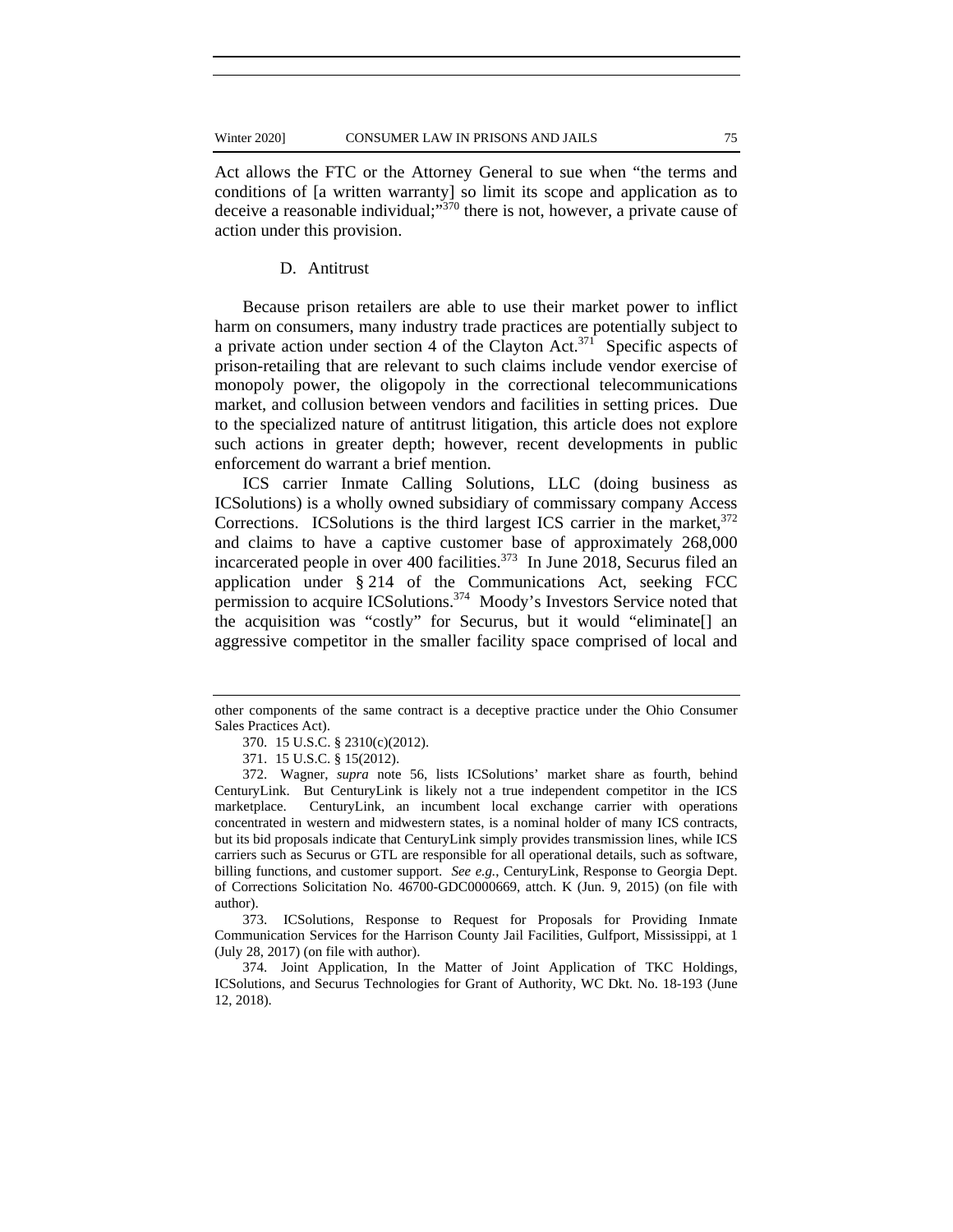county jails." <sup>375</sup> For this reason, Moody's reaffirmed Securus's bond rating, citing the company's "small scale, niche industry focus, aggressive financial policy, and strong competitive pressures *in a largely duopolistic* and mature end market."<sup>376</sup>

The acquisition was challenged by the Wright petitioners and others.<sup>377</sup> After an extended review by the FCC and the U.S. Department of Justice, Securus and ICS terminated the transaction.<sup>378</sup> Although the abandonment of the merger was announced as a voluntary action by the parties, the public statement of FCC Chairman Pai indicates that the Commission was genuinely skeptical about the deal.<sup>379</sup>

The demise of the ICSolutions acquisition indicates that regulators are aware of the acute consolidation within the ICS marketplace and the resulting lack of competition. Yet even with this positive development, it may not be realistic to expect a resurgence of competition in a market that has become consistently less robust over the span of several decades.

# **V. Policy Recommendations**

Although prison-retail customers have some protections, as discussed in the previous section, these scattered *ex post* remedies are inefficient and less-than-comprehensive. Meaningful protection must come through a deliberately designed system of *ex ante* regulation that respects legitimate security needs while vigorously protecting the interests of incarcerated people as consumers.

Central to the current lack of consumer protections is the failure of any government agency to take responsibility for broadly protecting the rights of incarcerated people and their families as captive customers. Time and

<sup>375.</sup> MOODY'S SAYS SECURUS' RATINGS UNCHANGED FOLLOWING ADD-ON TO TERM LOAN, https://www.moodys.com/research/Moodys-says-Securus-ratings-unchanged-follow ing-add-on-to-term—PR\_383221 (May 7, 2018) (emphasis added).

<sup>376.</sup> *Id.* 

<sup>377.</sup> Aleks Kajstura, "Families and advocates ask FCC to stop phone giant's further expansion," PRISON POL'Y INITIATIVE BLOG (July 17, 2018), https://www.prisonpolicy. org/blog/2018/07/17/securus-merger/.

<sup>378.</sup> Press Release, U.S. Dep't of Just., Antitrust Div., Securus Technologies Abandons Proposed Acquisition of Inmate Calling Solutions after Justice Department and the Federal Communications Commission Informed Parties of Concerns (Apr. 3, 2019), https://www.justice.gov/opa/pr/securus-technologies-abandons-proposed-acquisition-inmatecalling-solutions-after-justice.

<sup>379.</sup> Press Release, Fed. Comm'cns Comm., Chairman Pai Statement on Decision by Inmate Calling Services Providers to Withdraw Merger Application (Apr. 2, 2019), https://docs.fcc.gov/public/attachments/DOC-356836A1.pdf ("FCC staff concluded that this deal posed significant competitive concerns and would not be in the public interest. I agree.").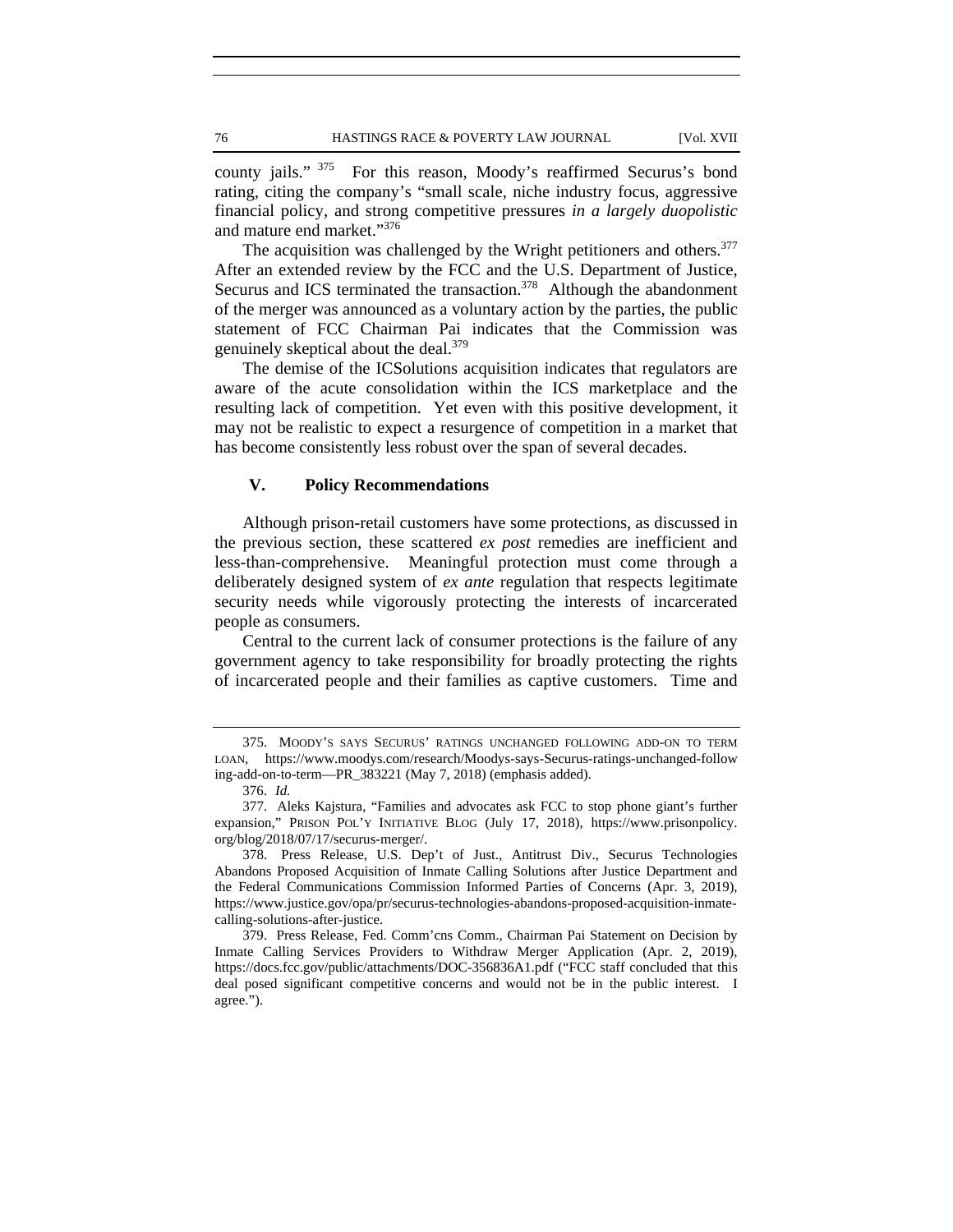time again, concerns about abusive monopolist business practices are dismissed by policymakers who claim that correctional agencies take these matters into account when awarding exclusive vendor contracts. This is not a sufficient answer, given the agencies' divided loyalties.

This section explores proactive actions that legislatures, regulatory agencies, and correctional facilities can take. Because the majority of incarcerated people are held in state or local facilities, this section begins with state- and local-level policy proposals and then considers potential federal action.

### A. State and Local Governments

The basic problem of prison retailing can be summarized as follows: growing prison populations have led to unsustainable correctional budgets, which has led agencies to seek out so-called "no cost" contracts (in reality, this simply means shifting costs from the public sector to incarcerated people). The ultimate solution to this quandary is for states to reduce the use of incarceration and acknowledge that the state must assume the financial costs when it chooses to incarcerate people. In the absence of this large-scale normative change, consumer rights can be protected through reforms that are more incremental, but which nonetheless creatively change the ways in which society addresses the burdens of incarceration.

# 1. Reimagine Procurement Practices

Opening up aspects of the procurement process to oversight is one part of a multilayered approach to addressing the problematic aspects of prison retailing.<sup>380</sup> This can be accomplished through numerous changes, ranging from major overhauls to minor tweaks. To begin, families and representatives of incarcerated people must have a meaningful role in the procurement process. Incarcerated people and their families are increasingly well organized, and as the experience of the Wright petitioners teaches, this is a constituency that is entirely qualified to bring valuable insights to complex regulatory matters. Accordingly, legislatures should require that any panel of reviewers evaluating bids for prison-retail contracts must include a qualified delegate from an organization that represents the interests of people incarcerated by the agency that has solicited bids.<sup>381</sup>

<sup>380.</sup> *See* Gibbons and Katzenbach, *supra* note 84, at 78 (The key, many people told the Commission [on Safety and Abuse in America's Prisons], is never to rely on any single mechanism of oversight and accountability, but rather to take what Professor Michele Deitch calls a 'layered approach.'").

<sup>381.</sup> Allowing advocates to sit on procurement committees is no more revolutionary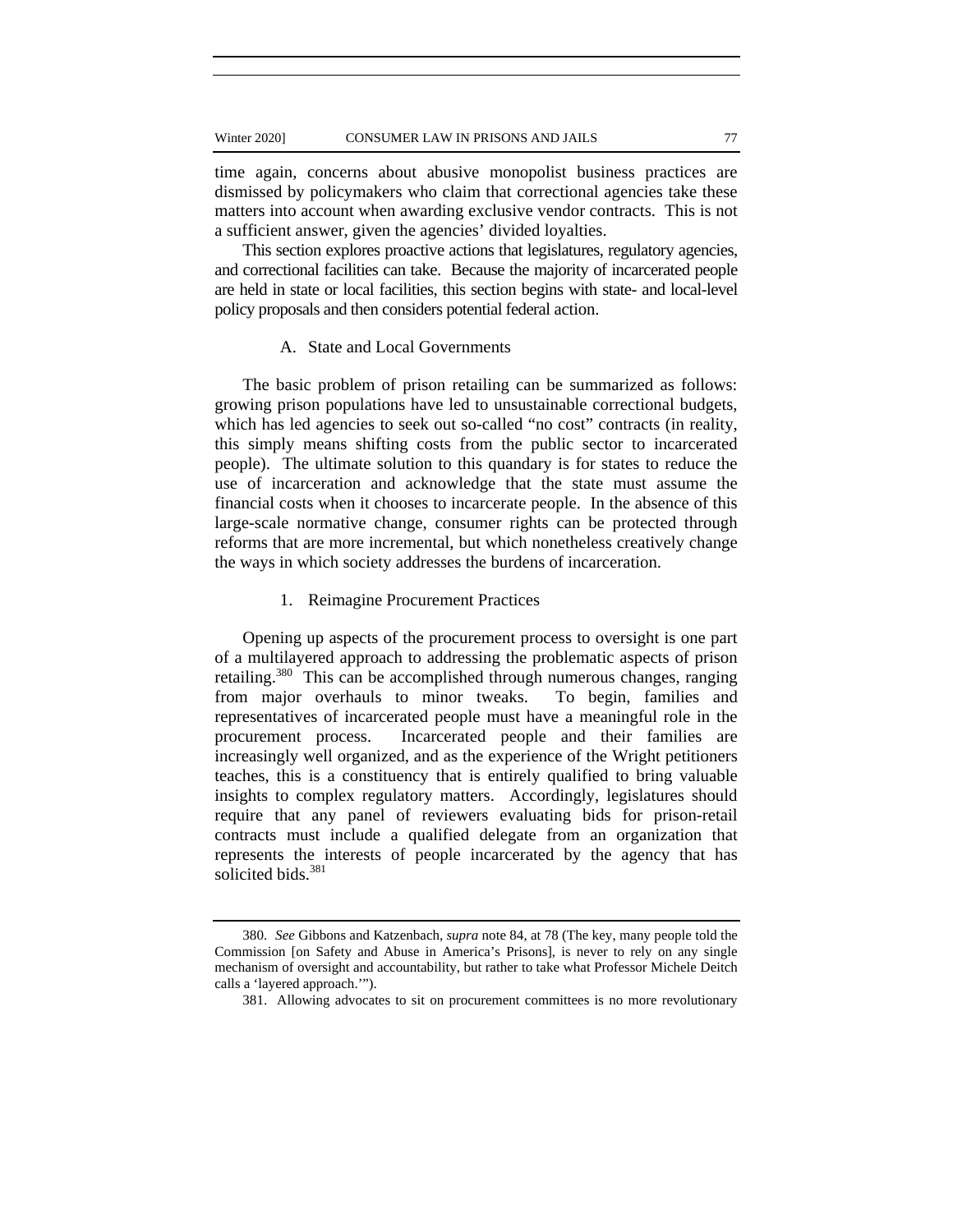Corrections agencies should also take the lead by reforming procurement practices to address the unnecessarily abusive practices that are common in the industry. There are numerous targeted reforms that agencies could achieve simply by modifying contracts or the terms of requests for proposals. For example, agencies should:

- Protect consumers from the potentially disastrous effects of a moneytransmitter insolvency by requiring vendors to post a surety bond or hold prepaid revenue in a segregated account that cannot be pledged as collateral.
- Refuse to consider or enter into bundled contracts.
- Allow all incarcerated customers to designate a third party representative (e.g., a trusted family member) for purposes of accessing account data and interacting with vendor customer-service staff. $382$
- Require all vendors providing financial services to formulate a data protection plan and comply with the consumer data provisions of the GLBA.
- Prohibit vendors from disclaiming the implied warranties of merchantability and fitness for a particular purpose.
- Require public posting (accessible both in- and outside of prison) of all vendor policies and fees, as well as disclosure of any compensation received by the correctional agency.
- Prohibit forfeiture of prepayments and require that all unused prepayments be refunded upon a customer's release from custody. If any refund cannot be completed, the credit balance should be administered under the state's unclaimed property law.
	- 2. Foster Competition

Part of the reason why retail offerings like commissary and telephone service are delivered through monopoly contracts is that correctional facilities want tight control over the security practices of vendors. In the

than the numerous insurance regulatory systems that allow intervention of consumer advocates in ratemaking proceedings. *See* Daniel Schwarcz, *Preventing Capture through Consumer Empowerment Programs; Some Evidence from Insurance Regulation*, *in*  PREVENTING REGULATORY CAPTURE: SPECIAL INTEREST INFLUENCE AND HOW TO LIMIT IT 365 (Daniel Carpenter & David A. Moss, eds., 2014).

<sup>382.</sup> This third-party authorization system can be modeled after the CFPB's "Consumer Protection Principles: Consumer-Authorized Financial Data Sharing and Aggregation" (Oct. 18, 2017), http://files.consumerfinance.gov/f/documents/cfpb\_consumerprotection-principles\_data-aggregation.pdf ("Consumers are generally able to authorize trusted third parties to obtain [account-related] information from account providers to use on behalf of consumers, for consumer benefit, and in a safe manner.").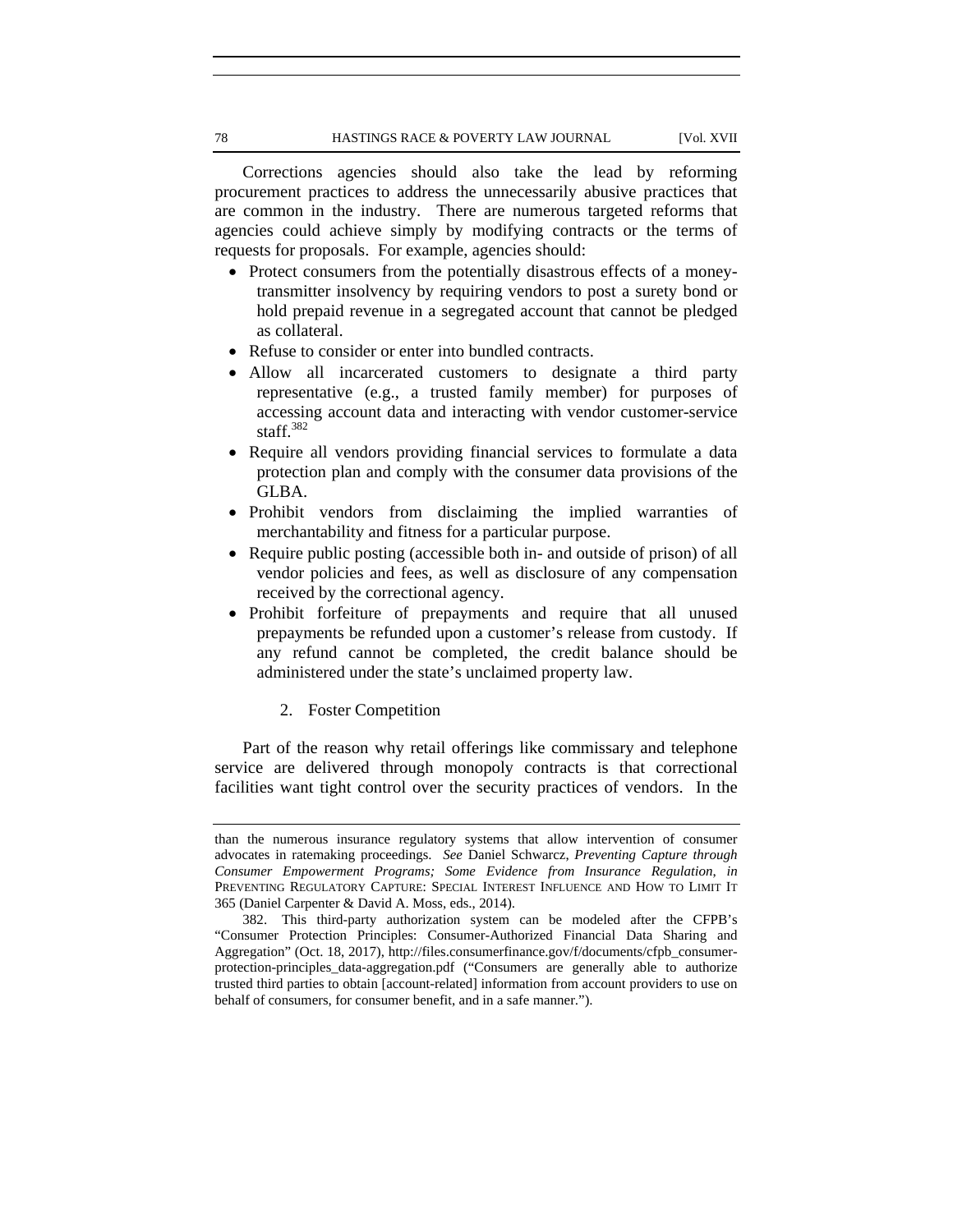#### Winter 2020] CONSUMER LAW IN PRISONS AND JAILS 79

case of digital content delivered via tablets, the security-related justification for a monopoly provider is not particularly compelling. Companies like Apple and Spotify have spent considerable resources amassing enormous catalogs of music, and developing sophisticated content-delivery platforms. Moreover, these companies have invested substantial money (almost assuredly more than has been invested by prison-retail firms) in designing a secure network that can prevent malicious misuse. Any computer network used by incarcerated people must be established by the facility, subject to necessary security features. The costs of establishing that network can be funded through correctional budgets or (if necessary) through reasonable user fees. But providing software and content that operates on this closed network need not be the exclusive province of a monopoly provider. Free-world platforms can be modified and offered in prisons, allowing customers to select providers in a truly competitive market. There are two reasonable security concerns about allowing such free-world digital platforms in a correctional facility: (1) potentially objectionable content in books, music, or other digital material, $383$  and (2) certain features like user reviews, which could be used to facilitate unauthorized communications. Correctional administrators who are truly committed to innovation could work with technical experts on modifying existing platforms to address these concerns. For example, if facilities want to control the types of songs available (due to violent or sexual content), then how could various corrections departments collaboratively curate and share a database of acceptable songs, while simultaneously providing users explanations of why certain music has been censored? Or if prison administrators balk at iTunes because user reviews allow communication with the outside world, could the software be modified to disable to the review feature for incarcerated users?

In the case of tangible goods, security concerns are more understandable, but some level of competition is nonetheless possible. In fact, the ability to introduce competition comes from an unlikely source. There is a robust national network of independent community organizations that send free books to incarcerated people.<sup>384</sup> Prison systems sometimes attempt to squelch these sources of donated books by prohibiting incarcerated people from receiving mailed books unless they come from one

<sup>383.</sup> Even though it is generally obvious that prisons should have the power to screen out objectionable content, prison officials have repeatedly proven themselves unreasonably overzealous in exercising this power. Perhaps the most notorious example are the numerous books which have been prohibited in prisons for implausible, nonsensical, or obviously pretextual grounds. *See* Banned Books List, BOOKS TO PRISONERS, http://www.booksto prisoners.net/banned-book-lists/ (last visited Jan. 6, 2019) (collecting examples). This is a real problem, but one that is simply beyond the scope of this paper.

<sup>384.</sup> *See*, e.g., Lucy Parson Center, *National Prisoner Resource List*, PRISON BOOK PROGRAM (Feb. 2019), https://prisonbookprogram.org/wp-content/uploads/NPRL.pdf.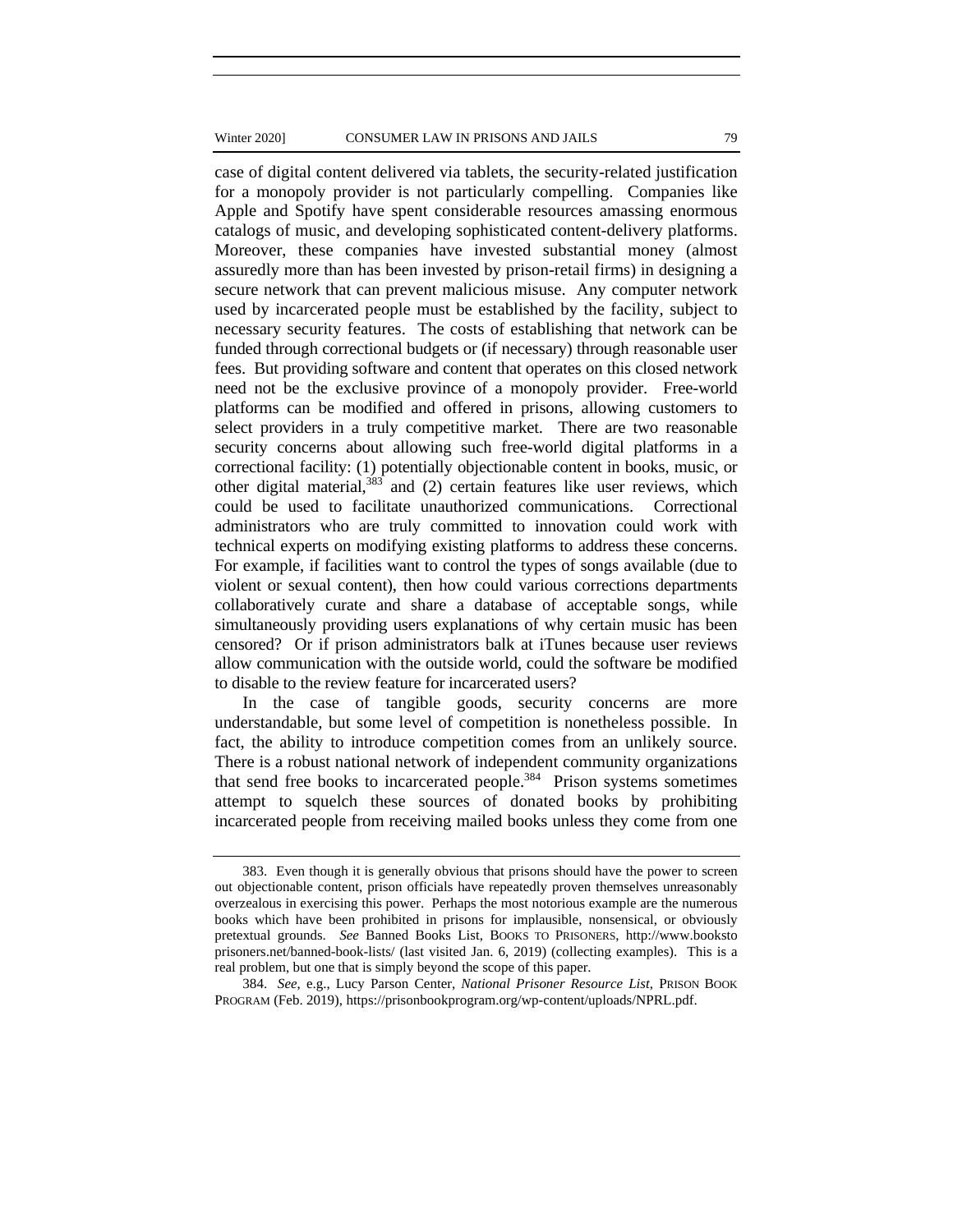#### 80 **HASTINGS RACE & POVERTY LAW JOURNAL** [Vol. XVII

of a small number of approved vendors.<sup>385</sup> While approved-vendor policies have rightly been criticized (in the context of book shipments) as needless censorship, such policies serve as a key piece of evidence when it comes to confronting the monopoly of prison commissaries. Prison administrators, when it suits their purpose, admit that the supply chain of a national company like Amazon or Barnes and Noble is secure enough to serve incarcerated people (supplemented, of course, by screening in the facility mail room). If the supply chain is secure enough in the case of books, then family members should be allowed to use the same vendors to purchase toothpaste, batteries, or socks for incarcerated loved ones. Such an arrangement would require some kind of coordination between facilities and approved vendors (most notably to determine what inventory items are allowed under facility rules), but the logistics should not be insurmountably difficult.

## 3. Conduct Rulemaking Proceedings to Protect Consumers

Absent congressional action, some subset of telecommunications services will remain under the supervision of state public utilities commissions ("PUCs"). So long as this regulatory dichotomy continues, it is critical for PUCs to ensure reasonable ICS rates. Intrastate rate regulation is particularly important for people incarcerated in local jails, because they are generally more likely to make local calls (to family or counsel in the vicinity who can provide immediate help) and do not have the ability to use VoIP routing to obtain the most favorable rates.<sup>386</sup> When setting rates, PUCs must obtain carriers' comprehensive financial information in order to prevent carrier manipulation of cost data

UDAP statutes are another critical protection that can extend to all types of prison retailing, not just telecommunications. Because these statutes prohibit very broad categories of behavior, many states allow attorneys general or consumer-protection agencies to promulgate rules defining certain unfair or deceptive practices in greater detail.<sup>387</sup> UDAP regulations could provide greater clarity by addressing issues specific to prison retailing. The first issue to address is arbitration provisions. Because prison-retail consumers have no ability to choose sellers, their consent to an arbitration clause is not truly voluntary. To mitigate this situation, states should issue regulations making it an unfair trade practice for any prison retailer doing business in that state to impose mandatory arbitration or prohibit class adjudication. States should also conduct other

<sup>385.</sup> Christopher Zoukis, "Censorship in Prisons and Jails: A War on the Written Word," PRISON LEGAL NEWS, v.29, n.12, 1, at 6-7 (Dec. 2018).

<sup>386.</sup> *See generally* GTL*, supra* notes 223.

<sup>387.</sup> NAT'L CONSUMER LAW CTR., *supra* note 146 at § 3.4.4.2.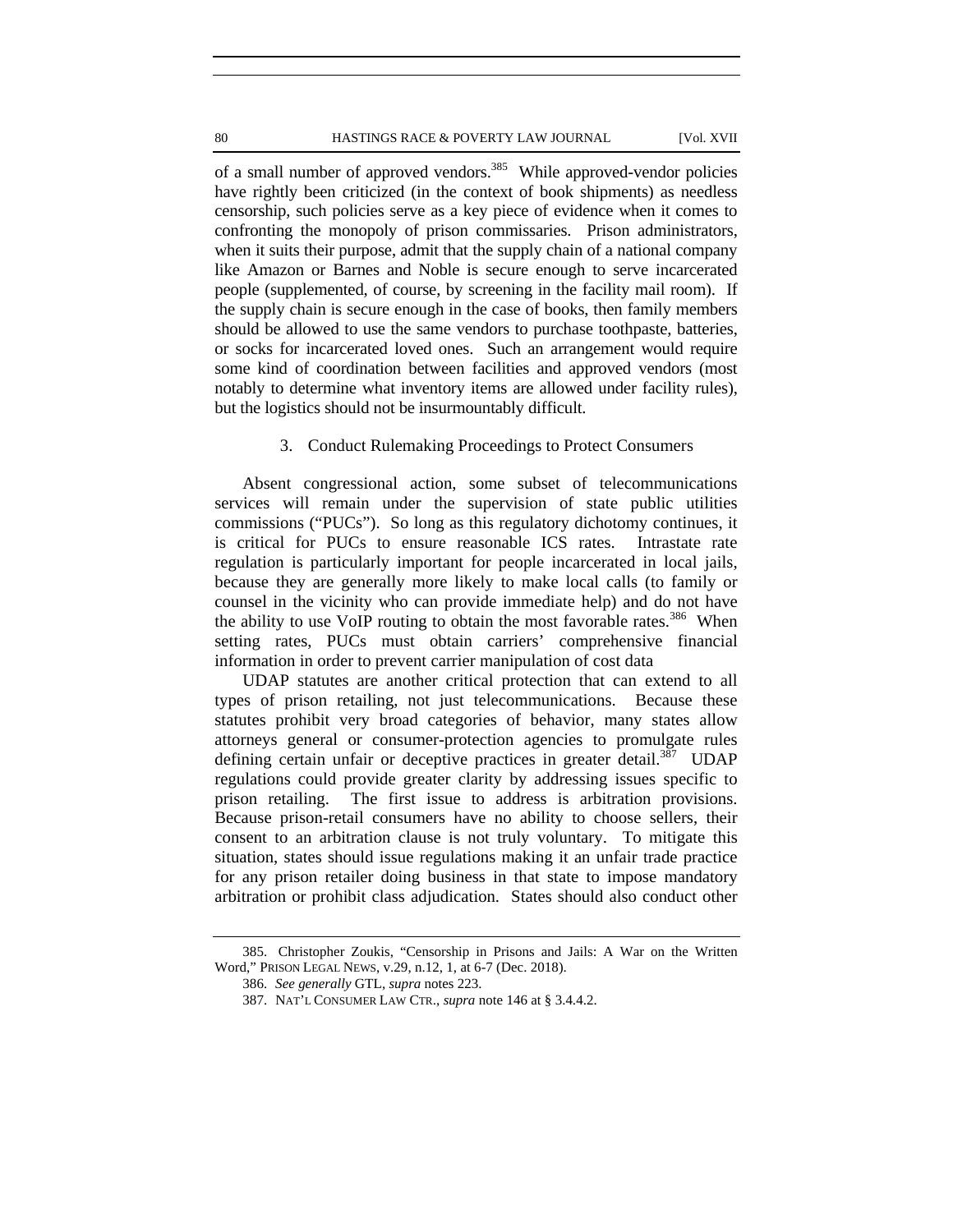UDAP rulemakings after surveying incarcerated people and their families and identifying the problems most in need of remediation.

### 4. Provide Protection for Trust Account Balances

As discussed previously, families will sometimes utilize prepayment options with unfair terms in an effort to avoid depositing funds into a trust account where they can be subject to mandatory deductions. Some of these deductions can take the form of irregular seizures, such as a writ of garnishment. Other jurisdictions have made mandatory deductions more systematic. For example, a 2017 Oregon law directs the Department of Corrections to deduct 15% of all incoming funds (including wages or gifts), to pay any outstanding compensatory finds, restitution, court-appointed attorney fees, child support, or civil judgments.388 To illustrate the impacts of this law, consider a hypothetical mother who wishes to support her son in the Oregon prison system. If, every month, the mother wants her son to have enough money to purchase five prepaid mailing envelopes, a months' supply of dental floss, deodorant, toothpaste, a bar of soap, and enough to pay for two 20-minute phone calls, she would need to send \$19.88 per month.<sup>389</sup> The impact of the new law is that she now needs to send \$22.86 per month for her son to have the same buying power. The increased monthly deposit also increases the applicable transaction fee (charged by Securus subsidiary JPay) by \$3 per month.<sup>390</sup> Between increased transfer amounts and applicable fees, the mother's increased costs would be approximately \$72 per year.

Defenders of such mandatory deductions are quick to emphasize the importance of paying court-ordered financial obligations. But these arguments miss the fact that all states have enacted statutory exemptions for judgment debtors based on the realization that everyone needs minimal financial resources to live, and federal law generally limits the maximum wage garnishments to the lesser of 25% of disposable earnings or the amount by which disposable wages exceed thirty-times the federal minimum wage.<sup>391</sup>

One simple way that states could protect incarcerated people and their families from predatory prepayment schemes would be to exempt a reasonable amount of monthly trust account deposits from seizure under mandatory deduction laws. Despite the predictable counter-arguments that

<sup>388.</sup> Or. Rev. Stat. § 423.105.

<sup>389.</sup> The cost of the phone call is based on applicable prices published by GTL subsidiary Telmate, at http://www.gettingout.com (accessed Oct. 21, 2019). All other items are based on commissary price list provided by the Oregon Department of Corrections (on file with author).

<sup>390.</sup> Based on transfer confirmation screens at http://www.jpay.com (on file with author).

<sup>391. 15</sup> U.S.C. § 1673(a)(2012).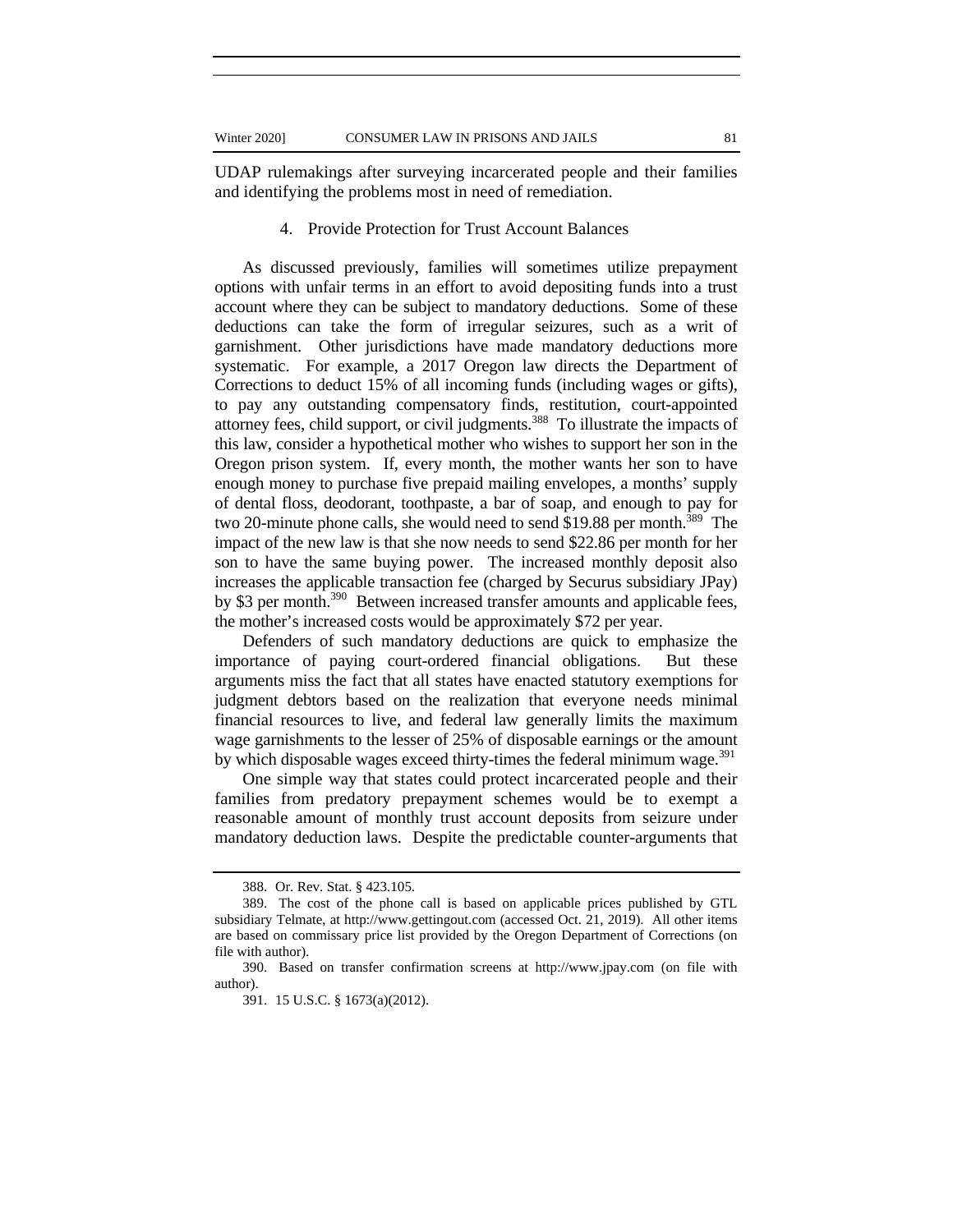would come from proponents of zero-sum criminal justice, such a policy need not diminish the importance of repaying court-ordered debts. Rather, just like a wage-garnishment exemption, it is an acknowledgment that people in prison are expected to pay for basic necessities, and to do so, they must have some degree of protection from involuntary payments.

## 5. Develop Independent ADR Systems

Another important issue that should be seriously addressed in prisonretail systems is the existence and structure of customer dispute resolution processes. A creative form of alternative dispute resolution ("ADR") in prison retailing is sorely needed. Vendors do not operate in a competitive market and therefore have little incentive to seriously respond to consumer complaints. Meanwhile, disputes in prisons are typically funneled to grievance systems which are notoriously biased, unfair, and ineffective.<sup>392</sup>

Often the problems with internal grievance systems can be traced to staff skepticism regarding the validity of complaints coming from incarcerated people. In some ways, this is the correctional system's version of *Liebeck v. McDonald's Restaurants* (the "McDonald's hot coffee case"), a highly publicized case that has led to many strongly-held opinions based on misinformation.<sup>393</sup> The equivalent case in the correctional sector was a real lawsuit (many details of which have been lost to the sands of time) involving a purchase of peanut butter from a prison commissary. Senator Bob Dole described it as a suit over "being served chunky peanut butter instead of the creamy variety" during Senate debate of the Prison Litigation Reform Act.394 The case became a widely-cited example of frivolous prison litigation, and has become a shorthand method of dismissing the complaints of incarcerated people. Yet when Chief Circuit Judge Jon O. Newman unearthed the original complaint from the case, he discovered that Senator Dole's characterization was not entirely accurate: yes, the plaintiff had received the incorrect type of peanut butter, but he filed the suit because he

<sup>392.</sup> *See e.g.*, Prison Just. League, *A "Rigged System": How the Texas Grievance System Fails Prisoners and the Public*, PRISON JUST. LEAGUE 1, 5 (2017) (54% of survey respondents reported never having a grievance satisfactorily resolved during their time in Texas prison, 91% reported that the system was not effective); *Confronting Confinement*, *supra* note 84 at 93 ("Nearly every prison and most jails have a procedure for receiving prisoners' grievances. However, the Commission heard that many are ineffective.").

<sup>393.</sup> *See* FindLaw.com, "The McDonald's Hot Coffee Case," https://injury.findlaw.co m/product-liability/the-mcdonald-s-coffee-cup-case-separating-mcfacts-from-mcfiction.html (accessed Jan. 10, 2019).

<sup>394.</sup> *Prison Litigation Reform Act of 1995: Hearing on S.1279*, 152 Cong. Rec. S14413 (daily ed. Sep. 27, 1995) (statement of Sen. Bob Dole, Senate Majority Leader).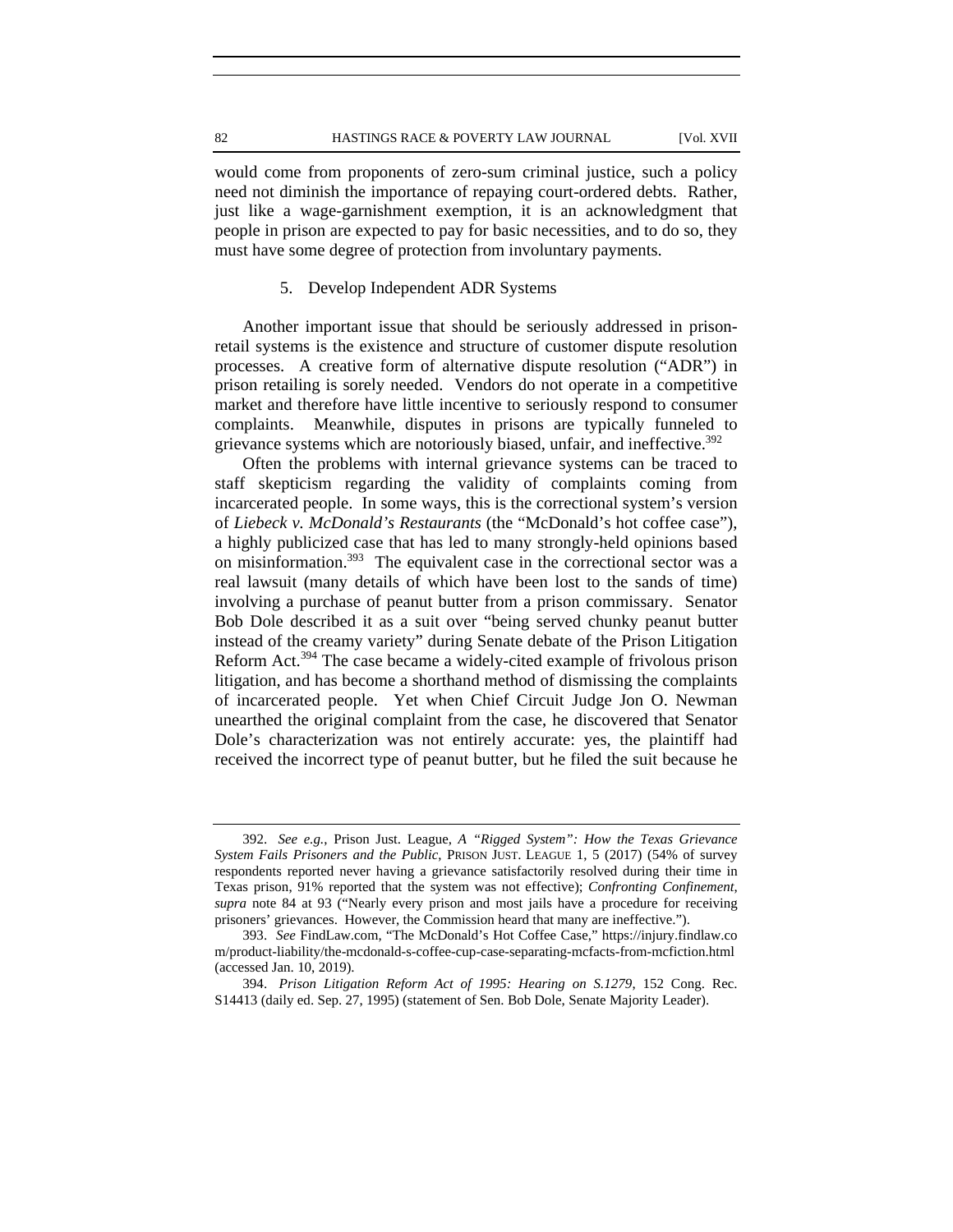returned the incorrect jar and never received the refund he was promised.<sup>395</sup> As Judge Newman remarked, the \$2.50 cost of the peanut butter may seem trivial to some, "but out of a prisoner's commissary account, it is not a trivial loss, and it was for loss of those funds that the prisoner sued."396

The mythology of the peanut butter case is representative of many correctional administrators' hostility toward grievances. Accordingly, the best way to ensure an effective and innovative ADR mechanism for prison retail transactions is to remove it from the correctional system entirely. To accomplish this, legislatures should consider creative ways of requiring prison retailers to utilize outside ADR mechanisms. The details of such systems will vary, but should be commensurate with the needs of any given prison-retail operation and should leave litigation as an option. The most critical component is an independent evaluator such as an ombudsperson who works outside of the correctional agency, $397$  or a contractor who is tasked with adjudicating disputes. A new ADR system could utilize technology to obtain necessary information from the consumer, analyze vendor data to identify problematic products or practices, and provide performance data to the correctional agency for use when deciding whether to renew a contract. Such novel solutions will likely require legislative action, because they will be effective only to the extent the ADR neutral has access to transactional details and vendor records—something to which that vendors will not likely acquiesce unless required by law.

B. Federal

# 1. CFPB Regulation of Correctional Banking

Under title X of the Dodd-Frank  $Act<sub>398</sub>$  the CFPB is authorized to prohibit unfair, deceptive, and abusive practices ("UDAAP"). The CFPB should use these powers to comprehensively regulate the entire field of correctional banking. Title X grants the CFPB the authority to prohibit UDAAP by "covered persons," which are defined as persons or entities "engage[d] in offering or providing a consumer financial product or service."<sup>399</sup> Correctional banking vendors transmit funds, provide payment services, accept deposits for the purpose of facilitating transfers, and act as custodians of stored value, all of which are statutorily defined as consumer

<sup>395.</sup> Jon O. Newman, *Not All Prisoner Lawsuits Are Frivolous*, PRISON LEGAL NEWS, v.7, n.4 Apr. 1996, at 6.

<sup>396.</sup> *Id.* 

<sup>397.</sup> Arthur L. Alarcón, *A Prescription for California's Ailing Inmate Treatment System: An Independent Corrections Ombudsman*, 58 HASTINGS L.J. 591 (2006).

<sup>398.</sup> Dodd–Frank Wall Street Reform and Consumer Protection Act, Pub. L. No. 111- 203, 124 Stat. 1376 (2010).

<sup>399. 12</sup> U.S.C. § 5481(6)(A)(2012).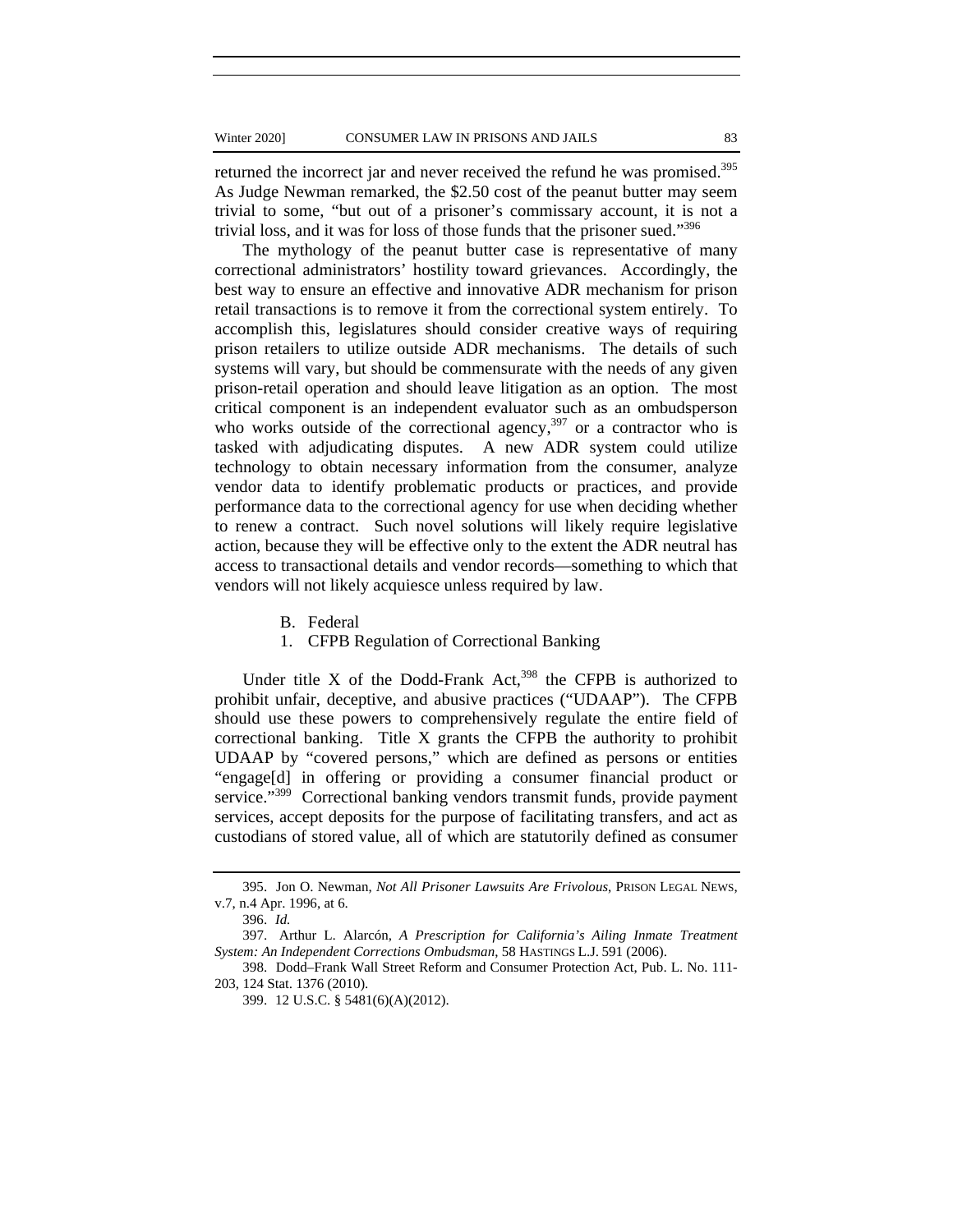financial products or services for purposes of title  $X^{400}$ .

The UDAAP provision in § 1031 of the Dodd-Frank Act includes statutory definitions of the terms "unfair" and "abusive." Unfair practices are defined using the same definition as the FTC Act, requiring a likelihood of substantial injury, unavoidable by the consumer, which is not outweighed by countervailing benefits.401 Trust fund transfers, prepayment products, and release cards routinely injure consumers by imposing supracompetitive fees and unfair terms and conditions. The customers in these transactions receive no corresponding benefit as a result of these practices, nor do consumers have access to a competitive market.

Section 1031 contains several definitions of abusive practices, one of which is an act or practice that "takes unreasonable advantage of . . . the inability of the consumer to protect the interests of the consumer in selecting or using a consumer financial product or service."<sup>402</sup> Again, correctional banking products easily fit this definition because of the complete lack of consumer choice and the exploitative fees that are levied on vulnerable consumers.

Using its § 1031 powers, the CFPB should conduct an open-ended rulemaking to address common practices in the correctional banking industry. Such a rulemaking should include fee regulation and extension of Regulation E's compulsory-use prohibition to release cards. The Bureau should also directly regulate correctional banking fees. While this level of intervention would be somewhat unusual, even those who lean toward market-oriented methods of fee regulation acknowledge that context matters.<sup>403</sup> In the case of correctional banking, the facility is the party that evaluates bids and awards exclusive contracts. Transaction costs should therefore be internalized and borne by the facility, which is in the best position to minimize such costs.

2. Congressional Action

The most important step that Congress can take is to clarify FCC

<sup>400.</sup> *Id.* §§ 5481(5), (8)(C), and (15)(A)(iv), (v) & (vii)(2012).

<sup>401.</sup> *Id.* § 5531(c)(1)(2012) (defining unfairness as an act or practice that is "likely to cause substantial injury to consumers which is not reasonably avoidable by consumers," and such injury is not "outweighed by countervailing benefits to consumers or to competition").

<sup>402.</sup> *Id.* § 5531(d)(2)(B)(2012); *see also* Adam Levitin, "CFPB 'Abusive' Rulemaking?" Credit Slips Blog (Oct. 17, 2018), https://www.creditslips.org/creditslips/ 2018/10/cfpb-abusive-rulemaking.html (arguing that the abusive prong under the CFPB's enabling statute is basically duplicative of unfairness and deception).

<sup>403.</sup> Liran Haim & Ronald Mann, *Putting Stored-Value Cards in Their Place*, 18 LEWIS & CLARK L. REV. 989, 1016 (2014) ("In our view, the question of fee regulation [for prepaid cards] should be largely contextual.").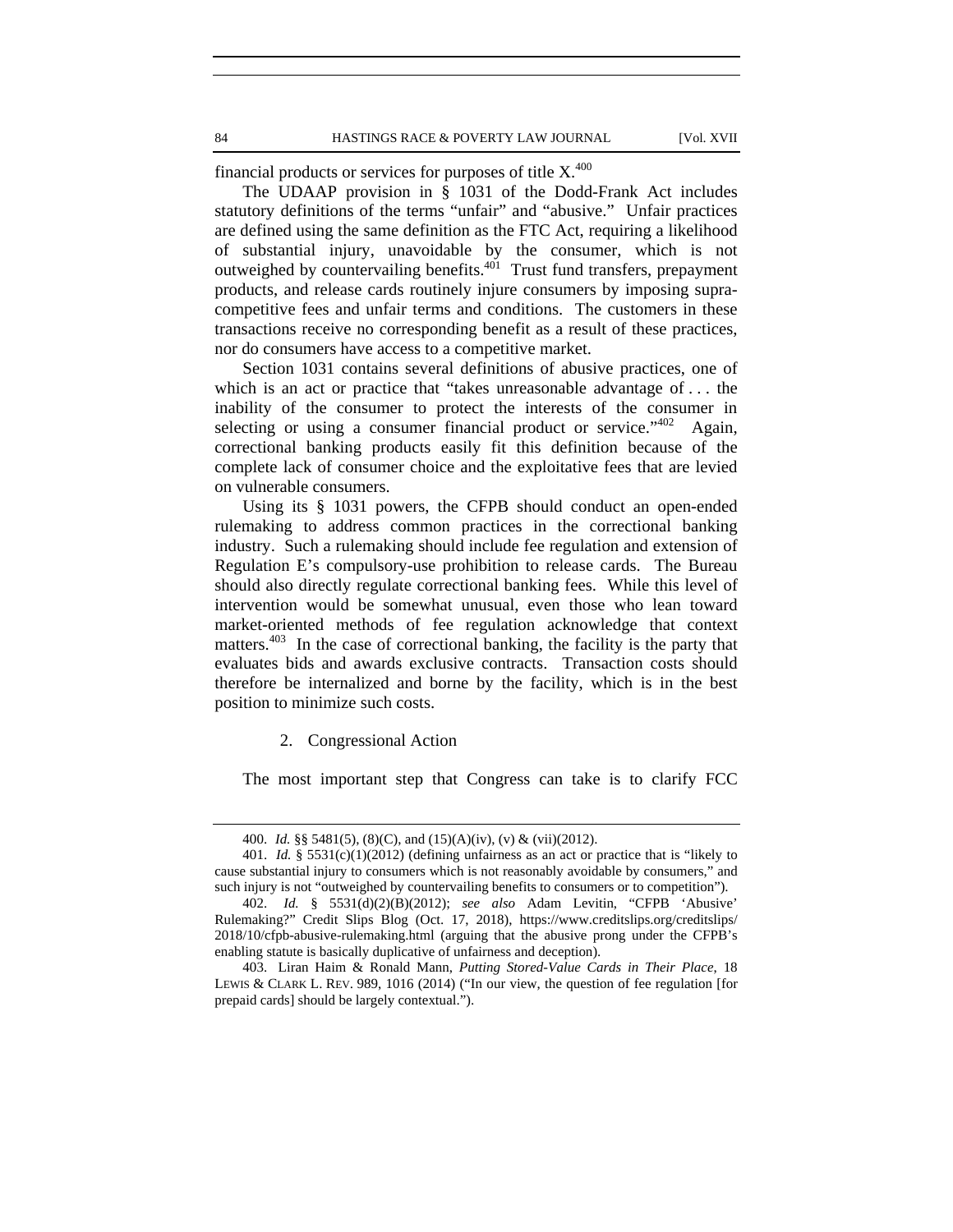#### Winter 2020] CONSUMER LAW IN PRISONS AND JAILS 85

jurisdiction over emerging technology. This issue is already on the legislative radar screen. In 2017, Senator Tammy Duckworth introduced legislation to clarify the FCC's jurisdiction over ICS telephone service and video visitation, regardless of whether such communications are inter- or intrastate.404 The bill was assigned to committee and languished without any further action. Due to technological changes in telecommunications, the traditional dichotomy between intra- and interstate communications makes little sense.The Duckworth bill should be reintroduced in the current congress and advocacy organizations should make passage a priority.

# 3. Wright Petition, Post-Remand

After the FCC took up the matter of ICS rate regulation, the Commissioners fractured on the appropriate regulatory fix. But even Chairman Pai, who led the dissent, admitted that government intervention in the ICS market is appropriate given the documented market failure.<sup>405</sup> Now that the D.C. Circuit has vacated portions of the FCC's 2015 rule, the ball is once again in the FCC's court. Recall, however, that title II's requirement of just and reasonable rates can be enforced via private litigation. The matter ended up before the FCC because courts were receptive to ICS carriers' citation to the primary jurisdiction doctrine. That rule is a prudential doctrine, which some courts have declined to apply in situations where "the agency is aware of but has expressed no interest in the subject matter of the litigation."<sup>406</sup> If the FCC does not promptly take up the *Wright* rulemaking now that it has been remanded, then courts should interpret this as a lack of agency interest, and decline to invoke the primary jurisdiction doctrine in future cases.

As for the substance of the rulemaking, the FCC should promulgate new price caps for interstate ICS rates using a methodology that will satisfy judicial review. The Commission should also reissue the same restrictions on ancillary fees that were contained in the 2015 rules, but this time specifically invoke § 152(b)'s "impossibility exception" as grounds to apply the rules to intrastate calling. $407$ 

The Commission must also address ICS carriers that invoke their use of

<sup>404.</sup> Video Visitation and Inmate Calling in Prisons Act of 2017, S. 1614, 115th Cong. (2017).

<sup>405.</sup> *See generally*, *In the Matter of Rates, supra* note 243.

<sup>406.</sup> *Astiana v. Hain Celestial Group*, 783 F.3d 753, 761 (9th Cir. 2015).

<sup>407.</sup> *See*, *e.g.*, *Minn Pub. Utils Comm'n v. Fed. Comm'cns Comm'n*, 483 F.3d 570, 577 (8th Cir. 2007) (impossibility exception "allows the FCC to preempt state regulation of a service which would otherwise be subject to dual federal and state regulation where it is impossible or impractical to separate the service's intrastate and interstate components"); *see also supra* note 224 (describing impossibility of segregating ancillary fees by call type).